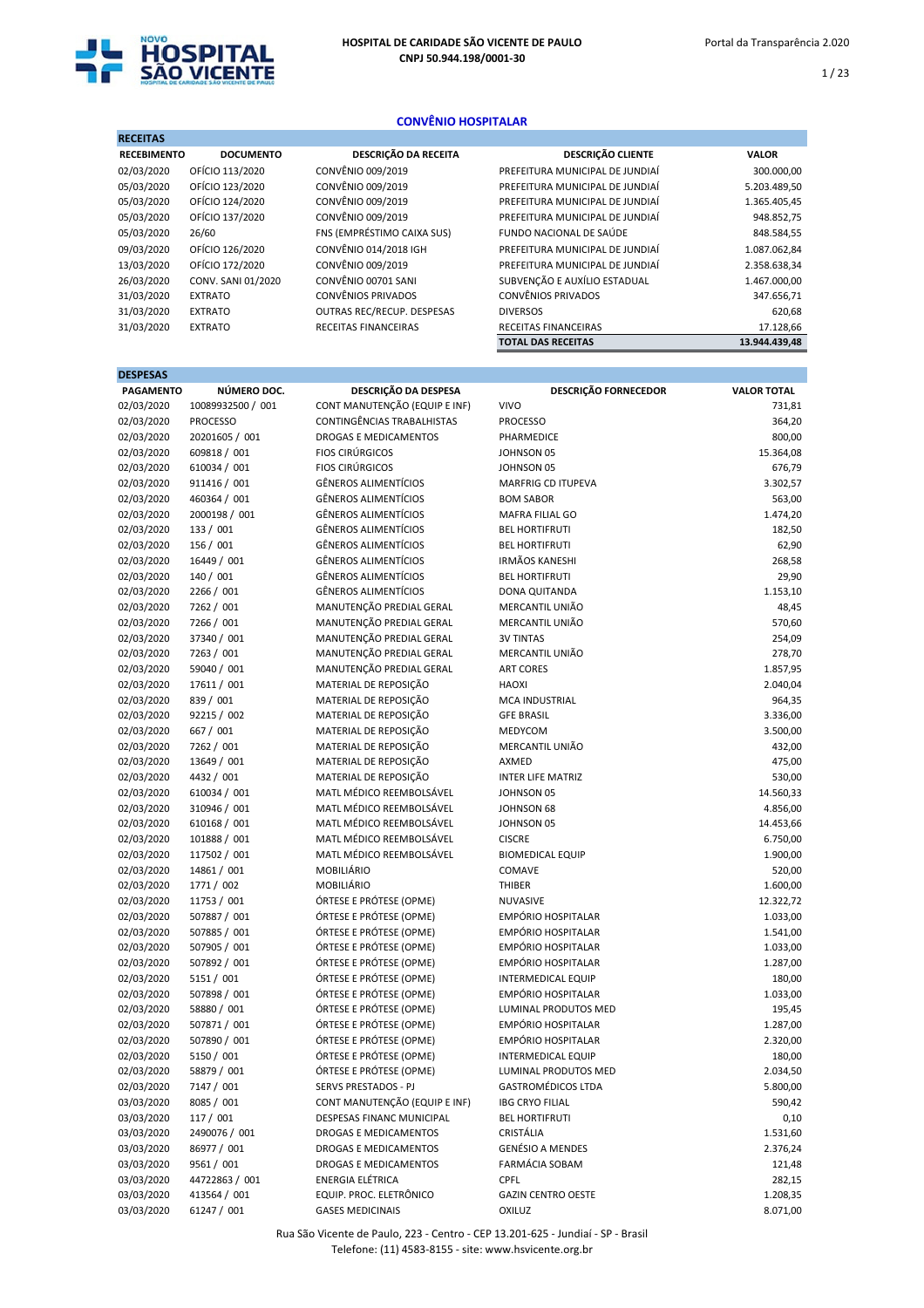

| 03/03/2020 | 61253 / 001          | <b>GASES MEDICINAIS</b>         | <b>OXILUZ</b>               | 6.796,00  |
|------------|----------------------|---------------------------------|-----------------------------|-----------|
| 03/03/2020 | 61251 / 001          | <b>GASES MEDICINAIS</b>         | <b>OXILUZ</b>               | 674,00    |
| 03/03/2020 | 61245 / 001          | <b>GASES MEDICINAIS</b>         | <b>OXILUZ</b>               | 934,00    |
| 03/03/2020 | 95084 / 001          | <b>GÊNEROS ALIMENTÍCIOS</b>     | JOATE COM E REP             | 51,75     |
| 03/03/2020 | 16462 / 001          | <b>GÊNEROS ALIMENTÍCIOS</b>     | <b>IRMÃOS KANESHI</b>       | 113,80    |
| 03/03/2020 | 2279 / 001           | <b>GÊNEROS ALIMENTÍCIOS</b>     | DONA QUITANDA               | 1.367,40  |
| 03/03/2020 | 117 / 001            | <b>GÊNEROS ALIMENTÍCIOS</b>     | <b>BEL HORTIFRUTI</b>       | 32,55     |
| 03/03/2020 | 39076 / 001          | <b>GÊNEROS ALIMENTÍCIOS</b>     | <b>BANCA CODARIM</b>        | 174,95    |
| 03/03/2020 | 1828562 / 001        | <b>GÊNEROS ALIMENTÍCIOS</b>     | <b>FRANGO ADORO FILIAL</b>  | 1.240,00  |
| 03/03/2020 | 580936 / 001         | <b>GÊNEROS ALIMENTÍCIOS</b>     | XANDO LATICÍNIOS            | 446,50    |
| 03/03/2020 | 693844 / 001         | <b>GÊNEROS ALIMENTÍCIOS</b>     | PRIETO                      | 206,25    |
| 03/03/2020 | 39004 / 001          | <b>GÊNEROS ALIMENTÍCIOS</b>     | <b>BANCA CODARIM</b>        | 155,00    |
| 03/03/2020 | 35943 / 001          | LOCAÇÃO (EQUIP, MÁQ. ESPAÇO)    | <b>IBG CRYO FILIAL</b>      | 2.235,00  |
| 03/03/2020 | 133051 / 001         | LOCAÇÃO (EQUIP, MÁQ. ESPAÇO)    | <b>IBG</b>                  | 1.188,88  |
| 03/03/2020 | 26/36 / 001          | LOCAÇÃO DE IMÓVEIS              | <b>ALUGUEL</b>              | 2.325,14  |
| 03/03/2020 | 26/36 / 001          | LOCAÇÃO DE IMÓVEIS              | ALUGUEL                     | 2.325,13  |
| 03/03/2020 | 7269 / 001           | MANUTENÇÃO PREDIAL GERAL        | MERCANTIL UNIÃO             | 1.290,00  |
| 03/03/2020 | 61247 / 001          | MATERIAL DE REPOSIÇÃO           | OXILUZ                      | 152,10    |
| 03/03/2020 | 61253 / 001          | MATERIAL DE REPOSIÇÃO           | OXILUZ                      | 33,80     |
| 03/03/2020 | 1582 / 001           | MATERIAL DE REPOSIÇÃO           | FBP FORN PECAS BRASIL       | 559,00    |
| 03/03/2020 | 17629 / 002          | MATL MÉDICO REEMBOLSÁVEL        | LABOR IMPORT 40             | 1.722,60  |
| 03/03/2020 | 56636 / 001          | MATL MÉDICO REEMBOLSÁVEL        | SUPERMED FINAL 41           | 1.568,25  |
| 03/03/2020 | 21608 / 001          | ÓRTESE E PRÓTESE (OPME)         | DOC MED                     | 500,00    |
| 03/03/2020 | 59049 / 001          | ÓRTESE E PRÓTESE (OPME)         | LUMINAL PRODUTOS MED        | 195,45    |
| 03/03/2020 | 5160 / 001           | ÓRTESE E PRÓTESE (OPME)         | <b>INTERMEDICAL EQUIP</b>   | 180,00    |
| 03/03/2020 | 21607 / 001          | ÓRTESE E PRÓTESE (OPME)         | DOC MED                     | 500,00    |
| 03/03/2020 | 58965 / 001          | ÓRTESE E PRÓTESE (OPME)         | LUMINAL PRODUTOS MED        | 2.034,50  |
| 03/03/2020 | 21606 / 001          | ÓRTESE E PRÓTESE (OPME)         | DOC MED                     | 2.534,50  |
| 03/03/2020 | <b>RESCISÃO</b>      | <b>RESCISÕES</b>                | <b>RESCISÃO</b>             | 1.091,80  |
| 03/03/2020 | 1152 / 001           | SERVS PRESTADOS - PJ            | CONTRAIL                    | 514,86    |
| 03/03/2020 | 9172 / 001           | SERVS PRESTADOS - PJ            | CAÇAMBINHAS                 | 174,01    |
| 04/03/2020 | 928818 / 001         | <b>DROGAS E MEDICAMENTOS</b>    | <b>BAXTER</b>               | 3.590,40  |
| 04/03/2020 | 59024 / 001          | <b>DROGAS E MEDICAMENTOS</b>    | <b>OPEM</b>                 | 4.420,00  |
| 04/03/2020 | 36480 / 001          | EQUIP. PROC. ELETRÔNICO         | <b>CRYSTAL INFORMAT</b>     | 1.052,82  |
| 04/03/2020 | 307451 / 001         | <b>GASES MEDICINAIS</b>         | <b>IBG</b>                  | 445,66    |
| 04/03/2020 | 886759 / 001         | <b>GÊNEROS ALIMENTÍCIOS</b>     | PAPEL ITUPEVA               | 580,00    |
| 04/03/2020 | 1829656 / 001        | <b>GÊNEROS ALIMENTÍCIOS</b>     | <b>FRANGO ADORO FILIAL</b>  | 465,00    |
| 04/03/2020 | 915665 / 001         | <b>GÊNEROS ALIMENTÍCIOS</b>     | <b>MARFRIG CD ITUPEVA</b>   | 1.844,68  |
| 04/03/2020 | 2296 / 001           | <b>GÊNEROS ALIMENTÍCIOS</b>     | DONA QUITANDA               | 551,32    |
| 04/03/2020 | 39059 / 001          | <b>GÊNEROS ALIMENTÍCIOS</b>     | <b>BANCA CODARIM</b>        | 283,55    |
| 04/03/2020 | 54298 / 001          | <b>GÊNEROS ALIMENTÍCIOS</b>     | SB ALIMENT SUPERMERCADO     | 510,00    |
| 04/03/2020 | 69479 / 001          | <b>IMPRESSOS E MATL DE EXP.</b> | <b>GCE COMÉRCIO INTERNA</b> | 4.170,00  |
| 04/03/2020 | 5501867931 / 001     | LOCAÇÃO (EQUIP, MÁQ. ESPAÇO)    | FRESENIUS MATRIZ 04         | 1.050,00  |
| 04/03/2020 | 10/12 / 001          | LOCAÇÃO DE IMÓVEIS              | ALUGUÉL                     | 7.127,27  |
| 04/03/2020 | 19878 / 001          | MATERIAL DE REPOSIÇÃO           | <b>INTERFRIO</b>            | 390,00    |
| 04/03/2020 | 19854 / 001          | MATERIAL DE REPOSIÇÃO           | NELMAR ASSIST TÉCNICA       | 654,60    |
| 04/03/2020 | 26915 / 001          | MATERIAL DE REPOSIÇÃO           | CODAEL                      | 286,00    |
| 04/03/2020 | <b>RESCISÃO</b>      | <b>RESCISÕES</b>                | RESCISÃO                    | 5.375,66  |
| 04/03/2020 | 4195 / 001           | SERVS PRESTADOS - PJ            | IMEX MEDICAL COMÉRCIO       | 2.145,37  |
| 04/03/2020 | 45865396 / 001       | <b>TELEFONE</b>                 | <b>VIVO</b>                 | 4.024,27  |
| 04/03/2020 | 45868155 / 001       | <b>TELEFONE</b>                 | <b>VIVO</b>                 | 108,27    |
| 04/03/2020 | 45867871 / 001       | <b>TELEFONE</b>                 | <b>VIVO</b>                 | 53,68     |
| 04/03/2020 | 45867870 / 001       | <b>TELEFONE</b>                 | <b>VIVO</b>                 | 956,14    |
| 04/03/2020 | 36480 / 001          | UTENSÍLIOS DE INFORMÁTICA       | CRYSTAL INFORMÁT            | 780,03    |
| 05/03/2020 | 8309 / 001           | CONT MANUTENÇÃO (EQUIP E INF)   | SPHERE IT                   | 2.847,72  |
| 05/03/2020 | 398 / 001            | CONT MANUTENÇÃO (EQUIP E INF)   | PROMAN                      | 23.246,21 |
| 05/03/2020 | 138458 / 001         | CONT MANUTENÇÃO (EQUIP E INF)   | <b>PIXEON</b>               | 1.582,58  |
| 05/03/2020 | 57666 / 001          | DROGAS E MEDICAMENTOS           | SUPERMED FINAL 41           | 536,38    |
| 05/03/2020 | 118548 / 002         | DROGAS E MEDICAMENTOS           | LAB B BRAUN 95              | 394,33    |
| 05/03/2020 | 1256543 / 001        | DROGAS E MEDICAMENTOS           | RIOCLARENSE 91              | 247,75    |
| 05/03/2020 | 3620 / 001           | DROGAS E MEDICAMENTOS           | FARMÁCIA SOBAM              | 1.458,00  |
| 05/03/2020 | 412993 / 001         | DROGAS E MEDICAMENTOS           | SUPERMED FINAL 07           | 1.023,63  |
| 05/03/2020 | <b>GRRF RESCISÃO</b> | FGTS RESCISÓRIO                 | <b>GRRF RESCISÃO</b>        | 5,10      |
| 05/03/2020 | 54355 / 001          | GÊNEROS ALIMENTÍCIOS            | SB ALIMENT SUPERMERCADO     | 1.197,29  |
| 05/03/2020 | 2310 / 001           | GÊNEROS ALIMENTÍCIOS            | DONA QUITANDA               | 375,10    |
| 05/03/2020 | 1253720 / 001        | GÊNEROS ALIMENTÍCIOS            | <b>MARIUSSO</b>             | 1.404,60  |
| 05/03/2020 | 581856 / 001         | GÊNEROS ALIMENTÍCIOS            | XANDO LATICÍNIOS            | 634,50    |
| 05/03/2020 | 1830663 / 001        | GÊNEROS ALIMENTÍCIOS            | FRANGO ADORO FILIAL         | 310,00    |
| 05/03/2020 | 90 / 001             | GÊNEROS ALIMENTÍCIOS            | <b>BEL HORTIFRUTI</b>       | 168,75    |
| 05/03/2020 | 2020 / 001           | <b>IMPOSTO MUNICIPAL</b>        | <b>IPTU 2020</b>            | 106,26    |
| 05/03/2020 | 50644 / 001          | LOCAÇÃO DE EQUIPAMENTOS         | CAFÉ CAIÇARA                | 128,00    |
| 05/03/2020 | 11/12 / 001          | LOCAÇÃO DE IMÓVEIS              | ALUGUÉL                     | 6.408,73  |
|            |                      |                                 |                             |           |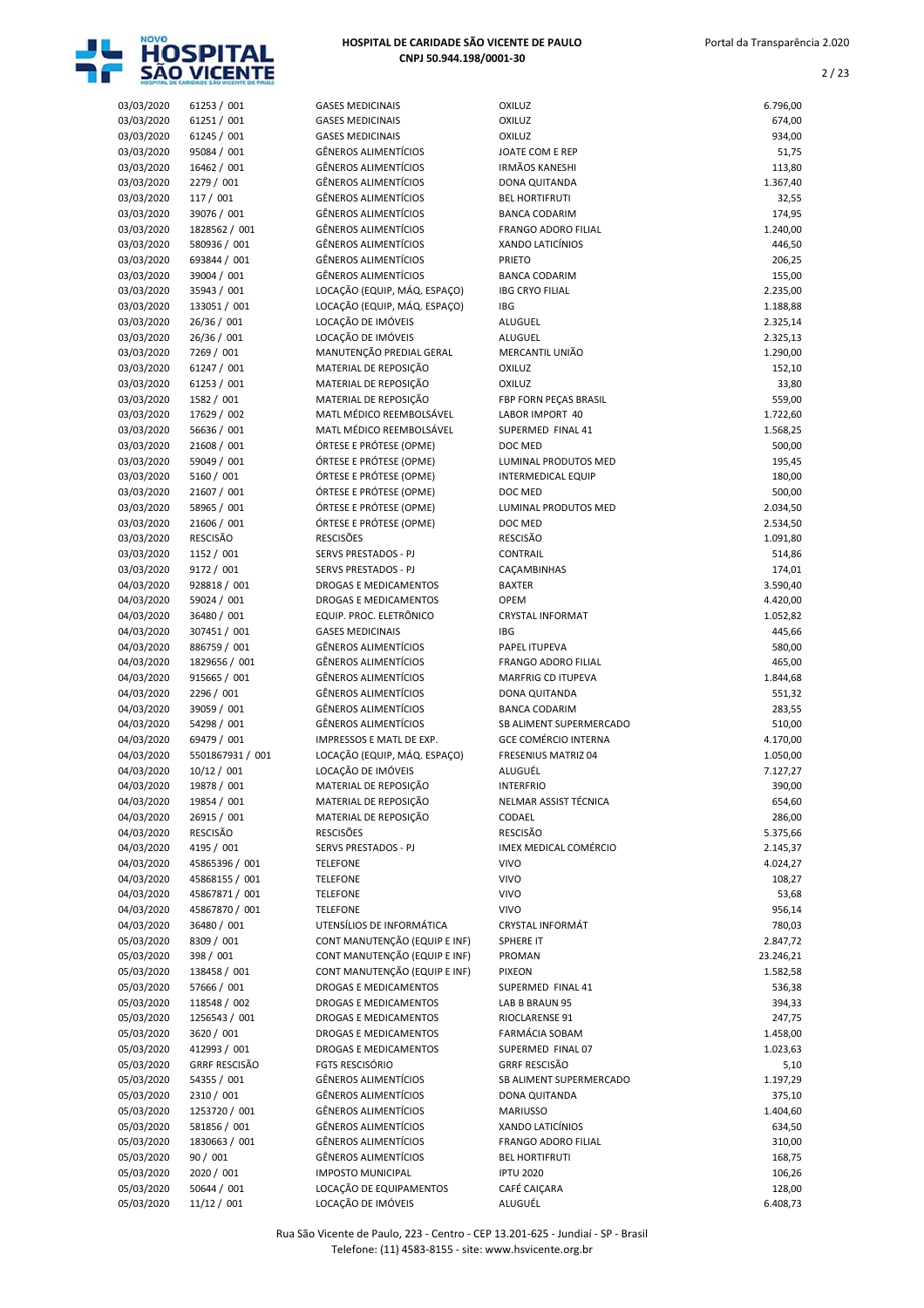

| 05/03/2020 | 08/12 / 001                        | LOCAÇÃO DE IMÓVEIS             | ALUGUÉL                                 | 2.270,30   |
|------------|------------------------------------|--------------------------------|-----------------------------------------|------------|
| 05/03/2020 | 26628 / 001                        | MANUTENÇÃO PREDIAL GERAL       | <b>HUX METALURGIA</b>                   | 363,00     |
| 05/03/2020 | 610624 / 001                       | MANUTENÇÃO PREDIAL GERAL       | <b>FRIGELAR OSASCO</b>                  | 108,33     |
| 05/03/2020 | 1385 / 001                         | MANUTENÇÃO PREDIAL GERAL       | <b>INOVA JUNDIAÍ</b>                    | 989,05     |
| 05/03/2020 | 26628 / 001                        | MATERIAL DE REPOSIÇÃO          | HUX METALÚRGIA                          | 1.650,20   |
| 05/03/2020 | 610624 / 001                       | MATERIAL DE REPOSIÇÃO          | <b>FRIGELAR OSASCO</b>                  | 596,65     |
| 05/03/2020 | 149 / 001                          | MATERIAL DE REPOSIÇÃO          | <b>GASTROTECH</b>                       | 3.810,00   |
| 05/03/2020 | 1385 / 001                         | MATERIAL DE REPOSIÇÃO          | INOVA JUNDIAÍ                           | 19,95      |
| 05/03/2020 | 977657 / 001                       | MATERIAL DE USO PAC. NÃO REEMB | CBS                                     | 8,75       |
| 05/03/2020 | 139742 / 001                       | MATL MÉDICO REEMBOLSÁVEL       | SOMA SP                                 | 1.430,00   |
| 05/03/2020 | 2825 / 002                         | MATL MÉDICO REEMBOLSÁVEL       | PRINCESA ARTEFATOS T                    | 961,80     |
| 05/03/2020 | 185379 / 001                       | MATL MÉDICO REEMBOLSÁVEL       | <b>DIPROMED</b>                         | 1.968,00   |
|            | 1306321 / 001                      | MATL MÉDICO REEMBOLSÁVEL       | <b>FRESENIUS MATRIZ 04</b>              |            |
| 05/03/2020 |                                    |                                |                                         | 1.125,00   |
| 05/03/2020 | 16301 / 001                        | MATL MÉDICO REEMBOLSÁVEL       | <b>ALIANÇA</b>                          | 507,50     |
| 05/03/2020 | 95703 / 001                        | MATL MÉDICO REEMBOLSÁVEL       | <b>GFE BRASIL</b>                       | 1.410,00   |
| 05/03/2020 | 977657 / 001                       | MATL MÉDICO REEMBOLSÁVEL       | CBS                                     | 1.559,86   |
| 05/03/2020 | 67072 / 001                        | MATL MÉDICO REEMBOLSÁVEL       | <b>MAX MEDICAL</b>                      | 5.120,00   |
| 05/03/2020 | 118549 / 002                       | MATL MÉDICO REEMBOLSÁVEL       | LAB B BRAUN 51                          | 949,85     |
| 05/03/2020 | 57666 / 001                        | MEDICAMENTOS CONTROLADOS       | SUPERMED FINAL 41                       | 387,46     |
| 05/03/2020 | 3620 / 001                         | MEDICAMENTOS CONTROLADOS       | <b>FARMÁCIA SOBAM</b>                   | 170,00     |
| 05/03/2020 | 32387 / 001                        | ÓRTESE E PRÓTESE (OPME)        | <b>IOMED ORTOPEDIA ESPE</b>             | 6.000,00   |
| 05/03/2020 | 174734 / 001                       | ÓRTESE E PRÓTESE (OPME)        | ALLENT MEDICAL SUPLI                    | 3.130,00   |
| 05/03/2020 | 611137 / 001                       | <b>OUTROS MATERIAIS</b>        | JOHNSON 05                              | 2.860,20   |
| 05/03/2020 | 16299 / 001                        | <b>OUTROS MATERIAIS</b>        | ALIANÇA                                 | 3.580,00   |
| 05/03/2020 | RESCISÃO                           | <b>RESCISÕES</b>               | <b>RESCISÃO</b>                         | 1.919,03   |
| 05/03/2020 | 6769859 / 001                      | SERVS PRESTADOS - PJ           | SERASA                                  | 424,42     |
| 05/03/2020 | 938 / 001                          | SERVS PRESTADOS - PJ           | OPERACIONAL PROJETOS                    | 6.173,37   |
| 05/03/2020 | 1064 / 001                         | SERVS PRESTADOS - PJ           | DIGITAL DOCUMENTOS                      | 1.832,80   |
| 05/03/2020 | 68121 / 001                        | SERVS PRESTADOS - PJ           | MICROAMBIENTAL                          | 190,00     |
| 05/03/2020 | 3107 / 001                         | SERVS PRESTADOS - PJ           | LABPAC ANATOMIA                         | 3.284,75   |
| 05/03/2020 | 473 / 001                          | SERVS PRESTADOS - PJ           | DEXTERMED                               | 3.072,80   |
| 05/03/2020 | 958 / 001                          | SERVS PRESTADOS - PJ           | DISTRIBUIDORA PAULISTA                  | 24.000,00  |
| 05/03/2020 | 20200302001774 / 001               | VALE REFEIÇÃO E ALIMENTAÇÃO    | <b>VR</b>                               | 8.989,82   |
| 06/03/2020 | <b>PROCESSO</b>                    | CONTINGÊNCIAS CÍVEIS           | <b>PROCESSO</b>                         | 5.000,00   |
| 06/03/2020 | <b>PROCESSO</b>                    | CONTINGÊNCIAS TRABALHISTAS     | <b>PROCESSO</b>                         | 159,85     |
| 06/03/2020 | MARÇO/2020 / 001                   | DESPESAS FINANC MUNICIPAL      | FGTS DÍVIDA                             | 85,92      |
| 06/03/2020 | 312704 / 001                       | <b>DROGAS E MEDICAMENTOS</b>   | SERVIMED SP                             | 87,48      |
| 06/03/2020 | 291193 / 001                       | DROGAS E MEDICAMENTOS          | SERVIMED SP                             | 3.704,22   |
| 06/03/2020 | 211863 / 002                       | DROGAS E MEDICAMENTOS          | <b>HDL HOSPITALAR</b>                   | 1.124,55   |
| 06/03/2020 | 413512 / 001                       | DROGAS E MEDICAMENTOS          | SUPERMED FINAL 07                       | 1.022,17   |
| 06/03/2020 | 216001 / 001                       | DROGAS E MEDICAMENTOS          | <b>HDL HOSPITALAR</b>                   | 1.975,00   |
| 06/03/2020 | 26527 / 001                        | <b>DROGAS E MEDICAMENTOS</b>   | <b>EASY FARMA MATRIZ</b>                | 1.056,00   |
| 06/03/2020 | 12848971 / 013                     | EQUIP. PROC. ELETRÔNICO        | <b>TELEFÔNICA BRASIL</b>                | 597,76     |
| 06/03/2020 | MAR/2020 / 001                     | FÉRIAS                         | FÉRIAS FOLHA MARÇO/2020                 | 36.247,62  |
|            |                                    | FÉRIAS                         |                                         |            |
| 06/03/2020 | MAR/2020 / 001<br>MARÇO/2020 / 001 |                                | FERIAS FOLHA MARÇO/2020<br>FGTS DÍVIDA  | 440.175,63 |
| 06/03/2020 |                                    | FGTS DÍVIDA CAIXA ECONÔMICA FE | FGTS FOLHA FEVEREIRO/2020 APRENDIZ      | 826,27     |
| 06/03/2020 | FEV/2020 / 001                     | <b>FGTS FOLHA</b>              |                                         | 706,23     |
| 06/03/2020 | FEV/2020 / 001                     | <b>FGTS FOLHA</b>              | FGTS FOLHA FEVEREIRO/2020               | 587.370,59 |
| 06/03/2020 | 307655 / 001                       | <b>GASES MEDICINAIS</b>        | <b>IBG</b>                              | 297,11     |
| 06/03/2020 | 102601 / 001                       | <b>GÊNEROS ALIMENTÍCIOS</b>    | CASA IRMÃOS UNIDOS                      | 808,00     |
| 06/03/2020 | 2324 / 001                         | <b>GÊNEROS ALIMENTÍCIOS</b>    | DONA QUITANDA                           | 504,86     |
| 06/03/2020 | 39091 / 001                        | GÊNEROS ALIMENTÍCIOS           | <b>BANCA CODARIM</b>                    | 141,25     |
| 06/03/2020 | 470377 / 001                       | <b>GÊNEROS ALIMENTÍCIOS</b>    | <b>PLATINA</b>                          | 645,85     |
| 06/03/2020 | 2331130 / 001                      | IMPRESSOS E MATL DE EXP.       | TRAVAGIN                                | 304,40     |
| 06/03/2020 | 10/12 / 001                        | LOCAÇÃO DE IMÓVEIS             | ALUGUÉL                                 | 1.992,80   |
| 06/03/2020 | 7320 / 001                         | MANUTENÇÃO PREDIAL GERAL       | MERCANTIL UNIÃO                         | 199,00     |
| 06/03/2020 | 12848971 / 013                     | MATERIAL DE REPOSIÇÃO          | TELEFÔNICA BRASIL                       | 2,24       |
| 06/03/2020 | 41543 / 001                        | MATERIAL DE REPOSIÇÃO          | <b>DORMED</b>                           | 1.715,00   |
| 06/03/2020 | 413512 / 001                       | MEDICAMENTOS CONTROLADOS       | SUPERMED FINAL 07                       | 116,40     |
| 06/03/2020 | 310121 / 001                       | MEDICAMENTOS CONTROLADOS       | SERVIMED SP                             | 1.041,12   |
| 06/03/2020 | 5196 / 001                         | ÓRTESE E PRÓTESE (OPME)        | INTERMEDICAL EQUIP                      | 870,00     |
| 06/03/2020 | 21642 / 001                        | ÓRTESE E PRÓTESE (OPME)        | DOC MED                                 | 500,00     |
| 06/03/2020 | 5197 / 001                         | ÓRTESE E PRÓTESE (OPME)        | INTERMEDICAL EQUIP                      | 690,00     |
| 06/03/2020 | 59120 / 001                        | ÓRTESE E PRÓTESE (OPME)        | LUMINAL PRODUTOS MED                    | 2.815,20   |
| 06/03/2020 | 21643 / 001                        | ÓRTESE E PRÓTESE (OPME)        | DOC MED                                 | 500,00     |
| 06/03/2020 | 59121 / 001                        | ÓRTESE E PRÓTESE (OPME)        | LUMINAL PRODUTOS MED                    | 390,90     |
| 06/03/2020 | 447 / 001                          | ÓRTESE E PRÓTESE (OPME)        | OSTEO21                                 | 2.207,24   |
| 06/03/2020 | 5195 / 001                         | ÓRTESE E PRÓTESE (OPME)        | INTERMEDICAL EQUIP                      | 360,00     |
| 06/03/2020 | 5199 / 001                         | ÓRTESE E PRÓTESE (OPME)        | INTERMEDICAL EQUIP                      | 1.040,00   |
| 06/03/2020 | 5198 / 001                         | ÓRTESE E PRÓTESE (OPME)        | INTERMEDICAL EQUIP                      | 690,00     |
| 06/03/2020 | 214548 / 001                       | <b>OUTROS MATERIAIS</b>        | <b>BIOHOSP</b>                          | 3.246,48   |
| 06/03/2020 | FEV/2020 / 001                     | PENSÃO ALIMENTÍCIA             | PENSÃO ALIMENTÍCIA FOLHA FEVEREIRO/2020 | 38.752,34  |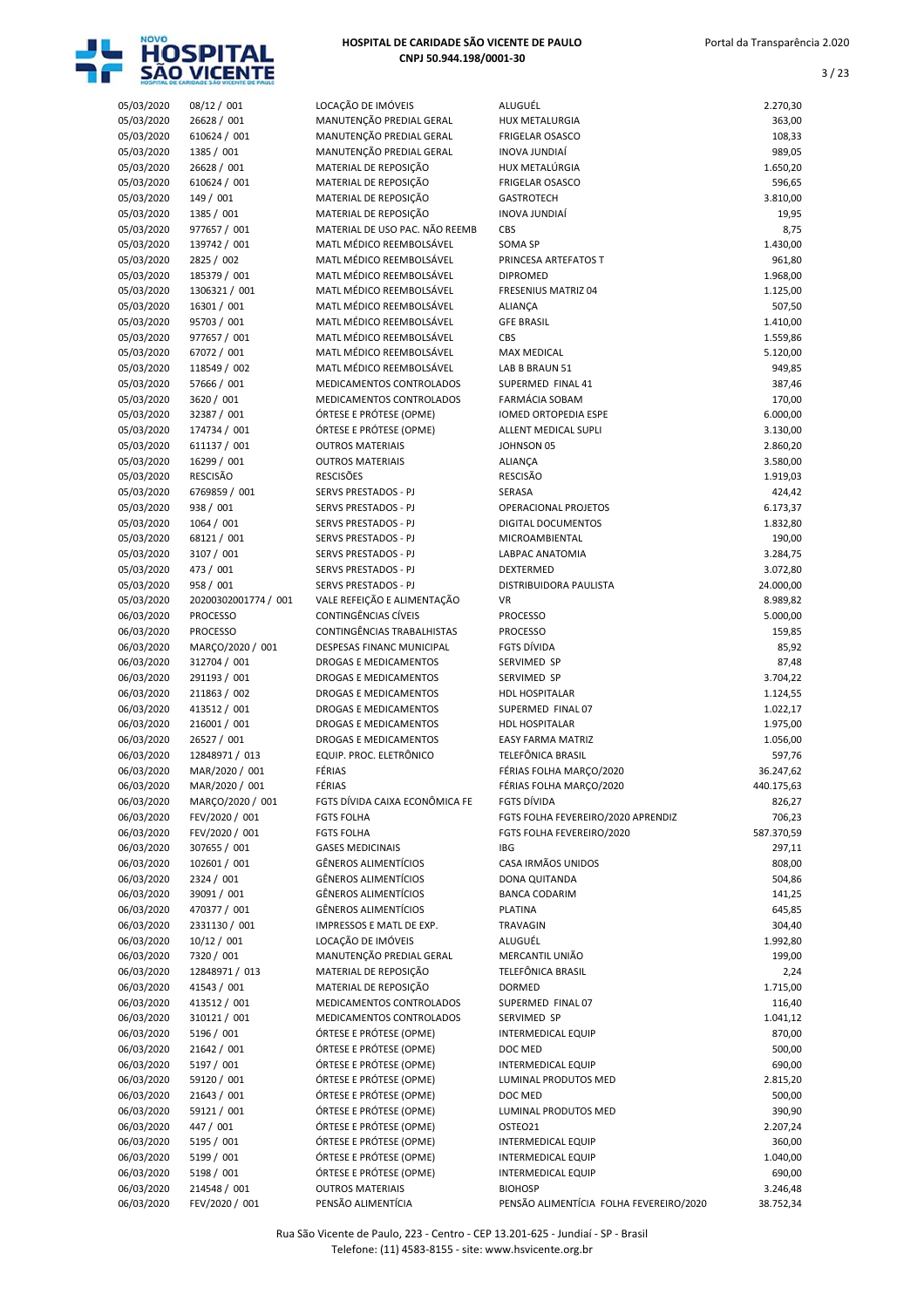

| HOSPITAL DE CARIDADE SÃO VICENTE DE PAULO |  |
|-------------------------------------------|--|
| CNPJ 50.944.198/0001-30                   |  |

| 06/03/2020 | MAR/2020 / 001  | PENSÃO ALIMENTÍCIA           |
|------------|-----------------|------------------------------|
| 06/03/2020 | FEV/2020 / 001  | SALÁRIOS E ORDENAD           |
|            |                 |                              |
| 06/03/2020 | FEV/2020' / 001 | SALÁRIOS E ORDENAD           |
| 06/03/2020 | FEV/2020 / 001  | SALÁRIOS E ORDENAD           |
| 06/03/2020 | FEV/2020 / 001  | SALÁRIOS E ORDENAD           |
| 06/03/2020 | FEV/2020 / 001  | SALÁRIOS E ORDENAD           |
| 06/03/2020 | 38123 / 001     | SERVS MÉDICOS COMP           |
|            |                 |                              |
| 06/03/2020 | 5130 / 001      | SERVS PRESTADOS - PJ         |
| 06/03/2020 | 31310 / 001     | <b>SERVS PRESTADOS - PJ</b>  |
| 06/03/2020 | 34 / 001        | <b>SERVS PRESTADOS - PJ</b>  |
| 06/03/2020 | 363455715 / 001 | <b>TELEFONE</b>              |
| 06/03/2020 | 362764699 / 001 | <b>TELEFONE</b>              |
| 06/03/2020 | 482 / 001       | UTENSÍLIOS DE INFORI         |
|            |                 |                              |
| 06/03/2020 | 535598 / 001    | <b>VALE TRANSPORTE</b>       |
| 06/03/2020 | 938786 / 001    | <b>VALE TRANSPORTE</b>       |
| 06/03/2020 | <b>PROCESSO</b> | VRS A REPASSAR-FOLH          |
| 09/03/2020 | 1384 / 001      | <b>COMBUSTÍVEIS E LUBR</b>   |
| 09/03/2020 | <b>PROCESSO</b> | <b>CONTINGÊNCIAS TRAB</b>    |
| 09/03/2020 | <b>PROCESSO</b> | <b>DESPS LEGAIS E JURÍDI</b> |
|            |                 |                              |
| 09/03/2020 | 1247186 / 002   | DROGAS E MEDICAME            |
| 09/03/2020 | 189177 / 001    | <b>DROGAS E MEDICAME</b>     |
| 09/03/2020 | 1256520 / 001   | <b>DROGAS E MEDICAME</b>     |
| 09/03/2020 | 167577 / 001    | <b>DROGAS E MEDICAME</b>     |
| 09/03/2020 | 6215 / 001      | <b>DROGAS E MEDICAME</b>     |
| 09/03/2020 |                 |                              |
|            | 324354 / 001    | <b>DROGAS E MEDICAME</b>     |
| 09/03/2020 | 101106 / 001    | <b>DROGAS E MEDICAME</b>     |
| 09/03/2020 | 5357 / 001      | <b>DROGAS E MEDICAME</b>     |
| 09/03/2020 | 134 / 001       | <b>DROGAS E MEDICAME</b>     |
| 09/03/2020 | 9465 / 001      | <b>DROGAS E MEDICAME</b>     |
| 09/03/2020 | 6314 / 002      | <b>DROGAS E MEDICAME</b>     |
|            |                 |                              |
| 09/03/2020 | 5327 / 001      | <b>DROGAS E MEDICAME</b>     |
| 09/03/2020 | 85427 / 001     | <b>DROGAS E MEDICAME</b>     |
| 09/03/2020 | 106098 / 001    | <b>DROGAS E MEDICAME</b>     |
| 09/03/2020 | 72038 / 001     | <b>DROGAS E MEDICAME</b>     |
| 09/03/2020 | 72039 / 001     | <b>DROGAS E MEDICAME</b>     |
|            | 24794 / 001     | <b>DROGAS E MEDICAME</b>     |
| 09/03/2020 |                 |                              |
| 09/03/2020 | 45966 / 001     | <b>DROGAS E MEDICAME</b>     |
| 09/03/2020 | 4780 / 002      | <b>DROGAS E MEDICAME</b>     |
| 09/03/2020 | 6216 / 001      | <b>DROGAS E MEDICAME</b>     |
| 09/03/2020 | 9489 / 001      | <b>DROGAS E MEDICAME</b>     |
| 09/03/2020 | 1246845 / 002   | DROGAS E MEDICAME            |
|            |                 |                              |
| 09/03/2020 | 1681144 / 001   | <b>DROGAS E MEDICAME</b>     |
| 09/03/2020 | 1307665 / 001   | <b>DROGAS E MEDICAME</b>     |
| 09/03/2020 | 1681143 / 001   | DROGAS E MEDICAME            |
| 09/03/2020 | 413002 / 001    | DROGAS E MEDICAME            |
| 09/03/2020 | 105972 / 001    | DROGAS E MEDICAME            |
| 09/03/2020 | 215916 / 001    | DROGAS E MEDICAME            |
|            |                 |                              |
| 09/03/2020 | 105890 / 001    | DROGAS E MEDICAME            |
| 09/03/2020 | 24187 / 001     | <b>DROGAS E MEDICAME</b>     |
| 09/03/2020 | 923180 / 001    | DROGAS E MEDICAME            |
| 09/03/2020 | 76271 / 001     | <b>DROGAS E MEDICAME</b>     |
| 09/03/2020 | 139996 / 001    | DROGAS E MEDICAME            |
|            |                 | <b>GASES MEDICINAIS</b>      |
| 09/03/2020 | 52486 / 001     |                              |
| 09/03/2020 | 1254506 / 001   | <b>GÊNEROS ALIMENTÍCIO</b>   |
| 09/03/2020 | 16330 / 001     | <b>GÊNEROS ALIMENTÍCIO</b>   |
| 09/03/2020 | 921401 / 001    | <b>GÊNEROS ALIMENTÍCIO</b>   |
| 09/03/2020 | 921395 / 001    | <b>GÊNEROS ALIMENTÍCIO</b>   |
| 09/03/2020 | 2350 / 001      | <b>GÊNEROS ALIMENTÍCIO</b>   |
|            |                 |                              |
| 09/03/2020 | 39110 / 001     | <b>GÊNEROS ALIMENTÍCIO</b>   |
| 09/03/2020 | 461924 / 001    | <b>GÊNEROS ALIMENTÍCIO</b>   |
| 09/03/2020 | 1293351 / 001   | <b>GÊNEROS ALIMENTÍCIO</b>   |
| 09/03/2020 | 262605 / 001    | <b>GÊNEROS ALIMENTÍCIO</b>   |
| 09/03/2020 | 202423 / 001    | <b>GÊNEROS ALIMENTÍCIO</b>   |
|            |                 |                              |
| 09/03/2020 | 14791 / 001     | <b>GÊNEROS ALIMENTÍCIO</b>   |
| 09/03/2020 | 2339 / 001      | <b>GÊNEROS ALIMENTÍCIO</b>   |
| 09/03/2020 | 39132 / 001     | <b>GÊNEROS ALIMENTÍCIO</b>   |
| 09/03/2020 | 297541 / 001    | <b>GÊNEROS ALIMENTÍCIO</b>   |
| 09/03/2020 | 1391 / 001      | MANUTENÇÃO PREDIA            |
|            |                 | MANUTENÇÃO PREDIA            |
| 09/03/2020 | 95274 / 001     |                              |
| 09/03/2020 | 10571 / 002     | MÁQUINAS E EQUIPAN           |
| 09/03/2020 | 118335 / 001    | MATERIAL DE LIMPEZA          |
|            |                 |                              |

| 06/03/2020               | MAR/2020 / 001               | PENSÃO ALIMENTÍCIA                               | PENSÃO ALIMENTÍCIA FÉRIAS MAR/2020          | 419,72             |
|--------------------------|------------------------------|--------------------------------------------------|---------------------------------------------|--------------------|
| 06/03/2020               | FEV/2020 / 001               | SALÁRIOS E ORDENADOS                             | FOLHA FEVEREIRO/2020                        | 11.126,36          |
| 06/03/2020               | FEV/2020' / 001              | SALÁRIOS E ORDENADOS                             | FOLHA FEVEREIRO/2020                        | 103.254,23         |
| 06/03/2020               | FEV/2020 / 001               | SALÁRIOS E ORDENADOS                             | FOLHA FEVEREIRO/2020                        | 445.802,50         |
| 06/03/2020               | FEV/2020 / 001               | SALÁRIOS E ORDENADOS                             | FOLHA FEVEREIRO/2020                        | 2.943.461,32       |
| 06/03/2020               | FEV/2020 / 001               | SALÁRIOS E ORDENADOS                             | FOLHA FEVEREIRO/2020                        | 1.593.789,94       |
| 06/03/2020               | 38123 / 001                  | SERVS MÉDICOS COMPL - PJ                         | UNIOSS LTDA                                 | 1.503,48           |
| 06/03/2020               | 5130 / 001                   | SERVS PRESTADOS - PJ                             | <b>MASTTER ABC SAO BERN</b>                 | 1.350,00           |
| 06/03/2020               | 31310 / 001                  | SERVS PRESTADOS - PJ                             | <b>DD INSETOS</b>                           | 1.479,59           |
| 06/03/2020               | 34 / 001                     | SERVS PRESTADOS - PJ                             | <b>DIAZ PRINT</b>                           | 1.485,00           |
| 06/03/2020               | 363455715 / 001              | <b>TELEFONE</b>                                  | <b>VIVO</b>                                 | 191,40             |
| 06/03/2020               | 362764699 / 001              | <b>TELEFONE</b>                                  | <b>VIVO</b><br><b>NKSEC</b>                 | 4.906,14           |
| 06/03/2020               | 482 / 001                    | UTENSÍLIOS DE INFORMÁTICA                        |                                             | 1.200,00           |
| 06/03/2020<br>06/03/2020 | 535598 / 001<br>938786 / 001 | <b>VALE TRANSPORTE</b><br><b>VALE TRANSPORTE</b> | RÁPIDO LUXO<br>TRANSURB                     | 232,99<br>531,66   |
| 06/03/2020               | <b>PROCESSO</b>              | VRS A REPASSAR-FOLHA                             | DEP. JUDICIAL                               | 920,45             |
| 09/03/2020               | 1384 / 001                   | <b>COMBUSTÍVEIS E LUBRIFICANTES</b>              | ULTRAGAZ                                    | 4.514,05           |
| 09/03/2020               | <b>PROCESSO</b>              | CONTINGÊNCIAS TRABALHISTAS                       | <b>PROCESSO</b>                             | 10.397,63          |
| 09/03/2020               | <b>PROCESSO</b>              | <b>DESPS LEGAIS E JURÍDICAS</b>                  | <b>HONORÁRIOS PERÍCIAIS</b>                 | 1.000,00           |
| 09/03/2020               | 1247186 / 002                | <b>DROGAS E MEDICAMENTOS</b>                     | RIOCLARENSE 91                              | 15.640,00          |
| 09/03/2020               | 189177 / 001                 | DROGAS E MEDICAMENTOS                            | KONIMAGEM COML LTDA                         | 13.525,00          |
| 09/03/2020               | 1256520 / 001                | <b>DROGAS E MEDICAMENTOS</b>                     | <b>RIOCLARENSE 91</b>                       | 7.803,00           |
| 09/03/2020               | 167577 / 001                 | <b>DROGAS E MEDICAMENTOS</b>                     | ABL                                         | 3.420,00           |
| 09/03/2020               | 6215 / 001                   | <b>DROGAS E MEDICAMENTOS</b>                     | NEUPHARMA                                   | 11.394,00          |
| 09/03/2020               | 324354 / 001                 | <b>DROGAS E MEDICAMENTOS</b>                     | ELI LILLY                                   | 1.137,64           |
| 09/03/2020               | 101106 / 001                 | <b>DROGAS E MEDICAMENTOS</b>                     | SOQUÍMICA LABORAT                           | 3.143,00           |
| 09/03/2020               | 5357 / 001                   | <b>DROGAS E MEDICAMENTOS</b>                     | <b>PRECISION</b>                            | 2.453,31           |
| 09/03/2020               | 134 / 001                    | <b>DROGAS E MEDICAMENTOS</b>                     | <b>NOXTER</b>                               | 499,98             |
| 09/03/2020               | 9465 / 001                   | DROGAS E MEDICAMENTOS                            | MEDICAMENTAL HOSP                           | 4.696,04           |
| 09/03/2020               | 6314 / 002                   | <b>DROGAS E MEDICAMENTOS</b>                     | MEDICAMENTAL HOSP                           | 1.135,53           |
| 09/03/2020               | 5327 / 001                   | DROGAS E MEDICAMENTOS                            | ALFALAGOS FILIAL 67                         | 691,07             |
| 09/03/2020               | 85427 / 001                  | DROGAS E MEDICAMENTOS                            | <b>GRIFOLS</b>                              | 29.160,00          |
| 09/03/2020               | 106098 / 001                 | <b>DROGAS E MEDICAMENTOS</b>                     | ANBIOTON IMPORTADO                          | 3.960,00           |
| 09/03/2020               | 72038 / 001                  | <b>DROGAS E MEDICAMENTOS</b>                     | <b>GLOBAL HOSPITALAR</b>                    | 4.026,24           |
| 09/03/2020               | 72039 / 001                  | DROGAS E MEDICAMENTOS                            | <b>GLOBAL HOSPITALAR</b>                    | 2.275,56           |
| 09/03/2020               | 24794 / 001                  | <b>DROGAS E MEDICAMENTOS</b>                     | DUPATRI HOSPITALAR C                        | 9.916,00           |
| 09/03/2020               | 45966 / 001                  | <b>DROGAS E MEDICAMENTOS</b>                     | <b>DBS</b>                                  | 3.110,40           |
| 09/03/2020               | 4780 / 002                   | DROGAS E MEDICAMENTOS                            | <b>PRECISION</b>                            | 21.140,52          |
| 09/03/2020               | 6216 / 001                   | <b>DROGAS E MEDICAMENTOS</b>                     | NEUPHARMA                                   | 2.149,25           |
| 09/03/2020               | 9489 / 001                   | <b>DROGAS E MEDICAMENTOS</b>                     | MEDICAMENTAL HOSP                           | 932,69             |
| 09/03/2020               | 1246845 / 002                | DROGAS E MEDICAMENTOS                            | RIOCLARENSE 91                              | 7.020,00           |
| 09/03/2020               | 1681144 / 001                | <b>DROGAS E MEDICAMENTOS</b>                     | <b>EUROFARMA 69</b>                         | 1.206,00           |
| 09/03/2020               | 1307665 / 001                | DROGAS E MEDICAMENTOS                            | FRESENIUS MATRIZ 04                         | 14.810,00          |
| 09/03/2020               | 1681143 / 001                | DROGAS E MEDICAMENTOS                            | EUROFARMA 69<br>SUPERMED FINAL 07           | 8.825,00           |
| 09/03/2020               | 413002 / 001                 | <b>DROGAS E MEDICAMENTOS</b>                     |                                             | 77,10              |
| 09/03/2020<br>09/03/2020 | 105972 / 001<br>215916 / 001 | DROGAS E MEDICAMENTOS<br>DROGAS E MEDICAMENTOS   | ANBIOTON IMPORTADO<br><b>HDL HOSPITALAR</b> | 560,00<br>3.768,00 |
| 09/03/2020               | 105890 / 001                 | DROGAS E MEDICAMENTOS                            | ANBIOTON IMPORTADO                          | 22.800,00          |
| 09/03/2020               | 24187 / 001                  | DROGAS E MEDICAMENTOS                            | OREGON 76                                   | 1.528,80           |
| 09/03/2020               | 923180 / 001                 | DROGAS E MEDICAMENTOS                            | SANTA RITA                                  | 2.120,00           |
| 09/03/2020               | 76271 / 001                  | <b>DROGAS E MEDICAMENTOS</b>                     | SULMEDIC COM MED                            | 8.312,20           |
| 09/03/2020               | 139996 / 001                 | DROGAS E MEDICAMENTOS                            | SOMA SP                                     | 6.255,63           |
| 09/03/2020               | 52486 / 001                  | <b>GASES MEDICINAIS</b>                          | <b>IBG CRYO FILIAL</b>                      | 2.687,39           |
| 09/03/2020               | 1254506 / 001                | <b>GÊNEROS ALIMENTÍCIOS</b>                      | <b>MARIUSSO</b>                             | 2.067,83           |
| 09/03/2020               | 16330 / 001                  | <b>GÊNEROS ALIMENTÍCIOS</b>                      | ALIANÇA                                     | 715,50             |
| 09/03/2020               | 921401 / 001                 | GÊNEROS ALIMENTÍCIOS                             | MARFRIG CD ITUPEVA                          | 2.613,69           |
| 09/03/2020               | 921395 / 001                 | GÊNEROS ALIMENTÍCIOS                             | MARFRIG CD ITUPEVA                          | 678,00             |
| 09/03/2020               | 2350 / 001                   | <b>GÊNEROS ALIMENTÍCIOS</b>                      | DONA QUITANDA                               | 985,96             |
| 09/03/2020               | 39110 / 001                  | <b>GÊNEROS ALIMENTÍCIOS</b>                      | <b>BANCA CODARIM</b>                        | 183,32             |
| 09/03/2020               | 461924 / 001                 | GÊNEROS ALIMENTÍCIOS                             | LATICÍNIO ATILATTE L                        | 308,00             |
| 09/03/2020               | 1293351 / 001                | <b>GÊNEROS ALIMENTÍCIOS</b>                      | FRESENIUS MATRIZ 04                         | 9.094,00           |
| 09/03/2020               | 262605 / 001                 | <b>GÊNEROS ALIMENTÍCIOS</b>                      | SANNA COM ALIMENTOS                         | 919,90             |
| 09/03/2020               | 202423 / 001                 | <b>GÊNEROS ALIMENTÍCIOS</b>                      | NUTRI SUCO IND E COM                        | 367,40             |
| 09/03/2020               | 14791 / 001                  | <b>GÊNEROS ALIMENTÍCIOS</b>                      | <b>ELITE</b>                                | 4.895,11           |
| 09/03/2020               | 2339 / 001                   | <b>GÊNEROS ALIMENTÍCIOS</b>                      | DONA QUITANDA                               | 609,95             |
| 09/03/2020               | 39132 / 001                  | <b>GÊNEROS ALIMENTÍCIOS</b>                      | <b>BANCA CODARIM</b>                        | 362,44             |
| 09/03/2020               | 297541 / 001                 | <b>GÊNEROS ALIMENTÍCIOS</b>                      | <b>JCA FOODS</b>                            | 580,57             |
| 09/03/2020               | 1391 / 001                   | MANUTENÇÃO PREDIAL GERAL                         | INOVA JUNDIAÍ                               | 285,60             |
| 09/03/2020               | 95274 / 001                  | MANUTENÇÃO PREDIAL GERAL                         | ELETRIZEL                                   | 38,80              |
| 09/03/2020               | 10571 / 002                  | MÁQUINAS E EQUIPAMENTOS                          | <b>APONTO SISTEMAS</b>                      | 1.380,00           |
| 09/03/2020               | 118335 / 001                 | MATERIAL DE LIMPEZA                              | <b>ITW FLUIDS E HYGIENE</b>                 | 8.552,46           |
| 09/03/2020               | 1893365 / 001                | MATERIAL DE LIMPEZA                              | <b>IMPAKTO</b>                              | 112,50             |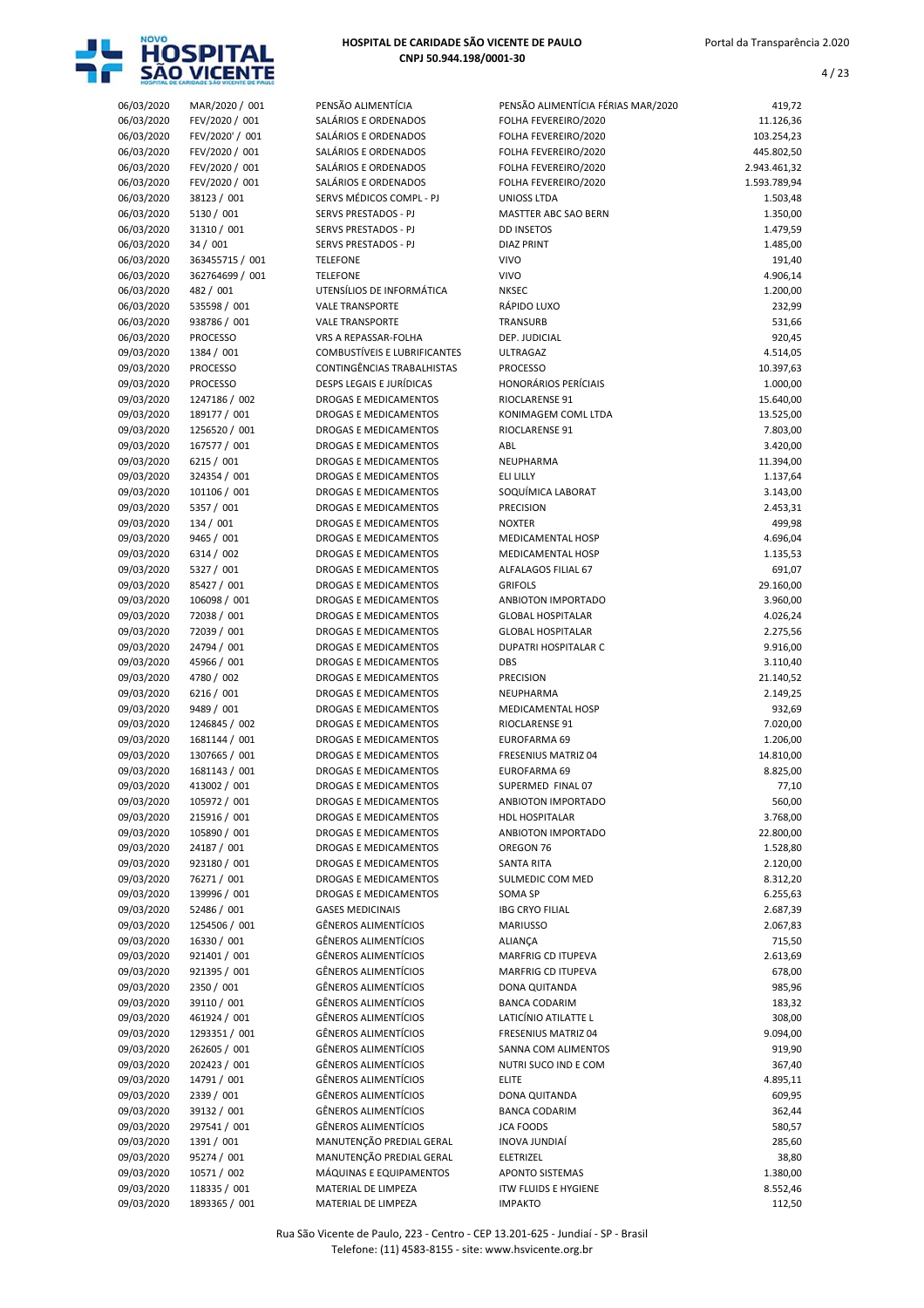

| HOSPITAL DE CARIDADE SÃO VICENTE DE PAULO |
|-------------------------------------------|
| CNPJ 50.944.198/0001-30                   |

|                          | <b>NUMBER OF PROPERTY OF STREET</b> |                                             |
|--------------------------|-------------------------------------|---------------------------------------------|
| 09/03/2020               | 118126 / 001                        | MATERIAL DE LIMPE                           |
| 09/03/2020               | 118176 / 001                        | MATERIAL DE LIMPE                           |
| 09/03/2020               | 14790 / 001                         | MATERIAL DE LIMPE                           |
| 09/03/2020               | 1876747 / 002                       | MATERIAL DE LIMPE                           |
| 09/03/2020               | 978698 / 001                        | <b>MATERIAL DE REPOS</b>                    |
| 09/03/2020               | 95274 / 001                         | MATERIAL DE REPOS                           |
| 09/03/2020               | 19902 / 001                         | <b>MATERIAL DE REPOS</b>                    |
| 09/03/2020               | 114389 / 001                        | <b>MATERIAL PERMANI</b>                     |
| 09/03/2020               | 1293350 / 002                       | MATL MÉDICO REEN                            |
| 09/03/2020               | 524982 / 001                        | MATL MÉDICO REEN                            |
| 09/03/2020               | 169780 / 001                        | MATL MÉDICO REEN<br><b>MATL MÉDICO REEN</b> |
| 09/03/2020               | 94664 / 001<br>95849 / 001          | MATL MÉDICO REEN                            |
| 09/03/2020<br>09/03/2020 | 2445 / 001                          | <b>MATL MÉDICO REEN</b>                     |
| 09/03/2020               | 374042 / 001                        | MATL MÉDICO REEN                            |
| 09/03/2020               | 118492 / 001                        | MATL MÉDICO REEN                            |
| 09/03/2020               | 1293187 / 002                       | MATL MÉDICO REEN                            |
| 09/03/2020               | 102232 / 001                        | MATL MÉDICO REEN                            |
| 09/03/2020               | 614347 / 001                        | MATL MÉDICO REEN                            |
| 09/03/2020               | 3938 / 001                          | MATL MÉDICO REEN                            |
| 09/03/2020               | 302696 / 001                        | MEDICAMENTOS CO                             |
| 09/03/2020               | 105972 / 001                        | MEDICAMENTOS CO                             |
| 09/03/2020               | 139996 / 001                        | <b>MEDICAMENTOS CO</b>                      |
| 09/03/2020               | 6314 / 002                          | MEDICAMENTOS CO                             |
| 09/03/2020               | 9489 / 001                          | MEDICAMENTOS CO                             |
| 09/03/2020               | 1339 / 001                          | MOBILIÁRIO                                  |
| 09/03/2020               | 908787 / 001                        | ÓRTESE E PRÓTESE (                          |
| 09/03/2020               | 21764 / 001                         | ÓRTESE E PRÓTESE (                          |
| 09/03/2020               | 59346 / 001                         | ÓRTESE E PRÓTESE (                          |
| 09/03/2020               | 5215 / 001                          | ÓRTESE E PRÓTESE (                          |
| 09/03/2020               | 21701 / 001                         | ÓRTESE E PRÓTESE (                          |
| 09/03/2020               | 908749 / 001                        | ÓRTESE E PRÓTESE (                          |
| 09/03/2020               | 908779 / 001                        | ÓRTESE E PRÓTESE (                          |
| 09/03/2020               | 21763 / 001                         | ÓRTESE E PRÓTESE (                          |
| 09/03/2020               | 59187 / 001                         | ÓRTESE E PRÓTESE (                          |
| 09/03/2020               | 78380 / 001                         | ÓRTESE E PRÓTESE (                          |
| 09/03/2020               | 21765 / 001                         | ÓRTESE E PRÓTESE (                          |
| 09/03/2020               | 59345 / 001                         | ÓRTESE E PRÓTESE (<br>ÓRTESE E PRÓTESE (    |
| 09/03/2020<br>09/03/2020 | 908751 / 001<br>78356 / 001         | ÓRTESE E PRÓTESE (                          |
| 09/03/2020               | 509518 / 001                        | ÓRTESE E PRÓTESE (                          |
| 09/03/2020               | 84130 / 001                         | ÓRTESE E PRÓTESE (                          |
| 09/03/2020               | 5213 / 001                          | ÓRTESE E PRÓTESE (                          |
| 09/03/2020               | 21762 / 001                         | ÓRTESE E PRÓTESE (                          |
| 09/03/2020               | 451 / 001                           | ÓRTESE E PRÓTESE (                          |
| 09/03/2020               | 908775 / 001                        | ÓRTESE E PRÓTESE (                          |
| 09/03/2020               | 21703 / 001                         | ÓRTESE E PRÓTESE (                          |
| 09/03/2020               | 19554 / 001                         | ÓRTESE E PRÓTESE (                          |
| 09/03/2020               | 19560 / 001                         | ÓRTESE E PRÓTESE (                          |
| 09/03/2020               | 59188 / 001                         | ÓRTESE E PRÓTESE (                          |
| 09/03/2020               | 59273 / 001                         | ÓRTESE E PRÓTESE (                          |
| 09/03/2020               | 59271 / 001                         | ÓRTESE E PRÓTESE (                          |
| 09/03/2020               | 26760 / 001                         | ÓRTESE E PRÓTESE (                          |
| 09/03/2020               | 2648/2019 / 001                     | <b>OUTROS CUSTOS GE</b>                     |
| 09/03/2020               | MAR/2020 / 001                      | PENSÃO ALIMENTÍCI                           |
| 09/03/2020               | RESCISÃO                            | <b>RESCISÕES</b>                            |
| 09/03/2020               | 148 / 001                           | SERVS MÉDICOS COI                           |
| 09/03/2020               | 147 / 001                           | SERVS MÉDICOS COI                           |
| 09/03/2020               | 129 / 001                           | SERVS MÉDICOS COI                           |
| 09/03/2020               | 103 / 001                           | SERVS MÉDICOS COI                           |
| 09/03/2020               | 150 / 001                           | SERVS MÉDICOS COI                           |
| 09/03/2020               | 41 / 001                            | SERVS MÉDICOS COI                           |
| 09/03/2020<br>09/03/2020 | 17 / 001<br>458 / 001               | SERVS MÉDICOS COI<br>SERVS MÉDICOS COI      |
| 09/03/2020               | 37 / 001                            | SERVS MÉDICOS COI                           |
| 09/03/2020               | 150 / 001                           | SERVS MÉDICOS COI                           |
| 09/03/2020               | 149 / 001                           | SERVS MÉDICOS COI                           |
| 09/03/2020               | 459 / 001                           | SERVS MÉDICOS COI                           |
| 09/03/2020               | 42 / 001                            | SERVS MÉDICOS COI                           |
| 09/03/2020               | 25 / 001                            | SERVS MÉDICOS COI                           |
| 09/03/2020               | 275 / 001                           | SERVS MÉDICOS COI                           |
|                          |                                     |                                             |

| 09/03/2020 | 118126 / 001    | MATERIAL DE LIMPEZA         | <b>ITW FLUIDS E HYGIENE</b>        | 7.299,29  |
|------------|-----------------|-----------------------------|------------------------------------|-----------|
| 09/03/2020 | 118176 / 001    | MATERIAL DE LIMPEZA         | <b>ITW FLUIDS E HYGIENE</b>        | 1.120,90  |
| 09/03/2020 | 14790 / 001     | MATERIAL DE LIMPEZA         | <b>ELITE</b>                       | 7.268,97  |
| 09/03/2020 | 1876747 / 002   | MATERIAL DE LIMPEZA         | <b>IMPAKTO</b>                     | 50,00     |
| 09/03/2020 | 978698 / 001    | MATERIAL DE REPOSIÇÃO       | <b>CBS</b>                         | 134,08    |
| 09/03/2020 | 95274 / 001     | MATERIAL DE REPOSIÇÃO       | <b>ELETRIZEL</b>                   | 30,60     |
| 09/03/2020 | 19902 / 001     | MATERIAL DE REPOSIÇÃO       | <b>INTERFRIO</b>                   | 1.909,00  |
| 09/03/2020 | 114389 / 001    | MATERIAL PERMANENTE         | <b>MARFINITE</b>                   | 557,75    |
| 09/03/2020 | 1293350 / 002   | MATL MÉDICO REEMBOLSÁVEL    | <b>FRESENIUS MATRIZ 04</b>         | 517,50    |
| 09/03/2020 | 524982 / 001    | MATL MÉDICO REEMBOLSÁVEL    | SUPRIMED                           | 1.157,04  |
| 09/03/2020 | 169780 / 001    | MATL MÉDICO REEMBOLSÁVEL    | <b>DIFARMIG</b>                    | 823,40    |
| 09/03/2020 | 94664 / 001     | MATL MÉDICO REEMBOLSÁVEL    | <b>CINCO CONFIANÇA</b>             | 6.240,00  |
| 09/03/2020 | 95849 / 001     | MATL MÉDICO REEMBOLSÁVEL    | <b>GFE BRASIL</b>                  | 1.410,00  |
| 09/03/2020 | 2445 / 001      | MATL MÉDICO REEMBOLSÁVEL    | <b>GAMACAMP SERVICE</b>            | 1.487,50  |
| 09/03/2020 | 374042 / 001    | MATL MÉDICO REEMBOLSÁVEL    | SMITH E NEPHEW FILIA               | 4.770,00  |
| 09/03/2020 | 118492 / 001    | MATL MÉDICO REEMBOLSÁVEL    | <b>BACE</b>                        | 1.463,00  |
|            |                 | MATL MÉDICO REEMBOLSÁVEL    |                                    |           |
| 09/03/2020 | 1293187 / 002   |                             | <b>FRESENIUS MATRIZ 04</b>         | 6.509,25  |
| 09/03/2020 | 102232 / 001    | MATL MÉDICO REEMBOLSÁVEL    | <b>CISCRE</b>                      | 12.499,65 |
| 09/03/2020 | 614347 / 001    | MATL MÉDICO REEMBOLSÁVEL    | JOHNSON 05                         | 3.217,20  |
| 09/03/2020 | 3938 / 001      | MATL MÉDICO REEMBOLSÁVEL    | VISIONBAND                         | 464,00    |
| 09/03/2020 | 302696 / 001    | MEDICAMENTOS CONTROLADOS    | SERVIMED SP                        | 898,60    |
| 09/03/2020 | 105972 / 001    | MEDICAMENTOS CONTROLADOS    | ANBIOTON IMPORTADO                 | 1.385,88  |
| 09/03/2020 | 139996 / 001    | MEDICAMENTOS CONTROLADOS    | <b>SOMA SP</b>                     | 50,00     |
| 09/03/2020 | 6314 / 002      | MEDICAMENTOS CONTROLADOS    | <b>MEDICAMENTAL HOSP</b>           | 1.575,00  |
| 09/03/2020 | 9489 / 001      | MEDICAMENTOS CONTROLADOS    | MEDICAMENTAL HOSP                  | 4.515,00  |
| 09/03/2020 | 1339 / 001      | MOBILIÁRIO                  | <b>GS DESIGN</b>                   | 5.074,50  |
| 09/03/2020 | 908787 / 001    | ÓRTESE E PRÓTESE (OPME)     | <b>BIOTRONIK</b>                   | 5.424,93  |
| 09/03/2020 | 21764 / 001     | ÓRTESE E PRÓTESE (OPME)     | DOC MED                            | 2.034,50  |
| 09/03/2020 | 59346 / 001     | ÓRTESE E PRÓTESE (OPME)     | LUMINAL PRODUTOS MED               | 500,00    |
| 09/03/2020 | 5215 / 001      | ÓRTESE E PRÓTESE (OPME)     | <b>INTERMEDICAL EQUIP</b>          | 690,00    |
| 09/03/2020 | 21701 / 001     | ÓRTESE E PRÓTESE (OPME)     | DOC MED                            | 7.103,50  |
| 09/03/2020 | 908749 / 001    | ÓRTESE E PRÓTESE (OPME)     | <b>BIOTRONIK</b>                   | 7.426,43  |
| 09/03/2020 | 908779 / 001    | ÓRTESE E PRÓTESE (OPME)     | <b>BIOTRONIK</b>                   | 7.426,43  |
| 09/03/2020 | 21763 / 001     | ÓRTESE E PRÓTESE (OPME)     | DOC MED                            | 2.534,50  |
| 09/03/2020 | 59187 / 001     | ÓRTESE E PRÓTESE (OPME)     | LUMINAL PRODUTOS MED               | 195,45    |
| 09/03/2020 | 78380 / 001     | ÓRTESE E PRÓTESE (OPME)     | MM MEDICAL                         | 3.977,48  |
| 09/03/2020 | 21765 / 001     | ÓRTESE E PRÓTESE (OPME)     | DOC MED                            | 2.534,50  |
| 09/03/2020 | 59345 / 001     | ÓRTESE E PRÓTESE (OPME)     | LUMINAL PRODUTOS MED               | 2.534,50  |
| 09/03/2020 | 908751 / 001    | ÓRTESE E PRÓTESE (OPME)     | <b>BIOTRONIK</b>                   | 5.225,25  |
| 09/03/2020 | 78356 / 001     | ÓRTESE E PRÓTESE (OPME)     | MM MEDICAL                         | 595,00    |
|            |                 |                             | <b>EMPÓRIO HOSPITALAR</b>          |           |
| 09/03/2020 | 509518 / 001    | ÓRTESE E PRÓTESE (OPME)     |                                    | 1.541,00  |
| 09/03/2020 | 84130 / 001     | ÓRTESE E PRÓTESE (OPME)     | LINE LIFE                          | 4.069,00  |
| 09/03/2020 | 5213 / 001      | ÓRTESE E PRÓTESE (OPME)     | <b>INTERMEDICAL EQUIP</b>          | 690,00    |
| 09/03/2020 | 21762 / 001     | ÓRTESE E PRÓTESE (OPME)     | DOC MED                            | 500,00    |
| 09/03/2020 | 451 / 001       | ORTESE E PROTESE (OPME)     | OSTEO21                            | 240,00    |
| 09/03/2020 | 908775 / 001    | ÓRTESE E PRÓTESE (OPME)     | <b>BIOTRONIK</b>                   | 7.426,43  |
| 09/03/2020 | 21703 / 001     | ÓRTESE E PRÓTESE (OPME)     | DOC MED                            | 2.534,50  |
| 09/03/2020 | 19554 / 001     | ÓRTESE E PRÓTESE (OPME)     | <b>FOR ORTICS</b>                  | 3.393,60  |
| 09/03/2020 | 19560 / 001     | ÓRTESE E PRÓTESE (OPME)     | <b>FOR ORTICS</b>                  | 3.393,60  |
| 09/03/2020 | 59188 / 001     | ÓRTESE E PRÓTESE (OPME)     | LUMINAL PRODUTOS MED               | 195,45    |
| 09/03/2020 | 59273 / 001     | ÓRTESE E PRÓTESE (OPME)     | LUMINAL PRODUTOS MED               | 390,90    |
| 09/03/2020 | 59271 / 001     | ÓRTESE E PRÓTESE (OPME)     | LUMINAL PRODUTOS MED               | 695,45    |
| 09/03/2020 | 26760 / 001     | ÓRTESE E PRÓTESE (OPME)     | LUGANO BIOMÉDICA                   | 959,40    |
| 09/03/2020 | 2648/2019 / 001 | <b>OUTROS CUSTOS GERAIS</b> | <b>MV SISTEMAS</b>                 | 18.068,55 |
| 09/03/2020 | MAR/2020 / 001  | PENSÃO ALIMENTÍCIA          | PENSÃO ALIMENTÍCIA FÉRIAS MAR/2020 | 6.020,74  |
| 09/03/2020 | <b>RESCISÃO</b> | <b>RESCISÕES</b>            | RESCISÃO                           | 1.216,60  |
| 09/03/2020 | 148 / 001       | SERVS MÉDICOS COMPL - PJ    | LUMIA                              | 22.875,93 |
| 09/03/2020 | 147 / 001       | SERVS MÉDICOS COMPL - PJ    | LUMIA                              | 595,94    |
| 09/03/2020 | 129 / 001       | SERVS MÉDICOS COMPL - PJ    | <b>EDER MASSUCATO</b>              | 600,00    |
| 09/03/2020 | 103 / 001       | SERVS MÉDICOS COMPL - PJ    | FAGANELLI                          | 8.446,50  |
| 09/03/2020 | 150 / 001       | SERVS MÉDICOS COMPL - PJ    | ALESSANDRO MOURA                   | 5.067,90  |
| 09/03/2020 | 41 / 001        | SERVS MÉDICOS COMPL - PJ    | <b>MENDES E MARQUES LTD</b>        | 8.750,00  |
| 09/03/2020 | 17 / 001        | SERVS MÉDICOS COMPL - PJ    | JULIA VIEIRA NUNES                 | 13.125,00 |
| 09/03/2020 | 458 / 001       | SERVS MÉDICOS COMPL - PJ    | <b>IMAGEMED LTDA</b>               | 1.173,12  |
| 09/03/2020 | 37 / 001        | SERVS MÉDICOS COMPL - PJ    | SB CLÍNICAS LTDA                   | 625,00    |
|            |                 | SERVS MÉDICOS COMPL - PJ    |                                    |           |
| 09/03/2020 | 150 / 001       |                             | LUMIA                              | 13.514,40 |
| 09/03/2020 | 149 / 001       | SERVS MÉDICOS COMPL - PJ    | LUMIA                              | 2.815,50  |
| 09/03/2020 | 459 / 001       | SERVS MÉDICOS COMPL - PJ    | <b>IMAGEMED LTDA</b>               | 1.173,12  |
| 09/03/2020 | 42 / 001        | SERVS MÉDICOS COMPL - PJ    | MARIANA CANSIAN ME                 | 625,00    |
| 09/03/2020 | 25 / 001        | SERVS MÉDICOS COMPL - PJ    | <b>CAROLINA S FREITAS</b>          | 8.750,00  |
| 09/03/2020 | 275 / 001       | SERVS MÉDICOS COMPL - PJ    | <b>GRACIL</b>                      | 3.754,00  |
| 09/03/2020 | 100 / 001       | SERVS MÉDICOS COMPL - PJ    | MALAGUTI                           | 11.262,00 |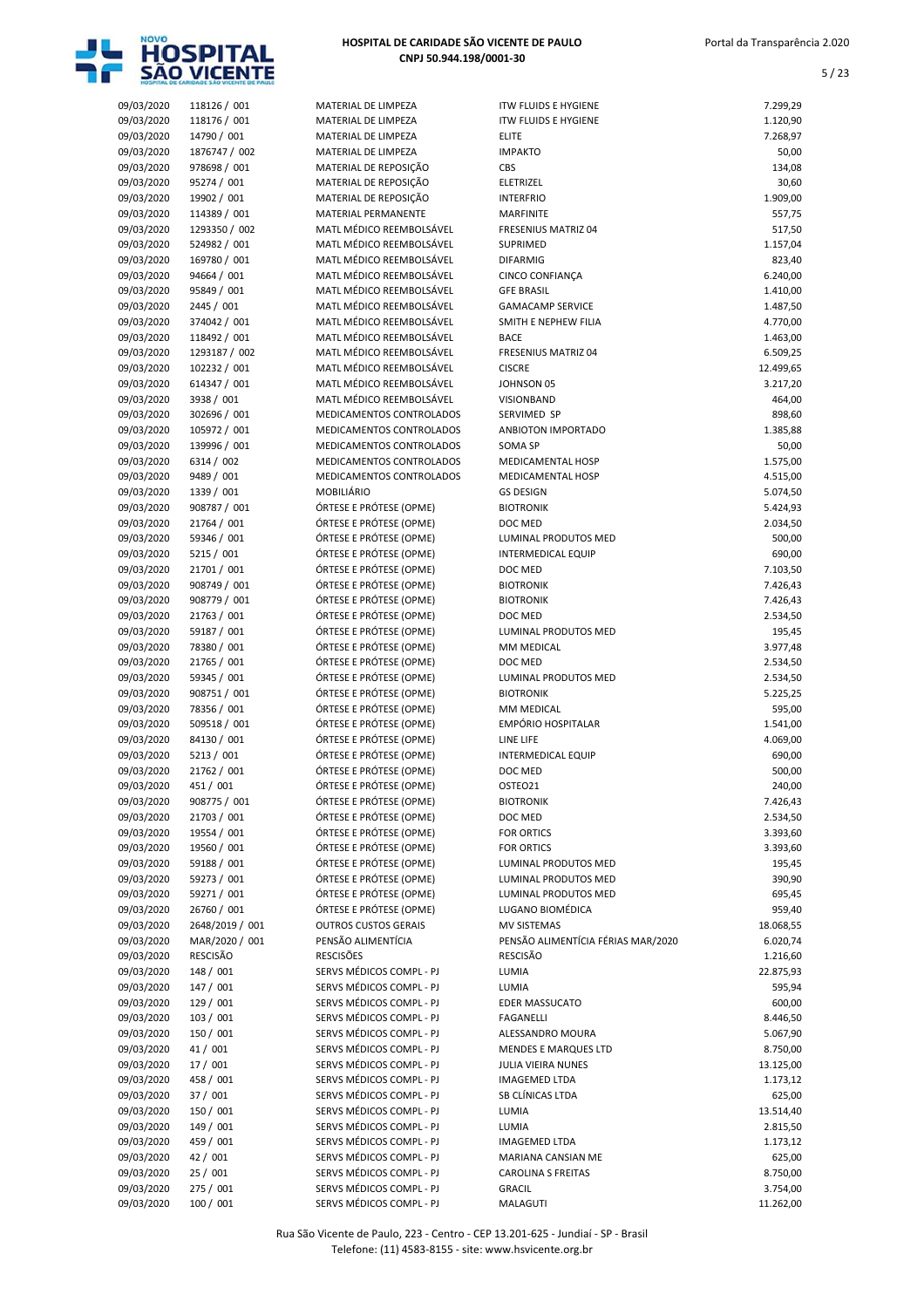

| 09/03/2020 | 128 / 001       | SERVS MÉDICOS COMPL - PJ         | <b>EDER MASSUCATO</b>                              | 4.875,00   |
|------------|-----------------|----------------------------------|----------------------------------------------------|------------|
| 09/03/2020 | 161 / 001       | SERVS MÉDICOS COMPL - PJ         | <b>CRAF</b>                                        | 3.519,37   |
| 09/03/2020 | 149 / 001       | SERVS MÉDICOS COMPL - PJ         | ALESSANDRO MOURA                                   | 572,10     |
| 09/03/2020 | 130 / 001       | SERVS MÉDICOS COMPL - PJ         | <b>EDER MASSUCATO</b>                              | 600,00     |
| 09/03/2020 | 39 / 001        | SERVS MÉDICOS COMPL - PJ         | <b>MEDPRO S MÉDICOS</b>                            | 5.865,62   |
| 09/03/2020 | 23 / 001        | SERVS MÉDICOS COMPL - PJ         | FF GALEGO LTDA                                     | 18.750,00  |
| 09/03/2020 | 157 / 001       | SERVS MÉDICOS COMPL - PJ         | <b>RODRIGUES TOSI LTDA</b>                         | 2.500,00   |
| 09/03/2020 | 326 / 001       | SERVS MÉDICOS COMPL - PJ         | <b>ANDRE LUIS</b>                                  | 2.252,40   |
| 09/03/2020 | 179 / 001       | SERVS MÉDICOS COMPL - PJ         | <b>FRANZON LOURES</b>                              | 5.865,62   |
| 09/03/2020 | 54 / 001        | SERVS MÉDICOS COMPL - PJ         | <b>SB PRESTADORES LTDA</b>                         | 11.731,25  |
| 09/03/2020 | 122 / 001       | SERVS MÉDICOS COMPL - PJ         | VITTA SERV MEDIC LTD                               | 2.500,00   |
| 09/03/2020 | 735 / 001       | SERVS MÉDICOS COMPL - PJ         | JUND CARDIO SERVIÇOS                               | 6.757,20   |
| 09/03/2020 | 127 / 001       | SERVS MÉDICOS COMPL - PJ         | <b>EDER MASSUCATO</b>                              | 625,00     |
| 09/03/2020 | 162 / 001       | SERVS MÉDICOS COMPL - PJ         | <b>CRAF</b>                                        | 9.267,68   |
| 09/03/2020 | 61/001          | SERVS MÉDICOS COMPL - PJ         | MED CAMPOS SERVIÇOS                                | 2.400,00   |
| 09/03/2020 | 40 / 001        | SERVS MÉDICOS COMPL - PJ         | <b>MEDPRO S MÉDICOS</b>                            | 595,94     |
| 09/03/2020 | 36 / 001        | SERVS MÉDICOS COMPL - PJ         | CAMACHO COSTA LTDA                                 | 2.500,00   |
| 09/03/2020 | 21/001          | SERVS MÉDICOS COMPL - PJ         | <b>MAAC</b>                                        | 595,94     |
| 09/03/2020 | 11/001          | SERVS MÉDICOS COMPL - PJ         | JOÃO ANTONIO LTDA                                  | 11.875,00  |
| 09/03/2020 | 34 / 001        | SERVS MÉDICOS COMPL - PJ         | <b>GUERRA ALVES S M LTD</b>                        | 4.375,00   |
| 09/03/2020 | 95 / 001        | SERVS MÉDICOS COMPL - PJ         | DIEGO ALMEIDA EIRELL                               | 1.250,00   |
| 09/03/2020 | 325 / 001       | SERVS MÉDICOS COMPL - PJ         | <b>ANDRE LUIS</b>                                  | 2.815,50   |
|            |                 | SERVS MÉDICOS COMPL - PJ         |                                                    |            |
| 09/03/2020 | 126 / 001       | SERVS MÉDICOS COMPL - PJ         | <b>EDER MASSUCATO</b><br><b>NASCIMENTO E GOMES</b> | 1.200,00   |
| 09/03/2020 | 129 / 001       |                                  |                                                    | 1.689,30   |
| 09/03/2020 | 97 / 001        | SERVS MÉDICOS COMPL - PJ         | DQA SERVICOS MÉDICOS                               | 1.250,00   |
| 09/03/2020 | 38 / 001        | SERVS MÉDICOS COMPL - PJ         | SB CLÍNICAS LTDA                                   | 11.250,00  |
| 09/03/2020 | 36 / 001        | SERVS MÉDICOS COMPL - PJ         | SB CLÍNICAS LTDA                                   | 1.250,00   |
| 09/03/2020 | 163 / 001       | SERVS MÉDICOS COMPL - PJ         | <b>CRAF</b>                                        | 4.504,80   |
| 09/03/2020 | 323 / 001       | SERVS MÉDICOS COMPL - PJ         | SAIGA                                              | 6.875,00   |
| 09/03/2020 | 62/001          | SERVS MÉDICOS COMPL - PJ         | <b>MS FRANCO</b>                                   | 4.375,00   |
| 09/03/2020 | 22/001          | SERVS MÉDICOS COMPL - PJ         | MAAC                                               | 572,10     |
| 09/03/2020 | 20205802 / 001  | SERVS PRESTADOS - PJ             | <b>PRO RAD</b>                                     | 1.417,60   |
| 09/03/2020 | 169 / 001       | SERVS PRESTADOS - PJ             | MED PLUS + DICOM AND                               | 7.000,00   |
| 09/03/2020 | 110 / 001       | SERVS PRESTADOS - PJ             | ELETRICAL                                          | 500,00     |
| 09/03/2020 | 718 / 001       | SERVS PRESTADOS - PJ             | ROCHA FILM                                         | 1.202,34   |
| 09/03/2020 | 201443 / 001    | <b>TELEFONE</b>                  | <b>VIVO</b>                                        | 4.372,69   |
| 10/03/2020 | 16111 / 001     | ASSISTÊNCIA ODONTOLÓGICA         | <b>UNIODONTO</b>                                   | 33.603,48  |
| 10/03/2020 | <b>PROCESSO</b> | CONTINGÊNCIAS TRABALHISTAS       | <b>PROCESSO</b>                                    | 4.664,70   |
| 10/03/2020 | <b>PROCESSO</b> | CONTINGÊNCIAS TRABALHISTAS       | <b>PROCESSO</b>                                    | 1.100,00   |
| 10/03/2020 | 1833899 / 001   | <b>DESPESAS FINANC MUNICIPAL</b> | <b>FRANGO ADORO FILIAL</b>                         | 24,43      |
| 10/03/2020 | <b>PROCESSO</b> | <b>DESPS LEGAIS E JURÍDICAS</b>  | <b>HONORÁRIOS</b>                                  | 2.600,00   |
| 10/03/2020 | 70456 / 002     | <b>DROGAS E MEDICAMENTOS</b>     | <b>GLOBAL HOSPITALAR</b>                           | 608,03     |
| 10/03/2020 | 10402 / 001     | <b>DROGAS E MEDICAMENTOS</b>     | ACCORD FARMACÊUTICA                                | 2.783,60   |
| 10/03/2020 | 119484 / 001    | DROGAS E MEDICAMENTOS            | COSTA CAMARGO                                      | 2.566,00   |
| 10/03/2020 | 404691 / 002    | DROGAS E MEDICAMENTOS            | SUPERMED FINAL 07                                  | 4.607,56   |
| 10/03/2020 | 206739 / 002    | DROGAS E MEDICAMENTOS            | <b>CIRUR SANTA CRUZ</b>                            | 1.794,00   |
| 10/03/2020 | 46260057 / 001  | ENERGIA ELÉTRICA                 | CPFL                                               | 120.389,06 |
| 10/03/2020 | 25/60 / 001     | FINANCIAMENTOS BANCÁRIOS         | CAIXA ECONÔMICA FEDERAL                            | 848.584,55 |
| 10/03/2020 | 921690 / 001    | <b>GÊNEROS ALIMENTÍCIOS</b>      | <b>MARFRIG CD ITUPEVA</b>                          | 902,36     |
| 10/03/2020 | 202888 / 001    | <b>GÊNEROS ALIMENTÍCIOS</b>      | <b>CATABY FINAL 57</b>                             | 1.008,00   |
| 10/03/2020 | 18068 / 001     | <b>GÊNEROS ALIMENTÍCIOS</b>      | AO COZINHEIRO                                      | 1.043,62   |
| 10/03/2020 | 9345 / 001      | <b>GÊNEROS ALIMENTÍCIOS</b>      | QUALYLAB                                           | 5.613,80   |
| 10/03/2020 | 18067 / 001     | GÊNEROS ALIMENTÍCIOS             | AO COZINHEIRO                                      | 46,80      |
| 10/03/2020 | 950696 / 001    | <b>GÊNEROS ALIMENTÍCIOS</b>      | CDI                                                | 784,36     |
| 10/03/2020 | 950703 / 001    | <b>GÊNEROS ALIMENTÍCIOS</b>      | CDI                                                | 605,40     |
| 10/03/2020 | 27386 / 001     | <b>GÊNEROS ALIMENTÍCIOS</b>      | <b>LONDRES DISTR</b>                               | 777,60     |
| 10/03/2020 | 1834063 / 001   | GÊNEROS ALIMENTÍCIOS             |                                                    |            |
|            |                 |                                  | FRANGO ADORO FILIAL                                | 1.232,00   |
| 10/03/2020 | 4157833 / 001   | <b>GÊNEROS ALIMENTÍCIOS</b>      | FRIBOI INDAIATUBA                                  | 900,00     |
| 10/03/2020 | 694925 / 001    | <b>GÊNEROS ALIMENTÍCIOS</b>      | <b>PRIETO</b>                                      | 224,48     |
| 10/03/2020 | 1833899 / 001   | GÊNEROS ALIMENTÍCIOS             | FRANGO ADORO FILIAL                                | 1.078,00   |
| 10/03/2020 | 2355 / 001      | <b>GÊNEROS ALIMENTÍCIOS</b>      | DONA QUITANDA                                      | 1.801,79   |
| 10/03/2020 | 39133 / 001     | <b>GÊNEROS ALIMENTÍCIOS</b>      | <b>BANCA CODARIM</b>                               | 564,15     |
| 10/03/2020 | 1293954 / 001   | <b>GÊNEROS ALIMENTÍCIOS</b>      | FRESENIUS MATRIZ 04                                | 1.013,04   |
| 10/03/2020 | 170 / 001       | MANUTENÇÃO PREDIAL GERAL         | <b>DOMOCRIL</b>                                    | 720,00     |
| 10/03/2020 | 22509 / 002     | MATERIAL DE LAVANDERIA           | SANDRA CRISTIANE GOD                               | 1.750,00   |
| 10/03/2020 | 22509 / 002     | MATL MÉDICO REEMBOLSÁVEL         | SANDRA CRISTIANE GOD                               | 744,25     |
| 10/03/2020 | 616685 / 001    | MATL MÉDICO REEMBOLSÁVEL         | JOHNSON 05                                         | 1.608,60   |
| 10/03/2020 | FEV/2020 / 001  | MÉDICOS BOLSISTAS                | FOLHA FEVEREIRO/2020 - RESIDENTES                  | 5.328,68   |
| 10/03/2020 | FEV/2020 / 001  | MÉDICOS BOLSISTAS                | FOLHA FEVEREIRO/2020 - RESIDENTES                  | 71.271,09  |
| 10/03/2020 | 59506 / 001     | ÓRTESE E PRÓTESE (OPME)          | LUMINAL PRODUTOS MED                               | 195,45     |
| 10/03/2020 | 26762 / 001     | ÓRTESE E PRÓTESE (OPME)          | LUGANO BIOMEDICA                                   | 959,40     |
| 10/03/2020 | 26764 / 001     | ÓRTESE E PRÓTESE (OPME)          | LUGANO BIOMEDICA                                   | 959,40     |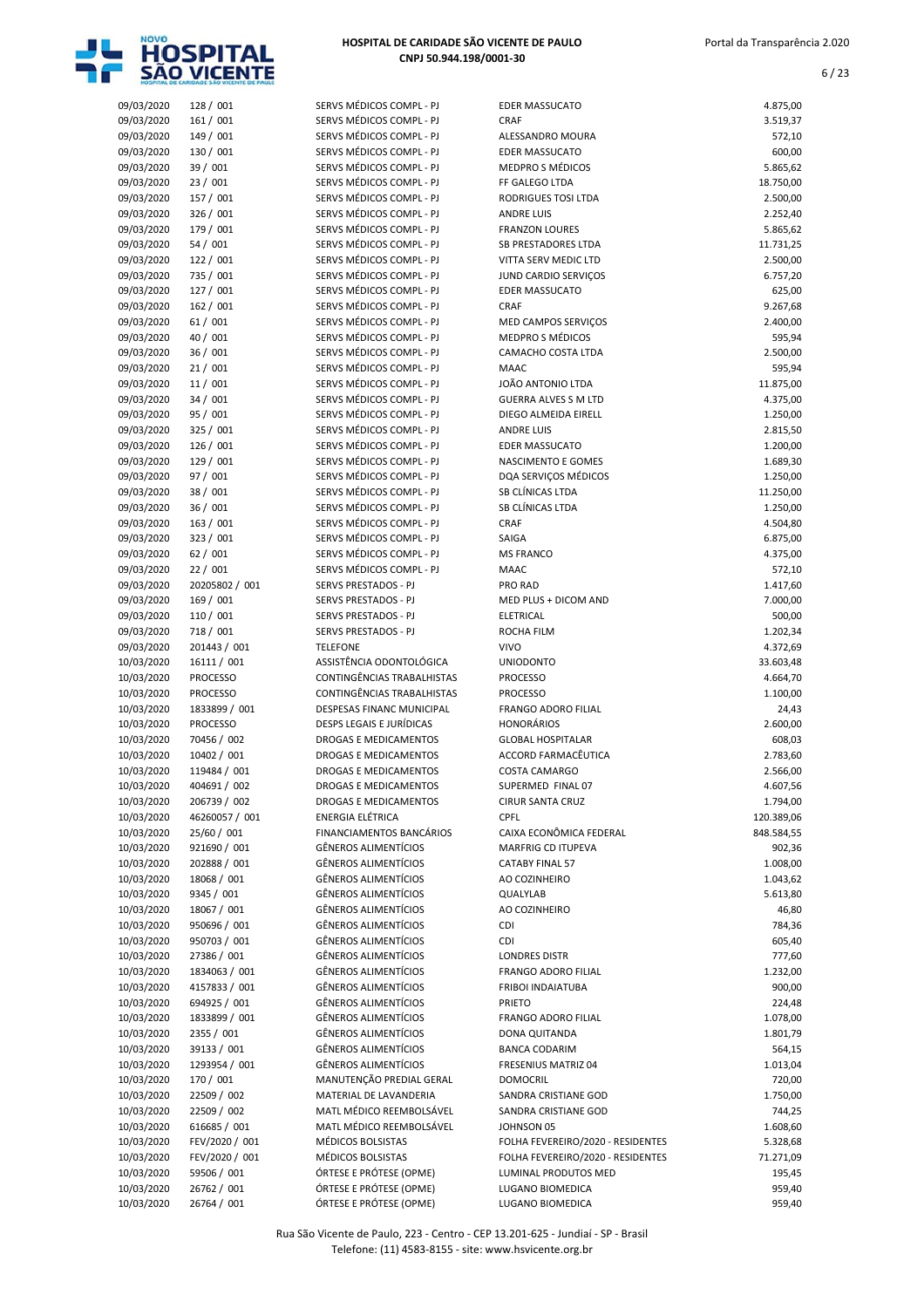

| 10/03/2020               | 59511 / 001                      | ÓRTESE E PRÓTESE (OPME)                              | LUMINAL PRODUTOS MED                         | 2.534,50             |
|--------------------------|----------------------------------|------------------------------------------------------|----------------------------------------------|----------------------|
| 10/03/2020               | MARÇO/2020 / 001                 | <b>OUTROS CUSTOS GERAIS</b>                          | REEMBOLSO - MUNAROLO E SEDANO SOCIED.        | 123,19               |
| 10/03/2020               | FEV/2020 / 001                   | <b>OUTROS CUSTOS GERAIS</b>                          | REEMBOLSO - MUNAROLO E SEDANO SOCIED.        | 226,40               |
| 10/03/2020               | 19303 / 001                      | <b>OUTROS MATERIAIS</b>                              | <b>MARTCIRUR</b>                             | 942,00               |
| 10/03/2020               | 2019 / 004                       | <b>SEGUROS</b>                                       | <b>BAS BRADESCO SEGUROS</b>                  | 336,50               |
| 10/03/2020               | FEV/2020 / 001                   | SERV.PRESTADOS PF RPA                                | RPA - FEVEREIRO/2020                         | 1.257,28             |
| 10/03/2020               | FEV/2020 / 001                   | SERV.PRESTADOS PF RPA                                | RPA - FEVEREIRO/2020                         | 419,09               |
| 10/03/2020<br>10/03/2020 | FEV/2020 / 001<br>FEV/2020 / 001 | SERV.PRESTADOS PF RPA<br>SERV.PRESTADOS PF RPA       | RPA - FEVEREIRO/2020<br>RPA - FEVEREIRO/2020 | 4.226,76<br>419,09   |
| 10/03/2020               | FEV/2020 / 001                   | SERV.PRESTADOS PF RPA                                | RPA - FEVEREIRO/2020                         | 838,19               |
| 10/03/2020               | FEV/2020 / 001                   | SERV.PRESTADOS PF RPA                                | RPA - FEVEREIRO/2020                         | 2.021,95             |
| 10/03/2020               | FEV/2020 / 001                   | SERV.PRESTADOS PF RPA                                | RPA - FEVEREIRO/2020                         | 1.257,28             |
| 10/03/2020               | FEV/2020 / 001                   | SERV.PRESTADOS PF RPA                                | RPA - FEVEREIRO/2020                         | 2.077,08             |
| 10/03/2020               | FEV/2020 / 001                   | SERV.PRESTADOS PF RPA                                | RPA - FEVEREIRO/2020                         | 2.837,13             |
| 10/03/2020               | FEV/2020 / 001                   | SERV.PRESTADOS PF RPA                                | RPA - FEVEREIRO/2020                         | 1.978,80             |
| 10/03/2020               | 22169 / 001                      | SERVS MÉDICOS COMPL - PJ                             | STELA CYBELE COSTA M                         | 380,00               |
| 10/03/2020               | 46 / 001                         | SERVS MÉDICOS COMPL - PJ                             | <b>MARIANA MITRE</b>                         | 4.800,00             |
| 10/03/2020               | 1/001                            | SERVS MÉDICOS COMPL - PJ                             | <b>HAG PRESTADORA</b>                        | 1.250,00             |
| 10/03/2020               | 45 / 001                         | SERVS MÉDICOS COMPL - PJ                             | <b>MARIANA MITRE</b>                         | 3.000,00             |
| 10/03/2020               | 764 / 001                        | SERVS MÉDICOS COMPL - PJ                             | <b>CORCENTER</b>                             | 1.173,12             |
| 10/03/2020               | 44 / 001                         | SERVS MÉDICOS COMPL - PJ                             | <b>MARIANA MITRE</b>                         | 16.250,00            |
| 10/03/2020               | 417 / 001                        | SERVS PRESTADOS - PJ                                 | MUNAROLO E SEDANO                            | 12.000,00            |
| 10/03/2020               | 255 / 001                        | SERVS PRESTADOS - PJ                                 | SAMANTHA P MACHADO D                         | 10.000,00            |
| 10/03/2020               | 66 / 001                         | SERVS PRESTADOS - PJ                                 | <b>CARLOS UMBERTO</b>                        | 10.000,00            |
| 10/03/2020               | 939 / 001                        | SERVS PRESTADOS - PJ                                 | OPERACIONAL PROJETOS                         | 12.402,02            |
| 10/03/2020               | 176820 / 001                     | SERVS PRESTADOS - PJ                                 | <b>BIONEXO</b>                               | 6.143,95             |
| 10/03/2020               | 21603 / 001                      | SERVS PRESTADOS - PJ                                 | ALFATEL                                      | 3.068,00             |
| 10/03/2020               | 6738 / 001                       | SERVS PRESTADOS - PJ<br>SERVS PRESTADOS - PJ         | AVENTA LOC EQUIPAMENT                        | 4.800,00             |
| 10/03/2020<br>10/03/2020 | 9217 / 001<br>53880 / 001        | SERVS PRESTADOS - PJ                                 | CAÇAMBINHAS<br><b>ELEVADORES ATLAS</b>       | 174,01<br>286,05     |
| 10/03/2020               | FEV/2020 / 001                   | VRS A REPASSAR-FOLHA                                 | CONTRIBUIÇÃO SIND SAÚDE                      | 31.426,93            |
| 10/03/2020               | FEV/2020 / 001                   | VRS A REPASSAR-FOLHA                                 | CONTRIBUIÇÃO SIND ENFERMEIROS                | 2.727,02             |
| 10/03/2020               | FEV/2020 / 001                   | VRS A REPASSAR-FOLHA                                 | CONVÊNIO FARMAVIDA                           | 52.672,52            |
| 11/03/2020               | <b>PROCESSO</b>                  | CONTINGÊNCIAS TRABALHISTAS                           | <b>PROCESSO</b>                              | 6.819,45             |
| 11/03/2020               | 6166 / 001                       | <b>DROGAS E MEDICAMENTOS</b>                         | <b>FARMAVIDA</b>                             | 182,05               |
| 11/03/2020               | 214903 / 001                     | <b>DROGAS E MEDICAMENTOS</b>                         | <b>BIOHOSP</b>                               | 819,95               |
| 11/03/2020               | 218574 / 001                     | DROGAS E MEDICAMENTOS                                | CRISMED                                      | 183,00               |
| 11/03/2020               | 59117 / 001                      | <b>DROGAS E MEDICAMENTOS</b>                         | <b>OPEM</b>                                  | 3.400,00             |
| 11/03/2020               | 70103 / 001                      | <b>DROGAS E MEDICAMENTOS</b>                         | CRISTAL                                      | 1.260,00             |
| 11/03/2020               | 397018 / 001                     | <b>DROGAS E MEDICAMENTOS</b>                         | UNIÃO QUÍMICA MG                             | 4.700,00             |
| 11/03/2020               | 932451 / 001                     | <b>DROGAS E MEDICAMENTOS</b>                         | <b>BAXTER</b>                                | 3.590,40             |
| 11/03/2020               | 69761 / 001                      | <b>DROGAS E MEDICAMENTOS</b>                         | VERBENNA                                     | 1.131,90             |
| 11/03/2020               | 29839 / 001                      | <b>DROGAS E MEDICAMENTOS</b>                         | <b>HALEX ISTAR SP</b>                        | 2.071,20             |
| 11/03/2020               | 3626 / 001                       | <b>DROGAS E MEDICAMENTOS</b>                         | FARMÁCIA SOBAM                               | 328,00               |
| 11/03/2020               | 26280 / 002                      | DROGAS E MEDICAMENTOS                                | ULTRAFARMA                                   | 1.102,50             |
| 11/03/2020               | <b>GRRF RESCISÃO</b>             | <b>FGTS RESCISÓRIO</b>                               | <b>GRRF RESCISÃO</b>                         | 3.648,01             |
| 11/03/2020               | 415055 / 001                     | FILMES E QUÍMICOS                                    | SUPERMED FINAL 07                            | 129,90               |
| 11/03/2020               | 1255637 / 001                    | GÊNEROS ALIMENTÍCIOS                                 | <b>MARIUSSO</b>                              | 968,40               |
| 11/03/2020               | 48977 / 001                      | <b>GÊNEROS ALIMENTÍCIOS</b>                          | SAMAPI PROD HOSP                             | 645,96               |
| 11/03/2020<br>11/03/2020 | 462350 / 001<br>510834 / 001     | GÊNEROS ALIMENTÍCIOS<br><b>GÊNEROS ALIMENTÍCIOS</b>  | LATICÍNIO ATILATTE L<br>PREMIUM DISTRIBUIDOR | 484,00<br>319,68     |
| 11/03/2020               | 16342 / 001                      | GÊNEROS ALIMENTÍCIOS                                 | <b>ALIANÇA</b>                               | 715,50               |
| 11/03/2020               | 1835752 / 001                    | GÊNEROS ALIMENTÍCIOS                                 | FRANGO ADORO FILIAL                          | 916,00               |
| 11/03/2020               | 102665 / 001                     | GÊNEROS ALIMENTÍCIOS                                 | CASA IRMÃOS UNIDOS                           | 597,00               |
| 11/03/2020               | 743610 / 001                     | <b>GÊNEROS ALIMENTÍCIOS</b>                          | TOP SERVICE DISTRIBUIDORA                    | 223,19               |
| 11/03/2020               | 28686 / 001                      | GÊNEROS ALIMENTÍCIOS                                 | HUMANA ALIM SOROCABA                         | 326,64               |
| 11/03/2020               | 339757 / 001                     | <b>IMPOSTO MUNICIPAL</b>                             | PREFEITURA JUNDIAÍ                           | 70,00                |
| 11/03/2020               | 2020207 / 001                    | LOCAÇÃO DE EQUIPAMENTOS                              | <b>INTERACT</b>                              | 5.101,01             |
| 11/03/2020               | 7335 / 001                       | MANUTENÇÃO PREDIAL GERAL                             | MERCANTIL UNIÃO                              | 158,50               |
| 11/03/2020               | 7356 / 001                       | MANUTENÇÃO PREDIAL GERAL                             | MERCANTIL UNIÃO                              | 2.219,50             |
| 11/03/2020               | 402758 / 001                     | MANUTENÇÃO PREDIAL GERAL                             | RONDI                                        | 243,32               |
| 11/03/2020               | 402763 / 001                     | MANUTENÇÃO PREDIAL GERAL                             | RONDI                                        | 277,10               |
| 11/03/2020               | 7392 / 001                       | MANUTENÇÃO PREDIAL GERAL                             | MERCANTIL UNIÃO                              | 106,40               |
| 11/03/2020               | 402819 / 001                     | MANUTENÇÃO PREDIAL GERAL                             | RONDI                                        | 766,67               |
| 11/03/2020               | 94732 / 001                      | MATERIAL DE LIMPEZA                                  | <b>TERRÃO</b>                                | 276,00               |
| 11/03/2020               | 617148 / 001                     | MATERIAL DE LIMPEZA                                  | AMADE                                        | 5.180,00             |
| 11/03/2020               | 193650 / 001                     | MATERIAL DE LIMPEZA                                  | <b>COMERCIAL 3 ALBE</b>                      | 1.000,00             |
| 11/03/2020               | 576907 / 001                     | MATERIAL DE LIMPEZA                                  | <b>COLUMBIA</b>                              | 432,60               |
| 11/03/2020               | 415055 / 001                     | MATL MÉDICO REEMBOLSÁVEL                             | SUPERMED FINAL 07                            | 1.838,69             |
| 11/03/2020               | 6166 / 001                       | MATL MÉDICO REEMBOLSÁVEL                             | <b>FARMAVIDA</b>                             | 17,50                |
| 11/03/2020<br>11/03/2020 | 525649 / 001<br>683833 / 002     | MATL MÉDICO REEMBOLSÁVEL<br>MATL MÉDICO REEMBOLSÁVEL | SUPRIMED<br>NACIONAL MEDICAMENTO             | 1.500,00<br>2.193,50 |
|                          |                                  |                                                      |                                              |                      |

| 10/03/2020 | 59511 / 001          | ÓRTESE E PRÓTESE (OPME)      | LUMINAL PRODUTOS MED                  | 2.534,50  |
|------------|----------------------|------------------------------|---------------------------------------|-----------|
| 10/03/2020 | MARÇO/2020 / 001     | <b>OUTROS CUSTOS GERAIS</b>  | REEMBOLSO - MUNAROLO E SEDANO SOCIED. | 123,19    |
| 10/03/2020 | FEV/2020 / 001       | <b>OUTROS CUSTOS GERAIS</b>  | REEMBOLSO - MUNAROLO E SEDANO SOCIED. | 226,40    |
| 10/03/2020 | 19303 / 001          | <b>OUTROS MATERIAIS</b>      | <b>MARTCIRUR</b>                      | 942,00    |
| 10/03/2020 | 2019 / 004           | <b>SEGUROS</b>               | <b>BAS BRADESCO SEGUROS</b>           | 336,50    |
| 10/03/2020 | FEV/2020 / 001       | SERV.PRESTADOS PF RPA        | RPA - FEVEREIRO/2020                  | 1.257,28  |
| 10/03/2020 | FEV/2020 / 001       | SERV.PRESTADOS PF RPA        | RPA - FEVEREIRO/2020                  | 419,09    |
| 10/03/2020 | FEV/2020 / 001       | SERV.PRESTADOS PF RPA        | RPA - FEVEREIRO/2020                  | 4.226,76  |
| 10/03/2020 | FEV/2020 / 001       | SERV.PRESTADOS PF RPA        | RPA - FEVEREIRO/2020                  | 419,09    |
| 10/03/2020 | FEV/2020 / 001       | SERV.PRESTADOS PF RPA        | RPA - FEVEREIRO/2020                  | 838,19    |
| 10/03/2020 | FEV/2020 / 001       | SERV.PRESTADOS PF RPA        | RPA - FEVEREIRO/2020                  | 2.021,95  |
| 10/03/2020 | FEV/2020 / 001       | SERV.PRESTADOS PF RPA        | RPA - FEVEREIRO/2020                  | 1.257,28  |
| 10/03/2020 | FEV/2020 / 001       | SERV.PRESTADOS PF RPA        | RPA - FEVEREIRO/2020                  | 2.077,08  |
| 10/03/2020 | FEV/2020 / 001       | SERV.PRESTADOS PF RPA        | RPA - FEVEREIRO/2020                  | 2.837,13  |
| 10/03/2020 | FEV/2020 / 001       | SERV.PRESTADOS PF RPA        | RPA - FEVEREIRO/2020                  | 1.978,80  |
| 10/03/2020 | 22169 / 001          | SERVS MÉDICOS COMPL - PJ     | STELA CYBELE COSTA M                  | 380,00    |
| 10/03/2020 | 46 / 001             | SERVS MÉDICOS COMPL - PJ     | <b>MARIANA MITRE</b>                  | 4.800,00  |
|            |                      | SERVS MÉDICOS COMPL - PJ     |                                       |           |
| 10/03/2020 | 1/001                |                              | <b>HAG PRESTADORA</b>                 | 1.250,00  |
| 10/03/2020 | 45 / 001             | SERVS MÉDICOS COMPL - PJ     | <b>MARIANA MITRE</b>                  | 3.000,00  |
| 10/03/2020 | 764 / 001            | SERVS MÉDICOS COMPL - PJ     | CORCENTER                             | 1.173,12  |
| 10/03/2020 | 44 / 001             | SERVS MÉDICOS COMPL - PJ     | <b>MARIANA MITRE</b>                  | 16.250,00 |
| 10/03/2020 | 417 / 001            | SERVS PRESTADOS - PJ         | MUNAROLO E SEDANO                     | 12.000,00 |
| 10/03/2020 | 255 / 001            | SERVS PRESTADOS - PJ         | SAMANTHA P MACHADO D                  | 10.000,00 |
| 10/03/2020 | 66 / 001             | SERVS PRESTADOS - PJ         | <b>CARLOS UMBERTO</b>                 | 10.000,00 |
| 10/03/2020 | 939 / 001            | SERVS PRESTADOS - PJ         | <b>OPERACIONAL PROJETOS</b>           | 12.402,02 |
| 10/03/2020 | 176820 / 001         | SERVS PRESTADOS - PJ         | <b>BIONEXO</b>                        | 6.143,95  |
| 10/03/2020 | 21603 / 001          | SERVS PRESTADOS - PJ         | ALFATEL                               | 3.068,00  |
| 10/03/2020 | 6738 / 001           | SERVS PRESTADOS - PJ         | AVENTA LOC EQUIPAMENT                 | 4.800,00  |
| 10/03/2020 | 9217 / 001           | SERVS PRESTADOS - PJ         | CAÇAMBINHAS                           | 174,01    |
| 10/03/2020 | 53880 / 001          | SERVS PRESTADOS - PJ         | <b>ELEVADORES ATLAS</b>               | 286,05    |
| 10/03/2020 | FEV/2020 / 001       | VRS A REPASSAR-FOLHA         | CONTRIBUIÇÃO SIND SAÚDE               | 31.426,93 |
| 10/03/2020 | FEV/2020 / 001       | VRS A REPASSAR-FOLHA         | CONTRIBUIÇÃO SIND ENFERMEIROS         | 2.727,02  |
| 10/03/2020 | FEV/2020 / 001       | VRS A REPASSAR-FOLHA         | CONVÊNIO FARMAVIDA                    | 52.672,52 |
| 11/03/2020 | <b>PROCESSO</b>      | CONTINGÊNCIAS TRABALHISTAS   | <b>PROCESSO</b>                       | 6.819,45  |
| 11/03/2020 | 6166 / 001           | <b>DROGAS E MEDICAMENTOS</b> | <b>FARMAVIDA</b>                      | 182,05    |
| 11/03/2020 | 214903 / 001         | DROGAS E MEDICAMENTOS        | <b>BIOHOSP</b>                        | 819,95    |
| 11/03/2020 | 218574 / 001         | DROGAS E MEDICAMENTOS        | CRISMED                               | 183,00    |
| 11/03/2020 | 59117 / 001          | DROGAS E MEDICAMENTOS        | OPEM                                  | 3.400,00  |
| 11/03/2020 | 70103 / 001          | DROGAS E MEDICAMENTOS        | CRISTAL                               | 1.260,00  |
| 11/03/2020 | 397018 / 001         | DROGAS E MEDICAMENTOS        | UNIÃO QUÍMICA MG                      | 4.700,00  |
| 11/03/2020 | 932451 / 001         | DROGAS E MEDICAMENTOS        | <b>BAXTER</b>                         | 3.590,40  |
| 11/03/2020 | 69761 / 001          | DROGAS E MEDICAMENTOS        | VERBENNA                              | 1.131,90  |
| 11/03/2020 | 29839 / 001          | <b>DROGAS E MEDICAMENTOS</b> | <b>HALEX ISTAR SP</b>                 | 2.071,20  |
| 11/03/2020 | 3626 / 001           | DROGAS E MEDICAMENTOS        | FARMÁCIA SOBAM                        | 328,00    |
| 11/03/2020 | 26280 / 002          | DROGAS E MEDICAMENTOS        | ULTRAFARMA                            | 1.102,50  |
| 11/03/2020 | <b>GRRF RESCISÃO</b> | <b>FGTS RESCISÓRIO</b>       | <b>GRRF RESCISÃO</b>                  | 3.648,01  |
| 11/03/2020 | 415055 / 001         | FILMES E QUÍMICOS            | SUPERMED FINAL 07                     | 129,90    |
| 11/03/2020 | 1255637 / 001        | <b>GÊNEROS ALIMENTÍCIOS</b>  | <b>MARIUSSO</b>                       | 968,40    |
| 11/03/2020 | 48977 / 001          | GÊNEROS ALIMENTÍCIOS         | SAMAPI PROD HOSP                      | 645,96    |
| 11/03/2020 | 462350 / 001         | GÊNEROS ALIMENTÍCIOS         | LATICÍNIO ATILATTE L                  | 484,00    |
| 11/03/2020 | 510834 / 001         | GÊNEROS ALIMENTÍCIOS         | PREMIUM DISTRIBUIDOR                  | 319,68    |
| 11/03/2020 | 16342 / 001          | <b>GÊNEROS ALIMENTÍCIOS</b>  | <b>ALIANÇA</b>                        | 715,50    |
| 11/03/2020 | 1835752 / 001        | <b>GÊNEROS ALIMENTÍCIOS</b>  | <b>FRANGO ADORO FILIAL</b>            | 916,00    |
| 11/03/2020 | 102665 / 001         | GÊNEROS ALIMENTÍCIOS         | CASA IRMÃOS UNIDOS                    | 597,00    |
|            | 743610 / 001         |                              | TOP SERVICE DISTRIBUIDORA             |           |
| 11/03/2020 |                      | GÊNEROS ALIMENTÍCIOS         |                                       | 223,19    |
| 11/03/2020 | 28686 / 001          | GÊNEROS ALIMENTÍCIOS         | HUMANA ALIM SOROCABA                  | 326,64    |
| 11/03/2020 | 339757 / 001         | <b>IMPOSTO MUNICIPAL</b>     | PREFEITURA JUNDIAÍ                    | 70,00     |
| 11/03/2020 | 2020207 / 001        | LOCAÇÃO DE EQUIPAMENTOS      | <b>INTERACT</b>                       | 5.101,01  |
| 11/03/2020 | 7335 / 001           | MANUTENÇÃO PREDIAL GERAL     | MERCANTIL UNIÃO                       | 158,50    |
| 11/03/2020 | 7356 / 001           | MANUTENÇÃO PREDIAL GERAL     | MERCANTIL UNIÃO                       | 2.219,50  |
| 11/03/2020 | 402758 / 001         | MANUTENÇÃO PREDIAL GERAL     | <b>RONDI</b>                          | 243,32    |
| 11/03/2020 | 402763 / 001         | MANUTENÇÃO PREDIAL GERAL     | <b>RONDI</b>                          | 277,10    |
| 11/03/2020 | 7392 / 001           | MANUTENÇÃO PREDIAL GERAL     | MERCANTIL UNIÃO                       | 106,40    |
| 11/03/2020 | 402819 / 001         | MANUTENÇÃO PREDIAL GERAL     | <b>RONDI</b>                          | 766,67    |
| 11/03/2020 | 94732 / 001          | MATERIAL DE LIMPEZA          | TERRÃO                                | 276,00    |
| 11/03/2020 | 617148 / 001         | MATERIAL DE LIMPEZA          | AMADE                                 | 5.180,00  |
| 11/03/2020 | 193650 / 001         | MATERIAL DE LIMPEZA          | <b>COMERCIAL 3 ALBE</b>               | 1.000,00  |
| 11/03/2020 | 576907 / 001         | MATERIAL DE LIMPEZA          | COLUMBIA                              | 432,60    |
| 11/03/2020 | 415055 / 001         | MATL MÉDICO REEMBOLSÁVEL     | SUPERMED FINAL 07                     | 1.838,69  |
| 11/03/2020 | 6166 / 001           | MATL MÉDICO REEMBOLSÁVEL     | FARMAVIDA                             | 17,50     |
| 11/03/2020 | 525649 / 001         | MATL MÉDICO REEMBOLSÁVEL     | SUPRIMED                              | 1.500,00  |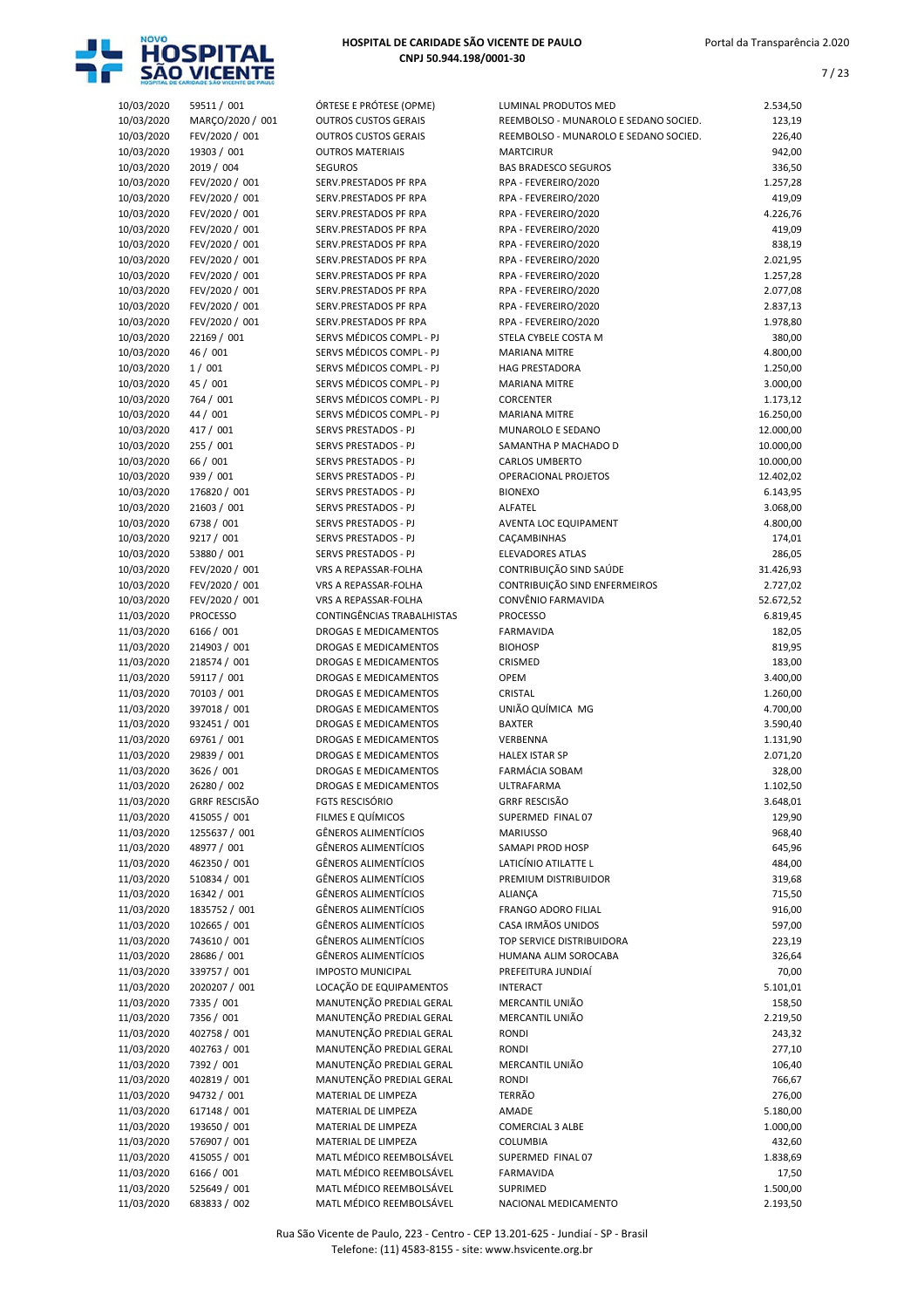

8 / 23

| 11/03/2020               | 1309481 / 001                | MATL MÉDICO REEMBOLSÁVEL                                | <b>FRESENIUS MATRIZ 04</b>               | 3.500,00             |
|--------------------------|------------------------------|---------------------------------------------------------|------------------------------------------|----------------------|
| 11/03/2020               | 120190 / 001                 | MATL MÉDICO REEMBOLSÁVEL                                | ZAMMI                                    | 720,00               |
| 11/03/2020               | 58952 / 001                  | MATL MÉDICO REEMBOLSÁVEL                                | SUPERMED FINAL 41                        | 6.822,60             |
| 11/03/2020               | 214903 / 001                 | MEDICAMENTOS CONTROLADOS                                | <b>BIOHOSP</b>                           | 237,41               |
| 11/03/2020               | 218574 / 001                 | MEDICAMENTOS CONTROLADOS                                | CRISMED<br><b>EMPÓRIO HOSPITALAR</b>     | 267,50               |
| 11/03/2020<br>11/03/2020 | 509667 / 001<br>509660 / 001 | ÓRTESE E PRÓTESE (OPME)<br>ÓRTESE E PRÓTESE (OPME)      | <b>EMPÓRIO HOSPITALAR</b>                | 2.049,00<br>2.066,00 |
| 11/03/2020               | 509732 / 001                 | ÓRTESE E PRÓTESE (OPME)                                 | EMPÓRIO HOSPITALAR                       | 1.795,00             |
| 11/03/2020               | 175268 / 001                 | ÓRTESE E PRÓTESE (OPME)                                 | ALLENT MEDICAL SUPLI                     | 2.650,00             |
| 11/03/2020               | 509662 / 001                 | ÓRTESE E PRÓTESE (OPME)                                 | EMPÓRIO HOSPITALAR                       | 2.320,00             |
| 11/03/2020               | 1709 / 001                   | ÓRTESE E PRÓTESE (OPME)                                 | M.B DO NASCIMENTO                        | 1.000,00             |
| 11/03/2020               | MARÇO/2020 / 001             | <b>OUTROS CUSTOS GERAIS</b>                             | CUSTAS CARTÓRIO - NOTAS PROTESTADAS 2019 | 3.137,44             |
| 11/03/2020               | 2952 / 001                   | <b>OUTROS MATERIAIS</b>                                 | <b>FOX INDUSTRIA</b>                     | 4.560,00             |
| 11/03/2020               | OC 72243 / 001               | PRESTAÇÃO DE SERVIÇOS                                   | DISTRIBUIDORA PAULIS                     | 15.000,00            |
| 11/03/2020               | <b>RESCISÃO</b>              | <b>RESCISÕES</b>                                        | <b>RESCISÃO</b>                          | 5.795,35             |
| 11/03/2020               | 1/001                        | SERVS MÉDICOS COMPL - PJ                                | AVD CLÍNICA MÉDICA                       | 1.173,12             |
| 11/03/2020               | 164905 / 001                 | SERVS PRESTADOS - PJ                                    | <b>WESTCON</b>                           | 567,68               |
| 11/03/2020               | FEV/2020 / 001               | VRS A REPASSAR-FOLHA                                    | CONTRIBUIÇÃO CONFEDERATIVA               | 12.732,63            |
| 11/03/2020               | FEV/2020 / 001               | VRS A REPASSAR-FOLHA                                    | CONV C.E.F. A REPASSAR EMPRÉSTIMO        | 21.582,79            |
| 12/03/2020               | <b>PROCESSO</b>              | CONTINGÊNCIAS TRABALHISTAS                              | <b>PROCESSO</b>                          | 414,65               |
| 12/03/2020               | 29917 / 001                  | DROGAS E MEDICAMENTOS                                   | ONCOTECH                                 | 7.800,00             |
| 12/03/2020               | 554 / 001                    | DROGAS E MEDICAMENTOS                                   | <b>WALKMED PHARMA</b>                    | 4.200,00             |
| 12/03/2020               | 28405 / 001                  | <b>DROGAS E MEDICAMENTOS</b>                            | <b>ATIVA COMERCIAL</b>                   | 1.678,35             |
| 12/03/2020<br>12/03/2020 | 57666 / 002<br>396920 / 001  | DROGAS E MEDICAMENTOS                                   | SUPERMED FINAL 41<br>UNIÃO QUÍMICA MG    | 536,38<br>1.125,00   |
| 12/03/2020               | 235926 / 001                 | DROGAS E MEDICAMENTOS<br><b>DROGAS E MEDICAMENTOS</b>   | <b>FARMARIN</b>                          | 1.708,24             |
| 12/03/2020               | 412993 / 002                 | DROGAS E MEDICAMENTOS                                   | SUPERMED FINAL 07                        | 1.023,63             |
| 12/03/2020               | 46340335 / 001               | ENERGIA ELÉTRICA                                        | CPFL                                     | 715,19               |
| 12/03/2020               | 133215 / 001                 | EQUIP. PROC. ELETRÔNICO                                 | <b>SCANSOURCE FILIAL</b>                 | 660,00               |
| 12/03/2020               | <b>GRRF RESCISÃO</b>         | FGTS RESCISÓRIO                                         | <b>GRRF RESCISÃO</b>                     | 3.263,79             |
| 12/03/2020               | 61470 / 001                  | <b>GASES MEDICINAIS</b>                                 | <b>OXILUZ</b>                            | 874,00               |
| 12/03/2020               | 61468 / 001                  | <b>GASES MEDICINAIS</b>                                 | <b>OXILUZ</b>                            | 6.369,00             |
| 12/03/2020               | 16578 / 001                  | <b>GÊNEROS ALIMENTÍCIOS</b>                             | IRMÃOS KANESHI                           | 110,15               |
| 12/03/2020               | 69455 / 001                  | <b>GÊNEROS ALIMENTÍCIOS</b>                             | <b>GRAN REAL</b>                         | 1.534,00             |
| 12/03/2020               | 1836908 / 001                | <b>GÊNEROS ALIMENTÍCIOS</b>                             | <b>FRANGO ADORO FILIAL</b>               | 1.380,40             |
| 12/03/2020               | 135340 / 001                 | <b>GÊNEROS ALIMENTÍCIOS</b>                             | CAFÉ CAIÇARA                             | 2.375,80             |
| 12/03/2020               | 39141 / 001                  | <b>GÊNEROS ALIMENTÍCIOS</b>                             | <b>BANCA CODARIM</b>                     | 100,00               |
| 12/03/2020               | 184252 / 001                 | <b>GÊNEROS ALIMENTÍCIOS</b>                             | COPOLFOOD COM PROD                       | 519,75               |
| 12/03/2020               | 88941 / 001                  | <b>GÊNEROS ALIMENTÍCIOS</b>                             | <b>DISTRIB HERNANDES</b>                 | 1.036,56             |
| 12/03/2020               | 1836907 / 001                | <b>GÊNEROS ALIMENTÍCIOS</b>                             | FRANGO ADORO FILIAL                      | 260,00               |
| 12/03/2020               | 925154 / 001                 | <b>GÊNEROS ALIMENTÍCIOS</b>                             | MARFRIG CD ITUPEVA                       | 637,06               |
| 12/03/2020               | 2370 / 001                   | <b>GÊNEROS ALIMENTÍCIOS</b><br>IMPRESSOS E MATL DE EXP. | DONA QUITANDA<br><b>VOLKEN PRESS</b>     | 620,52               |
| 12/03/2020<br>12/03/2020 | 2093 / 001<br>8753 / 001     | MANUTENÇÃO PREDIAL GERAL                                | <b>VELPER FIOS E CABOS</b>               | 1.194,13<br>4.704,00 |
| 12/03/2020               | 159 / 001                    | MANUTENÇÃO PREDIAL GERAL                                | <b>BRAVI CALHAS</b>                      | 640,00               |
| 12/03/2020               | 22980 / 001                  | MATERIAL DE LAVANDERIA                                  | SANDRA CRISTIANE GOD                     | 2.500,00             |
| 12/03/2020               | 22982 / 001                  | MATERIAL DE LAVANDERIA                                  | SANDRA CRISTIANE GOD                     | 3.500,00             |
| 12/03/2020               | 22979 / 001                  | MATERIAL DE LAVANDERIA                                  | SANDRA CRISTIANE GOD                     | 500,00               |
| 12/03/2020               | 42082 / 001                  | MATERIAL DE REPOSIÇÃO                                   | DORMED                                   | 343,00               |
| 12/03/2020               | 61468 / 001                  | MATERIAL DE REPOSIÇÃO                                   | <b>OXILUZ</b>                            | 67,60                |
| 12/03/2020               | 238 / 001                    | MATL MÉDICO REEMBOLSÁVEL                                | MEDICAMP CIRURGICA E                     | 2.016,00             |
| 12/03/2020               | 1309842 / 001                | MATL MÉDICO REEMBOLSÁVEL                                | FRESENIUS MATRIZ 04                      | 6.509,25             |
| 12/03/2020               | 1310082 / 001                | MATL MÉDICO REEMBOLSÁVEL                                | <b>FRESENIUS MATRIZ 04</b>               | 517,50               |
| 12/03/2020               | 405639 / 002                 | MATL MÉDICO REEMBOLSÁVEL                                | SUPERMED FINAL 07                        | 1.209,60             |
| 12/03/2020               | 932831 / 001                 | MATL MÉDICO REEMBOLSÁVEL                                | BAXTER                                   | 792,00               |
| 12/03/2020               | 52101 / 002                  | MATL MÉDICO REEMBOLSÁVEL                                | SUPERMED FINAL 41                        | 2.740,52             |
| 12/03/2020               | 59344 / 001                  | MATL MÉDICO REEMBOLSÁVEL                                | SUPERMED FINAL 41                        | 330,69               |
| 12/03/2020               | 59352 / 001                  | MATL MÉDICO REEMBOLSÁVEL                                | SUPERMED FINAL 41                        | 390,07               |
| 12/03/2020               | 1310073 / 001                | MATL MÉDICO REEMBOLSÁVEL                                | <b>FRESENIUS MATRIZ 04</b>               | 3.400,00             |
| 12/03/2020               | 1310306 / 001                | MATL MÉDICO REEMBOLSÁVEL                                | FRESENIUS MATRIZ 04                      | 776,25               |
| 12/03/2020               | 932832 / 001                 | MATL MÉDICO REEMBOLSÁVEL                                | <b>BAXTER</b>                            | 4.176,00             |
| 12/03/2020<br>12/03/2020 | 33089 / 001<br>120205 / 001  | MATL MÉDICO REEMBOLSÁVEL<br>MATL MÉDICO REEMBOLSÁVEL    | POLI TEX<br>ZAMMI                        | 2.470,00<br>9.798,80 |
| 12/03/2020               | 117859 / 001                 | MATL MÉDICO REEMBOLSÁVEL                                | <b>BIOMEDICAL EQUIP</b>                  | 7.230,90             |
| 12/03/2020               | 57666 / 002                  | MEDICAMENTOS CONTROLADOS                                | SUPERMED FINAL 41                        | 387,45               |
| 12/03/2020               | 28405 / 001                  | MEDICAMENTOS CONTROLADOS                                | ATIVA COMERCIAL                          | 86,09                |
| 12/03/2020               | 37138 / 001                  | MOBILIÁRIO                                              | KLINT FIOS CAMPINAS                      | 237,34               |
| 12/03/2020               | 37137 / 001                  | MOBILIÁRIO                                              | KLINT FIOS CAMPINAS                      | 237,34               |
| 12/03/2020               | 667757 / 001                 | ÓRTESE E PRÓTESE (OPME)                                 | E TAMUSSINO                              | 617,50               |
| 12/03/2020               | 80667 / 001                  | ÓRTESE E PRÓTESE (OPME)                                 | MM MEDICAL                               | 595,00               |
| 12/03/2020               | 2173 / 001                   | <b>OUTROS CUSTOS GERAIS</b>                             | NOVA JUNDIAÍ                             | 779,50               |
| 12/03/2020               | RESCISÃO                     | <b>RESCISÕES</b>                                        | <b>RESCISÃO</b>                          | 1.040,89             |

|                          | HOSPITAL DE CARIDADE SÃO VICENTE DE PAULO |                                                            |                                                                      |                      |
|--------------------------|-------------------------------------------|------------------------------------------------------------|----------------------------------------------------------------------|----------------------|
| 11/03/2020               | 1309481 / 001                             | MATL MÉDICO REEMBOLSÁVEL                                   | <b>FRESENIUS MATRIZ 04</b>                                           | 3.500,00             |
| 11/03/2020               | 120190 / 001                              | MATL MÉDICO REEMBOLSÁVEL                                   | ZAMMI                                                                | 720,00               |
| 11/03/2020               | 58952 / 001                               | MATL MÉDICO REEMBOLSÁVEL                                   | SUPERMED FINAL 41                                                    | 6.822,60             |
| 11/03/2020<br>11/03/2020 | 214903 / 001<br>218574 / 001              | MEDICAMENTOS CONTROLADOS<br>MEDICAMENTOS CONTROLADOS       | <b>BIOHOSP</b><br>CRISMED                                            | 237,41<br>267,50     |
| 11/03/2020               | 509667 / 001                              | ÓRTESE E PRÓTESE (OPME)                                    | <b>EMPÓRIO HOSPITALAR</b>                                            | 2.049,00             |
| 11/03/2020               | 509660 / 001                              | ÓRTESE E PRÓTESE (OPME)                                    | <b>EMPÓRIO HOSPITALAR</b>                                            | 2.066,00             |
| 11/03/2020               | 509732 / 001                              | ÓRTESE E PRÓTESE (OPME)                                    | <b>EMPÓRIO HOSPITALAR</b>                                            | 1.795,00             |
| 11/03/2020               | 175268 / 001                              | ÓRTESE E PRÓTESE (OPME)                                    | ALLENT MEDICAL SUPLI                                                 | 2.650,00             |
| 11/03/2020               | 509662 / 001                              | ÓRTESE E PRÓTESE (OPME)                                    | <b>EMPÓRIO HOSPITALAR</b>                                            | 2.320,00             |
| 11/03/2020<br>11/03/2020 | 1709 / 001<br>MARÇO/2020 / 001            | ÓRTESE E PRÓTESE (OPME)<br><b>OUTROS CUSTOS GERAIS</b>     | <b>M.B DO NASCIMENTO</b><br>CUSTAS CARTÓRIO - NOTAS PROTESTADAS 2019 | 1.000,00<br>3.137,44 |
| 11/03/2020               | 2952 / 001                                | <b>OUTROS MATERIAIS</b>                                    | <b>FOX INDUSTRIA</b>                                                 | 4.560,00             |
| 11/03/2020               | OC 72243 / 001                            | PRESTAÇÃO DE SERVIÇOS                                      | <b>DISTRIBUIDORA PAULIS</b>                                          | 15.000,00            |
| 11/03/2020               | <b>RESCISÃO</b>                           | <b>RESCISÕES</b>                                           | <b>RESCISÃO</b>                                                      | 5.795,35             |
| 11/03/2020               | 1/001                                     | SERVS MÉDICOS COMPL - PJ                                   | AVD CLÍNICA MÉDICA                                                   | 1.173,12             |
| 11/03/2020               | 164905 / 001                              | SERVS PRESTADOS - PJ                                       | WESTCON                                                              | 567,68               |
| 11/03/2020               | FEV/2020 / 001                            | VRS A REPASSAR-FOLHA                                       | CONTRIBUIÇÃO CONFEDERATIVA<br>CONV C.E.F. A REPASSAR EMPRÉSTIMO      | 12.732,63            |
| 11/03/2020<br>12/03/2020 | FEV/2020 / 001<br><b>PROCESSO</b>         | VRS A REPASSAR-FOLHA<br>CONTINGÊNCIAS TRABALHISTAS         | <b>PROCESSO</b>                                                      | 21.582,79<br>414,65  |
| 12/03/2020               | 29917 / 001                               | DROGAS E MEDICAMENTOS                                      | ONCOTECH                                                             | 7.800,00             |
| 12/03/2020               | 554 / 001                                 | <b>DROGAS E MEDICAMENTOS</b>                               | <b>WALKMED PHARMA</b>                                                | 4.200,00             |
| 12/03/2020               | 28405 / 001                               | <b>DROGAS E MEDICAMENTOS</b>                               | ATIVA COMERCIAL                                                      | 1.678,35             |
| 12/03/2020               | 57666 / 002                               | DROGAS E MEDICAMENTOS                                      | SUPERMED FINAL 41                                                    | 536,38               |
| 12/03/2020               | 396920 / 001                              | <b>DROGAS E MEDICAMENTOS</b>                               | UNIÃO QUÍMICA MG                                                     | 1.125,00             |
| 12/03/2020               | 235926 / 001                              | <b>DROGAS E MEDICAMENTOS</b>                               | <b>FARMARIN</b>                                                      | 1.708,24             |
| 12/03/2020<br>12/03/2020 | 412993 / 002<br>46340335 / 001            | <b>DROGAS E MEDICAMENTOS</b><br><b>ENERGIA ELÉTRICA</b>    | SUPERMED FINAL 07<br>CPFL                                            | 1.023,63<br>715,19   |
| 12/03/2020               | 133215 / 001                              | EQUIP. PROC. ELETRÔNICO                                    | <b>SCANSOURCE FILIAL</b>                                             | 660,00               |
| 12/03/2020               | <b>GRRF RESCISÃO</b>                      | <b>FGTS RESCISÓRIO</b>                                     | <b>GRRF RESCISÃO</b>                                                 | 3.263,79             |
| 12/03/2020               | 61470 / 001                               | <b>GASES MEDICINAIS</b>                                    | OXILUZ                                                               | 874,00               |
| 12/03/2020               | 61468 / 001                               | <b>GASES MEDICINAIS</b>                                    | OXILUZ                                                               | 6.369,00             |
| 12/03/2020               | 16578 / 001                               | <b>GÊNEROS ALIMENTÍCIOS</b>                                | <b>IRMÃOS KANESHI</b>                                                | 110,15               |
| 12/03/2020<br>12/03/2020 | 69455 / 001<br>1836908 / 001              | <b>GÊNEROS ALIMENTÍCIOS</b><br><b>GÊNEROS ALIMENTÍCIOS</b> | <b>GRAN REAL</b><br><b>FRANGO ADORO FILIAL</b>                       | 1.534,00<br>1.380,40 |
| 12/03/2020               | 135340 / 001                              | <b>GÊNEROS ALIMENTÍCIOS</b>                                | CAFÉ CAIÇARA                                                         | 2.375,80             |
| 12/03/2020               | 39141 / 001                               | <b>GÊNEROS ALIMENTÍCIOS</b>                                | <b>BANCA CODARIM</b>                                                 | 100,00               |
| 12/03/2020               | 184252 / 001                              | <b>GÊNEROS ALIMENTÍCIOS</b>                                | COPOLFOOD COM PROD                                                   | 519,75               |
| 12/03/2020               | 88941 / 001                               | <b>GÊNEROS ALIMENTÍCIOS</b>                                | <b>DISTRIB HERNANDES</b>                                             | 1.036,56             |
| 12/03/2020               | 1836907 / 001                             | <b>GÊNEROS ALIMENTÍCIOS</b>                                | FRANGO ADORO FILIAL                                                  | 260,00               |
| 12/03/2020               | 925154 / 001                              | <b>GÊNEROS ALIMENTÍCIOS</b>                                | <b>MARFRIG CD ITUPEVA</b>                                            | 637,06               |
| 12/03/2020<br>12/03/2020 | 2370 / 001<br>2093 / 001                  | <b>GÊNEROS ALIMENTÍCIOS</b><br>IMPRESSOS E MATL DE EXP.    | DONA QUITANDA<br><b>VOLKEN PRESS</b>                                 | 620,52<br>1.194,13   |
| 12/03/2020               | 8753 / 001                                | MANUTENÇÃO PREDIAL GERAL                                   | VELPER FIOS E CABOS                                                  | 4.704,00             |
| 12/03/2020               | 159 / 001                                 | MANUTENÇÃO PREDIAL GERAL                                   | <b>BRAVI CALHAS</b>                                                  | 640,00               |
| 12/03/2020               | 22980 / 001                               | MATERIAL DE LAVANDERIA                                     | SANDRA CRISTIANE GOD                                                 | 2.500,00             |
| 12/03/2020               | 22982 / 001                               | MATERIAL DE LAVANDERIA                                     | SANDRA CRISTIANE GOD                                                 | 3.500,00             |
| 12/03/2020               | 22979 / 001                               | MATERIAL DE LAVANDERIA                                     | SANDRA CRISTIANE GOD                                                 | 500,00               |
| 12/03/2020<br>12/03/2020 | 42082 / 001<br>61468 / 001                | MATERIAL DE REPOSIÇÃO<br>MATERIAL DE REPOSIÇÃO             | <b>DORMED</b><br><b>OXILUZ</b>                                       | 343,00<br>67,60      |
| 12/03/2020               | 238 / 001                                 | MATL MÉDICO REEMBOLSÁVEL                                   | MEDICAMP CIRURGICA E                                                 | 2.016,00             |
| 12/03/2020               | 1309842 / 001                             | MATL MÉDICO REEMBOLSÁVEL                                   | <b>FRESENIUS MATRIZ 04</b>                                           | 6.509,25             |
| 12/03/2020               | 1310082 / 001                             | MATL MÉDICO REEMBOLSÁVEL                                   | <b>FRESENIUS MATRIZ 04</b>                                           | 517,50               |
| 12/03/2020               | 405639 / 002                              | MATL MÉDICO REEMBOLSÁVEL                                   | SUPERMED FINAL 07                                                    | 1.209,60             |
| 12/03/2020               | 932831 / 001                              | MATL MÉDICO REEMBOLSÁVEL                                   | <b>BAXTER</b>                                                        | 792,00               |
| 12/03/2020               | 52101 / 002                               | MATL MÉDICO REEMBOLSÁVEL                                   | SUPERMED FINAL 41                                                    | 2.740,52             |
| 12/03/2020<br>12/03/2020 | 59344 / 001<br>59352 / 001                | MATL MÉDICO REEMBOLSÁVEL<br>MATL MÉDICO REEMBOLSÁVEL       | SUPERMED FINAL 41<br>SUPERMED FINAL 41                               | 330,69<br>390,07     |
| 12/03/2020               | 1310073 / 001                             | MATL MÉDICO REEMBOLSÁVEL                                   | FRESENIUS MATRIZ 04                                                  | 3.400,00             |
| 12/03/2020               | 1310306 / 001                             | MATL MÉDICO REEMBOLSÁVEL                                   | FRESENIUS MATRIZ 04                                                  | 776,25               |
| 12/03/2020               | 932832 / 001                              | MATL MÉDICO REEMBOLSÁVEL                                   | <b>BAXTER</b>                                                        | 4.176,00             |
| 12/03/2020               | 33089 / 001                               | MATL MÉDICO REEMBOLSÁVEL                                   | POLI TEX                                                             | 2.470,00             |
| 12/03/2020               | 120205 / 001                              | MATL MÉDICO REEMBOLSÁVEL                                   | ZAMMI                                                                | 9.798,80             |
| 12/03/2020               | 117859 / 001                              | MATL MÉDICO REEMBOLSÁVEL                                   | <b>BIOMEDICAL EQUIP</b>                                              | 7.230,90             |
| 12/03/2020<br>12/03/2020 | 57666 / 002<br>28405 / 001                | MEDICAMENTOS CONTROLADOS<br>MEDICAMENTOS CONTROLADOS       | SUPERMED FINAL 41<br><b>ATIVA COMERCIAL</b>                          | 387,45<br>86,09      |
| 12/03/2020               | 37138 / 001                               | MOBILIÁRIO                                                 | KLINT FIOS CAMPINAS                                                  | 237,34               |
| 12/03/2020               | 37137 / 001                               | MOBILIÁRIO                                                 | KLINT FIOS CAMPINAS                                                  | 237,34               |
| 12/03/2020               | 667757 / 001                              | ÓRTESE E PRÓTESE (OPME)                                    | E TAMUSSINO                                                          | 617,50               |
| 12/03/2020               | 80667 / 001                               | ÓRTESE E PRÓTESE (OPME)                                    | MM MEDICAL                                                           | 595,00               |
| 12/03/2020               | 2173 / 001                                | <b>OUTROS CUSTOS GERAIS</b>                                | NOVA JUNDIAÍ                                                         | 779,50               |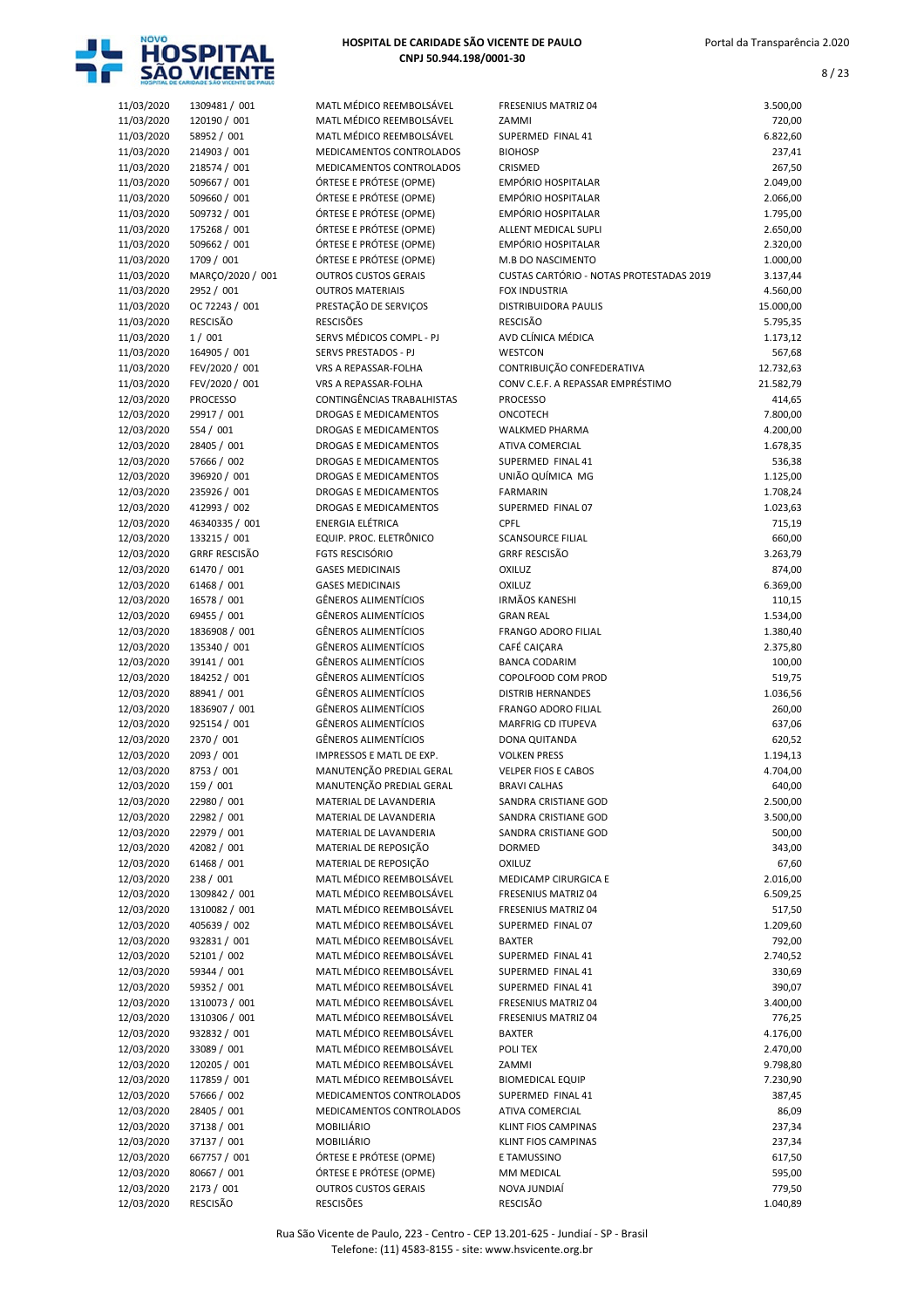

| HOSPITAL DE CARIDADE SÃO VICENTE DE PAULO |  |
|-------------------------------------------|--|
| CNPJ 50.944.198/0001-30                   |  |

| 12/03/2020 | <b>RESCISÃO</b> | <b>RESCISÕES</b>                    | RESCISÃO                    | 3.627,08   |
|------------|-----------------|-------------------------------------|-----------------------------|------------|
| 12/03/2020 | <b>RESCISÃO</b> | <b>RESCISÕES</b>                    | <b>RESCISÃO</b>             | 953,83     |
| 12/03/2020 | <b>RESCISÃO</b> | <b>RESCISÕES</b>                    | <b>RESCISÃO</b>             | 1.037,02   |
|            |                 |                                     |                             |            |
| 12/03/2020 | 178 / 001       | SERVS MÉDICOS REPASSE - PJ          | INST DE ONCOLOGIA           | 14.364,97  |
| 12/03/2020 | 180 / 001       | SERVS MÉDICOS REPASSE - PJ          | INST DE ONCOLOGIA           | 138.647,90 |
| 12/03/2020 | 179 / 001       | SERVS MÉDICOS REPASSE - PJ          | INST DE ONCOLOGIA           | 98.199,78  |
| 12/03/2020 | OC 72317 / 001  | <b>SERVS PRESTADOS - PJ</b>         | <b>TRANSFORMADORES JUND</b> | 1.410,00   |
| 12/03/2020 | 68986 / 001     | SERVS PRESTADOS - PJ                | MICROAMBIENTAL              | 257,44     |
|            | 48786 / 001     | SERVS PRESTADOS - PJ                | HIDROLABOR LABORATÓRIO      |            |
| 12/03/2020 |                 |                                     |                             | 2.655,02   |
| 12/03/2020 | 118 / 001       | <b>SERVS PRESTADOS - PJ</b>         | <b>BRAVI CALHAS</b>         | 1.253,23   |
| 12/03/2020 | 37137 / 001     | UTENSÍLIOS DE INFORMÁTICA           | KLINT FIOS CAMPINAS         | 1.064,45   |
| 12/03/2020 | 37138 / 001     | UTENSÍLIOS DE INFORMÁTICA           | KLINT FIOS CAMPINAS         | 1.064,45   |
| 12/03/2020 | FEV/2020 / 001  | VRS A REPASSAR-FOLHA                | <b>CONSIGNADO SANTANDER</b> | 166.790,31 |
| 13/03/2020 | 347910 / 001    | <b>DROGAS E MEDICAMENTOS</b>        | SERVIMED SP                 | 8.372,84   |
| 13/03/2020 | 413512 / 002    | DROGAS E MEDICAMENTOS               | SUPERMED FINAL 07           | 1.022,17   |
|            |                 |                                     |                             |            |
| 13/03/2020 | 25845 / 002     | <b>DROGAS E MEDICAMENTOS</b>        | DUPATRI HOSPITALAR C        | 4.574,20   |
| 13/03/2020 | 9172 / 002      | DROGAS E MEDICAMENTOS               | FRESENIUS FILIAL 90         | 496,20     |
| 13/03/2020 | 1683677 / 001   | <b>DROGAS E MEDICAMENTOS</b>        | EUROFARMA 69                | 10.520,00  |
| 13/03/2020 | 1295257 / 002   | <b>DROGAS E MEDICAMENTOS</b>        | <b>FRESENIUS MATRIZ 04</b>  | 4.250,00   |
| 13/03/2020 | 347913 / 001    | DROGAS E MEDICAMENTOS               | SERVIMED SP                 | 459,52     |
| 13/03/2020 | 116018 / 001    | <b>DROGAS E MEDICAMENTOS</b>        | <b>HEALTH TECH</b>          |            |
|            |                 |                                     |                             | 3.066,00   |
| 13/03/2020 | 5409 / 001      | <b>DROGAS E MEDICAMENTOS</b>        | <b>ALFALAGOS FILIAL 67</b>  | 606,18     |
| 13/03/2020 | 17084 / 001     | FILMES E QUÍMICOS                   | LF WOLF                     | 460,00     |
| 13/03/2020 | 52654 / 001     | <b>GASES MEDICINAIS</b>             | <b>IBG CRYO FILIAL</b>      | 3.869,84   |
| 13/03/2020 | 16600 / 001     | <b>GÊNEROS ALIMENTÍCIOS</b>         | <b>IRMÃOS KANESHI</b>       | 71,00      |
| 13/03/2020 | 58040 / 001     | <b>GÊNEROS ALIMENTÍCIOS</b>         | <b>GTS DISTRIBUIDORA</b>    | 906,00     |
|            |                 | <b>GÊNEROS ALIMENTÍCIOS</b>         |                             |            |
| 13/03/2020 | 39160 / 001     |                                     | <b>BANCA CODARIM</b>        | 166,90     |
| 13/03/2020 | 2382 / 001      | <b>GÊNEROS ALIMENTÍCIOS</b>         | DONA QUITANDA               | 385,10     |
| 13/03/2020 | 462797 / 001    | <b>GÊNEROS ALIMENTÍCIOS</b>         | LATICÍNIO ATILATTE L        | 594,00     |
| 13/03/2020 | 891372 / 001    | <b>GÊNEROS ALIMENTÍCIOS</b>         | PAPEL ITUPEVA               | 64,50      |
| 13/03/2020 | 1897077 / 001   | <b>GÊNEROS ALIMENTÍCIOS</b>         | <b>IMPAKTO</b>              | 1.073,15   |
| 13/03/2020 | 69863 / 001     | IMPRESSOS E MATL DE EXP.            | <b>GCE COMÉRCIO INTERNA</b> | 2.919,00   |
|            |                 |                                     | <b>TERRÃO</b>               |            |
| 13/03/2020 | 94733 / 001     | MATERIAL DE LIMPEZA                 |                             | 137,55     |
| 13/03/2020 | 27019 / 001     | MATERIAL DE REPOSIÇÃO               | CODAEL                      | 1.386,00   |
| 13/03/2020 | 28397 / 001     | MATERIAL DE REPOSIÇÃO               | <b>TECNOCLIN</b>            | 773,24     |
| 13/03/2020 | 980474 / 001    | MATL MÉDICO REEMBOLSÁVEL            | CBS                         | 506,91     |
| 13/03/2020 | 216840 / 001    | MATL MÉDICO REEMBOLSÁVEL            | HDL HOSPITALAR              | 2.158,00   |
| 13/03/2020 | 1183645 / 001   | MATL MÉDICO REEMBOLSÁVEL            | CIRÚRGICA FERNANDES         | 1.783,75   |
|            |                 |                                     |                             |            |
| 13/03/2020 | 216837 / 001    | MATL MÉDICO REEMBOLSÁVEL            | <b>HDL HOSPITALAR</b>       | 2.324,00   |
| 13/03/2020 | 38998 / 001     | MATL MÉDICO REEMBOLSÁVEL            | <b>MEDICONE</b>             | 2.600,60   |
| 13/03/2020 | 692293 / 001    | MATL MÉDICO REEMBOLSÁVEL            | NACIONAL MEDICAMENTO        | 2.754,00   |
| 13/03/2020 | 216858 / 001    | MATL MÉDICO REEMBOLSÁVEL            | <b>HDL HOSPITALAR</b>       | 2.954,00   |
| 13/03/2020 | 413512 / 002    | MEDICAMENTOS CONTROLADOS            | SUPERMED FINAL 07           | 116,39     |
|            |                 |                                     |                             |            |
| 13/03/2020 | 59534 / 001     | ÓRTESE E PRÓTESE (OPME)             | LUMINAL PRODUTOS MED        | 500,00     |
| 13/03/2020 | 274 / 001       | <b>OUTROS CUSTOS GERAIS</b>         | PANIFICADORA VILLACA        | 444,25     |
| 13/03/2020 | 3311349 / 001   | <b>OUTROS MATERIAIS</b>             | SALES                       | 450,00     |
| 13/03/2020 | FEV/2020 / 001  | SERV. PRESTADOS PF RPA              | RPA - FEVEREIRO/2020        | 1.406,05   |
| 13/03/2020 | 12742 / 001     | SERVS PRESTADOS - PJ                | <b>CIRAR</b>                | 5.345,90   |
| 13/03/2020 | CONF DÍV / 015  | TERMO CONF DÍVIDA                   | <b>FAMA TRANSP E TUR</b>    | 8.054,96   |
|            |                 |                                     |                             |            |
| 13/03/2020 | CONF DÍV / 017  | TERMO CONF DÍVIDA                   | SPINE HEALTH                | 2.060,84   |
| 16/03/2020 | 18442 / 001     | <b>COMBUSTÍVEIS E LUBRIFICANTES</b> | <b>BATE BOLA</b>            | 252,14     |
| 16/03/2020 | 216554 / 001    | DROGAS E MEDICAMENTOS               | <b>BIOHOSP</b>              | 5.040,00   |
| 16/03/2020 | 1673073 / 002   | DROGAS E MEDICAMENTOS               | EUROFARMA 69                | 804,00     |
| 16/03/2020 | 1673081 / 002   | DROGAS E MEDICAMENTOS               | EUROFARMA 69                | 8.125,00   |
| 16/03/2020 | 2006306 / 001   | DROGAS E MEDICAMENTOS               | MAFRA FILIAL GO             |            |
|            |                 |                                     |                             | 141,70     |
| 16/03/2020 | 72457 / 001     | DROGAS E MEDICAMENTOS               | <b>GLOBAL HOSPITALAR</b>    | 4.063,50   |
| 16/03/2020 | 216738 / 001    | DROGAS E MEDICAMENTOS               | <b>BIOHOSP</b>              | 195,02     |
| 16/03/2020 | 295178 / 001    | DROGAS E MEDICAMENTOS               | MAFRA FILIAL DF             | 1.740,95   |
| 16/03/2020 | 26353 / 002     | DROGAS E MEDICAMENTOS               | ULTRAFARMA                  | 1.035,00   |
| 16/03/2020 | 1673080 / 002   | DROGAS E MEDICAMENTOS               | EUROFARMA 69                | 9.000,00   |
|            |                 |                                     |                             |            |
| 16/03/2020 | 934973 / 001    | DROGAS E MEDICAMENTOS               | <b>BAXTER</b>               | 5.984,00   |
| 16/03/2020 | 766417 / 001    | DROGAS E MEDICAMENTOS               | <b>MAFRA MATRIZ</b>         | 1.938,24   |
| 16/03/2020 | 2006291 / 001   | DROGAS E MEDICAMENTOS               | MAFRA FILIAL GO             | 39.322,58  |
| 16/03/2020 | 70714 / 002     | DROGAS E MEDICAMENTOS               | <b>GLOBAL HOSPITALAR</b>    | 514,71     |
| 16/03/2020 | 189543 / 001    | DROGAS E MEDICAMENTOS               | KONIMAGEM COML LTDA         | 13.525,00  |
| 16/03/2020 | MAR/2020 / 001  | FÉRIAS                              | FÉRIAS FOLHA MARÇO/2020     | 25.477,79  |
|            |                 |                                     |                             |            |
| 16/03/2020 | 189294 / 001    | FILMES E QUÍMICOS                   | KONIMAGEM COML LTDA         | 570,00     |
| 16/03/2020 | 125394 / 001    | FILMES E QUÍMICOS                   | MULTIFARMA                  | 271,59     |
| 16/03/2020 | 928267 / 001    | <b>GÊNEROS ALIMENTÍCIOS</b>         | MARFRIG CD ITUPEVA          | 2.867,76   |
| 16/03/2020 | 16617 / 001     | <b>GÊNEROS ALIMENTÍCIOS</b>         | IRMÃOS KANESHI              | 91,80      |
| 16/03/2020 | 202766 / 001    | <b>GÊNEROS ALIMENTÍCIOS</b>         | NUTRI SUCO IND E COM        | 266,00     |
|            |                 |                                     |                             |            |
| 16/03/2020 | 1296996 / 001   | <b>GÊNEROS ALIMENTÍCIOS</b>         | FRESENIUS MATRIZ 04         | 13.090,00  |

| 12/03/2020<br>12/03/2020 | <b>RESCISÃO</b><br><b>RESCISÃO</b> | <b>RESCISÕES</b><br><b>RESCISÕES</b>              | RESCISÃO<br>RESCISÃO                        | 3.627,08<br>953,83  |
|--------------------------|------------------------------------|---------------------------------------------------|---------------------------------------------|---------------------|
| 12/03/2020               | RESCISÃO                           | <b>RESCISÕES</b>                                  | <b>RESCISÃO</b>                             | 1.037,02            |
| 12/03/2020               | 178 / 001                          | SERVS MÉDICOS REPASSE - PJ                        | INST DE ONCOLOGIA                           | 14.364,97           |
| 12/03/2020               | 180 / 001                          | SERVS MÉDICOS REPASSE - PJ                        | INST DE ONCOLOGIA                           | 138.647,90          |
| 12/03/2020               | 179 / 001                          | SERVS MÉDICOS REPASSE - PJ                        | INST DE ONCOLOGIA                           | 98.199,78           |
| 12/03/2020               | OC 72317 / 001                     | SERVS PRESTADOS - PJ                              | <b>TRANSFORMADORES JUND</b>                 | 1.410,00            |
| 12/03/2020               | 68986 / 001                        | SERVS PRESTADOS - PJ                              | MICROAMBIENTAL                              | 257,44              |
| 12/03/2020               | 48786 / 001                        | SERVS PRESTADOS - PJ                              | HIDROLABOR LABORATÓRIO                      | 2.655,02            |
| 12/03/2020               | 118 / 001                          | SERVS PRESTADOS - PJ                              | <b>BRAVI CALHAS</b>                         | 1.253,23            |
| 12/03/2020               | 37137 / 001                        | UTENSÍLIOS DE INFORMÁTICA                         | <b>KLINT FIOS CAMPINAS</b>                  | 1.064,45            |
| 12/03/2020               | 37138 / 001                        | UTENSÍLIOS DE INFORMÁTICA                         | <b>KLINT FIOS CAMPINAS</b>                  | 1.064,45            |
| 12/03/2020               | FEV/2020 / 001                     | VRS A REPASSAR-FOLHA                              | <b>CONSIGNADO SANTANDER</b>                 | 166.790,31          |
| 13/03/2020               | 347910 / 001                       | <b>DROGAS E MEDICAMENTOS</b>                      | SERVIMED SP                                 | 8.372,84            |
| 13/03/2020               | 413512 / 002                       | DROGAS E MEDICAMENTOS                             | SUPERMED FINAL 07                           | 1.022,17            |
| 13/03/2020               | 25845 / 002<br>9172 / 002          | <b>DROGAS E MEDICAMENTOS</b>                      | DUPATRI HOSPITALAR C                        | 4.574,20            |
| 13/03/2020<br>13/03/2020 | 1683677 / 001                      | DROGAS E MEDICAMENTOS<br>DROGAS E MEDICAMENTOS    | FRESENIUS FILIAL 90<br>EUROFARMA 69         | 496,20<br>10.520,00 |
| 13/03/2020               | 1295257 / 002                      | DROGAS E MEDICAMENTOS                             | <b>FRESENIUS MATRIZ 04</b>                  | 4.250,00            |
| 13/03/2020               | 347913 / 001                       | <b>DROGAS E MEDICAMENTOS</b>                      | SERVIMED SP                                 | 459,52              |
| 13/03/2020               | 116018 / 001                       | DROGAS E MEDICAMENTOS                             | <b>HEALTH TECH</b>                          | 3.066,00            |
| 13/03/2020               | 5409 / 001                         | DROGAS E MEDICAMENTOS                             | ALFALAGOS FILIAL 67                         | 606,18              |
| 13/03/2020               | 17084 / 001                        | FILMES E QUÍMICOS                                 | LF WOLF                                     | 460,00              |
| 13/03/2020               | 52654 / 001                        | <b>GASES MEDICINAIS</b>                           | <b>IBG CRYO FILIAL</b>                      | 3.869,84            |
| 13/03/2020               | 16600 / 001                        | <b>GÊNEROS ALIMENTÍCIOS</b>                       | <b>IRMÃOS KANESHI</b>                       | 71,00               |
| 13/03/2020               | 58040 / 001                        | <b>GÊNEROS ALIMENTÍCIOS</b>                       | <b>GTS DISTRIBUIDORA</b>                    | 906,00              |
| 13/03/2020               | 39160 / 001                        | <b>GÊNEROS ALIMENTÍCIOS</b>                       | <b>BANCA CODARIM</b>                        | 166,90              |
| 13/03/2020               | 2382 / 001                         | <b>GÊNEROS ALIMENTÍCIOS</b>                       | DONA QUITANDA                               | 385,10              |
| 13/03/2020               | 462797 / 001                       | <b>GÊNEROS ALIMENTÍCIOS</b>                       | LATICÍNIO ATILATTE L                        | 594,00              |
| 13/03/2020               | 891372 / 001                       | <b>GÊNEROS ALIMENTÍCIOS</b>                       | PAPEL ITUPEVA                               | 64,50               |
| 13/03/2020               | 1897077 / 001                      | <b>GÊNEROS ALIMENTÍCIOS</b>                       | <b>IMPAKTO</b>                              | 1.073,15            |
| 13/03/2020               | 69863 / 001                        | IMPRESSOS E MATL DE EXP.                          | <b>GCE COMÉRCIO INTERNA</b>                 | 2.919,00            |
| 13/03/2020               | 94733 / 001                        | MATERIAL DE LIMPEZA                               | TERRÃO                                      | 137,55              |
| 13/03/2020               | 27019 / 001                        | MATERIAL DE REPOSIÇÃO                             | CODAEL                                      | 1.386,00            |
| 13/03/2020               | 28397 / 001                        | MATERIAL DE REPOSIÇÃO<br>MATL MÉDICO REEMBOLSÁVEL | <b>TECNOCLIN</b><br>CBS                     | 773,24              |
| 13/03/2020<br>13/03/2020 | 980474 / 001<br>216840 / 001       | MATL MÉDICO REEMBOLSÁVEL                          | HDL HOSPITALAR                              | 506,91<br>2.158,00  |
| 13/03/2020               | 1183645 / 001                      | MATL MÉDICO REEMBOLSÁVEL                          | CIRÚRGICA FERNANDES                         | 1.783,75            |
| 13/03/2020               | 216837 / 001                       | MATL MÉDICO REEMBOLSÁVEL                          | <b>HDL HOSPITALAR</b>                       | 2.324,00            |
| 13/03/2020               | 38998 / 001                        | MATL MÉDICO REEMBOLSÁVEL                          | <b>MEDICONE</b>                             | 2.600,60            |
| 13/03/2020               | 692293 / 001                       | MATL MÉDICO REEMBOLSÁVEL                          | NACIONAL MEDICAMENTO                        | 2.754,00            |
| 13/03/2020               | 216858 / 001                       | MATL MÉDICO REEMBOLSÁVEL                          | <b>HDL HOSPITALAR</b>                       | 2.954,00            |
| 13/03/2020               | 413512 / 002                       | MEDICAMENTOS CONTROLADOS                          | SUPERMED FINAL 07                           | 116,39              |
| 13/03/2020               | 59534 / 001                        | ÓRTESE E PRÓTESE (OPME)                           | LUMINAL PRODUTOS MED                        | 500,00              |
| 13/03/2020               | 274 / 001                          | <b>OUTROS CUSTOS GERAIS</b>                       | PANIFICADORA VILLACA                        | 444,25              |
| 13/03/2020               | 3311349 / 001                      | <b>OUTROS MATERIAIS</b>                           | SALES                                       | 450,00              |
| 13/03/2020               | FEV/2020 / 001                     | SERV. PRESTADOS PF RPA                            | RPA - FEVEREIRO/2020                        | 1.406,05            |
| 13/03/2020               | 12742 / 001                        | SERVS PRESTADOS - PJ                              | <b>CIRAR</b>                                | 5.345,90            |
| 13/03/2020               | CONF DÍV / 015                     | TERMO CONF DÍVIDA                                 | <b>FAMA TRANSP E TUR</b>                    | 8.054,96            |
| 13/03/2020               | CONF DÍV / 017                     | TERMO CONF DÍVIDA                                 | SPINE HEALTH                                | 2.060,84            |
| 16/03/2020               | 18442 / 001                        | COMBUSTÍVEIS E LUBRIFICANTES                      | <b>BATE BOLA</b>                            | 252,14              |
| 16/03/2020               | 216554 / 001                       | <b>DROGAS E MEDICAMENTOS</b>                      | <b>BIOHOSP</b>                              | 5.040,00            |
| 16/03/2020               | 1673073 / 002                      | DROGAS E MEDICAMENTOS                             | EUROFARMA 69                                | 804,00              |
| 16/03/2020               | 1673081 / 002<br>2006306 / 001     | DROGAS E MEDICAMENTOS                             | EUROFARMA 69                                | 8.125,00            |
| 16/03/2020<br>16/03/2020 | 72457 / 001                        | DROGAS E MEDICAMENTOS<br>DROGAS E MEDICAMENTOS    | MAFRA FILIAL GO<br><b>GLOBAL HOSPITALAR</b> | 141,70<br>4.063,50  |
| 16/03/2020               | 216738 / 001                       | <b>DROGAS E MEDICAMENTOS</b>                      | <b>BIOHOSP</b>                              | 195,02              |
| 16/03/2020               | 295178 / 001                       | DROGAS E MEDICAMENTOS                             | MAFRA FILIAL DF                             | 1.740,95            |
| 16/03/2020               | 26353 / 002                        | DROGAS E MEDICAMENTOS                             | ULTRAFARMA                                  | 1.035,00            |
| 16/03/2020               | 1673080 / 002                      | DROGAS E MEDICAMENTOS                             | EUROFARMA 69                                | 9.000,00            |
| 16/03/2020               | 934973 / 001                       | DROGAS E MEDICAMENTOS                             | <b>BAXTER</b>                               | 5.984,00            |
| 16/03/2020               | 766417 / 001                       | DROGAS E MEDICAMENTOS                             | <b>MAFRA MATRIZ</b>                         | 1.938,24            |
| 16/03/2020               | 2006291 / 001                      | DROGAS E MEDICAMENTOS                             | MAFRA FILIAL GO                             | 39.322,58           |
| 16/03/2020               | 70714 / 002                        | DROGAS E MEDICAMENTOS                             | <b>GLOBAL HOSPITALAR</b>                    | 514,71              |
| 16/03/2020               | 189543 / 001                       | DROGAS E MEDICAMENTOS                             | KONIMAGEM COML LTDA                         | 13.525,00           |
| 16/03/2020               | MAR/2020 / 001                     | FÉRIAS                                            | FÉRIAS FOLHA MARÇO/2020                     | 25.477,79           |
| 16/03/2020               | 189294 / 001                       | FILMES E QUÍMICOS                                 | KONIMAGEM COML LTDA                         | 570,00              |
| 16/03/2020               | 125394 / 001                       | FILMES E QUÍMICOS                                 | MULTIFARMA                                  | 271,59              |
| 16/03/2020               | 928267 / 001                       | <b>GÊNEROS ALIMENTÍCIOS</b>                       | MARFRIG CD ITUPEVA                          | 2.867,76            |
| 16/03/2020               | 16617 / 001                        | GÊNEROS ALIMENTÍCIOS                              | <b>IRMÃOS KANESHI</b>                       | 91,80               |
| 16/03/2020               | 202766 / 001                       | GÊNEROS ALIMENTÍCIOS                              | NUTRI SUCO IND E COM                        | 266,00              |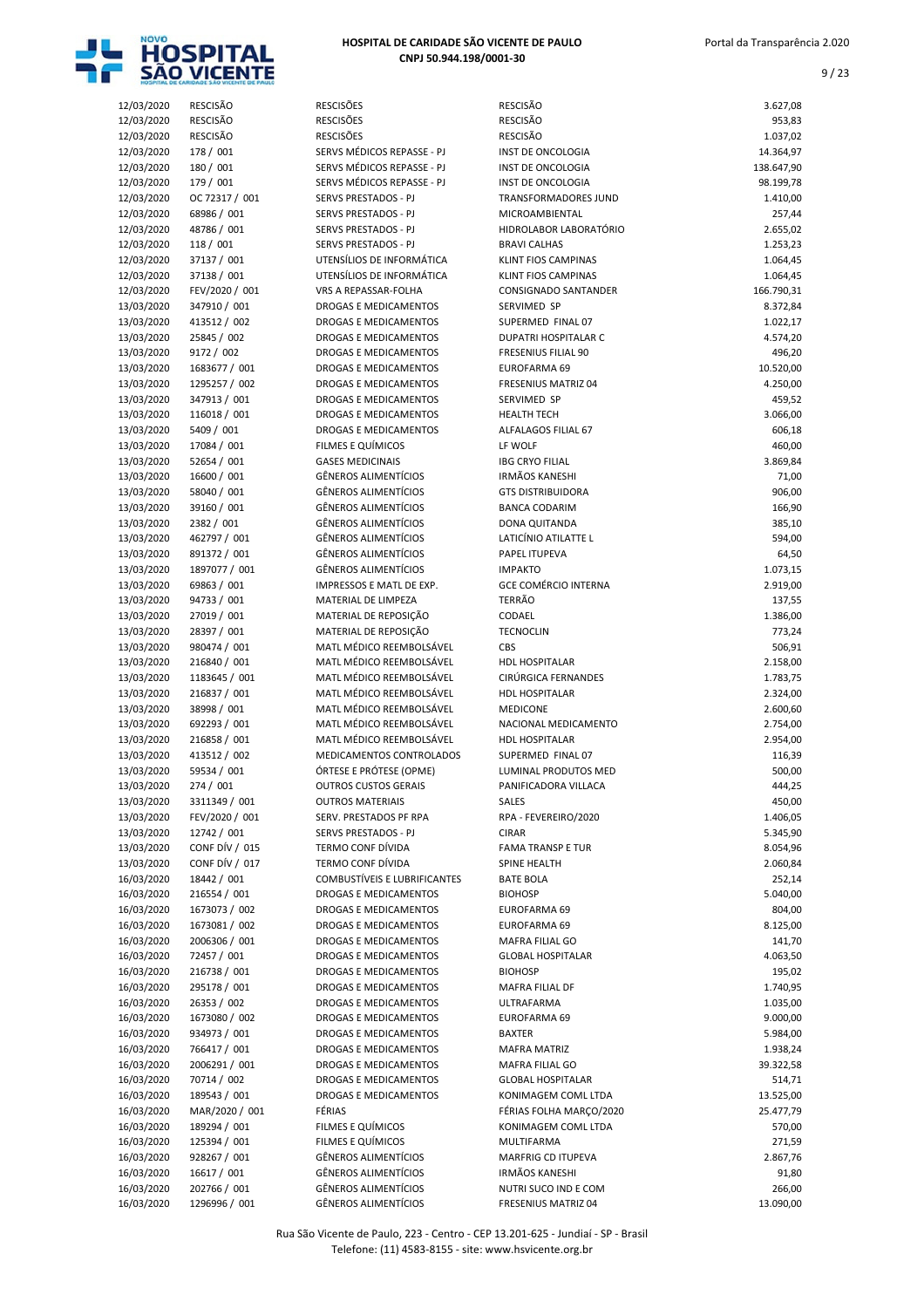

| HOSPITAL DE CARIDADE SÃO VICENTE DE PAULO |
|-------------------------------------------|
| CNPJ 50.944.198/0001-30                   |

| 16/03/2020 | 102674 / 001  | <b>GÊNEROS ALIMENTÍCIOS</b> | CASA IRMÃOS UNIDOS            | 609,00    |
|------------|---------------|-----------------------------|-------------------------------|-----------|
| 16/03/2020 | 2422 / 001    | <b>GÊNEROS ALIMENTÍCIOS</b> | <b>DONA QUITANDA</b>          | 1.074,69  |
| 16/03/2020 | 102673 / 001  | <b>GÊNEROS ALIMENTÍCIOS</b> | CASA IRMÃOS UNIDOS            | 338,60    |
| 16/03/2020 | 85 / 001      | <b>GÊNEROS ALIMENTÍCIOS</b> | PADARIA VILA CRISTO           | 169,90    |
|            |               | <b>GÊNEROS ALIMENTÍCIOS</b> | <b>IRMÃOS KANESHI</b>         |           |
| 16/03/2020 | 16629 / 001   |                             |                               | 211,70    |
| 16/03/2020 | 94812 / 001   | <b>GÊNEROS ALIMENTÍCIOS</b> | <b>TERRÃO</b>                 | 126,22    |
| 16/03/2020 | 1297008 / 001 | <b>GÊNEROS ALIMENTÍCIOS</b> | FRESENIUS MATRIZ 04           | 450,24    |
| 16/03/2020 | 891789 / 001  | <b>GÊNEROS ALIMENTÍCIOS</b> | PAPEL ITUPEVA                 | 1.503,29  |
| 16/03/2020 | 2408 / 001    | <b>GÊNEROS ALIMENTÍCIOS</b> | DONA QUITANDA                 | 542,70    |
| 16/03/2020 | 94814 / 001   | <b>GÊNEROS ALIMENTÍCIOS</b> | <b>TERRÃO</b>                 | 1.409,60  |
| 16/03/2020 | 463278 / 001  | <b>GÊNEROS ALIMENTÍCIOS</b> | LATICÍNIO ATILATTE L          | 308,00    |
|            |               |                             |                               |           |
| 16/03/2020 | 1839497 / 001 | <b>GÊNEROS ALIMENTÍCIOS</b> | <b>FRANGO ADORO FILIAL</b>    | 474,00    |
| 16/03/2020 | 892551 / 001  | <b>GÊNEROS ALIMENTÍCIOS</b> | PAPEL ITUPEVA                 | 1.474,50  |
| 16/03/2020 | 39202 / 001   | <b>GÊNEROS ALIMENTÍCIOS</b> | <b>BANCA CODARIM</b>          | 86,60     |
| 16/03/2020 | 39234 / 001   | <b>GÊNEROS ALIMENTÍCIOS</b> | <b>BANCA CODARIM</b>          | 228,50    |
| 16/03/2020 | 1296992 / 001 | <b>GÊNEROS ALIMENTÍCIOS</b> | <b>FRESENIUS MATRIZ 04</b>    | 4.762,08  |
| 16/03/2020 | 1879422 / 002 | GÊNEROS ALIMENTÍCIOS        | <b>IMPAKTO</b>                | 882,59    |
|            | 340196 / 001  | <b>IMPOSTO MUNICIPAL</b>    | PREFEITURA JUNDIAÍ            |           |
| 16/03/2020 |               |                             |                               | 70,00     |
| 16/03/2020 | 288756 / 001  | IMPRESSOS E MATL DE EXP.    | PROCOMP                       | 1.857,25  |
| 16/03/2020 | 601874 / 001  | IMPRESSOS E MATL DE EXP.    | <b>INFORSHOP SOLUÇÕES</b>     | 571,55    |
| 16/03/2020 | 1151 / 001    | IMPRESSOS E MATL DE EXP.    | <b>CYBER PRINTER COMÉRCIO</b> | 258,00    |
| 16/03/2020 | 4761626 / 001 | IMPRESSOS E MATL DE EXP.    | PAPELARIA REVAL               | 285,24    |
| 16/03/2020 | 517 / 001     | LOCAÇÃO DE DIVERSOS         | LOUVETEL                      | 660,00    |
| 16/03/2020 | 153 / 001     | MANUTENÇÃO E CONSERVAÇÃO    | ARGEC ENGENHARIA E            | 23.041,76 |
|            |               |                             |                               |           |
| 16/03/2020 | 59306 / 001   | MANUTENÇÃO PREDIAL GERAL    | <b>ART CORES</b>              | 943,79    |
| 16/03/2020 | 6506 / 001    | MANUTENÇÃO PREDIAL GERAL    | <b>CENTER FECHA</b>           | 555,30    |
| 16/03/2020 | 1898313 / 001 | MATERIAL DE LIMPEZA         | <b>IMPAKTO</b>                | 95,60     |
| 16/03/2020 | 892552 / 001  | MATERIAL DE LIMPEZA         | PAPEL ITUPEVA                 | 3.125,80  |
| 16/03/2020 | 212804 / 001  | MATERIAL DE LIMPEZA         | HYPER DESCARTÁVEIS            | 208,04    |
| 16/03/2020 | 377 / 001     | MATERIAL DE REPOSIÇÃO       | MPBIOS REPRESENTAÇÃO          | 654,00    |
|            |               |                             |                               |           |
| 16/03/2020 | 300 / 001     | MATERIAL DE REPOSIÇÃO       | MPBIOS REPRESENTAÇÃO          | 3.641,40  |
| 16/03/2020 | 12726 / 001   | MATERIAL DE REPOSIÇÃO       | <b>MEDCIR</b>                 | 881,00    |
| 16/03/2020 | 299 / 001     | MATERIAL DE REPOSIÇÃO       | MPBIOS REPRESENTAÇÃO          | 3.641,40  |
| 16/03/2020 | 59306 / 001   | MATERIAL DE REPOSIÇÃO       | <b>ART CORES</b>              | 28,60     |
| 16/03/2020 | 668894 / 001  | MATL MÉDICO REEMBOLSÁVEL    | E TAMUSSINO                   | 2.475,02  |
| 16/03/2020 | 444592 / 001  | MATL MÉDICO REEMBOLSÁVEL    | <b>BIOMEDICAL</b>             | 3.224,00  |
| 16/03/2020 | 100382 / 001  | MATL MÉDICO REEMBOLSÁVEL    | <b>HTS TECNOLOGIA</b>         | 4.270,00  |
|            |               |                             |                               |           |
| 16/03/2020 | 120392 / 001  | MATL MÉDICO REEMBOLSÁVEL    | LAB B BRAUN 51                | 474,93    |
| 16/03/2020 | 16384 / 001   | MATL MÉDICO REEMBOLSÁVEL    | <b>ALIANÇA</b>                | 1.014,99  |
| 16/03/2020 | 32300 / 001   | MATL MÉDICO REEMBOLSÁVEL    | CIRÚRGICA RIBEIRÃO P          | 2.685,50  |
| 16/03/2020 | 60140 / 001   | MATL MÉDICO REEMBOLSÁVEL    | SUPERMED FINAL 41             | 1.414,80  |
| 16/03/2020 | 10953 / 001   | MATL MÉDICO REEMBOLSÁVEL    | <b>ECOMED SP</b>              | 800,00    |
| 16/03/2020 | 116944 / 002  | MATL MÉDICO REEMBOLSÁVEL    | <b>BIOMEDICAL EQUIP</b>       | 1.892,00  |
|            | 117924 / 001  | MATL MÉDICO REEMBOLSÁVEL    |                               | 1.139,70  |
| 16/03/2020 |               |                             | <b>BIOMEDICAL EQUIP</b>       |           |
| 16/03/2020 | 138343 / 002  | MATL MÉDICO REEMBOLSÁVEL    | SOMA SP                       | 663,00    |
| 16/03/2020 | 216255 / 001  | MATL MÉDICO REEMBOLSÁVEL    | <b>BIOHOSP</b>                | 1.542,40  |
| 16/03/2020 | 49855 / 001   | MATL MÉDICO REEMBOLSÁVEL    | CIRÚRGICA BONAPARTE           | 372,00    |
| 16/03/2020 | 199219 / 001  | MATL MÉDICO REEMBOLSÁVEL    | SOMA MG                       | 75,00     |
| 16/03/2020 | 717616 / 001  | MATL MÉDICO REEMBOLSÁVEL    | TRAUMINAS                     | 2.585,50  |
| 16/03/2020 | 62765 / 001   | MATL MÉDICO REEMBOLSÁVEL    | <b>DE PAULI</b>               | 2.993,38  |
|            |               |                             |                               |           |
| 16/03/2020 | 2007719 / 001 | MATL MÉDICO REEMBOLSÁVEL    | MAFRA FILIAL GO               | 2.072,00  |
| 16/03/2020 | 119413 / 002  | MATL MÉDICO REEMBOLSÁVEL    | ZAMMI                         | 6.994,30  |
| 16/03/2020 | 16192 / 002   | MATL MÉDICO REEMBOLSÁVEL    | ALIANÇA                       | 507,50    |
| 16/03/2020 | 53927 / 001   | MATL MÉDICO REEMBOLSÁVEL    | ALLMED                        | 2.315,00  |
| 16/03/2020 | 116945 / 002  | MATL MÉDICO REEMBOLSÁVEL    | <b>BIOMEDICAL EQUIP</b>       | 799,00    |
| 16/03/2020 | 1172876 / 002 | MATL MÉDICO REEMBOLSÁVEL    | CIRÚRGICA FERNANDES           | 5.919,48  |
|            |               | MATL MÉDICO REEMBOLSÁVEL    |                               | 1.069,30  |
| 16/03/2020 | 892552 / 001  |                             | PAPEL ITUPEVA                 |           |
| 16/03/2020 | 692938 / 001  | MATL MÉDICO REEMBOLSÁVEL    | NACIONAL MEDICAMENTO          | 1.838,00  |
| 16/03/2020 | 94856 / 001   | MATL MÉDICO REEMBOLSÁVEL    | CINCO CONFIANÇA               | 5.200,00  |
| 16/03/2020 | 140468 / 001  | MATL MÉDICO REEMBOLSÁVEL    | SOMA SP                       | 2.882,63  |
| 16/03/2020 | 1184039 / 001 | MATL MÉDICO REEMBOLSÁVEL    | CIRÚRGICA FERNANDES           | 340,31    |
| 16/03/2020 | 75740 / 001   | MATL MÉDICO REEMBOLSÁVEL    | M P COM DE MATS HOSP          | 864,00    |
| 16/03/2020 | 24065 / 001   | MATL MÉDICO REEMBOLSÁVEL    | LIBEMA                        | 504,00    |
|            |               |                             |                               |           |
| 16/03/2020 | 2870 / 001    | MATL MÉDICO REEMBOLSÁVEL    | PRINCESA ARTEFATOS T          | 2.089,44  |
| 16/03/2020 | 21709 / 001   | MATL MÉDICO REEMBOLSÁVEL    | LABOR IMPORT 40               | 620,58    |
| 16/03/2020 | 189449 / 001  | MATL MÉDICO REEMBOLSÁVEL    | KONIMAGEM COML LTDA           | 2.460,00  |
| 16/03/2020 | 118702 / 001  | MATL MÉDICO REEMBOLSÁVEL    | <b>BACE</b>                   | 1.431,00  |
| 16/03/2020 | 5717 / 001    | MATL MÉDICO REEMBOLSÁVEL    | <b>BMG DISTRIBUIDORA</b>      | 1.518,00  |
| 16/03/2020 | 26856 / 001   | ÓRTESE E PRÓTESE (OPME)     | LUGANO BIOMEDICA              | 959,40    |
|            |               |                             |                               |           |
| 16/03/2020 | 522290 / 001  | ÓRTESE E PRÓTESE (OPME)     | SUPRIMED                      | 959,40    |
| 16/03/2020 | 5278 / 001    | ÓRTESE E PRÓTESE (OPME)     | <b>INTERMEDICAL EQUIP</b>     | 180,00    |
| 16/03/2020 | 21859 / 001   | ÓRTESE E PRÓTESE (OPME)     | DOC MED                       | 2.034,50  |

|                          | HOSPITAL DE CARIDADE SÃO VICENTE DE PAULO |                                                            |                                                    |                      |
|--------------------------|-------------------------------------------|------------------------------------------------------------|----------------------------------------------------|----------------------|
| 16/03/2020               | 102674 / 001                              | <b>GÊNEROS ALIMENTÍCIOS</b>                                | CASA IRMÃOS UNIDOS                                 | 609,00               |
| 16/03/2020               | 2422 / 001                                | <b>GÊNEROS ALIMENTÍCIOS</b>                                | <b>DONA QUITANDA</b>                               | 1.074,69             |
| 16/03/2020<br>16/03/2020 | 102673 / 001<br>85 / 001                  | <b>GÊNEROS ALIMENTÍCIOS</b><br><b>GÊNEROS ALIMENTÍCIOS</b> | CASA IRMÃOS UNIDOS<br>PADARIA VILA CRISTO          | 338,60<br>169,90     |
| 16/03/2020               | 16629 / 001                               | <b>GÊNEROS ALIMENTÍCIOS</b>                                | <b>IRMÃOS KANESHI</b>                              | 211,70               |
| 16/03/2020               | 94812 / 001                               | <b>GÊNEROS ALIMENTÍCIOS</b>                                | <b>TERRÃO</b>                                      | 126,22               |
| 16/03/2020               | 1297008 / 001                             | <b>GÊNEROS ALIMENTÍCIOS</b>                                | <b>FRESENIUS MATRIZ 04</b>                         | 450,24               |
| 16/03/2020               | 891789 / 001                              | <b>GÊNEROS ALIMENTÍCIOS</b>                                | PAPEL ITUPEVA                                      | 1.503,29             |
| 16/03/2020               | 2408 / 001                                | <b>GÊNEROS ALIMENTÍCIOS</b>                                | DONA QUITANDA                                      | 542,70               |
| 16/03/2020               | 94814 / 001                               | <b>GÊNEROS ALIMENTÍCIOS</b><br><b>GÊNEROS ALIMENTÍCIOS</b> | <b>TERRÃO</b>                                      | 1.409,60             |
| 16/03/2020<br>16/03/2020 | 463278 / 001<br>1839497 / 001             | <b>GÊNEROS ALIMENTÍCIOS</b>                                | LATICÍNIO ATILATTE L<br><b>FRANGO ADORO FILIAL</b> | 308,00<br>474,00     |
| 16/03/2020               | 892551 / 001                              | <b>GÊNEROS ALIMENTÍCIOS</b>                                | PAPEL ITUPEVA                                      | 1.474,50             |
| 16/03/2020               | 39202 / 001                               | <b>GÊNEROS ALIMENTÍCIOS</b>                                | <b>BANCA CODARIM</b>                               | 86,60                |
| 16/03/2020               | 39234 / 001                               | <b>GÊNEROS ALIMENTÍCIOS</b>                                | <b>BANCA CODARIM</b>                               | 228,50               |
| 16/03/2020               | 1296992 / 001                             | <b>GÊNEROS ALIMENTÍCIOS</b>                                | FRESENIUS MATRIZ 04                                | 4.762,08             |
| 16/03/2020               | 1879422 / 002                             | <b>GÊNEROS ALIMENTÍCIOS</b>                                | <b>IMPAKTO</b>                                     | 882,59               |
| 16/03/2020<br>16/03/2020 | 340196 / 001<br>288756 / 001              | <b>IMPOSTO MUNICIPAL</b><br>IMPRESSOS E MATL DE EXP.       | PREFEITURA JUNDIAÍ<br>PROCOMP                      | 70,00<br>1.857,25    |
| 16/03/2020               | 601874 / 001                              | IMPRESSOS E MATL DE EXP.                                   | INFORSHOP SOLUÇÕES                                 | 571,55               |
| 16/03/2020               | 1151 / 001                                | IMPRESSOS E MATL DE EXP.                                   | <b>CYBER PRINTER COMÉRCIO</b>                      | 258,00               |
| 16/03/2020               | 4761626 / 001                             | IMPRESSOS E MATL DE EXP.                                   | PAPELARIA REVAL                                    | 285,24               |
| 16/03/2020               | 517 / 001                                 | LOCAÇÃO DE DIVERSOS                                        | LOUVETEL                                           | 660,00               |
| 16/03/2020               | 153 / 001                                 | MANUTENÇÃO E CONSERVAÇÃO                                   | ARGEC ENGENHARIA E                                 | 23.041,76            |
| 16/03/2020<br>16/03/2020 | 59306 / 001<br>6506 / 001                 | MANUTENÇÃO PREDIAL GERAL<br>MANUTENÇÃO PREDIAL GERAL       | <b>ART CORES</b>                                   | 943,79               |
| 16/03/2020               | 1898313 / 001                             | MATERIAL DE LIMPEZA                                        | <b>CENTER FECHA</b><br><b>IMPAKTO</b>              | 555,30<br>95,60      |
| 16/03/2020               | 892552 / 001                              | MATERIAL DE LIMPEZA                                        | PAPEL ITUPEVA                                      | 3.125,80             |
| 16/03/2020               | 212804 / 001                              | MATERIAL DE LIMPEZA                                        | HYPER DESCARTÁVEIS                                 | 208,04               |
| 16/03/2020               | 377 / 001                                 | MATERIAL DE REPOSIÇÃO                                      | MPBIOS REPRESENTAÇÃO                               | 654,00               |
| 16/03/2020               | 300 / 001                                 | MATERIAL DE REPOSIÇÃO                                      | MPBIOS REPRESENTAÇÃO                               | 3.641,40             |
| 16/03/2020               | 12726 / 001                               | MATERIAL DE REPOSIÇÃO                                      | <b>MEDCIR</b>                                      | 881,00               |
| 16/03/2020<br>16/03/2020 | 299 / 001<br>59306 / 001                  | MATERIAL DE REPOSIÇÃO<br>MATERIAL DE REPOSIÇÃO             | MPBIOS REPRESENTAÇÃO<br><b>ART CORES</b>           | 3.641,40<br>28,60    |
| 16/03/2020               | 668894 / 001                              | MATL MÉDICO REEMBOLSÁVEL                                   | E TAMUSSINO                                        | 2.475,02             |
| 16/03/2020               | 444592 / 001                              | MATL MÉDICO REEMBOLSÁVEL                                   | <b>BIOMEDICAL</b>                                  | 3.224,00             |
| 16/03/2020               | 100382 / 001                              | MATL MÉDICO REEMBOLSÁVEL                                   | <b>HTS TECNOLOGIA</b>                              | 4.270,00             |
| 16/03/2020               | 120392 / 001                              | MATL MÉDICO REEMBOLSÁVEL                                   | LAB B BRAUN 51                                     | 474,93               |
| 16/03/2020               | 16384 / 001                               | MATL MÉDICO REEMBOLSÁVEL                                   | <b>ALIANÇA</b>                                     | 1.014,99             |
| 16/03/2020<br>16/03/2020 | 32300 / 001<br>60140 / 001                | MATL MÉDICO REEMBOLSÁVEL<br>MATL MÉDICO REEMBOLSÁVEL       | CIRÚRGICA RIBEIRÃO P<br>SUPERMED FINAL 41          | 2.685,50<br>1.414,80 |
| 16/03/2020               | 10953 / 001                               | MATL MÉDICO REEMBOLSÁVEL                                   | <b>ECOMED SP</b>                                   | 800,00               |
| 16/03/2020               | 116944 / 002                              | MATL MÉDICO REEMBOLSÁVEL                                   | <b>BIOMEDICAL EQUIP</b>                            | 1.892,00             |
| 16/03/2020               | 117924 / 001                              | MATL MÉDICO REEMBOLSÁVEL                                   | <b>BIOMEDICAL EQUIP</b>                            | 1.139,70             |
| 16/03/2020               | 138343 / 002                              | MATL MÉDICO REEMBOLSÁVEL                                   | SOMA SP                                            | 663,00               |
| 16/03/2020               | 216255 / 001                              | MATL MÉDICO REEMBOLSÁVEL                                   | <b>BIOHOSP</b>                                     | 1.542,40             |
| 16/03/2020<br>16/03/2020 | 49855 / 001<br>199219 / 001               | MATL MÉDICO REEMBOLSÁVEL<br>MATL MÉDICO REEMBOLSÁVEL       | CIRÚRGICA BONAPARTE<br>SOMA MG                     | 372,00               |
| 16/03/2020               | 717616 / 001                              | MATL MÉDICO REEMBOLSÁVEL                                   | TRAUMINAS                                          | 75,00<br>2.585,50    |
| 16/03/2020               | 62765 / 001                               | MATL MÉDICO REEMBOLSÁVEL                                   | <b>DE PAULI</b>                                    | 2.993,38             |
| 16/03/2020               | 2007719 / 001                             | MATL MÉDICO REEMBOLSÁVEL                                   | MAFRA FILIAL GO                                    | 2.072,00             |
| 16/03/2020               | 119413 / 002                              | MATL MÉDICO REEMBOLSÁVEL                                   | ZAMMI                                              | 6.994,30             |
| 16/03/2020               | 16192 / 002                               | MATL MÉDICO REEMBOLSÁVEL                                   | ALIANÇA                                            | 507,50               |
| 16/03/2020               | 53927 / 001                               | MATL MÉDICO REEMBOLSÁVEL                                   | ALLMED                                             | 2.315,00             |
| 16/03/2020<br>16/03/2020 | 116945 / 002<br>1172876 / 002             | MATL MÉDICO REEMBOLSÁVEL<br>MATL MÉDICO REEMBOLSÁVEL       | <b>BIOMEDICAL EQUIP</b><br>CIRÚRGICA FERNANDES     | 799,00<br>5.919,48   |
| 16/03/2020               | 892552 / 001                              | MATL MÉDICO REEMBOLSÁVEL                                   | PAPEL ITUPEVA                                      | 1.069,30             |
| 16/03/2020               | 692938 / 001                              | MATL MÉDICO REEMBOLSÁVEL                                   | NACIONAL MEDICAMENTO                               | 1.838,00             |
| 16/03/2020               | 94856 / 001                               | MATL MÉDICO REEMBOLSÁVEL                                   | CINCO CONFIANÇA                                    | 5.200,00             |
| 16/03/2020               | 140468 / 001                              | MATL MÉDICO REEMBOLSÁVEL                                   | SOMA SP                                            | 2.882,63             |
| 16/03/2020               | 1184039 / 001                             | MATL MÉDICO REEMBOLSÁVEL                                   | CIRÚRGICA FERNANDES                                | 340,31               |
| 16/03/2020               | 75740 / 001<br>24065 / 001                | MATL MÉDICO REEMBOLSÁVEL<br>MATL MÉDICO REEMBOLSÁVEL       | M P COM DE MATS HOSP                               | 864,00               |
| 16/03/2020<br>16/03/2020 | 2870 / 001                                | MATL MÉDICO REEMBOLSÁVEL                                   | LIBEMA<br>PRINCESA ARTEFATOS T                     | 504,00<br>2.089,44   |
| 16/03/2020               | 21709 / 001                               | MATL MÉDICO REEMBOLSÁVEL                                   | LABOR IMPORT 40                                    | 620,58               |
| 16/03/2020               | 189449 / 001                              | MATL MÉDICO REEMBOLSÁVEL                                   | KONIMAGEM COML LTDA                                | 2.460,00             |
| 16/03/2020               | 118702 / 001                              | MATL MÉDICO REEMBOLSÁVEL                                   | <b>BACE</b>                                        | 1.431,00             |
| 16/03/2020               | 5717 / 001                                | MATL MÉDICO REEMBOLSÁVEL                                   | <b>BMG DISTRIBUIDORA</b>                           | 1.518,00             |
| 16/03/2020               | 26856 / 001                               | ÓRTESE E PRÓTESE (OPME)                                    | LUGANO BIOMEDICA                                   | 959,40               |
| 16/03/2020               | 522290 / 001                              | ÓRTESE E PRÓTESE (OPME)<br>ÓRTESE E PRÓTESE (OPME)         | SUPRIMED                                           | 959,40               |
| 16/03/2020               | 5278 / 001                                |                                                            | INTERMEDICAL EQUIP                                 | 180,00               |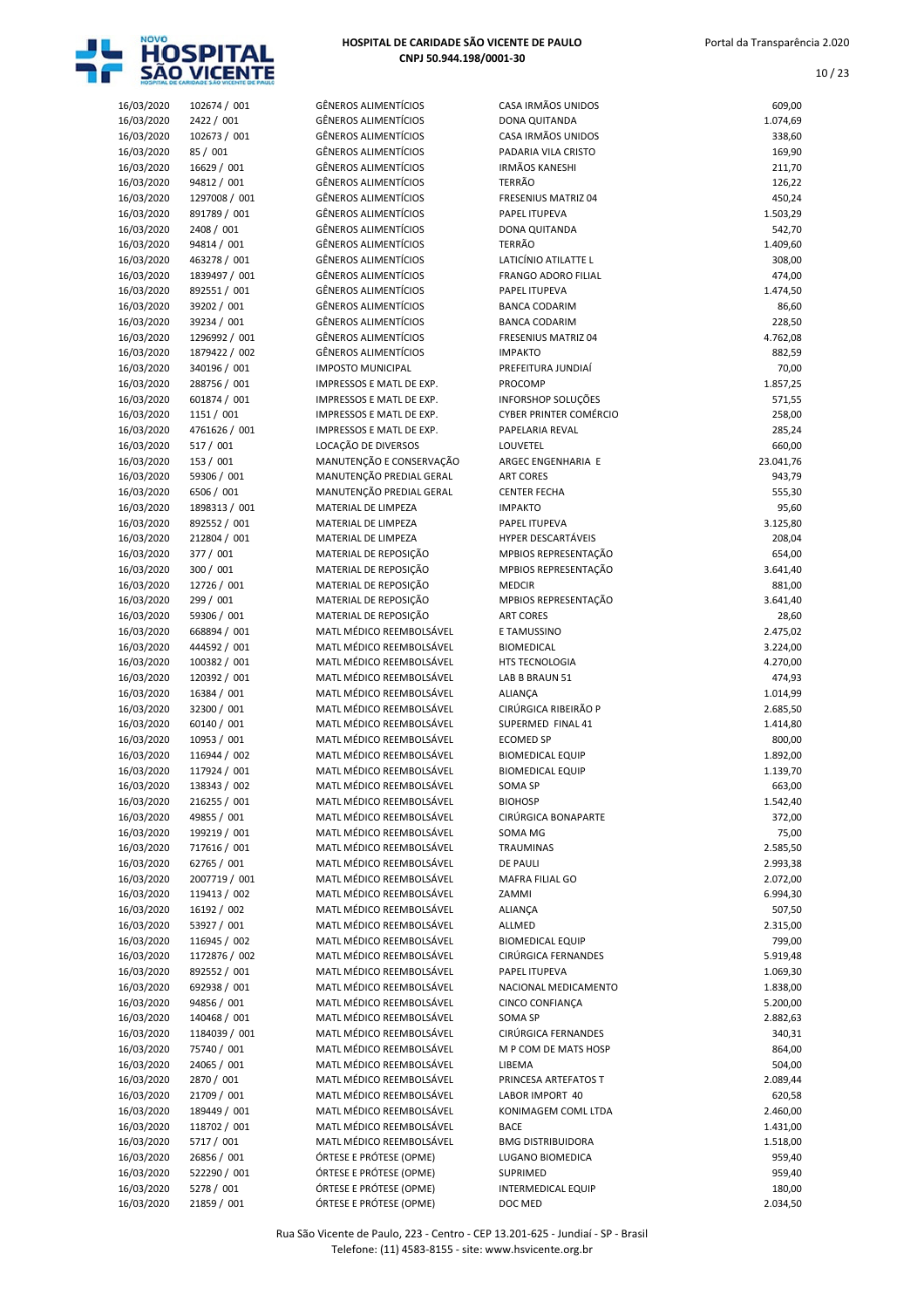

| HOSPITAL DE CARIDADE SÃO VICENTE DE PAULO |  |
|-------------------------------------------|--|
| CNPJ 50.944.198/0001-30                   |  |

| 16/03/2020 | 21858 / 001           | ÓRTESE E PRÓTESE (OPME)     | DOC MED                     | 2.034,50   |
|------------|-----------------------|-----------------------------|-----------------------------|------------|
| 16/03/2020 | 10706 / 001           | ÓRTESE E PRÓTESE (OPME)     | <b>EUROPRO COMERCIAL</b>    | 16.653,36  |
| 16/03/2020 | 59911 / 001           | ÓRTESE E PRÓTESE (OPME)     | <b>LUMINAL PRODUTOS MED</b> | 2.534,50   |
| 16/03/2020 | 26833 / 001           | ÓRTESE E PRÓTESE (OPME)     | LUGANO BIOMÉDICA            | 4.579,00   |
| 16/03/2020 | 26853 / 001           | ÓRTESE E PRÓTESE (OPME)     | LUGANO BIOMÉDICA            | 959,40     |
| 16/03/2020 | 909940 / 001          | ÓRTESE E PRÓTESE (OPME)     | <b>BIOTRONIK</b>            | 5.424,93   |
|            |                       |                             | EMPÓRIO HOSPITALAR          |            |
| 16/03/2020 | 511217 / 001          | ÓRTESE E PRÓTESE (OPME)     |                             | 1.033,00   |
| 16/03/2020 | 21873 / 001           | ÓRTESE E PRÓTESE (OPME)     | DOC MED                     | 500,00     |
| 16/03/2020 | 511210 / 001          | ÓRTESE E PRÓTESE (OPME)     | EMPÓRIO HOSPITALAR          | 102,00     |
| 16/03/2020 | 511208 / 001          | ÓRTESE E PRÓTESE (OPME)     | EMPÓRIO HOSPITALAR          | 1.287,00   |
| 16/03/2020 | 59830 / 001           | ÓRTESE E PRÓTESE (OPME)     | LUMINAL PRODUTOS MED        | 195,45     |
| 16/03/2020 | 511212 / 001          | ÓRTESE E PRÓTESE (OPME)     | EMPÓRIO HOSPITALAR          | 1.033,00   |
| 16/03/2020 | 21857 / 001           | ÓRTESE E PRÓTESE (OPME)     | DOC MED                     | 2.534,50   |
| 16/03/2020 | 21900 / 001           | ÓRTESE E PRÓTESE (OPME)     | DOC MED                     | 4.069,00   |
| 16/03/2020 | 59650 / 001           | ÓRTESE E PRÓTESE (OPME)     | LUMINAL PRODUTOS MED        | 2.534,50   |
| 16/03/2020 | 511214 / 001          | ÓRTESE E PRÓTESE (OPME)     | EMPÓRIO HOSPITALAR          | 1.033,00   |
| 16/03/2020 | 909905 / 001          | ÓRTESE E PRÓTESE (OPME)     | <b>BIOTRONIK</b>            | 5.424,93   |
| 16/03/2020 | 909908 / 001          | ÓRTESE E PRÓTESE (OPME)     | <b>BIOTRONIK</b>            | 7.426,43   |
| 16/03/2020 | 459 / 001             | ÓRTESE E PRÓTESE (OPME)     | OSTEO21                     | 1.243,62   |
|            |                       | <b>OUTROS CUSTOS GERAIS</b> |                             |            |
| 16/03/2020 | 254 / 001             |                             | <b>MARCELA LEMES GERSI</b>  | 250,00     |
| 16/03/2020 | 2037842955 / 001      | <b>OUTROS CUSTOS GERAIS</b> | PEDÁGIO SEM PARAR           | 344,20     |
| 16/03/2020 | 1898313 / 001         | <b>OUTROS MATERIAIS</b>     | <b>IMPAKTO</b>              | 212,40     |
| 16/03/2020 | 138343 / 002          | <b>OUTROS MATERIAIS</b>     | SOMA SP                     | 1.583,64   |
| 16/03/2020 | 199219 / 001          | <b>OUTROS MATERIAIS</b>     | SOMA MG                     | 717,60     |
| 16/03/2020 | 125394 / 001          | <b>OUTROS MATERIAIS</b>     | <b>MULTIFARMA</b>           | 2.123,36   |
| 16/03/2020 | 593807 / 001          | <b>OUTROS MATERIAIS</b>     | <b>BALASKA</b>              | 1.045,68   |
| 16/03/2020 | 67244 / 001           | <b>OUTROS MATERIAIS</b>     | <b>MAX MEDICAL</b>          | 1.804,80   |
| 16/03/2020 | 62765 / 001           | <b>OUTROS MATERIAIS</b>     | <b>DE PAULI</b>             | 780,00     |
| 16/03/2020 | 72744 / 001           | <b>OUTROS MATERIAIS</b>     | <b>HEALTH QUALITY</b>       | 541,92     |
| 16/03/2020 | 16384 / 001           | <b>OUTROS MATERIAIS</b>     | <b>ALIANÇA</b>              | 27.528,01  |
| 16/03/2020 | 16379 / 001           | <b>OUTROS MATERIAIS</b>     | ALIANÇA                     | 4.160,00   |
|            | 16192 / 002           | <b>OUTROS MATERIAIS</b>     |                             |            |
| 16/03/2020 |                       |                             | <b>ALIANÇA</b>              | 5.817,50   |
| 16/03/2020 | 140468 / 001          | <b>OUTROS MATERIAIS</b>     | SOMA SP                     | 326,49     |
| 16/03/2020 | 593805 / 001          | <b>OUTROS MATERIAIS</b>     | <b>BALASKA</b>              | 183,84     |
| 16/03/2020 | 1172876 / 002         | <b>OUTROS MATERIAIS</b>     | CIRÚRGICA FERNANDES         | 1.126,73   |
| 16/03/2020 | 1120 / 001            | SERVS MÉDICOS COMPL - PJ    | EGIDIO SERVIÇOS MÉD.        | 7.559,06   |
| 16/03/2020 | 422 / 001             | SERVS MÉDICOS COMPL - PJ    | CION CLÍNICA INTE           | 738,00     |
| 16/03/2020 | 11261 / 001           | SERVS MÉDICOS COMPL - PJ    | FONSECA DE MELLO            | 1.407,75   |
| 16/03/2020 | 1268 / 001            | SERVS MÉDICOS COMPL - PJ    | N A ALIANCA                 | 2.477,64   |
| 16/03/2020 | 178 / 001             | SERVS MÉDICOS COMPL - PJ    | REZENDE DO VALE             | 2.477,64   |
| 16/03/2020 | 24451 / 001           | SERVS PRESTADOS - PJ        | <b>TECNOCÓPIAS</b>          | 300,00     |
| 16/03/2020 | 1613 / 001            | SERVS PRESTADOS - PJ        | MPBIOS REPRESENTAÇÃO        | 1.129,44   |
| 16/03/2020 | 176177 / 001          | <b>SERVS PRESTADOS - PJ</b> | <b>BIONEXO</b>              | 1.500,00   |
| 16/03/2020 | 1460690 / 001         | SERVS PRESTADOS - PJ        | <b>SOFTMATIC</b>            | 140,11     |
|            |                       | SERVS PRESTADOS - PJ        |                             |            |
| 16/03/2020 | 175892 / 001          |                             | <b>BIONEXO</b>              | 3.153,00   |
| 16/03/2020 | 175826 / 001          | SERVS PRESTADOS - PJ        | <b>BIONEXO</b>              | 3.200,00   |
| 16/03/2020 | 5067 / 001            | SERVS PRESTADOS - PJ        | D.D. EDNO                   | 1.347,90   |
| 16/03/2020 | 202000000014941 / 001 | SERVS PRESTADOS - PJ        | <b>APONTO SISTEMAS</b>      | 1.040,00   |
| 16/03/2020 | 42 / 001              | SERVS PRESTADOS - PJ        | RODOMED TRANSPORTES         | 8.790,62   |
| 16/03/2020 | 5167 / 001            | SERVS PRESTADOS - PJ        | <b>FOCUS TRANSP RODOVIA</b> | 1.000,00   |
| 16/03/2020 | 3834 / 001            | SERVS PRESTADOS - PJ        | <b>WCIRINO</b>              | 2.189,83   |
| 16/03/2020 | 171261 / 001          | SERVS PRESTADOS - PJ        | <b>BIONEXO</b>              | 3.200,00   |
| 16/03/2020 | 153149 / 012          | SOFTWARE                    | <b>BIONEXO</b>              | 714,29     |
| 16/03/2020 | 153150 / 012          | SOFTWARE                    | <b>BIONEXO</b>              | 714,29     |
| 16/03/2020 | 1249 / 001            | TRANSPORTE DE EMPREGADOS    | <b>FAMA TRANSP E TUR</b>    | 183.270,49 |
| 16/03/2020 | 491 / 001             | UTENSÍLIOS DE INFORMÁTICA   | <b>NKSEC</b>                | 1.824,00   |
|            |                       | <b>VALE TRANSPORTE</b>      |                             |            |
| 16/03/2020 | 941525 / 001          |                             | TRANSURB                    | 229,50     |
| 17/03/2020 | 363455715 / 001       | DESPESAS FINANC MUNICIPAL   | <b>VIVO</b>                 | 25,07      |
| 17/03/2020 | 362764699 / 001       | DESPESAS FINANC MUNICIPAL   | <b>VIVO</b>                 | 155,46     |
| 17/03/2020 | 70883 / 002           | DROGAS E MEDICAMENTOS       | <b>GLOBAL HOSPITALAR</b>    | 1.435,77   |
| 17/03/2020 | 407033 / 002          | DROGAS E MEDICAMENTOS       | SUPERMED FINAL 07           | 4.607,56   |
| 17/03/2020 | 75119 / 002           | DROGAS E MEDICAMENTOS       | <b>GENÉSIO A MENDES</b>     | 4.214,33   |
| 17/03/2020 | 12848971 / 014        | EQUIP. PROC. ELETRÔNICO     | TELEFÖNICA BRASIL           | 597,76     |
| 17/03/2020 | OC 72190 / 001        | <b>EQUIPAMENTOS</b>         | <b>BHP ENGENHARIA</b>       | 25.333,33  |
| 17/03/2020 | <b>GRRF RESCISÃO</b>  | FGTS RESCISÓRIO             | <b>GRRF RESCISÃO</b>        | 162,21     |
| 17/03/2020 | <b>GRRF RESCISÃO</b>  | FGTS RESCISÓRIO             | <b>GRRF RESCISÃO</b>        | 10.830,41  |
|            | 308447 / 001          | <b>GASES MEDICINAIS</b>     | <b>IBG</b>                  |            |
| 17/03/2020 |                       |                             |                             | 445,77     |
| 17/03/2020 | 16640 / 001           | GÊNEROS ALIMENTÍCIOS        | <b>IRMÃOS KANESHI</b>       | 129,80     |
| 17/03/2020 | 930778 / 001          | GÊNEROS ALIMENTÍCIOS        | MARFRIG CD ITUPEVA          | 2.104,71   |
| 17/03/2020 | 2433 / 001            | GÊNEROS ALIMENTÍCIOS        | DONA QUITANDA               | 1.316,91   |
| 17/03/2020 | 952355 / 001          | GÊNEROS ALIMENTÍCIOS        | CDI                         | 1.279,40   |
| 17/03/2020 | 696290 / 001          | GÊNEROS ALIMENTÍCIOS        | <b>PRIETO</b>               | 297,00     |

| 'ESE E PRÓTESE (OPME)                          | C                       |
|------------------------------------------------|-------------------------|
| 'ESE E PRÓTESE (OPME)                          | E                       |
| 'ESE E PRÓTESE (OPME)                          | L                       |
| <b>ESE E PRÓTESE (OPME)</b>                    | ι                       |
| ESE E PRÓTESE (OPME)                           | l                       |
| <b>ESE E PRÓTESE (OPME)</b>                    | E                       |
| TESE E PRÓTESE (OPME)                          | E                       |
| 'ESE E PRÓTESE (OPME)                          | ľ                       |
| 'ESE E PRÓTESE (OPME)                          | E                       |
| 'ESE E PRÓTESE (OPME)                          | E                       |
| 'ESE E PRÓTESE (OPME)                          | ι                       |
| TESE E PRÓTESE (OPME)                          | E                       |
| 'ESE E PRÓTESE (OPME)                          | C                       |
| 'ESE E PRÓTESE (OPME)                          | ľ                       |
| 'ESE E PRÓTESE (OPME)                          | L                       |
| 'ESE E PRÓTESE (OPME)                          | E                       |
| 'ESE E PRÓTESE (OPME)                          | E                       |
| 'ESE E PRÓTESE (OPME)                          | E                       |
| 'ESE E PRÓTESE (OPME)                          | O                       |
| <b>FROS CUSTOS GERAIS</b>                      | ľ                       |
| <b>FROS CUSTOS GERAIS</b>                      | F                       |
| <b>FROS MATERIAIS</b>                          | ı                       |
| <b>FROS MATERIAIS</b>                          | S                       |
| <b>FROS MATERIAIS</b>                          | S                       |
| <b>FROS MATERIAIS</b><br><b>FROS MATERIAIS</b> | ľ<br>Ė                  |
|                                                |                         |
| <b>FROS MATERIAIS</b>                          | ľ                       |
| <b>FROS MATERIAIS</b><br><b>FROS MATERIAIS</b> | c                       |
|                                                | ŀ                       |
| <b>FROS MATERIAIS</b><br><b>FROS MATERIAIS</b> | ł<br>ł                  |
| <b>FROS MATERIAIS</b>                          | ł                       |
| <b>FROS MATERIAIS</b>                          | S                       |
| <b>FROS MATERIAIS</b>                          | Ė                       |
| <b>FROS MATERIAIS</b>                          | O                       |
| VS MÉDICOS COMPL - PJ                          | E                       |
| VS MÉDICOS COMPL - PJ                          | O                       |
| VS MÉDICOS COMPL - PJ                          | F                       |
| VS MÉDICOS COMPL - PJ                          | ľ                       |
| VS MÉDICOS COMPL - PJ                          | F                       |
| VS PRESTADOS - PJ                              | I                       |
| VS PRESTADOS - PJ                              | ľ                       |
| VS PRESTADOS - PJ                              | Ė                       |
| VS PRESTADOS - PJ                              | Ś                       |
| <b>VS PRESTADOS - PJ</b>                       | E                       |
| VS PRESTADOS - PJ                              | E                       |
| VS PRESTADOS - PJ                              | ľ                       |
| <b>VS PRESTADOS - PJ</b>                       | ł                       |
| <b>VS PRESTADOS - PJ</b>                       | F                       |
| VS PRESTADOS - PJ                              | F                       |
| VS PRESTADOS - PJ                              |                         |
| VS PRESTADOS - PJ                              | E                       |
| TWARE                                          | E                       |
| TWARE                                          | E                       |
| <b>NSPORTE DE EMPREGADOS</b>                   | F                       |
| NSÍLIOS DE INFORMÁTICA                         | ľ                       |
| E TRANSPORTE                                   | ٦                       |
| PESAS FINANC MUNICIPAL                         | ١                       |
| PESAS FINANC MUNICIPAL                         | ١                       |
| <b>OGAS E MEDICAMENTOS</b>                     | $\overline{\mathbf{C}}$ |
| <b>OGAS E MEDICAMENTOS</b>                     | Ś                       |
| <b>DGAS E MEDICAMENTOS</b>                     | $\overline{a}$          |
| JIP. PROC. ELETRÔNICO                          | Ī                       |
| <b>JIPAMENTOS</b>                              | E                       |
| S RESCISÓRIO                                   | $\overline{\mathbf{C}}$ |
| 'S RESCISÓRIO                                  | $\overline{\mathbf{C}}$ |
| <b>ES MEDICINAIS</b>                           | I                       |
| IEROS ALIMENTÍCIOS                             | I                       |
| IEROS ALIMENTÍCIOS                             | ľ                       |
| IEROS ALIMENTÍCIOS                             | c                       |
| IEROS ALIMENTÍCIOS                             | $\mathbf \zeta$         |
|                                                |                         |

|                          | HOSPITAL DE CARIDADE SÃO VICENTE DE PAUL     |                                                        |                                              |                      |
|--------------------------|----------------------------------------------|--------------------------------------------------------|----------------------------------------------|----------------------|
| 16/03/2020               | 21858 / 001                                  | ÓRTESE E PRÓTESE (OPME)                                | DOC MED                                      | 2.034,50             |
| 16/03/2020               | 10706 / 001                                  | ÓRTESE E PRÓTESE (OPME)                                | <b>EUROPRO COMERCIAL</b>                     | 16.653,36            |
| 16/03/2020               | 59911 / 001                                  | ÓRTESE E PRÓTESE (OPME)                                | LUMINAL PRODUTOS MED                         | 2.534,50             |
| 16/03/2020<br>16/03/2020 | 26833 / 001<br>26853 / 001                   | ÓRTESE E PRÓTESE (OPME)<br>ÓRTESE E PRÓTESE (OPME)     | LUGANO BIOMÉDICA<br>LUGANO BIOMÉDICA         | 4.579,00<br>959,40   |
| 16/03/2020               | 909940 / 001                                 | ÓRTESE E PRÓTESE (OPME)                                | <b>BIOTRONIK</b>                             | 5.424,93             |
| 16/03/2020               | 511217 / 001                                 | ÓRTESE E PRÓTESE (OPME)                                | EMPÓRIO HOSPITALAR                           | 1.033,00             |
| 16/03/2020               | 21873 / 001                                  | ÓRTESE E PRÓTESE (OPME)                                | DOC MED                                      | 500,00               |
| 16/03/2020               | 511210 / 001                                 | ÓRTESE E PRÓTESE (OPME)                                | EMPÓRIO HOSPITALAR                           | 102,00               |
| 16/03/2020               | 511208 / 001                                 | ÓRTESE E PRÓTESE (OPME)                                | EMPÓRIO HOSPITALAR                           | 1.287,00             |
| 16/03/2020               | 59830 / 001                                  | ÓRTESE E PRÓTESE (OPME)<br>ÓRTESE E PRÓTESE (OPME)     | LUMINAL PRODUTOS MED                         | 195,45               |
| 16/03/2020<br>16/03/2020 | 511212 / 001<br>21857 / 001                  | ÓRTESE E PRÓTESE (OPME)                                | EMPÓRIO HOSPITALAR<br>DOC MED                | 1.033,00<br>2.534,50 |
| 16/03/2020               | 21900 / 001                                  | ÓRTESE E PRÓTESE (OPME)                                | DOC MED                                      | 4.069,00             |
| 16/03/2020               | 59650 / 001                                  | ÓRTESE E PRÓTESE (OPME)                                | LUMINAL PRODUTOS MED                         | 2.534,50             |
| 16/03/2020               | 511214 / 001                                 | ÓRTESE E PRÓTESE (OPME)                                | EMPÓRIO HOSPITALAR                           | 1.033,00             |
| 16/03/2020               | 909905 / 001                                 | ÓRTESE E PRÓTESE (OPME)                                | <b>BIOTRONIK</b>                             | 5.424,93             |
| 16/03/2020               | 909908 / 001                                 | ÓRTESE E PRÓTESE (OPME)                                | <b>BIOTRONIK</b>                             | 7.426,43             |
| 16/03/2020<br>16/03/2020 | 459 / 001<br>254 / 001                       | ÓRTESE E PRÓTESE (OPME)<br><b>OUTROS CUSTOS GERAIS</b> | OSTEO21<br>MARCELA LEMES GERSI               | 1.243,62<br>250,00   |
| 16/03/2020               | 2037842955 / 001                             | <b>OUTROS CUSTOS GERAIS</b>                            | PEDÁGIO SEM PARAR                            | 344,20               |
| 16/03/2020               | 1898313 / 001                                | <b>OUTROS MATERIAIS</b>                                | <b>IMPAKTO</b>                               | 212,40               |
| 16/03/2020               | 138343 / 002                                 | <b>OUTROS MATERIAIS</b>                                | SOMA SP                                      | 1.583,64             |
| 16/03/2020               | 199219 / 001                                 | <b>OUTROS MATERIAIS</b>                                | SOMA MG                                      | 717,60               |
| 16/03/2020               | 125394 / 001                                 | <b>OUTROS MATERIAIS</b>                                | MULTIFARMA                                   | 2.123,36             |
| 16/03/2020               | 593807 / 001                                 | <b>OUTROS MATERIAIS</b>                                | <b>BALASKA</b>                               | 1.045,68             |
| 16/03/2020<br>16/03/2020 | 67244 / 001<br>62765 / 001                   | <b>OUTROS MATERIAIS</b><br><b>OUTROS MATERIAIS</b>     | <b>MAX MEDICAL</b><br><b>DE PAULI</b>        | 1.804,80<br>780,00   |
| 16/03/2020               | 72744 / 001                                  | <b>OUTROS MATERIAIS</b>                                | <b>HEALTH QUALITY</b>                        | 541,92               |
| 16/03/2020               | 16384 / 001                                  | <b>OUTROS MATERIAIS</b>                                | <b>ALIANÇA</b>                               | 27.528,01            |
| 16/03/2020               | 16379 / 001                                  | <b>OUTROS MATERIAIS</b>                                | ALIANÇA                                      | 4.160,00             |
| 16/03/2020               | 16192 / 002                                  | <b>OUTROS MATERIAIS</b>                                | ALIANÇA                                      | 5.817,50             |
| 16/03/2020               | 140468 / 001                                 | <b>OUTROS MATERIAIS</b>                                | SOMA SP                                      | 326,49               |
| 16/03/2020               | 593805 / 001                                 | <b>OUTROS MATERIAIS</b>                                | <b>BALASKA</b>                               | 183,84               |
| 16/03/2020<br>16/03/2020 | 1172876 / 002<br>1120 / 001                  | <b>OUTROS MATERIAIS</b><br>SERVS MÉDICOS COMPL - PJ    | CIRÚRGICA FERNANDES<br>EGIDIO SERVIÇOS MÉD.  | 1.126,73<br>7.559,06 |
| 16/03/2020               | 422 / 001                                    | SERVS MÉDICOS COMPL - PJ                               | CION CLÍNICA INTE                            | 738,00               |
| 16/03/2020               | 11261 / 001                                  | SERVS MÉDICOS COMPL - PJ                               | FONSECA DE MELLO                             | 1.407,75             |
| 16/03/2020               | 1268 / 001                                   | SERVS MÉDICOS COMPL - PJ                               | N A ALIANÇA                                  | 2.477,64             |
| 16/03/2020               | 178 / 001                                    | SERVS MÉDICOS COMPL - PJ                               | REZENDE DO VALE                              | 2.477,64             |
| 16/03/2020               | 24451 / 001                                  | <b>SERVS PRESTADOS - PJ</b>                            | <b>TECNOCÓPIAS</b>                           | 300,00               |
| 16/03/2020<br>16/03/2020 | 1613 / 001<br>176177 / 001                   | SERVS PRESTADOS - PJ<br><b>SERVS PRESTADOS - PJ</b>    | MPBIOS REPRESENTAÇÃO<br><b>BIONEXO</b>       | 1.129,44<br>1.500,00 |
| 16/03/2020               | 1460690 / 001                                | SERVS PRESTADOS - PJ                                   | <b>SOFTMATIC</b>                             | 140,11               |
| 16/03/2020               | 175892 / 001                                 | SERVS PRESTADOS - PJ                                   | <b>BIONEXO</b>                               | 3.153,00             |
| 16/03/2020               | 175826 / 001                                 | SERVS PRESTADOS - PJ                                   | <b>BIONEXO</b>                               | 3.200,00             |
| 16/03/2020               | 5067 / 001                                   | SERVS PRESTADOS - PJ                                   | D.D. EDNO                                    | 1.347,90             |
| 16/03/2020               | 202000000014941 / 001                        | SERVS PRESTADOS - PJ                                   | <b>APONTO SISTEMAS</b>                       | 1.040,00             |
| 16/03/2020               | 42 / 001                                     | SERVS PRESTADOS - PJ                                   | RODOMED TRANSPORTES                          | 8.790,62             |
| 16/03/2020<br>16/03/2020 | 5167 / 001<br>3834 / 001                     | SERVS PRESTADOS - PJ<br>SERVS PRESTADOS - PJ           | FOCUS TRANSP RODOVIA<br><b>WCIRINO</b>       | 1.000,00<br>2.189,83 |
| 16/03/2020               | 171261 / 001                                 | SERVS PRESTADOS - PJ                                   | <b>BIONEXO</b>                               | 3.200,00             |
| 16/03/2020               | 153149 / 012                                 | SOFTWARE                                               | <b>BIONEXO</b>                               | 714,29               |
| 16/03/2020               | 153150 / 012                                 | SOFTWARE                                               | <b>BIONEXO</b>                               | 714,29               |
| 16/03/2020               | 1249 / 001                                   | TRANSPORTE DE EMPREGADOS                               | <b>FAMA TRANSP E TUR</b>                     | 183.270,49           |
| 16/03/2020               | 491 / 001                                    | UTENSÍLIOS DE INFORMÁTICA                              | <b>NKSEC</b>                                 | 1.824,00             |
| 16/03/2020               | 941525 / 001                                 | <b>VALE TRANSPORTE</b>                                 | <b>TRANSURB</b>                              | 229,50               |
| 17/03/2020<br>17/03/2020 | 363455715 / 001<br>362764699 / 001           | DESPESAS FINANC MUNICIPAL<br>DESPESAS FINANC MUNICIPAL | <b>VIVO</b><br><b>VIVO</b>                   | 25,07<br>155,46      |
| 17/03/2020               | 70883 / 002                                  | DROGAS E MEDICAMENTOS                                  | <b>GLOBAL HOSPITALAR</b>                     | 1.435,77             |
| 17/03/2020               | 407033 / 002                                 | DROGAS E MEDICAMENTOS                                  | SUPERMED FINAL 07                            | 4.607,56             |
| 17/03/2020               | 75119 / 002                                  | DROGAS E MEDICAMENTOS                                  | <b>GENÉSIO A MENDES</b>                      | 4.214,33             |
| 17/03/2020               | 12848971 / 014                               | EQUIP. PROC. ELETRÔNICO                                | TELEFÖNICA BRASIL                            | 597,76               |
| 17/03/2020               | OC 72190 / 001                               | <b>EQUIPAMENTOS</b>                                    | <b>BHP ENGENHARIA</b>                        | 25.333,33            |
| 17/03/2020<br>17/03/2020 | <b>GRRF RESCISÃO</b><br><b>GRRF RESCISÃO</b> | FGTS RESCISÓRIO<br>FGTS RESCISÓRIO                     | <b>GRRF RESCISÃO</b><br><b>GRRF RESCISÃO</b> | 162,21<br>10.830,41  |
| 17/03/2020               | 308447 / 001                                 | <b>GASES MEDICINAIS</b>                                | IBG                                          | 445,77               |
| 17/03/2020               | 16640 / 001                                  | <b>GÊNEROS ALIMENTÍCIOS</b>                            | <b>IRMÃOS KANESHI</b>                        | 129,80               |
| 17/03/2020               | 930778 / 001                                 | <b>GÊNEROS ALIMENTÍCIOS</b>                            | <b>MARFRIG CD ITUPEVA</b>                    | 2.104,71             |
| 17/03/2020               | 2433 / 001                                   | <b>GÊNEROS ALIMENTÍCIOS</b>                            | DONA QUITANDA                                | 1.316,91             |
| 17/03/2020               | 952355 / 001                                 | <b>GÊNEROS ALIMENTÍCIOS</b>                            | CDI                                          | 1.279,40             |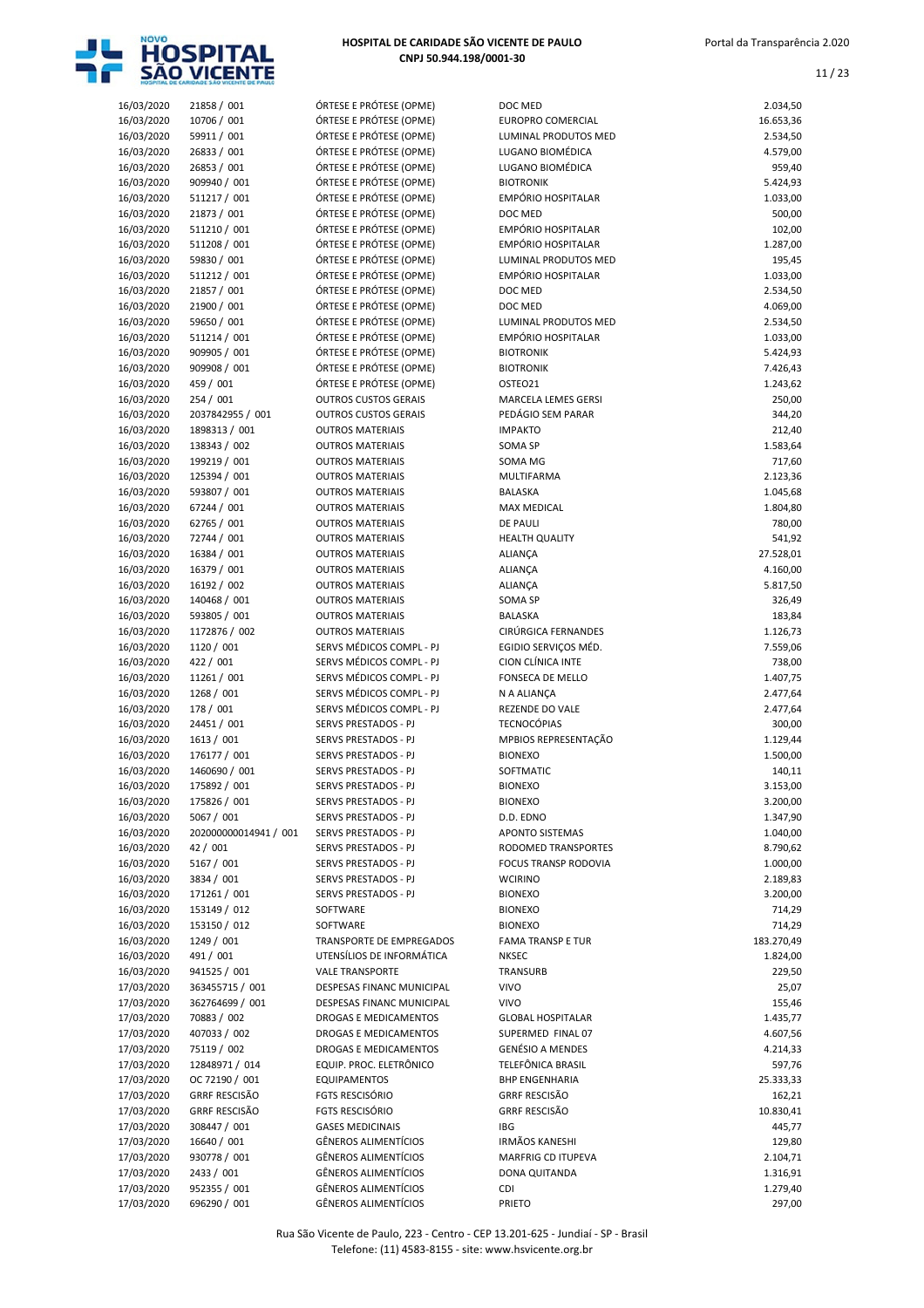

| HOSPITAL DE CARIDADE SÃO VICENTE DE PAULO |  |
|-------------------------------------------|--|
| CNPJ 50.944.198/0001-30                   |  |

| 17/03/2020 | 99584 / 001           | <b>GÊNEROS ALIMENTÍCIOS</b>   | JOATE COM E REP             | 950,18    |
|------------|-----------------------|-------------------------------|-----------------------------|-----------|
| 17/03/2020 | 27486 / 001           | <b>GÊNEROS ALIMENTÍCIOS</b>   | <b>LONDRES DISTR</b>        | 2.332,80  |
| 17/03/2020 | 39233 / 001           | <b>GÊNEROS ALIMENTÍCIOS</b>   | <b>BANCA CODARIM</b>        | 61,40     |
| 17/03/2020 | 3507 / 001            | IMPRESSOS E MATL DE EXP.      | PLAST MODEL IND. COM        | 715,00    |
| 17/03/2020 | 1458 / 001            | IMPRESSOS E MATL DE EXP.      | <b>GRÁFICA MEGA FLEX</b>    | 3.643,50  |
| 17/03/2020 | 1421 / 001            | MANUTENÇÃO PREDIAL GERAL      | <b>INOVA JUNDIAÍ</b>        | 100,00    |
| 17/03/2020 | 7430 / 001            | MANUTENÇÃO PREDIAL GERAL      | MERCANTIL UNIÃO             | 1.065,20  |
| 17/03/2020 | 95589 / 001           | MANUTENÇÃO PREDIAL GERAL      | ELETRIZEL                   | 1.048,70  |
| 17/03/2020 | 346303 / 001          | MANUTENÇÃO PREDIAL GERAL      | FRIOVIX REFRIGERAÇÃO        | 1.255,30  |
| 17/03/2020 | 160 / 001             | MANUTENÇÃO PREDIAL GERAL      | <b>BRAVI CALHAS</b>         | 648,00    |
| 17/03/2020 | 945 / 001             | MÃO-DE-OBRA - PROJETO ACOLHA  | OPERACIONAL PROJETOS        | 47.742,07 |
| 17/03/2020 | 944 / 001             | MÃO-DE-OBRA - PROJETO ACOLHA  | <b>OPERACIONAL PROJETOS</b> | 33.340,95 |
| 17/03/2020 | 11 / 002              | MATERIAIS - PROJETO ACOLHA UM | AMERICA ESQUADRIAS          | 11.139,52 |
| 17/03/2020 | 12848971 / 014        | MATERIAL DE REPOSIÇÃO         | TELEFÔNICA BRASIL           | 2,24      |
| 17/03/2020 | 56582 / 001           | MATERIAL DE REPOSIÇÃO         | NEWMED                      | 500,00    |
| 17/03/2020 | 346303 / 001          | MATERIAL DE REPOSIÇÃO         | FRIOVIX REFRIGERAÇÃO        | 2.287,54  |
| 17/03/2020 | 95589 / 001           | MATERIAL DE REPOSIÇÃO         | ELETRIZEL                   | 102,00    |
| 17/03/2020 | 7443 / 001            | MATERIAL DE REPOSIÇÃO         | MERCANTIL UNIÃO             | 23,00     |
| 17/03/2020 | 613012 / 001          | MATERIAL DE REPOSIÇÃO         | <b>FRIGELAR OSASCO</b>      | 2.382,92  |
| 17/03/2020 | 117006 / 002          | MATL MÉDICO REEMBOLSÁVEL      | <b>BIOMEDICAL EQUIP</b>     | 2.299,50  |
| 17/03/2020 | 53046 / 002           | MATL MÉDICO REEMBOLSÁVEL      | SUPERMED FINAL 41           | 3.090,37  |
| 17/03/2020 | 1762 / 001            | MOBILIÁRIO                    | <b>ERGHO - PRODUTOS ERG</b> | 2.230,00  |
| 17/03/2020 | 910090 / 001          | ÓRTESE E PRÓTESE (OPME)       | <b>BIOTRONIK</b>            | 7.426,43  |
| 17/03/2020 | 910081 / 001          | ÓRTESE E PRÓTESE (OPME)       | <b>BIOTRONIK</b>            | 7.426,43  |
| 17/03/2020 | 16210 / 002           | <b>OUTROS MATERIAIS</b>       | <b>ALIANÇA</b>              | 5.370,00  |
| 17/03/2020 | <b>RESCISÃO</b>       | <b>RESCISÕES</b>              | <b>RESCISÃO</b>             | 9.772,96  |
| 17/03/2020 | <b>RESCISÃO</b>       | <b>RESCISÕES</b>              | <b>RESCISÃO</b>             | 2.299,30  |
| 17/03/2020 | <b>RESCISÃO</b>       | <b>RESCISÕES</b>              | RESCISÃO                    | 7.800,90  |
| 17/03/2020 | 715 / 001             | SERVS MÉDICOS COMPL - PJ      | SÃO PEDRO ASSISTÊNCIA       | 1.126,20  |
| 17/03/2020 | 408 / 001             | SERVS PRESTADOS - PJ          | <b>FPAVAN</b>               | 3.450,00  |
| 17/03/2020 | 690 / 001             | SERVS PRESTADOS - PJ          | LIBA CONTABILIDADE          | 6.300,00  |
| 17/03/2020 | 943 / 001             | SERVS PRESTADOS - PJ          | OPERACIONAL PROJETOS        | 4.536,02  |
| 17/03/2020 | 363455715 / 001       | <b>TELEFONE</b>               | <b>VIVO</b>                 | 191,40    |
| 17/03/2020 | 362764699 / 001       | <b>TELEFONE</b>               | <b>VIVO</b>                 | 4.931,52  |
| 17/03/2020 | <b>CONF DÍV / 001</b> | TERMO CONF DÍVIDA             | <b>CPFL</b>                 | 26.063,97 |
| 18/03/2020 | <b>PROCESSO</b>       | CONTINGÊNCIAS TRABALHISTAS    | <b>PROCESSO</b>             | 3.164,28  |
| 18/03/2020 | 59242 / 001           | DROGAS E MEDICAMENTOS         | <b>OPEM</b>                 | 2.550,00  |
| 18/03/2020 | 217718 / 001          | DROGAS E MEDICAMENTOS         | <b>HDL HOSPITALAR</b>       | 2.198,00  |
| 18/03/2020 | 417819 / 001          | DROGAS E MEDICAMENTOS         | SUPERMED FINAL 07           | 656,95    |
| 18/03/2020 | 417870 / 001          | <b>DROGAS E MEDICAMENTOS</b>  | SUPERMED FINAL 07           | 330,32    |
| 18/03/2020 | 46321820 / 001        | <b>ENERGIA ELÉTRICA</b>       | CPFL                        | 747,53    |
| 18/03/2020 | 46298225 / 001        | <b>ENERGIA ELÉTRICA</b>       | CPFL                        | 169,05    |
| 18/03/2020 | 46336581 / 001        | ENERGIA ELÉTRICA              | <b>CPFL</b>                 | 383,79    |
| 18/03/2020 | 46298412 / 001        | <b>ENERGIA ELÉTRICA</b>       | CPFL                        | 469,55    |
| 18/03/2020 | 46335865 / 001        | ENERGIA ELÉTRICA              | CPFL                        | 1.064,38  |
| 18/03/2020 | 46295252 / 001        | ENERGIA ELÉTRICA              | <b>CPFL</b>                 | 358,99    |
| 18/03/2020 | <b>GRRF RESCISÃO</b>  | <b>FGTS RESCISÓRIO</b>        | <b>GRRF RESCISÃO</b>        | 61.476,84 |
| 18/03/2020 | 415055 / 002          | FILMES E QUÍMICOS             | SUPERMED FINAL 07           | 129,90    |
| 18/03/2020 | 308558 / 001          | <b>GASES MEDICINAIS</b>       | IBG                         | 445,66    |
| 18/03/2020 | 52761 / 001           | <b>GASES MEDICINAIS</b>       | <b>IBG CRYO FILIAL</b>      | 2.241,80  |
| 18/03/2020 | 39284 / 001           | <b>GÊNEROS ALIMENTÍCIOS</b>   | <b>BANCA CODARIM</b>        | 88,25     |
| 18/03/2020 | 2450 / 001            | <b>GÊNEROS ALIMENTÍCIOS</b>   | DONA QUITANDA               | 512,70    |
| 18/03/2020 | 16666 / 001           | GÊNEROS ALIMENTÍCIOS          | IRMÃOS KANESHI              | 48,20     |
| 18/03/2020 | 39289 / 001           | GÊNEROS ALIMENTÍCIOS          | <b>BANCA CODARIM</b>        | 122,40    |
| 18/03/2020 | 933058 / 001          | <b>GÊNEROS ALIMENTÍCIOS</b>   | MARFRIG CD ITUPEVA          | 1.887,89  |
| 18/03/2020 | 2015887 / 001         | GÊNEROS ALIMENTÍCIOS          | MAFRA FILIAL GO             | 3.538,08  |
| 18/03/2020 | 1842236 / 001         | <b>GÊNEROS ALIMENTÍCIOS</b>   | FRANGO ADORO FILIAL         | 1.422,00  |
| 18/03/2020 | 463662 / 001          | GÊNEROS ALIMENTÍCIOS          | LATICÍNIO ATILATTE L        | 418,00    |
| 18/03/2020 | 340563 / 001          | <b>IMPOSTO MUNICIPAL</b>      | PREFEITURA JUNDIAÍ          | 70,00     |
| 18/03/2020 | 69972 / 001           | IMPRESSOS E MATL DE EXP.      | <b>GCE COMÉRCIO INTERNA</b> | 2.919,00  |
| 18/03/2020 | 403693 / 001          | MANUTENÇÃO PREDIAL GERAL      | <b>RONDI</b>                | 993,40    |
| 18/03/2020 | 403694 / 001          | MANUTENÇÃO PREDIAL GERAL      | <b>RONDI</b>                | 71,88     |
| 18/03/2020 | 14822 / 001           | MANUTENÇÃO PREDIAL GERAL      | <b>FABRICIO UTENSÍLIOS</b>  | 100,45    |
| 18/03/2020 | 4084 / 001            | MATERIAL DE LIMPEZA           | NOVA JOMA                   | 2.467,80  |
| 18/03/2020 | 4862 / 001            | MATERIAL DE LIMPEZA           | <b>GREEN BAGS</b>           | 4.439,95  |
| 18/03/2020 | 893236 / 001          | MATERIAL DE LIMPEZA           | PAPEL ITUPEVA               | 515,20    |
| 18/03/2020 | 342 / 001             | MATERIAL DE REPOSIÇÃO         | MPBIOS REPRESENTAÇÃO        | 2.370,57  |
| 18/03/2020 | 403694 / 001          | MATERIAL DE REPOSIÇÃO         | <b>RONDI</b>                | 136,90    |
| 18/03/2020 | 3787 / 001            | MATL MÉDICO REEMBOLSÁVEL      | SEROPLAST                   | 1.425,00  |
| 18/03/2020 | 1077337 / 001         | MATL MÉDICO REEMBOLSÁVEL      | DUPATRI CNPJ 26 GO          | 1.803,60  |
| 18/03/2020 | 415055 / 002          | MATL MÉDICO REEMBOLSÁVEL      | SUPERMED FINAL 07           | 1.838,69  |
| 18/03/2020 | 60845 / 001           | MATL MÉDICO REEMBOLSÁVEL      | SUPERMED FINAL 41           | 4.020,60  |

| 17/03/2020 | 99584 / 001          | <b>GÊNEROS ALIMENTÍCIOS</b>   | JOATE COM E REP             | 950,18    |
|------------|----------------------|-------------------------------|-----------------------------|-----------|
| 17/03/2020 | 27486 / 001          | <b>GÊNEROS ALIMENTÍCIOS</b>   | <b>LONDRES DISTR</b>        | 2.332,80  |
| 17/03/2020 | 39233 / 001          | <b>GÊNEROS ALIMENTÍCIOS</b>   | <b>BANCA CODARIM</b>        | 61,40     |
| 17/03/2020 | 3507 / 001           | IMPRESSOS E MATL DE EXP.      | PLAST MODEL IND. COM        | 715,00    |
| 17/03/2020 | 1458 / 001           | IMPRESSOS E MATL DE EXP.      | <b>GRÁFICA MEGA FLEX</b>    | 3.643,50  |
| 17/03/2020 | 1421 / 001           | MANUTENÇÃO PREDIAL GERAL      | <b>INOVA JUNDIAÍ</b>        | 100,00    |
| 17/03/2020 | 7430 / 001           | MANUTENÇÃO PREDIAL GERAL      | MERCANTIL UNIÃO             | 1.065,20  |
| 17/03/2020 | 95589 / 001          | MANUTENÇÃO PREDIAL GERAL      | ELETRIZEL                   | 1.048,70  |
| 17/03/2020 | 346303 / 001         | MANUTENÇÃO PREDIAL GERAL      | FRIOVIX REFRIGERAÇÃO        | 1.255,30  |
| 17/03/2020 | 160 / 001            | MANUTENÇÃO PREDIAL GERAL      | <b>BRAVI CALHAS</b>         | 648,00    |
| 17/03/2020 | 945 / 001            | MÃO-DE-OBRA - PROJETO ACOLHA  | OPERACIONAL PROJETOS        | 47.742,07 |
| 17/03/2020 | 944 / 001            | MÃO-DE-OBRA - PROJETO ACOLHA  | OPERACIONAL PROJETOS        | 33.340,95 |
| 17/03/2020 | 11/002               | MATERIAIS - PROJETO ACOLHA UM | AMERICA ESQUADRIAS          | 11.139,52 |
| 17/03/2020 | 12848971 / 014       | MATERIAL DE REPOSIÇÃO         | TELEFÔNICA BRASIL           | 2,24      |
| 17/03/2020 | 56582 / 001          | MATERIAL DE REPOSIÇÃO         | NEWMED                      | 500,00    |
| 17/03/2020 | 346303 / 001         | MATERIAL DE REPOSIÇÃO         | FRIOVIX REFRIGERAÇÃO        | 2.287,54  |
|            |                      |                               |                             |           |
| 17/03/2020 | 95589 / 001          | MATERIAL DE REPOSIÇÃO         | ELETRIZEL                   | 102,00    |
| 17/03/2020 | 7443 / 001           | MATERIAL DE REPOSIÇÃO         | MERCANTIL UNIÃO             | 23,00     |
| 17/03/2020 | 613012 / 001         | MATERIAL DE REPOSIÇÃO         | <b>FRIGELAR OSASCO</b>      | 2.382,92  |
| 17/03/2020 | 117006 / 002         | MATL MÉDICO REEMBOLSÁVEL      | <b>BIOMEDICAL EQUIP</b>     | 2.299,50  |
| 17/03/2020 | 53046 / 002          | MATL MÉDICO REEMBOLSÁVEL      | SUPERMED FINAL 41           | 3.090,37  |
| 17/03/2020 | 1762 / 001           | MOBILIÁRIO                    | <b>ERGHO - PRODUTOS ERG</b> | 2.230,00  |
| 17/03/2020 | 910090 / 001         | ÓRTESE E PRÓTESE (OPME)       | <b>BIOTRONIK</b>            | 7.426,43  |
| 17/03/2020 | 910081 / 001         | ÓRTESE E PRÓTESE (OPME)       | <b>BIOTRONIK</b>            | 7.426,43  |
| 17/03/2020 | 16210 / 002          | <b>OUTROS MATERIAIS</b>       | <b>ALIANÇA</b>              | 5.370,00  |
| 17/03/2020 | <b>RESCISÃO</b>      | <b>RESCISÕES</b>              | <b>RESCISÃO</b>             | 9.772,96  |
| 17/03/2020 | <b>RESCISÃO</b>      | <b>RESCISÕES</b>              | <b>RESCISÃO</b>             | 2.299,30  |
| 17/03/2020 | RESCISÃO             | <b>RESCISÕES</b>              | <b>RESCISÃO</b>             | 7.800,90  |
| 17/03/2020 | 715 / 001            | SERVS MÉDICOS COMPL - PJ      | SÃO PEDRO ASSISTÊNCIA       | 1.126,20  |
|            |                      |                               | <b>FPAVAN</b>               |           |
| 17/03/2020 | 408 / 001            | SERVS PRESTADOS - PJ          |                             | 3.450,00  |
| 17/03/2020 | 690 / 001            | SERVS PRESTADOS - PJ          | LIBA CONTABILIDADE          | 6.300,00  |
| 17/03/2020 | 943 / 001            | SERVS PRESTADOS - PJ          | OPERACIONAL PROJETOS        | 4.536,02  |
| 17/03/2020 | 363455715 / 001      | <b>TELEFONE</b>               | <b>VIVO</b>                 | 191,40    |
| 17/03/2020 | 362764699 / 001      | <b>TELEFONE</b>               | <b>VIVO</b>                 | 4.931,52  |
| 17/03/2020 | CONF DÍV / 001       | TERMO CONF DÍVIDA             | CPFL                        | 26.063,97 |
| 18/03/2020 | <b>PROCESSO</b>      | CONTINGÊNCIAS TRABALHISTAS    | PROCESSO                    | 3.164,28  |
| 18/03/2020 | 59242 / 001          | <b>DROGAS E MEDICAMENTOS</b>  | <b>OPEM</b>                 | 2.550,00  |
| 18/03/2020 | 217718 / 001         | <b>DROGAS E MEDICAMENTOS</b>  | <b>HDL HOSPITALAR</b>       | 2.198,00  |
| 18/03/2020 | 417819 / 001         | <b>DROGAS E MEDICAMENTOS</b>  | SUPERMED FINAL 07           | 656,95    |
| 18/03/2020 | 417870 / 001         | <b>DROGAS E MEDICAMENTOS</b>  | SUPERMED FINAL 07           | 330,32    |
| 18/03/2020 | 46321820 / 001       | ENERGIA ELÉTRICA              | CPFL                        | 747,53    |
| 18/03/2020 | 46298225 / 001       | ENERGIA ELÉTRICA              | CPFL                        | 169,05    |
| 18/03/2020 | 46336581 / 001       | <b>ENERGIA ELÉTRICA</b>       | CPFL                        | 383,79    |
| 18/03/2020 | 46298412 / 001       | <b>ENERGIA ELÉTRICA</b>       | CPFL                        | 469,55    |
| 18/03/2020 | 46335865 / 001       | ENERGIA ELÉTRICA              | CPFL                        | 1.064,38  |
| 18/03/2020 | 46295252 / 001       | ENERGIA ELÉTRICA              | <b>CPFL</b>                 |           |
|            |                      |                               |                             | 358,99    |
| 18/03/2020 | <b>GRRF RESCISÃO</b> | <b>FGTS RESCISÓRIO</b>        | <b>GRRF RESCISÃO</b>        | 61.476,84 |
| 18/03/2020 | 415055 / 002         | FILMES E QUÍMICOS             | SUPERMED FINAL 07           | 129,90    |
| 18/03/2020 | 308558 / 001         | <b>GASES MEDICINAIS</b>       | <b>IBG</b>                  | 445,66    |
| 18/03/2020 | 52761 / 001          | <b>GASES MEDICINAIS</b>       | <b>IBG CRYO FILIAL</b>      | 2.241,80  |
| 18/03/2020 | 39284 / 001          | <b>GÊNEROS ALIMENTÍCIOS</b>   | <b>BANCA CODARIM</b>        | 88,25     |
| 18/03/2020 | 2450 / 001           | <b>GÊNEROS ALIMENTÍCIOS</b>   | <b>DONA QUITANDA</b>        | 512,70    |
| 18/03/2020 | 16666 / 001          | <b>GÊNEROS ALIMENTÍCIOS</b>   | <b>IRMÃOS KANESHI</b>       | 48,20     |
| 18/03/2020 | 39289 / 001          | <b>GÊNEROS ALIMENTÍCIOS</b>   | <b>BANCA CODARIM</b>        | 122,40    |
| 18/03/2020 | 933058 / 001         | <b>GÊNEROS ALIMENTÍCIOS</b>   | MARFRIG CD ITUPEVA          | 1.887,89  |
| 18/03/2020 | 2015887 / 001        | <b>GÊNEROS ALIMENTÍCIOS</b>   | MAFRA FILIAL GO             | 3.538,08  |
| 18/03/2020 | 1842236 / 001        | <b>GÊNEROS ALIMENTÍCIOS</b>   | FRANGO ADORO FILIAL         | 1.422,00  |
| 18/03/2020 | 463662 / 001         | <b>GÊNEROS ALIMENTÍCIOS</b>   | LATICÍNIO ATILATTE L        | 418,00    |
| 18/03/2020 | 340563 / 001         | <b>IMPOSTO MUNICIPAL</b>      | PREFEITURA JUNDIAÍ          | 70,00     |
| 18/03/2020 | 69972 / 001          | IMPRESSOS E MATL DE EXP.      | <b>GCE COMÉRCIO INTERNA</b> | 2.919,00  |
| 18/03/2020 | 403693 / 001         | MANUTENÇÃO PREDIAL GERAL      | RONDI                       | 993,40    |
|            |                      |                               |                             |           |
| 18/03/2020 | 403694 / 001         | MANUTENÇÃO PREDIAL GERAL      | RONDI                       | 71,88     |
| 18/03/2020 | 14822 / 001          | MANUTENÇÃO PREDIAL GERAL      | <b>FABRICIO UTENSÍLIOS</b>  | 100,45    |
| 18/03/2020 | 4084 / 001           | MATERIAL DE LIMPEZA           | NOVA JOMA                   | 2.467,80  |
| 18/03/2020 | 4862 / 001           | MATERIAL DE LIMPEZA           | <b>GREEN BAGS</b>           | 4.439,95  |
| 18/03/2020 | 893236 / 001         | MATERIAL DE LIMPEZA           | PAPEL ITUPEVA               | 515,20    |
| 18/03/2020 | 342 / 001            | MATERIAL DE REPOSIÇÃO         | MPBIOS REPRESENTAÇÃO        | 2.370,57  |
| 18/03/2020 | 403694 / 001         | MATERIAL DE REPOSIÇÃO         | RONDI                       | 136,90    |
| 18/03/2020 | 3787 / 001           | MATL MÉDICO REEMBOLSÁVEL      | SEROPLAST                   | 1.425,00  |
| 18/03/2020 | 1077337 / 001        | MATL MÉDICO REEMBOLSÁVEL      | DUPATRI CNPJ 26 GO          | 1.803,60  |
| 18/03/2020 | 415055 / 002         | MATL MÉDICO REEMBOLSÁVEL      | SUPERMED FINAL 07           | 1.838,69  |
|            |                      |                               |                             |           |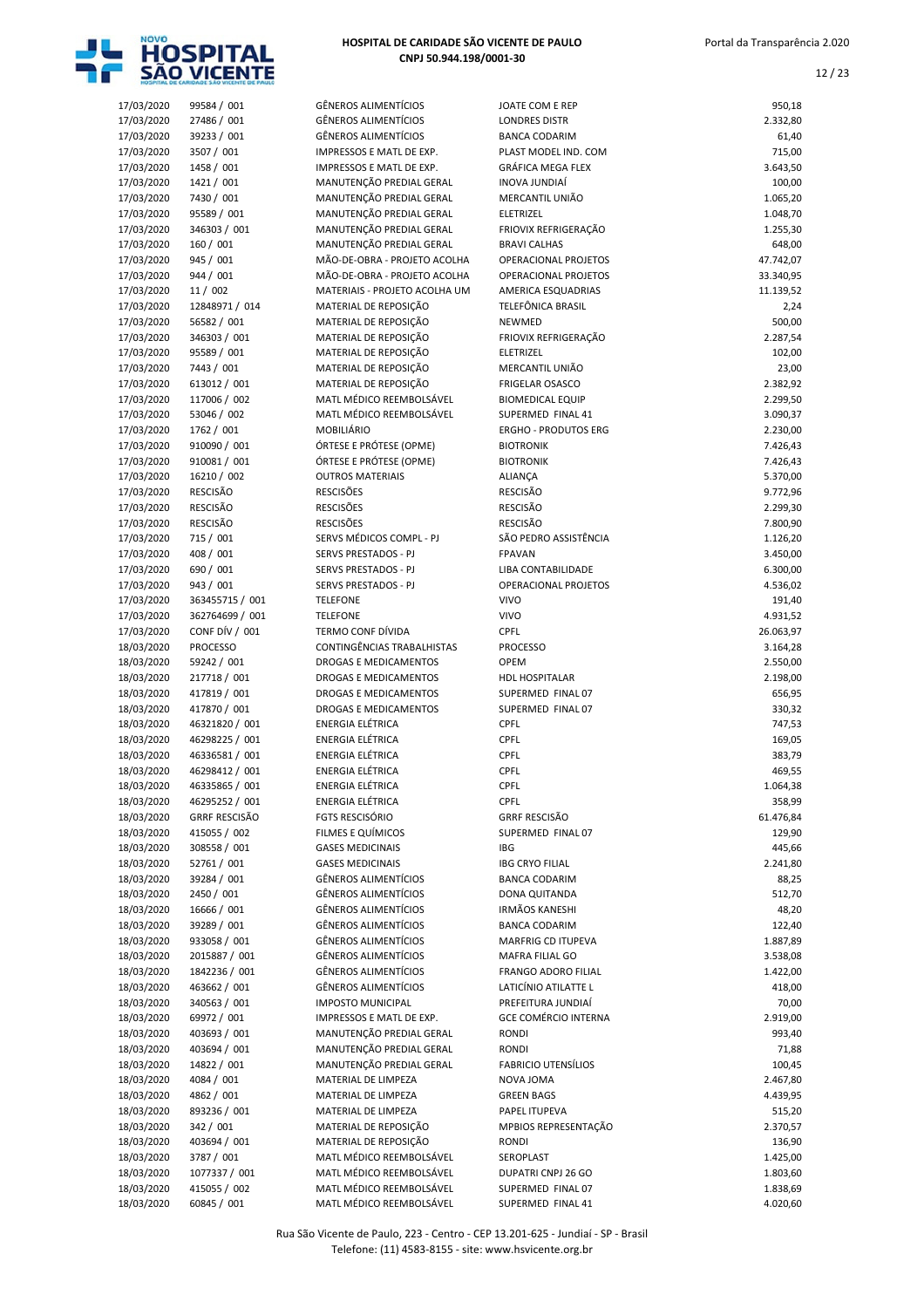

| 18/03/2020               | 140653 / 001                     | MATL MÉDICO REEMBOLSÁVEL                              | SOMA SP                           | 1.462,00             |
|--------------------------|----------------------------------|-------------------------------------------------------|-----------------------------------|----------------------|
| 18/03/2020               | 1185111 / 001                    | MATL MÉDICO REEMBOLSÁVEL                              | CIRÚRGICA FERNANDES               | 11.280,85            |
| 18/03/2020               | 17080 / 001                      | MATL MÉDICO REEMBOLSÁVEL                              | <b>MEDICAL PANIAGUA</b>           | 940,00               |
| 18/03/2020               | 39087 / 001                      | MATL MÉDICO REEMBOLSÁVEL                              | MEDICONE                          | 214,20               |
| 18/03/2020               | 148 / 001                        | MEDICAMENTOS CONTROLADOS                              | <b>NOXTER</b>                     | 520,00               |
| 18/03/2020               | 511770 / 001                     | ÓRTESE E PRÓTESE (OPME)                               | EMPÓRIO HOSPITALAR                | 1.033,00             |
| 18/03/2020               | 5305 / 001                       | ÓRTESE E PRÓTESE (OPME)                               | INTERMEDICAL EQUIP                | 360,00               |
| 18/03/2020               | 5304 / 001                       | ÓRTESE E PRÓTESE (OPME)                               | INTERMEDICAL EQUIP                | 360,00               |
| 18/03/2020               | 3005 / 001                       | <b>OUTROS MATERIAIS</b>                               | <b>FOX INDUSTRIA</b>              | 1.072,50             |
| 18/03/2020               | 9641 / 001                       | <b>OUTROS MATERIAIS</b>                               | SOGIMA EPI'S                      | 981,56               |
| 18/03/2020               | <b>RESCISÃO</b>                  | <b>RESCISÕES</b>                                      | <b>RESCISÃO</b>                   | 40.102,11            |
| 18/03/2020               | <b>RESCISÃO</b>                  | <b>RESCISÕES</b>                                      | <b>RESCISÃO</b>                   | 1.998,32             |
| 18/03/2020               | 45867871 / 001                   | <b>TELEFONE</b>                                       | <b>VIVO</b>                       | 37,73                |
| 18/03/2020<br>18/03/2020 | 45865396 / 001<br>45868155 / 001 | <b>TELEFONE</b><br><b>TELEFONE</b>                    | <b>VIVO</b><br><b>VIVO</b>        | 4.024,27<br>38,96    |
| 18/03/2020               | 45867870 / 001                   | <b>TELEFONE</b>                                       | <b>VIVO</b>                       | 994,23               |
| 19/03/2020               | 1352 / 001                       | DESPESAS DE VEÍCULOS                                  | MECÂNICA DINIZ                    | 972,50               |
| 19/03/2020               | 69497 / 001                      | DESPESAS DE VEÍCULOS                                  | <b>BORORÔ</b>                     | 72,70                |
| 19/03/2020               | 36796 / 001                      | DROGAS E MEDICAMENTOS                                 | <b>DUPATRI HOSPITALAR C</b>       | 4.574,20             |
| 19/03/2020               | 2149 / 001                       | EQUIP. PROC. ELETRÔNICO                               | AGIS EQUIP SERV INFO              | 1.740,00             |
| 19/03/2020               | 2150 / 001                       | EQUIP. PROC. ELETRÔNICO                               | AGIS EQUIP SERV INFO              | 1.740,00             |
| 19/03/2020               | <b>GRRF RESCISÃO</b>             | <b>FGTS RESCISÓRIO</b>                                | <b>GRRF RESCISÃO</b>              | 6.339,78             |
| 19/03/2020               | <b>GRRF RESCISÃO</b>             | FGTS RESCISÓRIO                                       | <b>GRRF RESCISÃO</b>              | 114,61               |
| 19/03/2020               | 61630 / 001                      | <b>GASES MEDICINAIS</b>                               | <b>OXILUZ</b>                     | 7.396,00             |
| 19/03/2020               | 61632 / 001                      | <b>GASES MEDICINAIS</b>                               | OXILUZ                            | 950,00               |
| 19/03/2020               | 2475 / 001                       | <b>GÊNEROS ALIMENTÍCIOS</b>                           | DONA QUITANDA                     | 553,40               |
| 19/03/2020               | 16678 / 001                      | <b>GÊNEROS ALIMENTÍCIOS</b>                           | <b>IRMÃOS KANESHI</b>             | 70,05                |
| 19/03/2020               | 89188 / 001                      | <b>GÊNEROS ALIMENTÍCIOS</b>                           | <b>DISTRIB HERNANDES</b>          | 1.612,80             |
| 19/03/2020               | 55010 / 001                      | <b>GÊNEROS ALIMENTÍCIOS</b>                           | SB ALIMENT SUPERMERCADO           | 1.702,43             |
| 19/03/2020               | 1843452 / 001                    | <b>GÊNEROS ALIMENTÍCIOS</b>                           | <b>FRANGO ADORO FILIAL</b>        | 302,40               |
| 19/03/2020               | 1258978 / 001                    | <b>GÊNEROS ALIMENTÍCIOS</b>                           | <b>MARIUSSO</b>                   | 1.775,72             |
| 19/03/2020               | 1843455 / 001                    | <b>GÊNEROS ALIMENTÍCIOS</b>                           | FRANGO ADORO FILIAL               | 924,00               |
| 19/03/2020               | 340899 / 001                     | <b>IMPOSTO FEDERAL</b>                                | PREFEITURA JUNDIAÍ                | 70,00                |
| 19/03/2020               | 7465 / 001                       | MANUTENÇÃO PREDIAL GERAL                              | MERCANTIL UNIÃO                   | 1.165,50             |
| 19/03/2020               | 2167 / 001                       | MANUTENÇÃO PREDIAL GERAL                              | REFRIGERAÇÃO PITANGU              | 55,00                |
| 19/03/2020               | 2166 / 001                       | MANUTENÇÃO PREDIAL GERAL                              | REFRIGERAÇÃO PITANGU              | 30,00                |
| 19/03/2020               | 10559 / 003                      | MÁQUINAS E EQUIPAMENTOS                               | <b>APONTO SISTEMAS</b>            | 7.820,00             |
| 19/03/2020<br>19/03/2020 | 7009 / 001<br>61630 / 001        | MATERIAL DE LIMPEZA<br>MATERIAL DE REPOSIÇÃO          | PRISMA COMERCIAL<br><b>OXILUZ</b> | 1.878,00             |
| 19/03/2020               | 2167 / 001                       | MATERIAL DE REPOSIÇÃO                                 | REFRIGERAÇÃO PITANGU              | 204,70<br>130,00     |
| 19/03/2020               | 2166 / 001                       | MATERIAL DE REPOSIÇÃO                                 | REFRIGERAÇÃO PITANGU              | 663,40               |
| 19/03/2020               | 2168 / 001                       | MATERIAL DE REPOSIÇÃO                                 | REFRIGERAÇÃO PITANGU              | 305,00               |
| 19/03/2020               | 94984 / 001                      | MATL MÉDICO REEMBOLSÁVEL                              | CINCO CONFIANÇA                   | 2.600,00             |
| 19/03/2020               | 186071 / 001                     | MATL MÉDICO REEMBOLSÁVEL                              | <b>DIPROMED</b>                   | 1.968,00             |
| 19/03/2020               | 7009 / 001                       | MATL MÉDICO REEMBOLSÁVEL                              | PRISMA COMERCIAL                  | 1.995,00             |
| 19/03/2020               | 36984 / 001                      | MATL MÉDICO REEMBOLSÁVEL                              | DUPATRI HOSPITALAR C              | 527,55               |
| 19/03/2020               | 669354 / 001                     | ÓRTESE E PRÓTESE (OPME)                               | E TAMUSSINO                       | 1.280,00             |
| 19/03/2020               | 669356 / 001                     | ÓRTESE E PRÓTESE (OPME)                               | E TAMUSSINO                       | 640,00               |
| 19/03/2020               | 669355 / 001                     | ÓRTESE E PRÓTESE (OPME)                               | E TAMUSSINO                       | 617,50               |
| 19/03/2020               | 669357 / 001                     | ÓRTESE E PRÓTESE (OPME)                               | E TAMUSSINO                       | 585,00               |
| 19/03/2020               | 2582 / 001                       | <b>OUTROS CUSTOS GERAIS</b>                           | MECÂNICA DINIZ                    | 380,00               |
| 19/03/2020               | 3015 / 001                       | <b>OUTROS MATERIAIS</b>                               | FOX INDUSTRIA                     | 4.560,00             |
| 19/03/2020               | 16422 / 001                      | <b>OUTROS MATERIAIS</b>                               | ALIANÇA                           | 7.812,00             |
| 19/03/2020               | 92/001                           | <b>OUTROS MATERIAIS</b>                               | LAR DOCE LAR                      | 969,00               |
| 19/03/2020               | RESCISÃO                         | <b>RESCISÕES</b>                                      | RESCISÃO                          | 3.423,61             |
| 19/03/2020               | RESCISÃO                         | <b>RESCISÕES</b>                                      | RESCISÃO                          | 1.683,13             |
| 19/03/2020               | 201900000014563 / 003            | SERVS PRESTADOS - PJ                                  | <b>APONTO SISTEMAS</b>            | 1.600,00             |
| 19/03/2020               | 20200311000718 / 001             | VALE REFEIÇÃO E ALIMENTAÇÃO                           | VR                                | 302.676,96           |
| 20/03/2020               | <b>PROCESSO</b>                  | CONTINGÊNCIAS CÍVEIS                                  | <b>PROCESSO</b>                   | 9.405,00             |
| 20/03/2020               | 144428 / 001                     | CONTRIB ASSOCIATIVA                                   | <b>FEHOSP</b>                     | 1.443,92             |
| 20/03/2020               | 331 / 001                        | DESPESAS DE VEÍCULOS                                  | MONOBLOCO REPARADORA              | 890,00               |
| 20/03/2020               | 330 / 001                        | DESPESAS DE VEÍCULOS                                  | MONOBLOCO REPARADORA              | 890,00               |
| 20/03/2020               | 4674 / 003                       | DESPESAS FINANC MUNICIPAL<br>DESPS LEGAIS E JURÍDICAS | ALFATEL<br>HONORÁRIOS PERÍCIAIS   | 0,01                 |
| 20/03/2020<br>20/03/2020 | PROCESSO<br><b>PROCESSO</b>      | DESPS LEGAIS E JURÍDICAS                              | HONORÁRIOS ASSISTÊNCIAIS          | 2.500,00<br>1.187,03 |
| 20/03/2020               | 2011402 / 001                    | DROGAS E MEDICAMENTOS                                 | <b>MAFRA MATRIZ</b>               | 11.934,00            |
| 20/03/2020               | 118548 / 003                     | DROGAS E MEDICAMENTOS                                 | LAB B BRAUN 95                    | 394,34               |
| 20/03/2020               | 8052 / 002                       | DROGAS E MEDICAMENTOS                                 | MEDICAMENTAL HOSP                 | 16.050,00            |
| 20/03/2020               | 299721 / 001                     | DROGAS E MEDICAMENTOS                                 | MAFRA MATRIZ                      | 6.930,25             |
| 20/03/2020               | 1253308 / 002                    | DROGAS E MEDICAMENTOS                                 | RIOCLARENSE 91                    | 7.600,00             |
| 20/03/2020               | 59117 / 002                      | DROGAS E MEDICAMENTOS                                 | <b>OPEM</b>                       | 3.400,00             |
| 20/03/2020               | 218369 / 001                     | DROGAS E MEDICAMENTOS                                 | HDL HOSPITALAR                    | 2.500,00             |
|                          |                                  |                                                       |                                   |                      |

| TL MÉDICO REEMBOLSÁVEL                                   |
|----------------------------------------------------------|
| TL MÉDICO REEMBOLSÁVEL                                   |
| TL MÉDICO REEMBOLSÁVEL                                   |
| TL MÉDICO REEMBOLSÁVEL                                   |
| DICAMENTOS CONTROLADOS                                   |
| TESE E PRÓTESE (OPME)                                    |
| TESE E PRÓTESE (OPME)                                    |
| TESE E PRÓTESE (OPME)                                    |
| <b>TROS MATERIAIS</b>                                    |
| <b>TROS MATERIAIS</b>                                    |
| SCISÕES                                                  |
| <b>SCISÕES</b>                                           |
| <b>EFONE</b>                                             |
| <b>EFONE</b>                                             |
| <b>EFONE</b>                                             |
| <b>EFONE</b>                                             |
| SPESAS DE VEÍCULOS                                       |
| SPESAS DE VEÍCULOS                                       |
| OGAS E MEDICAMENTOS                                      |
| UIP. PROC. ELETRÔNICO                                    |
| UIP. PROC. ELETRÔNICO                                    |
| TS RESCISÓRIO<br>TS RESCISÓRIO                           |
| <b>SES MEDICINAIS</b>                                    |
| <b>SES MEDICINAIS</b>                                    |
| NEROS ALIMENTÍCIOS                                       |
| NEROS ALIMENTÍCIOS                                       |
| NEROS ALIMENTÍCIOS                                       |
| NEROS ALIMENTÍCIOS                                       |
| NEROS ALIMENTÍCIOS                                       |
| NEROS ALIMENTÍCIOS                                       |
| NEROS ALIMENTÍCIOS                                       |
| POSTO FEDERAL                                            |
| NUTENÇÃO PREDIAL GERAL                                   |
| NUTENÇÃO PREDIAL GERAL                                   |
| NUTENÇÃO PREDIAL GERAL                                   |
| QUINAS E EQUIPAMENTOS                                    |
| TERIAL DE LIMPEZA                                        |
| \TERIAL DE REPOSIÇÃO                                     |
| <b>TERIAL DE REPOSIÇÃO</b>                               |
| TERIAL DE REPOSIÇÃO                                      |
| TERIAL DE REPOSIÇÃO                                      |
| TL MÉDICO REEMBOLSÁVEL                                   |
| TL MÉDICO REEMBOLSÁVEL                                   |
| TL MÉDICO REEMBOLSÁVEL                                   |
| TL MÉDICO REEMBOLSÁVEL                                   |
| TESE E PRÓTESE (OPME)                                    |
| TESE E PRÓTESE (OPME)<br>TESE E PRÓTESE (OPME)           |
| TESE E PRÓTESE (OPME)                                    |
| TROS CUSTOS GERAIS                                       |
| <b>TROS MATERIAIS</b>                                    |
| <b>TROS MATERIAIS</b>                                    |
| <b>TROS MATERIAIS</b>                                    |
| SCISÕES                                                  |
| SCISÕES                                                  |
| <b>IVS PRESTADOS - PJ</b>                                |
| LE REFEIÇÃO E ALIMENTAÇÃO                                |
| NTINGÊNCIAS CÍVEIS                                       |
| NTRIB ASSOCIATIVA                                        |
| SPESAS DE VEÍCULOS                                       |
| SPESAS DE VEÍCULOS                                       |
| SPESAS FINANC MUNICIPAL                                  |
| SPS LEGAIS E JURÍDICAS                                   |
| SPS LEGAIS E JURÍDICAS                                   |
| <b>OGAS E MEDICAMENTOS</b>                               |
|                                                          |
| OGAS E MEDICAMENTOS                                      |
| <b>OGAS E MEDICAMENTOS</b>                               |
| <b>OGAS E MEDICAMENTOS</b><br><b>OGAS E MEDICAMENTOS</b> |

| 18/03/2020               | 140653 / 001                        | MATL MÉDICO REEMBOLSÁVEL                          | SOMA SP                                      | 1.462,00           |
|--------------------------|-------------------------------------|---------------------------------------------------|----------------------------------------------|--------------------|
| 18/03/2020               | 1185111 / 001                       | MATL MÉDICO REEMBOLSÁVEL                          | CIRÚRGICA FERNANDES                          | 11.280,85          |
| 18/03/2020               | 17080 / 001                         | MATL MÉDICO REEMBOLSÁVEL                          | <b>MEDICAL PANIAGUA</b>                      | 940,00             |
| 18/03/2020               | 39087 / 001                         | MATL MÉDICO REEMBOLSÁVEL                          | <b>MEDICONE</b>                              | 214,20             |
| 18/03/2020               | 148 / 001                           | MEDICAMENTOS CONTROLADOS                          | <b>NOXTER</b>                                | 520,00             |
| 18/03/2020               | 511770 / 001                        | ÓRTESE E PRÓTESE (OPME)                           | <b>EMPÓRIO HOSPITALAR</b>                    | 1.033,00           |
| 18/03/2020               | 5305 / 001                          | ÓRTESE E PRÓTESE (OPME)                           | <b>INTERMEDICAL EQUIP</b>                    | 360,00             |
| 18/03/2020               | 5304 / 001                          | ÓRTESE E PRÓTESE (OPME)                           | <b>INTERMEDICAL EQUIP</b>                    | 360,00             |
| 18/03/2020               | 3005 / 001                          | <b>OUTROS MATERIAIS</b>                           | <b>FOX INDUSTRIA</b>                         | 1.072,50           |
| 18/03/2020               | 9641 / 001                          | <b>OUTROS MATERIAIS</b>                           | SOGIMA EPI'S                                 | 981,56             |
| 18/03/2020               | <b>RESCISÃO</b>                     | <b>RESCISÕES</b>                                  | <b>RESCISÃO</b>                              | 40.102,11          |
| 18/03/2020               | <b>RESCISÃO</b>                     | <b>RESCISÕES</b>                                  | <b>RESCISÃO</b>                              | 1.998,32           |
| 18/03/2020               | 45867871 / 001                      | <b>TELEFONE</b>                                   | <b>VIVO</b>                                  | 37,73              |
| 18/03/2020               | 45865396 / 001                      | <b>TELEFONE</b>                                   | <b>VIVO</b>                                  | 4.024,27           |
| 18/03/2020               | 45868155 / 001                      | <b>TELEFONE</b>                                   | <b>VIVO</b>                                  | 38,96              |
| 18/03/2020               | 45867870 / 001                      | <b>TELEFONE</b>                                   | <b>VIVO</b>                                  | 994,23             |
| 19/03/2020               | 1352 / 001                          | DESPESAS DE VEÍCULOS                              | MECÂNICA DINIZ                               | 972,50             |
| 19/03/2020               | 69497 / 001                         | DESPESAS DE VEÍCULOS                              | <b>BORORÔ</b>                                | 72,70              |
| 19/03/2020               | 36796 / 001                         | <b>DROGAS E MEDICAMENTOS</b>                      | <b>DUPATRI HOSPITALAR C</b>                  | 4.574,20           |
| 19/03/2020               | 2149 / 001                          | EQUIP. PROC. ELETRÔNICO                           | AGIS EQUIP SERV INFO                         | 1.740,00           |
| 19/03/2020               | 2150 / 001<br><b>GRRF RESCISÃO</b>  | EQUIP. PROC. ELETRÔNICO                           | AGIS EQUIP SERV INFO<br><b>GRRF RESCISÃO</b> | 1.740,00           |
| 19/03/2020               |                                     | <b>FGTS RESCISÓRIO</b>                            |                                              | 6.339,78           |
| 19/03/2020<br>19/03/2020 | <b>GRRF RESCISÃO</b><br>61630 / 001 | <b>FGTS RESCISÓRIO</b><br><b>GASES MEDICINAIS</b> | <b>GRRF RESCISÃO</b>                         | 114,61             |
| 19/03/2020               | 61632 / 001                         | <b>GASES MEDICINAIS</b>                           | <b>OXILUZ</b><br><b>OXILUZ</b>               | 7.396,00<br>950,00 |
| 19/03/2020               | 2475 / 001                          | <b>GÊNEROS ALIMENTÍCIOS</b>                       | DONA QUITANDA                                | 553,40             |
| 19/03/2020               | 16678 / 001                         | <b>GÊNEROS ALIMENTÍCIOS</b>                       | <b>IRMÃOS KANESHI</b>                        | 70,05              |
| 19/03/2020               | 89188 / 001                         | <b>GÊNEROS ALIMENTÍCIOS</b>                       | <b>DISTRIB HERNANDES</b>                     | 1.612,80           |
| 19/03/2020               | 55010 / 001                         | <b>GÊNEROS ALIMENTÍCIOS</b>                       | SB ALIMENT SUPERMERCADO                      | 1.702,43           |
| 19/03/2020               | 1843452 / 001                       | <b>GÊNEROS ALIMENTÍCIOS</b>                       | <b>FRANGO ADORO FILIAL</b>                   | 302,40             |
| 19/03/2020               | 1258978 / 001                       | <b>GÊNEROS ALIMENTÍCIOS</b>                       | <b>MARIUSSO</b>                              | 1.775,72           |
| 19/03/2020               | 1843455 / 001                       | <b>GÊNEROS ALIMENTÍCIOS</b>                       | FRANGO ADORO FILIAL                          | 924,00             |
| 19/03/2020               | 340899 / 001                        | <b>IMPOSTO FEDERAL</b>                            | PREFEITURA JUNDIAÍ                           | 70,00              |
| 19/03/2020               | 7465 / 001                          | MANUTENÇÃO PREDIAL GERAL                          | MERCANTIL UNIÃO                              | 1.165,50           |
| 19/03/2020               | 2167 / 001                          | MANUTENÇÃO PREDIAL GERAL                          | REFRIGERAÇÃO PITANGU                         | 55,00              |
| 19/03/2020               | 2166 / 001                          | MANUTENÇÃO PREDIAL GERAL                          | REFRIGERAÇÃO PITANGU                         | 30,00              |
| 19/03/2020               | 10559 / 003                         | MÁQUINAS E EQUIPAMENTOS                           | <b>APONTO SISTEMAS</b>                       | 7.820,00           |
| 19/03/2020               | 7009 / 001                          | MATERIAL DE LIMPEZA                               | PRISMA COMERCIAL                             | 1.878,00           |
| 19/03/2020               | 61630 / 001                         | MATERIAL DE REPOSIÇÃO                             | <b>OXILUZ</b>                                | 204,70             |
| 19/03/2020               | 2167 / 001                          | MATERIAL DE REPOSIÇÃO                             | REFRIGERAÇÃO PITANGU                         | 130,00             |
| 19/03/2020               | 2166 / 001                          | MATERIAL DE REPOSIÇÃO                             | REFRIGERAÇÃO PITANGU                         | 663,40             |
| 19/03/2020               | 2168 / 001                          | MATERIAL DE REPOSIÇÃO                             | REFRIGERAÇÃO PITANGU                         | 305,00             |
| 19/03/2020               | 94984 / 001                         | MATL MÉDICO REEMBOLSÁVEL                          | CINCO CONFIANÇA                              | 2.600,00           |
| 19/03/2020               | 186071 / 001                        | MATL MÉDICO REEMBOLSÁVEL                          | <b>DIPROMED</b>                              | 1.968,00           |
| 19/03/2020               | 7009 / 001                          | MATL MÉDICO REEMBOLSÁVEL                          | PRISMA COMERCIAL                             | 1.995,00           |
| 19/03/2020               | 36984 / 001                         | MATL MÉDICO REEMBOLSÁVEL                          | DUPATRI HOSPITALAR C                         | 527,55             |
| 19/03/2020               | 669354 / 001                        | ÓRTESE E PRÓTESE (OPME)                           | E TAMUSSINO                                  | 1.280,00           |
| 19/03/2020               | 669356 / 001                        | ÓRTESE E PRÓTESE (OPME)                           | E TAMUSSINO                                  | 640,00             |
| 19/03/2020               | 669355 / 001                        | ÓRTESE E PRÓTESE (OPME)                           | E TAMUSSINO                                  | 617,50             |
| 19/03/2020               | 669357 / 001                        | ÓRTESE E PRÓTESE (OPME)                           | E TAMUSSINO                                  | 585,00             |
| 19/03/2020               | 2582 / 001                          | <b>OUTROS CUSTOS GERAIS</b>                       | MECÂNICA DINIZ                               | 380,00             |
| 19/03/2020               | 3015 / 001                          | <b>OUTROS MATERIAIS</b>                           | FOX INDUSTRIA                                | 4.560,00           |
| 19/03/2020               | 16422 / 001                         | <b>OUTROS MATERIAIS</b>                           | <b>ALIANÇA</b>                               | 7.812,00           |
| 19/03/2020               | 92 / 001                            | <b>OUTROS MATERIAIS</b>                           | LAR DOCE LAR                                 | 969,00             |
| 19/03/2020               | RESCISÃO                            | <b>RESCISÕES</b>                                  | RESCISÃO                                     | 3.423,61           |
| 19/03/2020               | <b>RESCISÃO</b>                     | <b>RESCISÕES</b>                                  | RESCISÃO                                     | 1.683,13           |
| 19/03/2020               | 201900000014563 / 003               | SERVS PRESTADOS - PJ                              | <b>APONTO SISTEMAS</b>                       | 1.600,00           |
| 19/03/2020               | 20200311000718 / 001                | VALE REFEIÇÃO E ALIMENTAÇÃO                       | VR                                           | 302.676,96         |
| 20/03/2020               | <b>PROCESSO</b>                     | CONTINGÊNCIAS CÍVEIS                              | <b>PROCESSO</b>                              | 9.405,00           |
| 20/03/2020               | 144428 / 001                        | CONTRIB ASSOCIATIVA                               | <b>FEHOSP</b>                                | 1.443,92           |
| 20/03/2020               | 331 / 001                           | DESPESAS DE VEÍCULOS                              | MONOBLOCO REPARADORA                         | 890,00             |
| 20/03/2020               | 330 / 001                           | DESPESAS DE VEÍCULOS                              | MONOBLOCO REPARADORA                         | 890,00             |
| 20/03/2020               | 4674 / 003                          | DESPESAS FINANC MUNICIPAL                         | ALFATEL                                      | 0,01               |
| 20/03/2020               | <b>PROCESSO</b>                     | DESPS LEGAIS E JURÍDICAS                          | HONORÁRIOS PERÍCIAIS                         | 2.500,00           |
| 20/03/2020               | <b>PROCESSO</b>                     | DESPS LEGAIS E JURÍDICAS                          | HONORÁRIOS ASSISTÊNCIAIS                     | 1.187,03           |
| 20/03/2020               | 2011402 / 001                       | DROGAS E MEDICAMENTOS                             | <b>MAFRA MATRIZ</b>                          | 11.934,00          |
| 20/03/2020               | 118548 / 003                        | DROGAS E MEDICAMENTOS                             | LAB B BRAUN 95                               | 394,34             |
| 20/03/2020               | 8052 / 002                          | DROGAS E MEDICAMENTOS                             | MEDICAMENTAL HOSP                            | 16.050,00          |
| 20/03/2020               | 299721 / 001                        | DROGAS E MEDICAMENTOS                             | <b>MAFRA MATRIZ</b>                          | 6.930,25           |
| 20/03/2020               | 1253308 / 002                       | DROGAS E MEDICAMENTOS                             | RIOCLARENSE 91                               | 7.600,00           |
| 20/03/2020               | 59117 / 002                         | DROGAS E MEDICAMENTOS                             | OPEM                                         | 3.400,00           |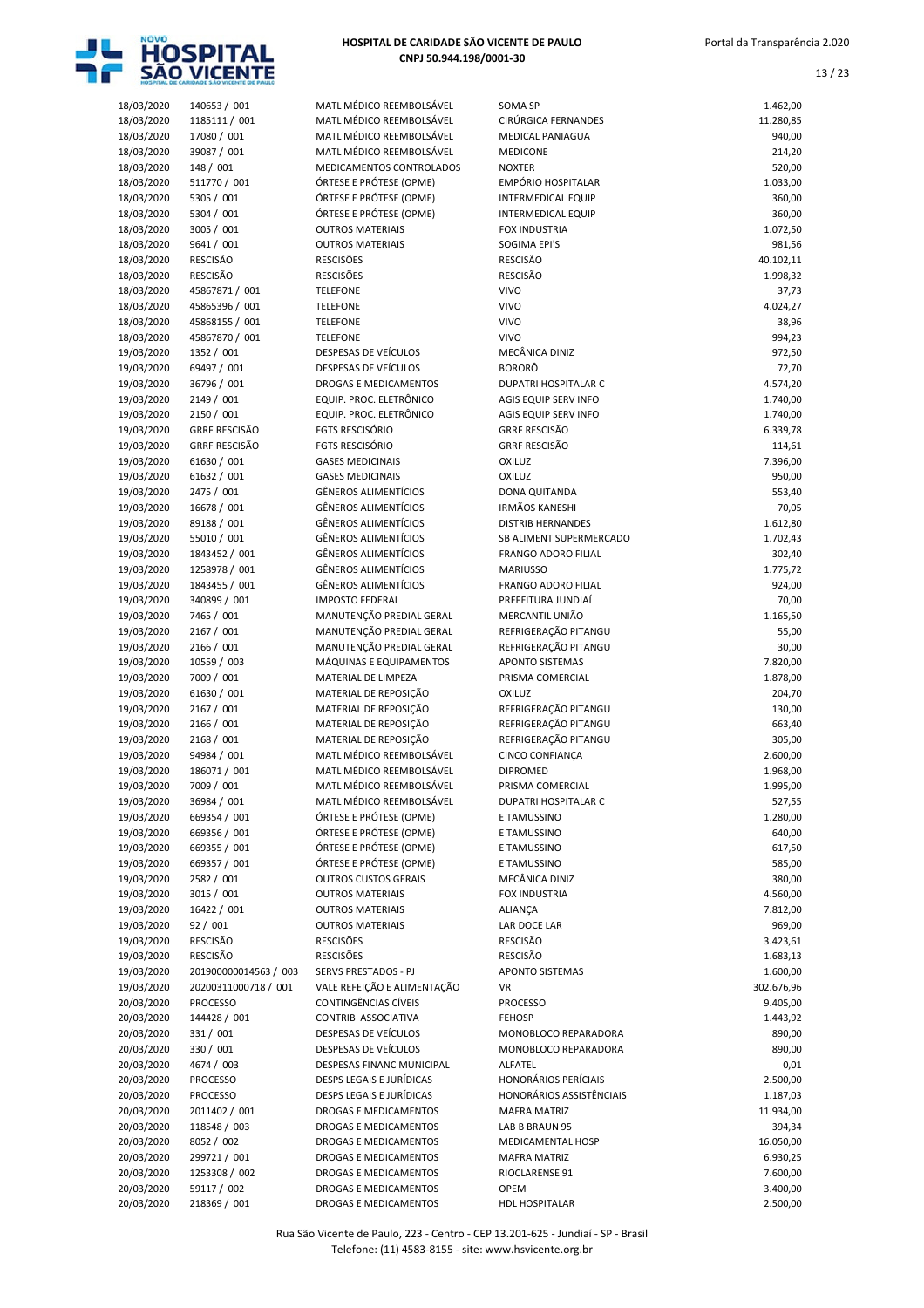

| 20/03/2020 | 60792 / 001      | DROGAS E MEDICAMENTOS       | <b>BELIVE</b>            | 864,00   |
|------------|------------------|-----------------------------|--------------------------|----------|
| 20/03/2020 | 1684905 / 001    | DROGAS E MEDICAMENTOS       | EUROFARMA 69             | 4.875,00 |
|            | 11412 / 001      |                             | <b>MEDICAMENTAL HOSP</b> |          |
| 20/03/2020 |                  | DROGAS E MEDICAMENTOS       |                          | 2.520,00 |
| 20/03/2020 | 4668 / 003       | EQUIP. PROC. ELETRÔNICO     | ALFATEL                  | 433,28   |
| 20/03/2020 | 61671 / 001      | <b>GASES MEDICINAIS</b>     | <b>OXILUZ</b>            | 7.471,00 |
| 20/03/2020 | 61673 / 001      | <b>GASES MEDICINAIS</b>     | OXILUZ                   | 989,00   |
| 20/03/2020 | 2496 / 001       | <b>GÊNEROS ALIMENTÍCIOS</b> | <b>DONA QUITANDA</b>     | 644,96   |
|            |                  |                             |                          |          |
| 20/03/2020 | 39312 / 001      | <b>GÊNEROS ALIMENTÍCIOS</b> | <b>BANCA CODARIM</b>     | 100,00   |
| 20/03/2020 | 16694 / 001      | <b>GÊNEROS ALIMENTÍCIOS</b> | <b>IRMÃOS KANESHI</b>    | 92,86    |
| 20/03/2020 | 58467 / 001      | <b>GÊNEROS ALIMENTÍCIOS</b> | <b>GTS DISTRIBUIDORA</b> | 348,00   |
| 20/03/2020 | 937260 / 001     | <b>GÊNEROS ALIMENTÍCIOS</b> | MARFRIG CD ITUPEVA       | 615,69   |
|            |                  |                             |                          |          |
| 20/03/2020 | 4178700 / 001    | <b>GÊNEROS ALIMENTÍCIOS</b> | <b>FRIBOI INDAIATUBA</b> | 1.038,45 |
| 20/03/2020 | 203106 / 001     | <b>GÊNEROS ALIMENTÍCIOS</b> | NUTRI SUCO IND E COM     | 467,60   |
| 20/03/2020 | 463913 / 001     | <b>GÊNEROS ALIMENTÍCIOS</b> | LATICÍNIO ATILATTE L     | 616,00   |
| 20/03/2020 | D-935 / 001      | <b>IMPOSTO FEDERAL</b>      | INSS - P. JURÍDICA       | 2.336,18 |
|            |                  |                             |                          |          |
| 20/03/2020 | D-5388 / 001     | <b>IMPOSTO FEDERAL</b>      | PIS/COFINS/CSLL          | 930,00   |
| 20/03/2020 | D-950 / 001      | <b>IMPOSTO FEDERAL</b>      | PIS/COFINS/CSLL          | 3.415,65 |
| 20/03/2020 | D-49037 / 001    | <b>IMPOSTO FEDERAL</b>      | IRRF - P. JURÍDICA       | 168,00   |
| 20/03/2020 | D-3107 / 001     | <b>IMPOSTO FEDERAL</b>      | IRRF - P. JURÍDICA       | 52,50    |
|            |                  |                             |                          |          |
| 20/03/2020 | $D-585/001$      | <b>IMPOSTO FEDERAL</b>      | PIS/COFINS/CSLL          | 188,33   |
| 20/03/2020 | $D-764/001$      | <b>IMPOSTO FEDERAL</b>      | IRRF - P. JURÍDICA       | 18,75    |
| 20/03/2020 | $D-62/001$       | <b>IMPOSTO FEDERAL</b>      | PIS/COFINS/CSLL          | 167,40   |
| 20/03/2020 | $D-312/001$      | <b>IMPOSTO FEDERAL</b>      | PIS/COFINS/CSLL          | 145,31   |
|            | $D-97/001$       | <b>IMPOSTO FEDERAL</b>      |                          |          |
| 20/03/2020 |                  |                             | PIS/COFINS/CSLL          | 613,80   |
| 20/03/2020 | $D-35/001$       | <b>IMPOSTO FEDERAL</b>      | PIS/COFINS/CSLL          | 58,13    |
| 20/03/2020 | D-1209 / 001     | <b>IMPOSTO FEDERAL</b>      | INSS - P. JURÍDICA       | 6.689,57 |
| 20/03/2020 | $D-685 / 001$    | <b>IMPOSTO FEDERAL</b>      | PIS/COFINS/CSLL          | 395,25   |
| 20/03/2020 | $D-275/001$      | <b>IMPOSTO FEDERAL</b>      | IRRF - P. JURÍDICA       |          |
|            |                  |                             |                          | 60,00    |
| 20/03/2020 | $D-1/001$        | <b>IMPOSTO FEDERAL</b>      | IRRF - P. JURÍDICA       | 18,75    |
| 20/03/2020 | D-48440 / 001    | <b>IMPOSTO FEDERAL</b>      | IRRF - P. JURÍDICA       | 14,52    |
| 20/03/2020 | $D-39/001$       | <b>IMPOSTO FEDERAL</b>      | IRRF - P. JURÍDICA       | 93,75    |
| 20/03/2020 | $D-148/001$      | <b>IMPOSTO FEDERAL</b>      | IRRF - P. JURÍDICA       | 365,63   |
|            |                  |                             |                          |          |
| 20/03/2020 | $D-149/001$      | <b>IMPOSTO FEDERAL</b>      | IRRF - P. JURÍDICA       | 45,00    |
| 20/03/2020 | D-49035 / 001    | <b>IMPOSTO FEDERAL</b>      | IRRF - P. JURÍDICA       | 2.543,72 |
| 20/03/2020 | $D-293/001$      | <b>IMPOSTO FEDERAL</b>      | PIS/COFINS/CSLL          | 1.511,25 |
| 20/03/2020 | D-68653 / 001    | <b>IMPOSTO FEDERAL</b>      | IRRF - P. JURÍDICA       | 55,83    |
|            |                  |                             |                          |          |
| 20/03/2020 | $D-134 / 001$    | <b>IMPOSTO FEDERAL</b>      | PIS/COFINS/CSLL          | 197,63   |
| 20/03/2020 | $D-173/001$      | <b>IMPOSTO FEDERAL</b>      | PIS/COFINS/CSLL          | 139,50   |
| 20/03/2020 | D-2020/257 / 001 | <b>IMPOSTO FEDERAL</b>      | IRRF - P. JURÍDICA       | 71,30    |
| 20/03/2020 | D-20205802 / 001 | <b>IMPOSTO FEDERAL</b>      | IRRF - P. JURÍDICA       | 22,66    |
|            |                  |                             |                          |          |
| 20/03/2020 | $D-07/12 / 001$  | <b>IMPOSTO FEDERAL</b>      | <b>IRRF ALUGUÉL</b>      | 29,70    |
| 20/03/2020 | $D-100/001$      | <b>IMPOSTO FEDERAL</b>      | IRRF - P. JURÍDICA       | 180,00   |
| 20/03/2020 | $D-163/001$      | <b>IMPOSTO FEDERAL</b>      | IRRF - P. JURÍDICA       | 72,00    |
| 20/03/2020 | D-20201433 / 001 | <b>IMPOSTO FEDERAL</b>      | PIS/COFINS/CSLL          | 70,24    |
| 20/03/2020 | $D-100 / 001$    | <b>IMPOSTO FEDERAL</b>      | PIS/COFINS/CSLL          | 261,56   |
|            |                  |                             |                          |          |
| 20/03/2020 | D-939 / 001      | <b>IMPOSTO FEDERAL</b>      | INSS - P. JURÍDICA       | 1.586,31 |
| 20/03/2020 | D-936 / 001      | <b>IMPOSTO FEDERAL</b>      | INSS - P. JURÍDICA       | 222,48   |
| 20/03/2020 | D-16220 / 001    | <b>IMPOSTO FEDERAL</b>      | INSS - P. JURÍDICA       | 72,34    |
| 20/03/2020 | D-5388 / 001     | <b>IMPOSTO FEDERAL</b>      | IRRF - P. JURÍDICA       | 300,00   |
|            |                  |                             |                          |          |
| 20/03/2020 | D-950 / 001      | <b>IMPOSTO FEDERAL</b>      | INSS - P. JURÍDICA       | 4.040,02 |
| 20/03/2020 | D-950 / 001      | <b>IMPOSTO FEDERAL</b>      | IRRF - P. JURÍDICA       | 1.101,82 |
| 20/03/2020 | D-938 / 001      | <b>IMPOSTO FEDERAL</b>      | INSS - P. JURÍDICA       | 180,13   |
| 20/03/2020 | D-5387 / 001     | <b>IMPOSTO FEDERAL</b>      | IRRF - P. JURÍDICA       | 405,00   |
| 20/03/2020 | D-5388 / 001     | <b>IMPOSTO FEDERAL</b>      | INSS - P. JURÍDICA       | 2.200,00 |
|            |                  |                             |                          |          |
| 20/03/2020 | $D-865/001$      | <b>IMPOSTO FEDERAL</b>      | PIS/COFINS/CSLL          | 1.156,92 |
| 20/03/2020 | D-14224 / 001    | <b>IMPOSTO FEDERAL</b>      | IRRF - P. JURÍDICA       | 2.017,96 |
| 20/03/2020 | D-2070 / 001     | <b>IMPOSTO FEDERAL</b>      | IRRF - P. JURÍDICA       | 568,50   |
| 20/03/2020 | D-1994 / 001     | <b>IMPOSTO FEDERAL</b>      | PIS/COFINS/CSLL          | 588,09   |
|            |                  |                             |                          |          |
| 20/03/2020 | D-10544 / 001    | <b>IMPOSTO FEDERAL</b>      | PIS/COFINS/CSLL          | 118,25   |
| 20/03/2020 | D-38256 / 001    | <b>IMPOSTO FEDERAL</b>      | IRRF - P. JURÍDICA       | 17,10    |
| 20/03/2020 | D-10544 / 001    | <b>IMPOSTO FEDERAL</b>      | IRRF - P. JURÍDICA       | 38,15    |
| 20/03/2020 | $D-293/001$      | <b>IMPOSTO FEDERAL</b>      | IRRF - P. JURÍDICA       | 487,50   |
|            |                  |                             |                          |          |
| 20/03/2020 | D-4201 / 001     | <b>IMPOSTO FEDERAL</b>      | IRRF - P. JURÍDICA       | 114,81   |
| 20/03/2020 | $D-34/001$       | <b>IMPOSTO FEDERAL</b>      | PIS/COFINS/CSLL          | 203,44   |
| 20/03/2020 | $D-724/001$      | <b>IMPOSTO FEDERAL</b>      | PIS/COFINS/CSLL          | 446,40   |
| 20/03/2020 | D-1248 / 001     | <b>IMPOSTO FEDERAL</b>      | PIS/COFINS/CSLL          | 141,58   |
|            |                  |                             | IRRF - P. JURÍDICA       |          |
| 20/03/2020 | D-138458 / 001   | <b>IMPOSTO FEDERAL</b>      |                          | 25,29    |
| 20/03/2020 | $D-54/001$       | <b>IMPOSTO FEDERAL</b>      | IRRF - P. JURÍDICA       | 187,50   |
| 20/03/2020 | $D-455 / 001$    | <b>IMPOSTO FEDERAL</b>      | PIS/COFINS/CSLL          | 116,25   |
| 20/03/2020 | D-458 / 001      | <b>IMPOSTO FEDERAL</b>      | IRRF - P. JURÍDICA       | 18,75    |
| 20/03/2020 | $D-161/001$      | <b>IMPOSTO FEDERAL</b>      | IRRF - P. JURÍDICA       | 56,25    |
|            |                  |                             |                          |          |
| 20/03/2020 | D-735 / 001      | <b>IMPOSTO FEDERAL</b>      | IRRF - P. JURÍDICA       | 108,00   |

| <b>BELIVE</b>                             | 864,0            |
|-------------------------------------------|------------------|
| EUROFARMA 69                              | 4.875,0          |
| <b>MEDICAMENTAL HOSP</b>                  | 2.520,0          |
| ALFATEL                                   | 433,2            |
| <b>OXILUZ</b>                             | 7.471,           |
| <b>OXILUZ</b>                             | 989,0            |
| DONA QUITANDA<br><b>BANCA CODARIM</b>     | 644,9<br>100,0   |
| <b>IRMÃOS KANESHI</b>                     | 92,8             |
| <b>GTS DISTRIBUIDORA</b>                  | 348,0            |
| MARFRIG CD ITUPEVA                        | 615,6            |
| <b>FRIBOI INDAIATUBA</b>                  | 1.038,4          |
| NUTRI SUCO IND E COM                      | 467,6            |
| LATICÍNIO ATILATTE L                      | 616,0            |
| INSS - P. JURÍDICA<br>PIS/COFINS/CSLL     | 2.336,1<br>930,0 |
| PIS/COFINS/CSLL                           | 3.415,6          |
| IRRF - P. JURÍDICA                        | 168,0            |
| IRRF - P. JURÍDICA                        | 52,5             |
| PIS/COFINS/CSLL                           | 188,             |
| IRRF - P. JURÍDICA                        | 18,7             |
| PIS/COFINS/CSLL                           | 167,4            |
| PIS/COFINS/CSLL                           | 145,3            |
| PIS/COFINS/CSLL<br>PIS/COFINS/CSLL        | 613,8<br>58,1    |
| INSS - P. JURÍDICA                        | 6.689,           |
| PIS/COFINS/CSLL                           | 395,2            |
| IRRF - P. JURÍDICA                        | 60,0             |
| IRRF - P. JURÍDICA                        | 18,7             |
| IRRF - P. JURÍDICA                        | 14,5             |
| IRRF - P. JURÍDICA                        | 93,7             |
| IRRF - P. JURÍDICA<br>IRRF - P. JURÍDICA  | 365,6            |
| IRRF - P. JURÍDICA                        | 45,0<br>2.543,7  |
| PIS/COFINS/CSLL                           | 1.511,2          |
| IRRF - P. JURÍDICA                        | 55,8             |
| PIS/COFINS/CSLL                           | 197,6            |
| PIS/COFINS/CSLL                           | 139,5            |
| IRRF - P. JURÍDICA                        | 71,3             |
| IRRF - P. JURÍDICA                        | 22,6             |
| <b>IRRF ALUGUÉL</b><br>IRRF - P. JURÍDICA | 29,7<br>180,0    |
| IRRF - P. JURÍDICA                        | 72,0             |
| PIS/COFINS/CSLL                           | 70,2             |
| PIS/COFINS/CSLL                           | 261,5            |
| INSS - P. JURÍDICA                        | 1.586,           |
| INSS - P. JURÍDICA                        | 222,4            |
| INSS - P. JURÍDICA                        | 72,3             |
| IRRF - P. JURÍDICA                        | 300(             |
| INSS - P. JURÍDICA<br>IRRF - P. JURÍDICA  | 4.040,0          |
| INSS - P. JURÍDICA                        | 1.101,8<br>180,1 |
| IRRF - P. JURÍDICA                        | 405,0            |
| INSS - P. JURÍDICA                        | 2.200(           |
| PIS/COFINS/CSLL                           | 1.156,9          |
| IRRF - P. JURÍDICA                        | 2.017,9          |
| IRRF - P. JURÍDICA                        | 568,             |
| PIS/COFINS/CSLL                           | 588,0            |
| PIS/COFINS/CSLL<br>IRRF - P. JURÍDICA     | 118,2<br>17,1    |
| IRRF - P. JURÍDICA                        | 38,1             |
| IRRF - P. JURÍDICA                        | 487,             |
| IRRF - P. JURÍDICA                        | 114,8            |
| PIS/COFINS/CSLL                           | 203,4            |
| PIS/COFINS/CSLL                           | 446,4            |
| PIS/COFINS/CSLL                           | 141,5            |
| IRRF - P. JURÍDICA                        | 25,2             |
| IRRF - P. JURÍDICA                        | 187,5            |
| PIS/COFINS/CSLL<br>IRRF - P. JURÍDICA     | 116,2            |
| IRRF - P. JURÍDICA                        | 18,7<br>56,2     |
|                                           |                  |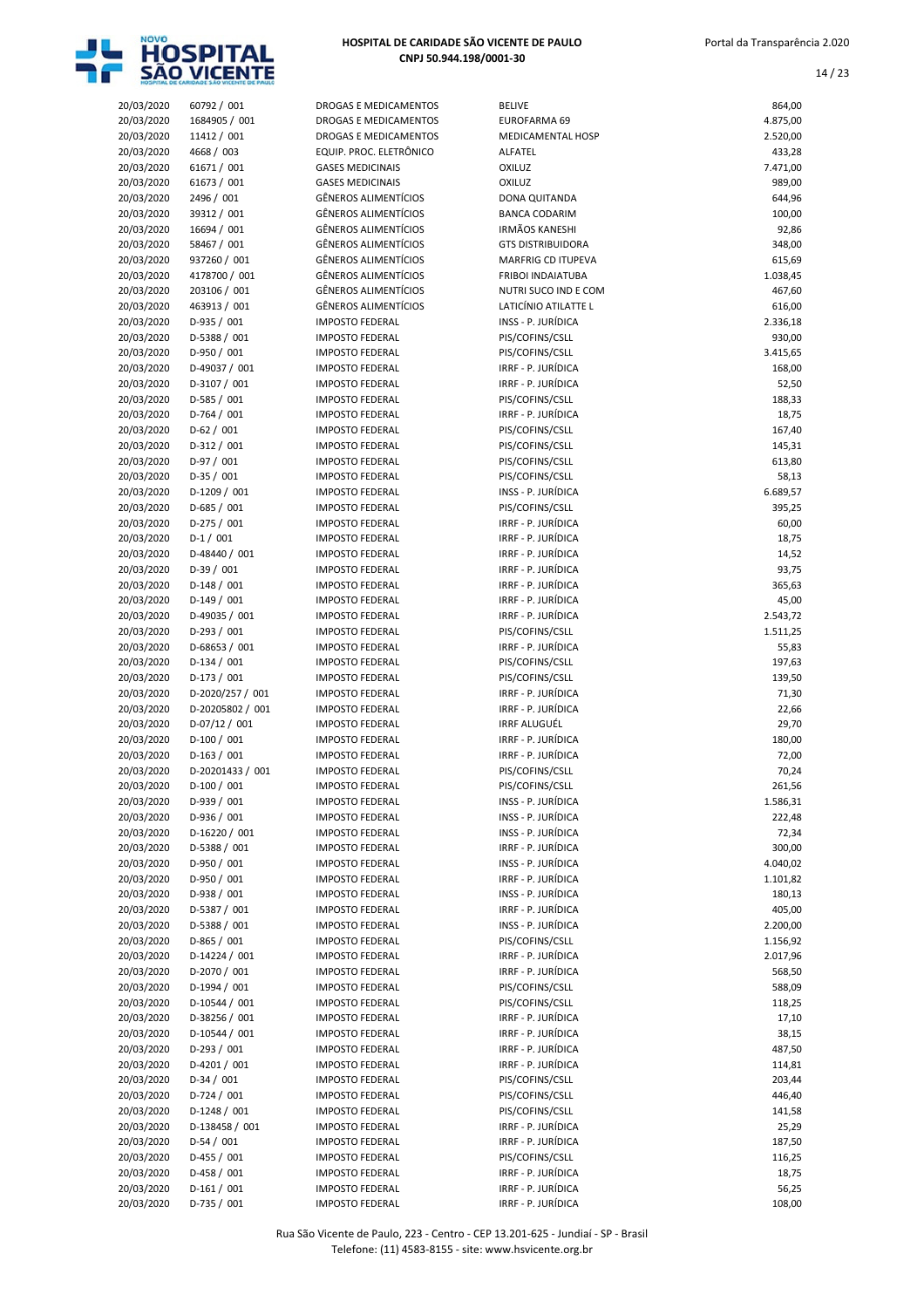

| HOSPITAL DE CARIDADE SÃO VICENTE DE PAULO |
|-------------------------------------------|
| CNPJ 50.944.198/0001-30                   |

|                          | HOSPITAL DE CARIOADE SAO VICENTE DE PAULS |                                                  |                                           |                    |
|--------------------------|-------------------------------------------|--------------------------------------------------|-------------------------------------------|--------------------|
| 20/03/2020               | $D-3463 / 001$                            | <b>IMPOSTO FEDERAL</b>                           | IRRF - P. JURÍDICA                        | 192,62             |
| 20/03/2020               | D-1994 / 001                              | <b>IMPOSTO FEDERAL</b>                           | IRRF - P. JURÍDICA                        | 189,70             |
| 20/03/2020               | $D-949/001$                               | <b>IMPOSTO FEDERAL</b>                           | INSS - P. JURÍDICA                        | 4.422,65           |
| 20/03/2020               | D-949 / 001                               | <b>IMPOSTO FEDERAL</b>                           | IRRF - P. JURÍDICA                        | 1.206,18           |
| 20/03/2020               | D-11177 / 001                             | <b>IMPOSTO FEDERAL</b>                           | IRRF - P. JURÍDICA                        | 22,50              |
| 20/03/2020               | $D-175/001$                               | <b>IMPOSTO FEDERAL</b>                           | IRRF - P. JURÍDICA<br><b>IRRF ALUGUÉL</b> | 1.312,01           |
| 20/03/2020<br>20/03/2020 | $D-10/12/001$<br>D-52028 / 001            | <b>IMPOSTO FEDERAL</b><br><b>IMPOSTO FEDERAL</b> | PIS/COFINS/CSLL                           | 1.231,77<br>158,88 |
| 20/03/2020               | D-8238 / 001                              | <b>IMPOSTO FEDERAL</b>                           | PIS/COFINS/CSLL                           | 141,09             |
| 20/03/2020               | D-6192 / 001                              | <b>IMPOSTO FEDERAL</b>                           | PIS/COFINS/CSLL                           | 340,70             |
| 20/03/2020               | $D-267/001$                               | <b>IMPOSTO FEDERAL</b>                           | PIS/COFINS/CSLL                           | 116,25             |
| 20/03/2020               | $D-321/001$                               | <b>IMPOSTO FEDERAL</b>                           | PIS/COFINS/CSLL                           | 167,40             |
| 20/03/2020               | $D-173/001$                               | <b>IMPOSTO FEDERAL</b>                           | IRRF - P. JURÍDICA                        | 45,00              |
| 20/03/2020               | D-5780 / 001                              | <b>IMPOSTO FEDERAL</b>                           | IRRF - P. JURÍDICA                        | 495,44             |
| 20/03/2020               | D-8309 / 001                              | <b>IMPOSTO FEDERAL</b>                           | IRRF - P. JURÍDICA                        | 45,50              |
| 20/03/2020               | $D-2159/001$                              | <b>IMPOSTO FEDERAL</b>                           | PIS/COFINS/CSLL                           | 167,40             |
| 20/03/2020               | $D-325/001$                               | <b>IMPOSTO FEDERAL</b>                           | IRRF - P. JURÍDICA                        | 45,00              |
| 20/03/2020               | $D-134/001$                               | <b>IMPOSTO FEDERAL</b>                           | PIS/COFINS/CSLL                           | 167,40             |
| 20/03/2020               | $D-128/001$                               | <b>IMPOSTO FEDERAL</b>                           | PIS/COFINS/CSLL                           | 29,06              |
| 20/03/2020               | $D-459/001$                               | <b>IMPOSTO FEDERAL</b>                           | IRRF - P. JURÍDICA                        | 18,75              |
| 20/03/2020               | $D-162 / 001$<br>D-37986 / 001            | <b>IMPOSTO FEDERAL</b><br><b>IMPOSTO FEDERAL</b> | IRRF - P. JURÍDICA<br>PIS/COFINS/CSLL     | 148,13<br>27,44    |
| 20/03/2020<br>20/03/2020 | $D-1102 / 001$                            | <b>IMPOSTO FEDERAL</b>                           | IRRF - P. JURÍDICA                        | 93,00              |
| 20/03/2020               | D-14224 / 001                             | <b>IMPOSTO FEDERAL</b>                           | PIS/COFINS/CSLL                           | 6.255,68           |
| 20/03/2020               | $D-36024 / 001$                           | <b>IMPOSTO FEDERAL</b>                           | IRRF - P. JURÍDICA                        | 80,25              |
| 20/03/2020               | D-48440 / 001                             | <b>IMPOSTO FEDERAL</b>                           | PIS/COFINS/CSLL                           | 45,01              |
| 20/03/2020               | $D-179/001$                               | <b>IMPOSTO FEDERAL</b>                           | IRRF - P. JURÍDICA                        | 93,75              |
| 20/03/2020               | $D-1043 / 001$                            | <b>IMPOSTO FEDERAL</b>                           | PIS/COFINS/CSLL                           | 793,30             |
| 20/03/2020               | $D-11177/001$                             | <b>IMPOSTO FEDERAL</b>                           | PIS/COFINS/CSLL                           | 69,75              |
| 20/03/2020               | $D-68653 / 001$                           | <b>IMPOSTO FEDERAL</b>                           | PIS/COFINS/CSLL                           | 173,06             |
| 20/03/2020               | $D-129/001$                               | <b>IMPOSTO FEDERAL</b>                           | IRRF - P. JURÍDICA                        | 27,00              |
| 20/03/2020               | D-2020/13 / 001                           | <b>IMPOSTO FEDERAL</b>                           | PIS/COFINS/CSLL                           | 93,00              |
| 20/03/2020               | $D-127/001$                               | <b>IMPOSTO FEDERAL</b>                           | PIS/COFINS/CSLL                           | 49,53              |
| 20/03/2020               | $D-5677 / 001$                            | <b>IMPOSTO FEDERAL</b>                           | PIS/COFINS/CSLL                           | 1.535,86           |
| 20/03/2020               | D-48786 / 001                             | <b>IMPOSTO FEDERAL</b>                           | IRRF - P. JURÍDICA                        | 42,44              |
| 20/03/2020               | D-53878 / 001                             | <b>IMPOSTO FEDERAL</b>                           | PIS/COFINS/CSLL                           | 13,95              |
| 20/03/2020               | D-136411 / 001                            | <b>IMPOSTO FEDERAL</b>                           | PIS/COFINS/CSLL                           | 78,42              |
| 20/03/2020               | $D-157/001$                               | <b>IMPOSTO FEDERAL</b>                           | PIS/COFINS/CSLL                           | 348,75             |
| 20/03/2020               | $D-133 / 001$                             | <b>IMPOSTO FEDERAL</b>                           | PIS/COFINS/CSLL                           | 1.801,88           |
| 20/03/2020               | $D-129/001$<br>D-320 / 001                | <b>IMPOSTO FEDERAL</b><br><b>IMPOSTO FEDERAL</b> | PIS/COFINS/CSLL                           | 306,90             |
| 20/03/2020<br>20/03/2020 | D-57739 / 001                             | <b>IMPOSTO FEDERAL</b>                           | PIS/COFINS/CSLL<br>PIS/COFINS/CSLL        | 139,50<br>80,69    |
| 20/03/2020               | D-2020/5 / 001                            | <b>IMPOSTO FEDERAL</b>                           | PIS/COFINS/CSLL                           | 221,01             |
| 20/03/2020               | $D-2159/001$                              | <b>IMPOSTO FEDERAL</b>                           | IRRF - P. JURÍDICA                        | 54,00              |
| 20/03/2020               | D-38123 / 001                             | <b>IMPOSTO FEDERAL</b>                           | IRRF - P. JURÍDICA                        | 24,03              |
| 20/03/2020               | $D-09/12 / 001$                           | <b>IMPOSTO FEDERAL</b>                           | IRRF ALUGUÉL                              | 1.511,53           |
| 20/03/2020               | D-3368 / 001                              | <b>IMPOSTO FEDERAL</b>                           | PIS/COFINS/CSLL                           | 597,12             |
| 20/03/2020               | $D-156/001$                               | <b>IMPOSTO FEDERAL</b>                           | PIS/COFINS/CSLL                           | 406,88             |
| 20/03/2020               | $D-266/001$                               | <b>IMPOSTO FEDERAL</b>                           | PIS/COFINS/CSLL                           | 79,05              |
| 20/03/2020               | $D-19/001$                                | <b>IMPOSTO FEDERAL</b>                           | PIS/COFINS/CSLL                           | 83,70              |
| 20/03/2020               | D-1248 / 001                              | <b>IMPOSTO FEDERAL</b>                           | IRRF - P. JURÍDICA                        | 45,67              |
| 20/03/2020               | D-233812 / 001                            | <b>IMPOSTO FEDERAL</b>                           | PIS/COFINS/CSLL                           | 30,26              |
| 20/03/2020               | $D-51/001$                                | <b>IMPOSTO FEDERAL</b>                           | PIS/COFINS/CSLL                           | 610,31             |
| 20/03/2020               | D-6604787 / 001                           | <b>IMPOSTO FEDERAL</b>                           | PIS/COFINS/CSLL                           | 27,34              |
| 20/03/2020               | $D-118/001$                               | <b>IMPOSTO FEDERAL</b>                           | INSS - P. JURÍDICA                        | 159,17             |
| 20/03/2020               | D-49037 / 001                             | <b>IMPOSTO FEDERAL</b>                           | PIS/COFINS/CSLL                           | 520,80             |
| 20/03/2020               | D-1043 / 001                              | <b>IMPOSTO FEDERAL</b>                           | IRRF - P. JURÍDICA                        | 255,90             |
| 20/03/2020               | $D-685 / 001$                             | <b>IMPOSTO FEDERAL</b>                           | IRRF - P. JURÍDICA                        | 127,50             |
| 20/03/2020               | $D-150/001$                               | <b>IMPOSTO FEDERAL</b>                           | IRRF - P. JURÍDICA                        | 297,00             |
| 20/03/2020               | $D-326/001$                               | <b>IMPOSTO FEDERAL</b>                           | IRRF - P. JURÍDICA                        | 36,00              |
| 20/03/2020               | $D-454/001$                               | <b>IMPOSTO FEDERAL</b>                           | PIS/COFINS/CSLL                           | 58,13              |
| 20/03/2020               | D-01/12 REAJUST / 001                     | <b>IMPOSTO FEDERAL</b>                           | IRRF ALUGUÉL                              | 872,71             |
| 20/03/2020               | D-13847 / 001<br>D-4017 / 001             | <b>IMPOSTO FEDERAL</b>                           | PIS/COFINS/CSLL<br>PIS/COFINS/CSLL        | 88,67              |
| 20/03/2020<br>20/03/2020 | D-45288 / 001                             | <b>IMPOSTO FEDERAL</b><br><b>IMPOSTO FEDERAL</b> | PIS/COFINS/CSLL                           | 104,63<br>49,58    |
| 20/03/2020               | $D-103/001$                               | <b>IMPOSTO FEDERAL</b>                           | IRRF - P. JURÍDICA                        | 135,00             |
| 20/03/2020               | $D-177/001$                               | <b>IMPOSTO FEDERAL</b>                           | PIS/COFINS/CSLL                           | 12.155,24          |
| 20/03/2020               | $D-177/001$                               | <b>IMPOSTO FEDERAL</b>                           | IRRF - P. JURÍDICA                        | 3.921,04           |
| 20/03/2020               | $D-126/001$                               | <b>IMPOSTO FEDERAL</b>                           | PIS/COFINS/CSLL                           | 49,53              |
| 20/03/2020               | D-25/36 REAJUST / 001                     | <b>IMPOSTO FEDERAL</b>                           | IRRF ALUGUÉL                              | 68,30              |
| 20/03/2020               | $D-865/001$                               | <b>IMPOSTO FEDERAL</b>                           | IRRF - P. JURÍDICA                        | 373,20             |
| 20/03/2020               | $D-1043 / 001$                            | <b>IMPOSTO FEDERAL</b>                           | INSS - P. JURÍDICA                        | 1.876,64           |

| ᆦᄀᄼ<br>υz   |
|-------------|
| 189,70      |
| 4.422,65    |
|             |
| 1.206,18    |
| 22,50       |
| 1.312,01    |
| 1.231,77    |
|             |
| 158,88      |
| 141,09      |
| 340,70      |
| 116,25      |
|             |
| 167,40      |
| 45,00       |
| 495,44      |
| 45,50       |
|             |
| 167,40      |
| 45,00       |
| 167,40      |
| 29,06       |
|             |
| 18,75       |
| 148,13      |
| 27,44       |
| 93,00       |
|             |
| 6.255,68    |
| 80,25       |
| 45,01       |
| 93,75       |
|             |
| 793,30      |
| 69,75       |
| 173,06      |
| 27,00       |
|             |
| 93,00       |
| 49,53       |
| 1.535,86    |
|             |
| 42,44       |
| 13,95       |
| 78,42       |
| 348,75      |
|             |
| 1.801,88    |
| 306,90      |
| 139,50      |
| 80,69       |
|             |
| 221,01      |
| 54,00       |
| 24,03       |
| 511.53<br>1 |
| 597,12      |
|             |
| 406,88      |
| 79,05       |
| 83,70       |
| 45,67       |
|             |
| 30,26       |
| 610,31      |
| 27,34       |
| 159,17      |
|             |
| 520,80      |
| 255,90      |
| 127,50      |
| 297,00      |
|             |
| 36,00       |
| 58,13       |
| 872,71      |
| 88,67       |
|             |
| 104,63      |
| 49,58       |
| 135,00      |
| 12.155,24   |
|             |
| 3.921,04    |
| $\sim$      |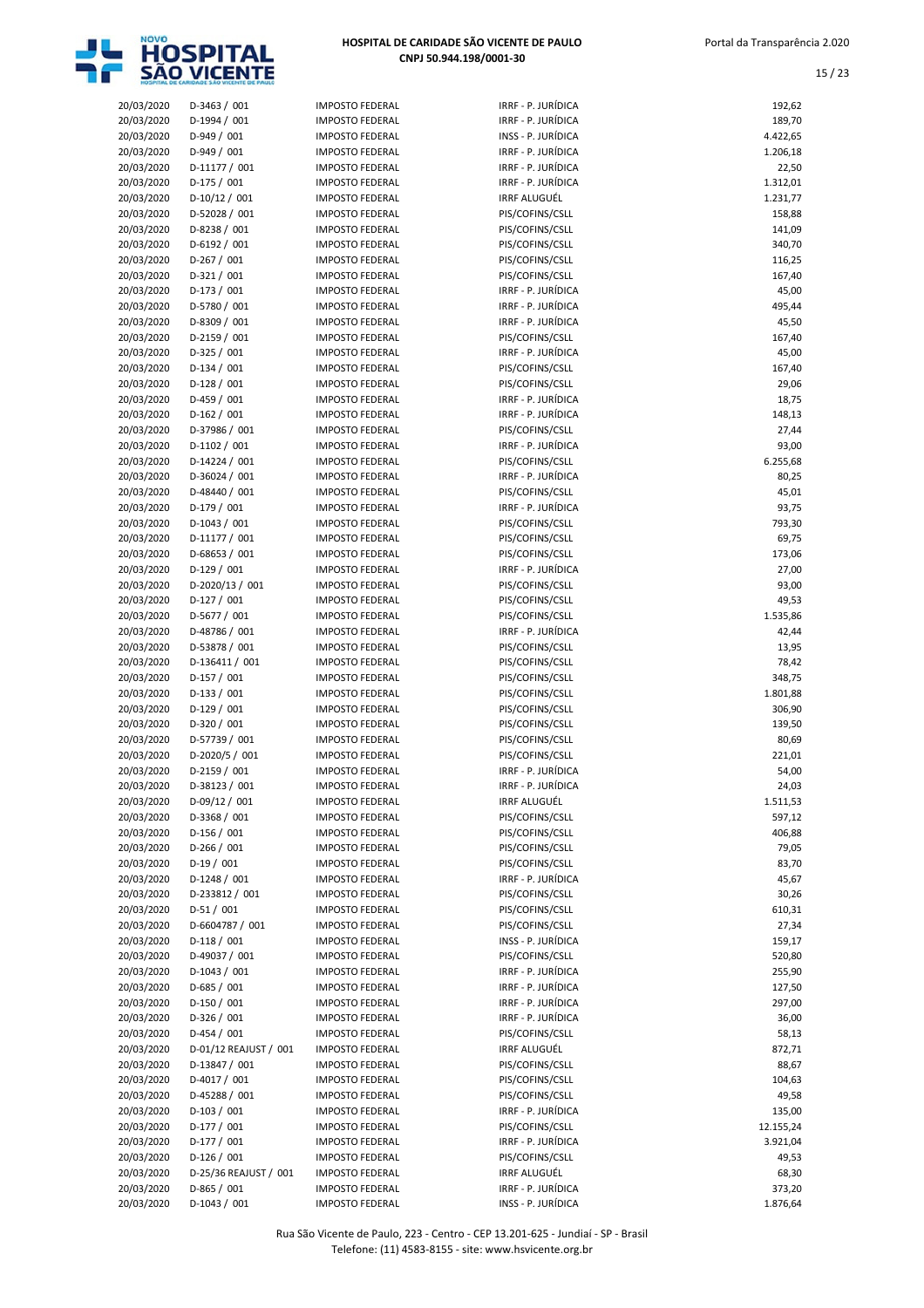

| HOSPITAL DE CARIDADE SÃO VICENTE DE PAULO |
|-------------------------------------------|
| CNPJ 50.944.198/0001-30                   |

| 20/03/2020 | D-3976 / 001         | <b>IMPOSTO FEDERAL</b>     | PIS/COFINS/CSLL                  | 674,25     |
|------------|----------------------|----------------------------|----------------------------------|------------|
| 20/03/2020 | D-3976 / 001         | <b>IMPOSTO FEDERAL</b>     | IRRF - P. JURÍDICA               | 217,50     |
| 20/03/2020 | $D-176/001$          | <b>IMPOSTO FEDERAL</b>     | PIS/COFINS/CSLL                  | 589,47     |
| 20/03/2020 | $D-176/001$          | <b>IMPOSTO FEDERAL</b>     | IRRF - P. JURÍDICA               | 190,15     |
|            |                      |                            |                                  | 355,96     |
| 20/03/2020 | $D-4201/001$         | <b>IMPOSTO FEDERAL</b>     | PIS/COFINS/CSLL                  |            |
| 20/03/2020 | D-55706 / 001        | <b>IMPOSTO FEDERAL</b>     | PIS/COFINS/CSLL                  | 85,90      |
| 20/03/2020 | $D-157/001$          | <b>IMPOSTO FEDERAL</b>     | PIS/COFINS/CSLL                  | 69,75      |
| 20/03/2020 | $D-154/001$          | <b>IMPOSTO FEDERAL</b>     | PIS/COFINS/CSLL                  | 279,00     |
| 20/03/2020 | $D-33 / 001$         | <b>IMPOSTO FEDERAL</b>     | PIS/COFINS/CSLL                  | 29,06      |
|            | $D-06/12/001$        | <b>IMPOSTO FEDERAL</b>     | <b>IRRF ALUGUÉL</b>              |            |
| 20/03/2020 |                      |                            |                                  | 170,20     |
| 20/03/2020 | D-134383 / 001       | <b>IMPOSTO FEDERAL</b>     | PIS/COFINS/CSLL                  | 74,60      |
| 20/03/2020 | D-5067 / 001         | <b>IMPOSTO FEDERAL</b>     | INSS - P. JURÍDICA               | 82,50      |
| 20/03/2020 | D-1749561 / 001      | <b>IMPOSTO FEDERAL</b>     | IRRF - P. JURÍDICA               | 18,11      |
| 20/03/2020 | D-13845 / 001        | <b>IMPOSTO FEDERAL</b>     | PIS/COFINS/CSLL                  | 1.352,85   |
|            |                      |                            |                                  |            |
| 20/03/2020 | D-7944 / 001         | <b>IMPOSTO FEDERAL</b>     | PIS/COFINS/CSLL                  | 28,79      |
| 20/03/2020 | $D-2951/001$         | <b>IMPOSTO FEDERAL</b>     | PIS/COFINS/CSLL                  | 245,04     |
| 20/03/2020 | $D-1102 / 001$       | <b>IMPOSTO FEDERAL</b>     | PIS/COFINS/CSLL                  | 288,30     |
| 20/03/2020 | D-3463 / 001         | <b>IMPOSTO FEDERAL</b>     | PIS/COFINS/CSLL                  | 597,12     |
| 20/03/2020 | $D-438 / 001$        | <b>IMPOSTO FEDERAL</b>     | PIS/COFINS/CSLL                  | 116,25     |
|            |                      |                            |                                  |            |
| 20/03/2020 | $D-120/001$          | <b>IMPOSTO FEDERAL</b>     | PIS/COFINS/CSLL                  | 83,70      |
| 20/03/2020 | D-2070 / 001         | <b>IMPOSTO FEDERAL</b>     | PIS/COFINS/CSLL                  | 1.762,35   |
| 20/03/2020 | D-49035 / 001        | <b>IMPOSTO FEDERAL</b>     | PIS/COFINS/CSLL                  | 7.885,55   |
| 20/03/2020 | D-5387 / 001         | <b>IMPOSTO FEDERAL</b>     | PIS/COFINS/CSLL                  | 1.255,50   |
|            | D-949 / 001          | <b>IMPOSTO FEDERAL</b>     | PIS/COFINS/CSLL                  |            |
| 20/03/2020 |                      |                            |                                  | 3.739,14   |
| 20/03/2020 | D-36024 / 001        | <b>IMPOSTO FEDERAL</b>     | PIS/COFINS/CSLL                  | 248,78     |
| 20/03/2020 | $D-175/001$          | <b>IMPOSTO FEDERAL</b>     | PIS/COFINS/CSLL                  | 4.067,23   |
| 20/03/2020 | 33572 / 001          | IMPRESSOS E MATL DE EXP.   | <b>BAZAR HELENA</b>              | 95,17      |
| 20/03/2020 | 33571 / 001          | IMPRESSOS E MATL DE EXP.   | <b>BAZAR HELENA</b>              | 2.180,31   |
|            |                      |                            |                                  |            |
| 20/03/2020 | FEV/2020 / 001       | <b>INSS-CONTR REPASSAR</b> | INSS FOLHA FEVEREIRO/2020        | 4.536,11   |
| 20/03/2020 | FEV/2020 / 001       | <b>INSS-CONTR REPASSAR</b> | INSS FOLHA FEVEREIRO/2020        | 514.651,31 |
| 20/03/2020 | FEV/2020 / 001       | <b>INSS-CONTR REPASSAR</b> | INSS FOLHA FEVEREIRO/2020        | 19.316,61  |
| 20/03/2020 | <b>IRRF RESCISÃO</b> | <b>IRRF A REPASSAR</b>     | <b>IRRF RESCISÃO</b>             | 90,47      |
| 20/03/2020 | JAN/2020 / 001       | <b>IRRF A REPASSAR</b>     | IRRF RPA JANEIRO/2020            | 1.123,92   |
|            |                      |                            |                                  |            |
| 20/03/2020 | JAN/2020 / 001       | <b>IRRF A REPASSAR</b>     | IRRF FOLHA JANEIRO/2020          | 139.359,64 |
| 20/03/2020 | <b>IRRF RESCISÃO</b> | <b>IRRF A REPASSAR</b>     | <b>IRRF RESCISÃO</b>             | 485,52     |
| 20/03/2020 | MAR/2020 / 001       | <b>IRRF A REPASSAR</b>     | IRRF FÉRIAS FOLHA MARÇO/2020     | 8.709,08   |
| 20/03/2020 | JAN/2020 / 002       | <b>IRRF A REPASSAR</b>     | IRRF FOLHA JANEIRO/2020          | 70.661,33  |
|            |                      |                            |                                  |            |
| 20/03/2020 | <b>IRRF RESCISÃO</b> | <b>IRRF A REPASSAR</b>     | <b>IRRF RESCISÃO</b>             | 162,78     |
| 20/03/2020 | MAR/2020. / 001      | <b>IRRF A REPASSAR</b>     | IRRF FÉRIAS FOLHA MARCO/2020     | 3.722,32   |
| 20/03/2020 | <b>IRRF RESCISÃO</b> | <b>IRRF A REPASSAR</b>     | <b>IRRF RESCISÃO</b>             | 937,87     |
| 20/03/2020 | <b>IRRF RESCISÃO</b> | <b>IRRF A REPASSAR</b>     | <b>IRRF RESCISÃO</b>             | 27,96      |
| 20/03/2020 | <b>IRRF RESCISÃO</b> | <b>IRRF A REPASSAR</b>     | <b>IRRF RESCISÃO</b>             | 18,61      |
|            |                      |                            |                                  |            |
| 20/03/2020 | FEV/2020 / 001       | <b>IRRF A REPASSAR</b>     | IRRF FÉRIAS FOLHA FEVEREIRO/2020 | 40.442,81  |
| 20/03/2020 | FEV/2020 / 001       | <b>IRRF A REPASSAR</b>     | IRRF FÉRIAS FOLHA FEVEREIRO/2020 | 10.953,28  |
| 20/03/2020 | <b>IRRF RESCISÃO</b> | <b>IRRF A REPASSAR</b>     | IRRF RESCISÃO                    | 299,69     |
| 20/03/2020 | FEV/2020 / 001       | IRRF A REPASSAR            | IRRF FÉRIAS FOLHA FEVEREIRO/2020 | 5.973,83   |
| 20/03/2020 | <b>IRRF RESCISÃO</b> | IRRF A REPASSAR            | <b>IRRF RESCISÃO</b>             | 566,59     |
|            |                      |                            |                                  |            |
| 20/03/2020 | <b>IRRF RESCISÃO</b> | <b>IRRF A REPASSAR</b>     | <b>IRRF RESCISÃO</b>             | 58,97      |
| 20/03/2020 | JAN/2020 / 001       | <b>IRRF A REPASSAR</b>     | IRRF FOLHA JANEIRO/2020          | 409.283,09 |
| 20/03/2020 | 4674 / 003           | MANUTENÇÃO PREDIAL GERAL   | ALFATEL                          | 581,37     |
| 20/03/2020 | 33066 / 001          | MÁQUINAS E EQUIPAMENTOS    | <b>REFRIG FABRICIO</b>           | 1.766,00   |
| 20/03/2020 | 33097 / 001          | MÁQUINAS E EQUIPAMENTOS    | <b>REFRIG FABRICIO</b>           | 3.532,00   |
|            |                      |                            |                                  |            |
| 20/03/2020 | 61671 / 001          | MATERIAL DE REPOSIÇÃO      | OXILUZ                           | 357,60     |
| 20/03/2020 | 16764 / 001          | MATERIAL DE REPOSIÇÃO      | GAMACAMP                         | 852,00     |
| 20/03/2020 | 558 / 001            | MATERIAL DE REPOSIÇÃO      | <b>BIOCOM</b>                    | 1.540,00   |
| 20/03/2020 | 4674 / 003           | MATERIAL PERMANENTE        | ALFATEL                          | 459,34     |
| 20/03/2020 | 118549 / 003         | MATL MÉDICO REEMBOLSÁVEL   | LAB B BRAUN 51                   | 949,88     |
|            |                      |                            |                                  |            |
| 20/03/2020 | 33571 / 001          | MATL MÉDICO REEMBOLSÁVEL   | <b>BAZAR HELENA</b>              | 92,42      |
| 20/03/2020 | 1315194 / 001        | MATL MÉDICO REEMBOLSÁVEL   | FRESENIUS MATRIZ 04              | 6.509,25   |
| 20/03/2020 | 1299143 / 002        | MATL MÉDICO REEMBOLSÁVEL   | FRESENIUS MATRIZ 04              | 6.312,00   |
| 20/03/2020 | 937411 / 001         | MATL MÉDICO REEMBOLSÁVEL   | <b>BAXTER</b>                    | 2.784,00   |
| 20/03/2020 | 981354 / 001         | MATL MÉDICO REEMBOLSÁVEL   | CBS                              | 290,36     |
|            |                      |                            |                                  |            |
| 20/03/2020 | 38505 / 002          | MATL MÉDICO REEMBOLSÁVEL   | MEDICONE                         | 660,00     |
| 20/03/2020 | 38503 / 002          | MATL MÉDICO REEMBOLSÁVEL   | MEDICONE                         | 572,00     |
| 20/03/2020 | 4668 / 003           | MOBILIÁRIO                 | ALFATEL                          | 79,84      |
| 20/03/2020 | 561 / 001            | MÓVEIS                     | RESIDENZA IND E COM              | 48.414,98  |
| 20/03/2020 | 81300 / 001          | ÓRTESE E PRÓTESE (OPME)    | MM MEDICAL                       | 595,00     |
|            |                      |                            |                                  |            |
| 20/03/2020 | 81302 / 001          | ÓRTESE E PRÓTESE (OPME)    | MM MEDICAL                       | 595,00     |
| 20/03/2020 | 2004231 / 001        | ÓRTESE E PRÓTESE (OPME)    | <b>BOSTON SCIENTIFIC</b>         | 580,00     |
| 20/03/2020 | 81299 / 001          | ÓRTESE E PRÓTESE (OPME)    | MM MEDICAL                       | 595,00     |
| 20/03/2020 | 5331 / 001           | ÓRTESE E PRÓTESE (OPME)    | INTERMEDICAL EQUIP               | 180,00     |
| 20/03/2020 | 2004230 / 001        | ÓRTESE E PRÓTESE (OPME)    | <b>BOSTON SCIENTIFIC</b>         | 580,00     |
|            |                      |                            |                                  |            |

| <b><i>APOSTO FEDERAL</i></b>                                 |
|--------------------------------------------------------------|
| APOSTO FEDERAL                                               |
| MPOSTO FEDERAL                                               |
| <b>MPOSTO FEDERAL</b>                                        |
| <b><i>APOSTO FEDERAL</i></b><br><b><i>APOSTO FEDERAL</i></b> |
| <b><i>APOSTO FEDERAL</i></b>                                 |
| <b><i>APOSTO FEDERAL</i></b>                                 |
| MPOSTO FEDERAL                                               |
| <b>MPOSTO FEDERAL</b>                                        |
| <b><i>APOSTO FEDERAL</i></b>                                 |
| MPOSTO FEDERAL                                               |
| <b><i>APOSTO FEDERAL</i></b>                                 |
| <b>MPOSTO FEDERAL</b>                                        |
| <b><i>APOSTO FEDERAL</i></b>                                 |
| MPOSTO FEDERAL                                               |
| <b>MPOSTO FEDERAL</b><br>MPOSTO FEDERAL                      |
| MPOSTO FEDERAL                                               |
| <b>MPOSTO FEDERAL</b>                                        |
| MPOSTO FEDERAL                                               |
| <b><i>APOSTO FEDERAL</i></b>                                 |
| MPOSTO FEDERAL                                               |
| MPOSTO FEDERAL                                               |
| <b>MPOSTO FEDERAL</b>                                        |
| <b>MPRESSOS E MATL DE EXP.</b>                               |
| <b>MPRESSOS E MATL DE EXP.</b>                               |
| <b>ISS-CONTR REPASSAR</b>                                    |
| <b>ISS-CONTR REPASSAR</b><br><b>ISS-CONTR REPASSAR</b>       |
| RF A REPASSAR                                                |
| ≀RF A REPASSAR                                               |
| RF A REPASSAR                                                |
| RF A REPASSAR                                                |
| ≀RF A REPASSAR                                               |
| RF A REPASSAR                                                |
| RRF A REPASSAR                                               |
| ≀RF A REPASSAR                                               |
| RRF A REPASSAR                                               |
| RRF A REPASSAR                                               |
| ≀RF A REPASSAR                                               |
| RRF A REPASSAR<br>RRF A REPASSAR                             |
| RF A REPASSAR                                                |
| RF A REPASSAR                                                |
| RF A REPASSAR                                                |
| RF A REPASSAR                                                |
| RF A REPASSAR                                                |
| IANUTENÇÃO PREDIAL GERA                                      |
| 1ÁQUINAS E EQUIPAMENTO                                       |
| 1ÁQUINAS E EQUIPAMENTO                                       |
| <b>IATERIAL DE REPOSIÇÃO</b>                                 |
| <b>1ATERIAL DE REPOSIÇÃO</b><br>IATERIAL DE REPOSIÇÃO        |
| <b>IATERIAL PERMANENTE</b>                                   |
| 1ATL MÉDICO REEMBOLSÁV                                       |
| IATL MÉDICO REEMBOLSÁV                                       |
| 1ATL MÉDICO REEMBOLSÁV                                       |
| 1ATL MÉDICO REEMBOLSÁV                                       |
| 1ATL MÉDICO REEMBOLSÁV                                       |
| 1ATL MÉDICO REEMBOLSÁV                                       |
| 1ATL MÉDICO REEMBOLSÁV                                       |
| 1ATL MÉDICO REEMBOLSÁV                                       |
| 1OBILIÁRIO                                                   |
| 1ÓVEIS                                                       |
| RTESE E PRÓTESE (OPME)<br>RTESE E PRÓTESE (OPME)             |
| RTESE E PRÓTESE (OPME)                                       |
| RTESE E PRÓTESE (OPME)                                       |
|                                                              |

|                          | <b>BADE SÃO VICENTE DE PAU</b>               |                                                          |                                                        |                         |
|--------------------------|----------------------------------------------|----------------------------------------------------------|--------------------------------------------------------|-------------------------|
| 20/03/2020               | D-3976 / 001                                 | <b>IMPOSTO FEDERAL</b>                                   | PIS/COFINS/CSLL                                        | 674,25                  |
| 20/03/2020               | D-3976 / 001                                 | <b>IMPOSTO FEDERAL</b>                                   | IRRF - P. JURÍDICA                                     | 217,50                  |
| 20/03/2020               | $D-176/001$                                  | <b>IMPOSTO FEDERAL</b>                                   | PIS/COFINS/CSLL                                        | 589,47                  |
| 20/03/2020<br>20/03/2020 | $D-176/001$<br>D-4201 / 001                  | <b>IMPOSTO FEDERAL</b><br><b>IMPOSTO FEDERAL</b>         | IRRF - P. JURÍDICA<br>PIS/COFINS/CSLL                  | 190,15<br>355,96        |
| 20/03/2020               | D-55706 / 001                                | <b>IMPOSTO FEDERAL</b>                                   | PIS/COFINS/CSLL                                        | 85,90                   |
| 20/03/2020               | $D-157/001$                                  | <b>IMPOSTO FEDERAL</b>                                   | PIS/COFINS/CSLL                                        | 69,75                   |
| 20/03/2020               | $D-154/001$                                  | <b>IMPOSTO FEDERAL</b>                                   | PIS/COFINS/CSLL                                        | 279,00                  |
| 20/03/2020               | $D-33 / 001$                                 | <b>IMPOSTO FEDERAL</b>                                   | PIS/COFINS/CSLL                                        | 29,06                   |
| 20/03/2020               | $D-06/12/001$                                | <b>IMPOSTO FEDERAL</b>                                   | <b>IRRF ALUGUÉL</b>                                    | 170,20                  |
| 20/03/2020               | D-134383 / 001                               | <b>IMPOSTO FEDERAL</b>                                   | PIS/COFINS/CSLL                                        | 74,60                   |
| 20/03/2020               | D-5067 / 001<br>D-1749561 / 001              | <b>IMPOSTO FEDERAL</b>                                   | INSS - P. JURÍDICA<br>IRRF - P. JURÍDICA               | 82,50                   |
| 20/03/2020<br>20/03/2020 | D-13845 / 001                                | <b>IMPOSTO FEDERAL</b><br><b>IMPOSTO FEDERAL</b>         | PIS/COFINS/CSLL                                        | 18,11<br>1.352,85       |
| 20/03/2020               | D-7944 / 001                                 | <b>IMPOSTO FEDERAL</b>                                   | PIS/COFINS/CSLL                                        | 28,79                   |
| 20/03/2020               | $D-2951/001$                                 | <b>IMPOSTO FEDERAL</b>                                   | PIS/COFINS/CSLL                                        | 245,04                  |
| 20/03/2020               | $D-1102 / 001$                               | <b>IMPOSTO FEDERAL</b>                                   | PIS/COFINS/CSLL                                        | 288,30                  |
| 20/03/2020               | D-3463 / 001                                 | <b>IMPOSTO FEDERAL</b>                                   | PIS/COFINS/CSLL                                        | 597,12                  |
| 20/03/2020               | $D-438/001$                                  | <b>IMPOSTO FEDERAL</b>                                   | PIS/COFINS/CSLL                                        | 116,25                  |
| 20/03/2020               | $D-120/001$                                  | <b>IMPOSTO FEDERAL</b>                                   | PIS/COFINS/CSLL                                        | 83,70                   |
| 20/03/2020<br>20/03/2020 | D-2070 / 001<br>D-49035 / 001                | <b>IMPOSTO FEDERAL</b><br><b>IMPOSTO FEDERAL</b>         | PIS/COFINS/CSLL<br>PIS/COFINS/CSLL                     | 1.762,35<br>7.885,55    |
| 20/03/2020               | D-5387 / 001                                 | <b>IMPOSTO FEDERAL</b>                                   | PIS/COFINS/CSLL                                        | 1.255,50                |
| 20/03/2020               | D-949 / 001                                  | <b>IMPOSTO FEDERAL</b>                                   | PIS/COFINS/CSLL                                        | 3.739,14                |
| 20/03/2020               | D-36024 / 001                                | <b>IMPOSTO FEDERAL</b>                                   | PIS/COFINS/CSLL                                        | 248,78                  |
| 20/03/2020               | $D-175/001$                                  | <b>IMPOSTO FEDERAL</b>                                   | PIS/COFINS/CSLL                                        | 4.067,23                |
| 20/03/2020               | 33572 / 001                                  | IMPRESSOS E MATL DE EXP.                                 | <b>BAZAR HELENA</b>                                    | 95,17                   |
| 20/03/2020               | 33571 / 001                                  | IMPRESSOS E MATL DE EXP.                                 | <b>BAZAR HELENA</b>                                    | 2.180,31                |
| 20/03/2020               | FEV/2020 / 001                               | <b>INSS-CONTR REPASSAR</b>                               | INSS FOLHA FEVEREIRO/2020                              | 4.536,11                |
| 20/03/2020<br>20/03/2020 | FEV/2020 / 001<br>FEV/2020 / 001             | <b>INSS-CONTR REPASSAR</b><br><b>INSS-CONTR REPASSAR</b> | INSS FOLHA FEVEREIRO/2020<br>INSS FOLHA FEVEREIRO/2020 | 514.651,31<br>19.316,61 |
| 20/03/2020               | <b>IRRF RESCISÃO</b>                         | <b>IRRF A REPASSAR</b>                                   | <b>IRRF RESCISÃO</b>                                   | 90,47                   |
| 20/03/2020               | JAN/2020 / 001                               | <b>IRRF A REPASSAR</b>                                   | IRRF RPA JANEIRO/2020                                  | 1.123,92                |
| 20/03/2020               | JAN/2020 / 001                               | <b>IRRF A REPASSAR</b>                                   | IRRF FOLHA JANEIRO/2020                                | 139.359,64              |
| 20/03/2020               | <b>IRRF RESCISÃO</b>                         | <b>IRRF A REPASSAR</b>                                   | <b>IRRF RESCISÃO</b>                                   | 485,52                  |
| 20/03/2020               | MAR/2020 / 001                               | <b>IRRF A REPASSAR</b>                                   | IRRF FÉRIAS FOLHA MARÇO/2020                           | 8.709,08                |
| 20/03/2020               | JAN/2020 / 002                               | <b>IRRF A REPASSAR</b>                                   | IRRF FOLHA JANEIRO/2020                                | 70.661,33               |
| 20/03/2020<br>20/03/2020 | <b>IRRF RESCISÃO</b><br>MAR/2020. / 001      | <b>IRRF A REPASSAR</b><br><b>IRRF A REPASSAR</b>         | <b>IRRF RESCISÃO</b><br>IRRF FÉRIAS FOLHA MARÇO/2020   | 162,78<br>3.722,32      |
| 20/03/2020               | <b>IRRF RESCISÃO</b>                         | <b>IRRF A REPASSAR</b>                                   | <b>IRRF RESCISÃO</b>                                   | 937,87                  |
| 20/03/2020               | <b>IRRF RESCISÃO</b>                         | <b>IRRF A REPASSAR</b>                                   | <b>IRRF RESCISÃO</b>                                   | 27,96                   |
| 20/03/2020               | <b>IRRF RESCISÃO</b>                         | <b>IRRF A REPASSAR</b>                                   | <b>IRRF RESCISÃO</b>                                   | 18,61                   |
| 20/03/2020               | FEV/2020 / 001                               | <b>IRRF A REPASSAR</b>                                   | IRRF FÉRIAS FOLHA FEVEREIRO/2020                       | 40.442,81               |
| 20/03/2020               | FEV/2020 / 001                               | <b>IRRF A REPASSAR</b>                                   | IRRF FÉRIAS FOLHA FEVEREIRO/2020                       | 10.953,28               |
| 20/03/2020               | <b>IRRF RESCISÃO</b>                         | IRRF A REPASSAR                                          | <b>IRRF RESCISÃO</b>                                   | 299,69                  |
| 20/03/2020<br>20/03/2020 | FEV/2020 / 001                               | <b>IRRF A REPASSAR</b>                                   | IRRF FÉRIAS FOLHA FEVEREIRO/2020                       | 5.973,83                |
| 20/03/2020               | <b>IRRF RESCISÃO</b><br><b>IRRF RESCISÃO</b> | IRRF A REPASSAR<br><b>IRRF A REPASSAR</b>                | <b>IRRF RESCISÃO</b><br><b>IRRF RESCISÃO</b>           | 566,59<br>58,97         |
| 20/03/2020               | JAN/2020 / 001                               | <b>IRRF A REPASSAR</b>                                   | IRRF FOLHA JANEIRO/2020                                | 409.283,09              |
| 20/03/2020               | 4674 / 003                                   | MANUTENÇÃO PREDIAL GERAL                                 | ALFATEL                                                | 581,37                  |
| 20/03/2020               | 33066 / 001                                  | MÁQUINAS E EQUIPAMENTOS                                  | <b>REFRIG FABRICIO</b>                                 | 1.766,00                |
| 20/03/2020               | 33097 / 001                                  | MÁQUINAS E EQUIPAMENTOS                                  | REFRIG FABRICIO                                        | 3.532,00                |
| 20/03/2020               | 61671 / 001                                  | MATERIAL DE REPOSIÇÃO                                    | <b>OXILUZ</b>                                          | 357,60                  |
| 20/03/2020               | 16764 / 001                                  | MATERIAL DE REPOSIÇÃO                                    | GAMACAMP                                               | 852,00                  |
| 20/03/2020<br>20/03/2020 | 558 / 001<br>4674 / 003                      | MATERIAL DE REPOSIÇÃO<br>MATERIAL PERMANENTE             | <b>BIOCOM</b><br>ALFATEL                               | 1.540,00<br>459,34      |
| 20/03/2020               | 118549 / 003                                 | MATL MÉDICO REEMBOLSÁVEL                                 | LAB B BRAUN 51                                         | 949,88                  |
| 20/03/2020               | 33571 / 001                                  | MATL MÉDICO REEMBOLSÁVEL                                 | <b>BAZAR HELENA</b>                                    | 92,42                   |
| 20/03/2020               | 1315194 / 001                                | MATL MÉDICO REEMBOLSÁVEL                                 | FRESENIUS MATRIZ 04                                    | 6.509,25                |
| 20/03/2020               | 1299143 / 002                                | MATL MÉDICO REEMBOLSÁVEL                                 | FRESENIUS MATRIZ 04                                    | 6.312,00                |
| 20/03/2020               | 937411 / 001                                 | MATL MÉDICO REEMBOLSÁVEL                                 | <b>BAXTER</b>                                          | 2.784,00                |
| 20/03/2020               | 981354 / 001                                 | MATL MÉDICO REEMBOLSÁVEL                                 | CBS                                                    | 290,36                  |
| 20/03/2020               | 38505 / 002                                  | MATL MÉDICO REEMBOLSÁVEL                                 | MEDICONE                                               | 660,00                  |
| 20/03/2020<br>20/03/2020 | 38503 / 002<br>4668 / 003                    | MATL MÉDICO REEMBOLSÁVEL<br>MOBILIÁRIO                   | MEDICONE<br>ALFATEL                                    | 572,00<br>79,84         |
| 20/03/2020               | 561 / 001                                    | MÓVEIS                                                   | RESIDENZA IND E COM                                    | 48.414,98               |
| 20/03/2020               | 81300 / 001                                  | ÓRTESE E PRÓTESE (OPME)                                  | MM MEDICAL                                             | 595,00                  |
| 20/03/2020               | 81302 / 001                                  | ÓRTESE E PRÓTESE (OPME)                                  | MM MEDICAL                                             | 595,00                  |
| 20/03/2020               | 2004231 / 001                                | ÓRTESE E PRÓTESE (OPME)                                  | <b>BOSTON SCIENTIFIC</b>                               | 580,00                  |
| 20/03/2020               | 81299 / 001                                  | ÓRTESE E PRÓTESE (OPME)                                  | MM MEDICAL                                             | 595,00                  |
| 20/03/2020               | 5331 / 001                                   | ÓRTESE E PRÓTESE (OPME)                                  | <b>INTERMEDICAL EQUIP</b>                              | 180,00                  |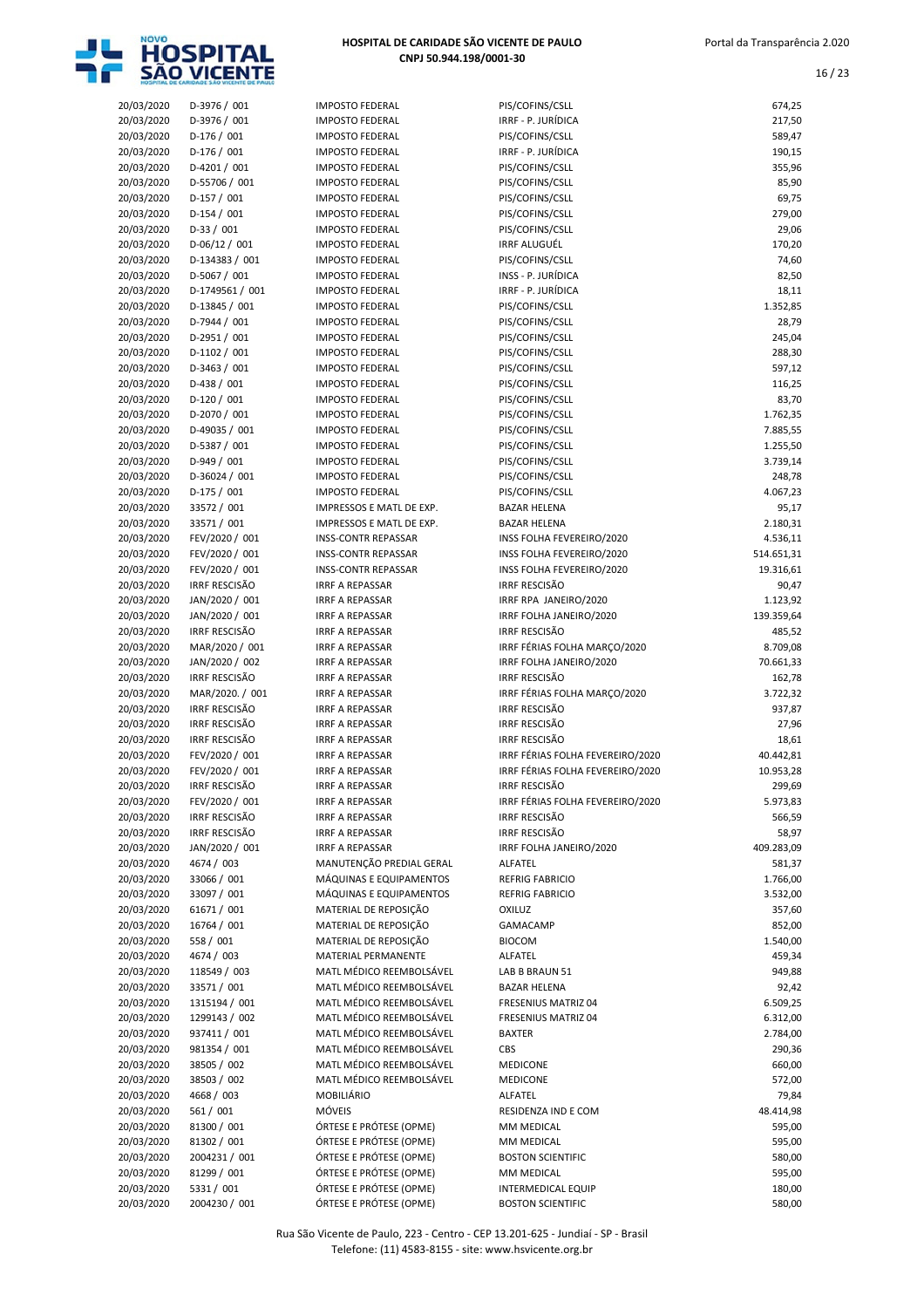

| 20/03/2020               | 5332 / 001     | ÓRTESE E PRÓTESE (OPME)      | <b>INTERMEDICAL EQUIP</b>          | 180,00             |
|--------------------------|----------------|------------------------------|------------------------------------|--------------------|
| 20/03/2020               | 5333 / 001     | ÓRTESE E PRÓTESE (OPME)      | INTERMEDICAL EQUIP                 | 360,00             |
| 20/03/2020               | FEV/2020 / 001 | <b>OUTROS CUSTOS GERAIS</b>  | 1 TABELIÃO DE NOTAS                | 177,84             |
| 20/03/2020               | 4145 / 001     | <b>OUTROS CUSTOS GERAIS</b>  | MONOBLOCO REPARADORA               | 210,00             |
| 20/03/2020               | 4146 / 001     | <b>OUTROS CUSTOS GERAIS</b>  | MONOBLOCO REPARADORA               | 210,00             |
| 20/03/2020               | RESCISÃO       | <b>RESCISÕES</b>             | <b>IRRF RESCISÃO</b>               | 265,55             |
| 20/03/2020               | 2019 / 006     | <b>SEGUROS</b>               | <b>BAS BRADESCO SEGUROS</b>        | 116,37             |
| 20/03/2020               | 21292 / 003    | SERVS PRESTADOS - PJ         | ALFATEL                            | 881,66             |
| 20/03/2020               | 290 / 001      | SERVS PRESTADOS - PJ         | MIDIA ONZE                         | 4.500,00           |
| 20/03/2020               | 424404 / 002   | TREINAMENTOS E CONGRESSOS    | <b>IOB</b>                         | 157,50             |
| 20/03/2020               | FEV/2020 / 001 | VRS A REPASSAR-FOLHA         | MENSALIDADE SIND. SAÚDE            | 11.604,40          |
| 23/03/2020               | 33143 / 001    | <b>DROGAS E MEDICAMENTOS</b> | <b>DUPATRI HOSPITALAR C</b>        | 3.315,00           |
| 23/03/2020               | 437058 / 001   | DROGAS E MEDICAMENTOS        | SERVIMED SP                        | 900,72             |
| 23/03/2020               | 424965 / 001   | DROGAS E MEDICAMENTOS        | LAB B BRAUN 95                     | 844,99             |
| 23/03/2020               | 102854 / 001   | <b>DROGAS E MEDICAMENTOS</b> | <b>CISCRE</b>                      | 1.800,00           |
| 23/03/2020               | 1105918 / 001  | DROGAS E MEDICAMENTOS        | <b>HOSP PHARMA</b>                 | 52,58              |
| 23/03/2020               | 1105919 / 001  | DROGAS E MEDICAMENTOS        | <b>HOSP PHARMA</b>                 | 70,10              |
| 23/03/2020               | 1105920 / 001  | DROGAS E MEDICAMENTOS        | <b>HOSP PHARMA</b>                 | 140,00             |
| 23/03/2020               | 1103589 / 001  | DROGAS E MEDICAMENTOS        | <b>HOSP PHARMA</b>                 | 70,10              |
| 23/03/2020               | 1101927 / 001  | <b>DROGAS E MEDICAMENTOS</b> | <b>HOSP PHARMA</b>                 | 290,00             |
| 23/03/2020               | 1102266 / 001  | <b>DROGAS E MEDICAMENTOS</b> | <b>HOSP PHARMA</b>                 | 140,00             |
| 23/03/2020               | 1101332 / 001  | DROGAS E MEDICAMENTOS        | <b>HOSP PHARMA</b>                 | 140,00             |
| 23/03/2020               | 1104303 / 001  | DROGAS E MEDICAMENTOS        | <b>HOSP PHARMA</b>                 | 140,00             |
| 23/03/2020               | 1104078 / 001  | <b>DROGAS E MEDICAMENTOS</b> | <b>HOSP PHARMA</b>                 | 35,05              |
| 23/03/2020               | 1104830 / 001  | DROGAS E MEDICAMENTOS        | <b>HOSP PHARMA</b>                 | 140,00             |
| 23/03/2020               | 1102016 / 001  | DROGAS E MEDICAMENTOS        | <b>HOSP PHARMA</b>                 | 49,07              |
| 23/03/2020               | 1103830 / 001  | DROGAS E MEDICAMENTOS        | <b>HOSP PHARMA</b>                 | 70,10              |
| 23/03/2020               | 1105449 / 001  | <b>DROGAS E MEDICAMENTOS</b> | <b>HOSP PHARMA</b>                 | 140,00             |
| 23/03/2020               | 1103146 / 001  | <b>DROGAS E MEDICAMENTOS</b> | <b>HOSP PHARMA</b>                 | 140,00             |
| 23/03/2020               | 1104980 / 001  | DROGAS E MEDICAMENTOS        | <b>HOSP PHARMA</b>                 | 140,00             |
| 23/03/2020               | 1102591 / 001  | DROGAS E MEDICAMENTOS        | <b>HOSP PHARMA</b>                 | 122,67             |
| 23/03/2020               | 1102963 / 001  | DROGAS E MEDICAMENTOS        | <b>HOSP PHARMA</b>                 | 140,00             |
| 23/03/2020               | 1102049 / 001  | DROGAS E MEDICAMENTOS        | <b>HOSP PHARMA</b>                 | 140,00             |
| 23/03/2020               | 1104413 / 001  | DROGAS E MEDICAMENTOS        | <b>HOSP PHARMA</b>                 | 52,58              |
| 23/03/2020               | 1105653 / 001  | DROGAS E MEDICAMENTOS        | <b>HOSP PHARMA</b>                 | 140,00             |
| 23/03/2020               | 1104567 / 001  | DROGAS E MEDICAMENTOS        | <b>HOSP PHARMA</b>                 | 140,00             |
| 23/03/2020               | 1105243 / 001  | DROGAS E MEDICAMENTOS        | <b>HOSP PHARMA</b>                 | 70,10              |
| 23/03/2020               | 1105575 / 001  | DROGAS E MEDICAMENTOS        | <b>HOSP PHARMA</b>                 | 70,10              |
| 23/03/2020               | 1100216 / 001  | DROGAS E MEDICAMENTOS        | <b>HOSP PHARMA</b>                 | 84,12              |
| 23/03/2020               | 1103348 / 001  | DROGAS E MEDICAMENTOS        | <b>HOSP PHARMA</b>                 | 140,00             |
| 23/03/2020               | 1102877 / 001  | DROGAS E MEDICAMENTOS        | <b>HOSP PHARMA</b>                 | 52,58              |
| 23/03/2020               | 1104412 / 001  | <b>DROGAS E MEDICAMENTOS</b> | <b>HOSP PHARMA</b>                 | 52,58              |
| 23/03/2020               | 1104079 / 001  | DROGAS E MEDICAMENTOS        | <b>HOSP PHARMA</b>                 | 70,10              |
| 23/03/2020               | 1102704 / 001  | DROGAS E MEDICAMENTOS        | <b>HOSP PHARMA</b>                 | 140,00             |
| 23/03/2020               | 1102703 / 001  | DROGAS E MEDICAMENTOS        | <b>HOSP PHARMA</b>                 | 140,00             |
| 23/03/2020               | 1101745 / 001  | DROGAS E MEDICAMENTOS        | <b>HOSP PHARMA</b>                 | 52,58              |
| 23/03/2020               | 1101561 / 001  | DROGAS E MEDICAMENTOS        | <b>HOSP PHARMA</b>                 | 140,00             |
| 23/03/2020               | 1105044 / 001  | DROGAS E MEDICAMENTOS        | <b>HOSP PHARMA</b>                 | 52,58              |
| 23/03/2020               | 1105232 / 001  | DROGAS E MEDICAMENTOS        | <b>HOSP PHARMA</b>                 | 140,00             |
| 23/03/2020               | 1102503 / 001  | DROGAS E MEDICAMENTOS        | <b>HOSP PHARMA</b>                 | 140,00             |
| 23/03/2020               | 1105576 / 001  | DROGAS E MEDICAMENTOS        | <b>HOSP PHARMA</b>                 | 49,07              |
| 23/03/2020               | 4724 / 002     | EQUIP. PROC. ELETRÔNICO      | ALFATEL                            | 858,78             |
| 23/03/2020               | 12848971 / 012 | EQUIP. PROC. ELETRÔNICO      | TELEFÖNICA BRASIL                  | 597,76             |
| 23/03/2020               | 39343 / 001    | <b>GÊNEROS ALIMENTÍCIOS</b>  | <b>BANCA CODARIM</b>               | 184,15             |
| 23/03/2020               | 16707 / 001    | GÊNEROS ALIMENTÍCIOS         | <b>IRMÃOS KANESHI</b>              | 165,10             |
| 23/03/2020               | 2503 / 001     | GÊNEROS ALIMENTÍCIOS         | DONA QUITANDA                      | 240,46             |
| 23/03/2020               | 39332 / 001    | GÊNEROS ALIMENTÍCIOS         | <b>BANCA CODARIM</b>               | 45,45              |
| 23/03/2020               | 16720 / 001    | GÊNEROS ALIMENTÍCIOS         | <b>IRMÃOS KANESHI</b>              | 122,40             |
|                          | 937674 / 001   | GÊNEROS ALIMENTÍCIOS         | MARFRIG CD ITUPEVA                 |                    |
| 23/03/2020               | 2522 / 001     | GÊNEROS ALIMENTÍCIOS         |                                    | 2.067,45           |
| 23/03/2020<br>23/03/2020 | 161051 / 001   | GÊNEROS ALIMENTÍCIOS         | DONA QUITANDA<br>MARTIPLAST MATRIZ | 997,42<br>4.361,28 |
|                          | 1845751 / 001  | GÊNEROS ALIMENTÍCIOS         | FRANGO ADORO FILIAL                | 2.340,00           |
| 23/03/2020               |                | GÊNEROS ALIMENTÍCIOS         |                                    |                    |
| 23/03/2020               | 896196 / 001   | GÊNEROS ALIMENTÍCIOS         | PAPEL ITUPEVA<br><b>IMPAKTO</b>    | 1.474,00           |
| 23/03/2020               | 1902779 / 001  |                              |                                    | 269,63             |
| 23/03/2020               | 464231 / 001   | GÊNEROS ALIMENTÍCIOS         | LATICÍNIO ATILATTE L               | 440,00             |
| 23/03/2020               | 33620 / 001    | IMPRESSOS E MATL DE EXP.     | <b>BAZAR HELENA</b>                | 432,00             |
| 23/03/2020               | 70210 / 001    | IMPRESSOS E MATL DE EXP.     | <b>GCE COMÉRCIO INTERNA</b>        | 2.919,00           |
| 23/03/2020               | 895563 / 001   | IMPRESSOS E MATL DE EXP.     | PAPEL ITUPEVA                      | 619,50             |
| 23/03/2020               | 2367 / 001     | IMPRESSOS E MATL DE EXP.     | <b>FIORAVANTI</b>                  | 333,01             |
| 23/03/2020               | 278 / 001      | IMPRESSOS E MATL DE EXP.     | CHAVEIRO JUNDIAÍ                   | 415,00             |
| 23/03/2020               | 147633 / 001   | IMPRESSOS E MATL DE EXP.     | LEMAX                              | 84,79              |
| 23/03/2020               | 02/2020 / 001  | LOCAÇÃO DE IMÓVEIS           | <b>ALUGUEL</b>                     | 5.795,52           |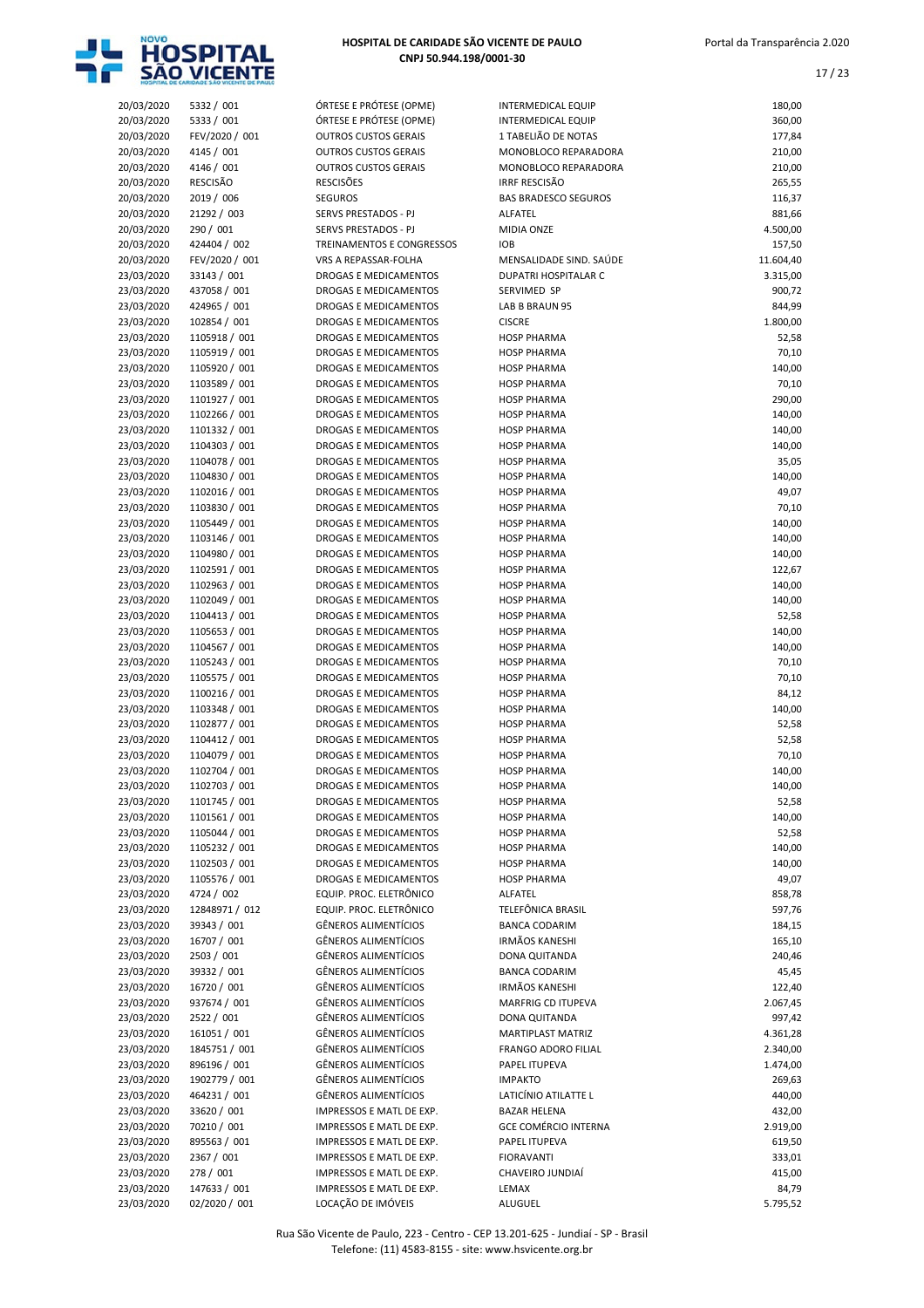

18 / 23

| 23/03/2020               | 4724 / 002                     | MANUTENÇÃO PREDIAL GERAL                                       | ALFATEL                                  | 1.986,08             |
|--------------------------|--------------------------------|----------------------------------------------------------------|------------------------------------------|----------------------|
| 23/03/2020               | 95818 / 001                    | MANUTENÇÃO PREDIAL GERAL                                       | ELETRIZEL                                | 80,85                |
| 23/03/2020               | 21806 / 001                    | MÁQUINAS E EQUIPAMENTOS                                        | PRECISÃO ABSOLUTA                        | 1.120,00             |
| 23/03/2020<br>23/03/2020 | 6167 / 001<br>12848971 / 012   | MATERIAL DE REPOSIÇÃO<br>MATERIAL DE REPOSIÇÃO                 | PRO RAD<br>TELEFÔNICA BRASIL             | 60,00<br>2,24        |
| 23/03/2020               | 4724 / 002                     | <b>MATERIAL PERMANENTE</b>                                     | ALFATEL                                  | 1.023,82             |
| 23/03/2020               | 290708 / 001                   | <b>MATERIAL PERMANENTE</b>                                     | ANHANGUERA FERRAMENTA                    | 246,98               |
| 23/03/2020               | 1187508 / 001                  | MATL MÉDICO REEMBOLSÁVEL                                       | CIRÚRGICA FERNANDES                      | 340,49               |
| 23/03/2020               | 67803 / 001                    | MATL MÉDICO REEMBOLSÁVEL                                       | <b>MEDICOR</b>                           | 1.690,92             |
| 23/03/2020               | 1175264 / 002                  | MATL MÉDICO REEMBOLSÁVEL                                       | CIRÚRGICA FERNANDES                      | 2.356,25             |
| 23/03/2020               | 5520 / 001                     | MATL MÉDICO REEMBOLSÁVEL                                       | ALFALAGOS FILIAL 67                      | 2.483,44             |
| 23/03/2020<br>23/03/2020 | 14843 / 001<br>60140 / 002     | MATL MÉDICO REEMBOLSÁVEL<br>MATL MÉDICO REEMBOLSÁVEL           | <b>ATOS MEDICAL</b><br>SUPERMED FINAL 41 | 3.453,01<br>1.414,79 |
| 23/03/2020               | 138777 / 002                   | MATL MÉDICO REEMBOLSÁVEL                                       | SOMA SP                                  | 1.560,00             |
| 23/03/2020               | 1315864 / 001                  | MATL MÉDICO REEMBOLSÁVEL                                       | FRESENIUS MATRIZ 04                      | 1.500,00             |
| 23/03/2020               | 22551 / 001                    | MATL MÉDICO REEMBOLSÁVEL                                       | H MAX                                    | 200,00               |
| 23/03/2020               | 19587 / 001                    | MATL MÉDICO REEMBOLSÁVEL                                       | <b>MARTCIRUR</b>                         | 4.492,80             |
| 23/03/2020               | 437058 / 001                   | MEDICAMENTOS CONTROLADOS                                       | SERVIMED SP                              | 1.332,75             |
| 23/03/2020               | 28861 / 001                    | MEDICAMENTOS CONTROLADOS                                       | ATIVA COMERCIAL                          | 530,00               |
| 23/03/2020               | 4724 / 002                     | MOBILIÁRIO                                                     | ALFATEL                                  | 77,01                |
| 23/03/2020<br>23/03/2020 | 79129 / 001<br>487 / 001       | ÓRTESE E PRÓTESE (OPME)<br>ÓRTESE E PRÓTESE (OPME)             | MM MEDICAL<br>OSTEO21                    | 595,00<br>1.363,62   |
| 23/03/2020               | 79123 / 001                    | ÓRTESE E PRÓTESE (OPME)                                        | MM MEDICAL                               | 595,00               |
| 23/03/2020               | 513190 / 001                   | ÓRTESE E PRÓTESE (OPME)                                        | EMPÓRIO HOSPITALAR                       | 508,00               |
| 23/03/2020               | 524391 / 001                   | ÓRTESE E PRÓTESE (OPME)                                        | <b>SUPRIMED</b>                          | 959,40               |
| 23/03/2020               | 79126 / 001                    | ÓRTESE E PRÓTESE (OPME)                                        | MM MEDICAL                               | 595,00               |
| 23/03/2020               | 60316 / 001                    | ÓRTESE E PRÓTESE (OPME)                                        | LUMINAL PRODUTOS MED                     | 195,45               |
| 23/03/2020               | 81371 / 001                    | ÓRTESE E PRÓTESE (OPME)                                        | MM MEDICAL                               | 3.880,00             |
| 23/03/2020               | 60317 / 001                    | ÓRTESE E PRÓTESE (OPME)                                        | LUMINAL PRODUTOS MED                     | 390,90               |
| 23/03/2020<br>23/03/2020 | 60377 / 001<br>910442 / 001    | ÓRTESE E PRÓTESE (OPME)<br>ÓRTESE E PRÓTESE (OPME)             | LUMINAL PRODUTOS MED<br><b>BIOTRONIK</b> | 500,00<br>5.225,25   |
| 23/03/2020               | 486 / 001                      | ÓRTESE E PRÓTESE (OPME)                                        | OSTEO21                                  | 1.003,62             |
| 23/03/2020               | 27012 / 001                    | ÓRTESE E PRÓTESE (OPME)                                        | LUGANO BIOMEDICA                         | 3.851,00             |
| 23/03/2020               | 22025 / 001                    | ÓRTESE E PRÓTESE (OPME)                                        | DOC MED                                  | 500,00               |
| 23/03/2020               | 60376 / 001                    | ÓRTESE E PRÓTESE (OPME)                                        | LUMINAL PRODUTOS MED                     | 500,00               |
| 23/03/2020               | 12732 / 001                    | ÓRTESE E PRÓTESE (OPME)                                        | NUVASIVE                                 | 13.391,77            |
| 23/03/2020               | 646 / 001                      | <b>OUTROS CUSTOS GERAIS</b>                                    | CLIMACAR                                 | 1.115,00             |
| 23/03/2020               | 2236 / 001                     | <b>OUTROS MATERIAIS</b>                                        | <b>MASS CLEAN</b>                        | 31.000,00            |
| 23/03/2020               | 16234 / 002<br>285666 / 001    | <b>OUTROS MATERIAIS</b><br><b>OUTROS MATERIAIS</b>             | ALIANÇA<br><b>BRT EQUIPAMENTOS</b>       | 1.342,50             |
| 23/03/2020<br>23/03/2020 | 140917 / 001                   | <b>OUTROS MATERIAIS</b>                                        | SOMA SP                                  | 335,69<br>1.851,00   |
| 23/03/2020               | 22551 / 001                    | <b>OUTROS MATERIAIS</b>                                        | H MAX                                    | 266,40               |
| 23/03/2020               | 62192 / 001                    | <b>OUTROS MATERIAIS</b>                                        | SUPERMED FINAL 41                        | 951,75               |
| 23/03/2020               | 2367 / 001                     | <b>OUTROS MATERIAIS</b>                                        | <b>FIORAVANTI</b>                        | 126,00               |
| 23/03/2020               | 278 / 001                      | <b>OUTROS MATERIAIS</b>                                        | CHAVEIRO JUNDIAÍ                         | 316,00               |
| 23/03/2020               | 147633 / 001                   | <b>OUTROS MATERIAIS</b>                                        | LEMAX                                    | 209,90               |
| 23/03/2020               | 38256 / 001                    | SERVS MÉDICOS COMPL - PJ                                       | UNIOSS LTDA                              | 1.069,89             |
| 23/03/2020<br>23/03/2020 | 21490 / 002<br>1604 / 001      | SERVS PRESTADOS - PJ<br>SERVS PRESTADOS - PJ                   | ALFATEL<br><b>ULTRAGAZ</b>               | 2.279,00<br>5.022,99 |
| 23/03/2020               | 8137 / 001                     | SERVS PRESTADOS - PJ                                           | <b>TOREZAN</b>                           | 45,00                |
| 23/03/2020               | 363455715 / 001                | <b>TELEFONE</b>                                                | <b>VIVO</b>                              | 191,40               |
| 24/03/2020               | 1100154 / 001                  | DROGAS E MEDICAMENTOS                                          | <b>HOSP PHARMA</b>                       | 140,00               |
| 24/03/2020               | 1099989 / 001                  | DROGAS E MEDICAMENTOS                                          | <b>HOSP PHARMA</b>                       | 140,00               |
| 24/03/2020               | 309094 / 001                   | <b>GASES MEDICINAIS</b>                                        | <b>IBG</b>                               | 1.039,99             |
| 24/03/2020               | 39344 / 001                    | <b>GÊNEROS ALIMENTÍCIOS</b>                                    | <b>BANCA CODARIM</b>                     | 236,40               |
| 24/03/2020<br>24/03/2020 | 2561 / 001<br>16737 / 001      | <b>GÊNEROS ALIMENTÍCIOS</b><br><b>GÊNEROS ALIMENTÍCIOS</b>     | DONA QUITANDA<br><b>IRMÃOS KANESHI</b>   | 1.210,36             |
| 24/03/2020               | 95000 / 001                    | <b>GÊNEROS ALIMENTÍCIOS</b>                                    | <b>TERRÃO</b>                            | 120,19<br>319,50     |
| 24/03/2020               | 54825 / 002                    | MATL MÉDICO REEMBOLSÁVEL                                       | SUPERMED FINAL 41                        | 2.128,50             |
| 24/03/2020               | 38023 / 001                    | MATL MÉDICO REEMBOLSÁVEL                                       | <b>MEDICONE</b>                          | 1.798,20             |
| 24/03/2020               | 489 / 001                      | ÓRTESE E PRÓTESE (OPME)                                        | OSTEO21                                  | 1.363,62             |
| 24/03/2020               | DMH 2271/19 / 001              | PRESTAÇÃO DE SERVIÇOS                                          | CONDOR INTERNACIONAL                     | 44.654,84            |
| 25/03/2020               | 33590937 / 001                 | CONT MANUTENÇÃO (EQUIP E INF)                                  | LOCAWEB                                  | 33,00                |
| 25/03/2020               | 33589284 / 001                 | CONT MANUTENÇÃO (EQUIP E INF)                                  | LOCAWEB                                  | 7,41                 |
| 25/03/2020               | 33586832 / 001                 | CONT MANUTENÇÃO (EQUIP E INF)<br>CONT MANUTENÇÃO (EQUIP E INF) | LOCAWEB                                  | 712,15               |
| 25/03/2020<br>25/03/2020 | 14189 / 001<br><b>PROCESSO</b> | CONTINGÊNCIAS CÍVEIS                                           | SIEMENS HEALTHCARE<br><b>PROCESSO</b>    | 1.882,27<br>5.776,61 |
| 25/03/2020               | PROCESSO                       | CONTINGÊNCIAS CÍVEIS                                           | <b>PROCESSO</b>                          | 5.776,62             |
| 25/03/2020               | 62273 / 001                    | DROGAS E MEDICAMENTOS                                          | SUPERMED FINAL 41                        | 656,95               |
| 25/03/2020               | 118223 / 001                   | DROGAS E MEDICAMENTOS                                          | SANOBIOL                                 | 16.477,96            |
| 25/03/2020               | 237556 / 001                   | DROGAS E MEDICAMENTOS                                          | <b>FARMARIN</b>                          | 1.914,00             |
| 25/03/2020               | 2577 / 001                     | <b>GÊNEROS ALIMENTÍCIOS</b>                                    | DONA QUITANDA                            | 994,01               |

Rua São Vicente de Paulo, 223 - Centro - CEP 13.201-625 - Jundiaí - SP - Brasil Telefone: (11) 4583-8155 - site: www.hsvicente.org.br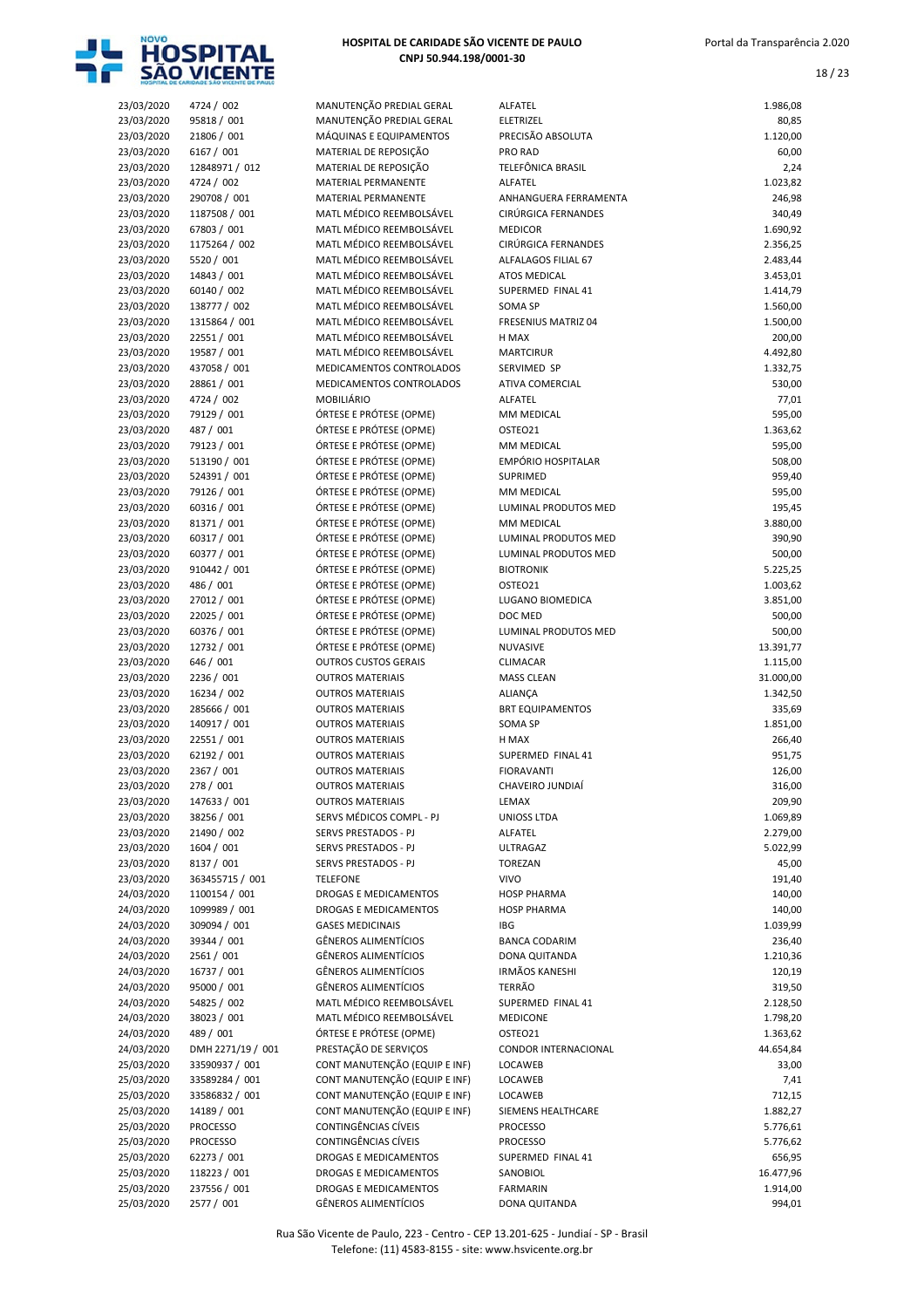

| 25/03/2020 | 16758 / 001           | GÊNEROS ALIMENTÍCIOS         | <b>IRMÃOS KANESHI</b>        | 136,35    |
|------------|-----------------------|------------------------------|------------------------------|-----------|
| 25/03/2020 | 942713 / 001          | <b>GÊNEROS ALIMENTÍCIOS</b>  | <b>MARFRIG CD ITUPEVA</b>    | 2.700,79  |
| 25/03/2020 | 464506 / 001          | <b>GÊNEROS ALIMENTÍCIOS</b>  | LATICÍNIO ATILATTE L         | 440,00    |
| 25/03/2020 | 1847140 / 001         | <b>GÊNEROS ALIMENTÍCIOS</b>  | FRANGO ADORO FILIAL          | 312,00    |
| 25/03/2020 | 5133 / 001            | <b>GÊNEROS ALIMENTÍCIOS</b>  | PANIFICADORA IBIPORA         | 8.811,50  |
| 25/03/2020 | $D-162 / 001$         | <b>IMPOSTO MUNICIPAL</b>     | <b>ISS - TERCEIROS 3%</b>    | 760,90    |
|            | FEV/2020 / 001        | <b>IMPOSTO MUNICIPAL</b>     | ISS RPA FOLHA FEVEREIRO/2020 | 453,62    |
| 25/03/2020 |                       |                              |                              |           |
| 25/03/2020 | D-9155 / 001          | <b>IMPOSTO MUNICIPAL</b>     | <b>ISS - TERCEIROS 3%</b>    | 5,99      |
| 25/03/2020 | $D-939/001$           | <b>IMPOSTO MUNICIPAL</b>     | <b>ISS - TERCEIROS 3%</b>    | 432,63    |
| 25/03/2020 | D-5067 / 001          | <b>IMPOSTO MUNICIPAL</b>     | <b>ISS - TERCEIROS 3%</b>    | 69,60     |
| 25/03/2020 | $D-9117/001$          | <b>IMPOSTO MUNICIPAL</b>     | <b>ISS - TERCEIROS 3%</b>    | 5,99      |
| 25/03/2020 | D-9172 / 001          | <b>IMPOSTO MUNICIPAL</b>     | <b>ISS - TERCEIROS 3%</b>    | 5,99      |
| 25/03/2020 | $D-1152 / 001$        | <b>IMPOSTO MUNICIPAL</b>     | <b>ISS - TERCEIROS 3%</b>    | 10,51     |
| 25/03/2020 | D-16220 / 001         | <b>IMPOSTO MUNICIPAL</b>     | <b>ISS - TERCEIROS 3%</b>    | 41,10     |
| 25/03/2020 | D-7130 / 001          | <b>IMPOSTO MUNICIPAL</b>     | <b>ISS - TERCEIROS 3%</b>    | 3,20      |
| 25/03/2020 | $D-938 / 001$         | <b>IMPOSTO MUNICIPAL</b>     | <b>ISS - TERCEIROS 3%</b>    | 196,50    |
| 25/03/2020 | $D-42/001$            | <b>IMPOSTO MUNICIPAL</b>     | ISS - TERCEIROS 3%           | 322,62    |
| 25/03/2020 | $D-937 / 001$         | <b>IMPOSTO MUNICIPAL</b>     | <b>ISS - TERCEIROS 3%</b>    | 1.683,60  |
| 25/03/2020 | D-936 / 001           | <b>IMPOSTO MUNICIPAL</b>     | <b>ISS - TERCEIROS 3%</b>    | 242,70    |
| 25/03/2020 | D-9217 / 001          | <b>IMPOSTO MUNICIPAL</b>     | <b>ISS - TERCEIROS 3%</b>    | 5,99      |
| 25/03/2020 | $D-160/001$           | <b>IMPOSTO MUNICIPAL</b>     | <b>ISS - TERCEIROS 3%</b>    | 994,94    |
| 25/03/2020 | $D-7159/001$          | <b>IMPOSTO MUNICIPAL</b>     | <b>ISS - TERCEIROS 3%</b>    | 0,96      |
| 25/03/2020 | $D-7131/001$          | <b>IMPOSTO MUNICIPAL</b>     | ISS - TERCEIROS 3%           | 0,90      |
| 25/03/2020 | $D-7141/001$          | <b>IMPOSTO MUNICIPAL</b>     | <b>ISS - TERCEIROS 3%</b>    | 2,40      |
|            |                       |                              |                              |           |
| 25/03/2020 | $D-118/001$           | <b>IMPOSTO MUNICIPAL</b>     | <b>ISS - TERCEIROS 3%</b>    | 34,58     |
| 25/03/2020 | D-9139 / 001          | <b>IMPOSTO MUNICIPAL</b>     | <b>ISS - TERCEIROS 3%</b>    | 5,99      |
| 25/03/2020 | D-935 / 001           | <b>IMPOSTO MUNICIPAL</b>     | <b>ISS - TERCEIROS 3%</b>    | 2.548,56  |
| 25/03/2020 | D-39481 / 001         | <b>IMPOSTO MUNICIPAL</b>     | <b>ISS - TERCEIROS 3%</b>    | 106,46    |
| 25/03/2020 | 16998 / 001           | MANUTENÇÃO PREDIAL GERAL     | <b>FIRE LESS</b>             | 640,68    |
| 25/03/2020 | 1834 / 001            | MANUTENÇÃO PREDIAL GERAL     | PONTO CERTO MÓVEIS           | 325,00    |
| 25/03/2020 | 96673 / 001           | MATERIAL DE REPOSIÇÃO        | <b>GFE BRASIL</b>            | 850,00    |
| 25/03/2020 | 191 / 001             | MATERIAL DE REPOSIÇÃO        | PROMAN                       | 299,00    |
| 25/03/2020 | 7495 / 001            | MATERIAL DE REPOSIÇÃO        | MERCANTIL UNIÃO              | 107,20    |
| 25/03/2020 | 62210 / 001           | MATL MÉDICO REEMBOLSÁVEL     | SUPERMED FINAL 41            | 4.295,80  |
| 25/03/2020 | 62211 / 001           | MATL MÉDICO REEMBOLSÁVEL     | SUPERMED FINAL 41            | 205,30    |
| 25/03/2020 | 102916 / 001          | MATL MÉDICO REEMBOLSÁVEL     | <b>CISCRE</b>                | 10.125,00 |
| 25/03/2020 | 16438 / 001           | MATL MÉDICO REEMBOLSÁVEL     | <b>ALIANÇA</b>               | 609,00    |
| 25/03/2020 | 488729 / 001          | MEDICAMENTOS CONTROLADOS     | SERVIMED SP                  | 3.904,20  |
| 25/03/2020 | 5340 / 001            | ÓRTESE E PRÓTESE (OPME)      | <b>INTERMEDICAL EQUIP</b>    | 690,00    |
| 25/03/2020 | 5339 / 001            | ÓRTESE E PRÓTESE (OPME)      | <b>INTERMEDICAL EQUIP</b>    | 978,00    |
| 25/03/2020 | 5348 / 001            | ÓRTESE E PRÓTESE (OPME)      | <b>INTERMEDICAL EQUIP</b>    | 360,00    |
| 25/03/2020 | 5346 / 001            | ÓRTESE E PRÓTESE (OPME)      | <b>INTERMEDICAL EQUIP</b>    | 180,00    |
| 25/03/2020 | 5349 / 001            | ÓRTESE E PRÓTESE (OPME)      | <b>INTERMEDICAL EQUIP</b>    | 360,00    |
|            | 5342 / 001            | ÓRTESE E PRÓTESE (OPME)      |                              |           |
| 25/03/2020 |                       | ÓRTESE E PRÓTESE (OPME)      | <b>INTERMEDICAL EQUIP</b>    | 690,00    |
| 25/03/2020 | 5345 / 001            |                              | INTERMEDICAL EQUIP           | 690,00    |
| 25/03/2020 | 5344 / 001            | ÓRTESE E PRÓTESE (OPME)      | <b>INTERMEDICAL EQUIP</b>    | 315,00    |
| 25/03/2020 | 5341 / 001            | ÓRTESE E PRÓTESE (OPME)      | <b>INTERMEDICAL EQUIP</b>    | 690,00    |
| 25/03/2020 | 594790 / 001          | <b>OUTROS MATERIAIS</b>      | BALASKA                      | 207,05    |
| 25/03/2020 | 16438 / 001           | <b>OUTROS MATERIAIS</b>      | <b>ALIANCA</b>               | 7.440,00  |
| 25/03/2020 | 594789 / 001          | <b>OUTROS MATERIAIS</b>      | BALASKA                      | 354,43    |
| 25/03/2020 | 60037 / 001           | SERVS MÉDICOS COMPL - PJ     | PRO-X PADRÃO DE RAD.         | 360,00    |
| 25/03/2020 | 2757 / 001            | SERVS PRESTADOS - PJ         | RM BALANCAS                  | 326,00    |
| 25/03/2020 | 202000000000712 / 001 | SERVS PRESTADOS - PJ         | DIGITAL WAY SERVICE          | 330,00    |
| 25/03/2020 | 55708 / 001           | SERVS PRESTADOS - PJ         | <b>ELEVADORES ATLAS</b>      | 1.761,34  |
| 25/03/2020 | 2738 / 001            | SERVS PRESTADOS - PJ         | RM BALANÇAS                  | 511,00    |
| 26/03/2020 | 135887 / 001          | GÊNEROS ALIMENTÍCIOS         | CAFÉ CAIÇARA                 | 1.500,80  |
| 26/03/2020 | 1260329 / 001         | <b>GÊNEROS ALIMENTÍCIOS</b>  | <b>MARIUSSO</b>              | 433,54    |
| 26/03/2020 | 697772 / 001          | <b>GÊNEROS ALIMENTÍCIOS</b>  | <b>PRIETO</b>                | 512,25    |
| 26/03/2020 | 1848786 / 001         | GÊNEROS ALIMENTÍCIOS         | FRANGO ADORO FILIAL          | 780,00    |
| 26/03/2020 | 1466 / 001            | IMPRESSOS E MATL DE EXP.     | <b>GRÁFICA MEGA FLEX</b>     | 104,00    |
| 26/03/2020 | 376 / 001             | LOCAÇÃO (EQUIP, MÁQ. ESPAÇO) | NCR LOCAÇÃO EQUIP            | 1.770,00  |
| 26/03/2020 | 373 / 001             | LOCAÇÃO (EQUIP, MÁQ. ESPAÇO) | NCR LOCAÇÃO EQUIP            | 1.770,00  |
| 26/03/2020 | 374 / 001             | LOCAÇÃO (EQUIP, MÁQ. ESPAÇO) | NCR LOCAÇÃO EQUIP            | 2.000,00  |
|            | 1036 / 001            | MANUTENÇÃO PREDIAL GERAL     |                              |           |
| 26/03/2020 |                       |                              | <b>JERONIMO VIDROS</b>       | 822,00    |
| 26/03/2020 | 342213 / 001          | MANUTENÇÃO PREDIAL GERAL     | DEPÓSITO TORTORELLA          | 259,00    |
| 26/03/2020 | 343913 / 001          | MANUTENÇÃO PREDIAL GERAL     | DEPÓSITO TORTORELLA          | 299,50    |
| 26/03/2020 | 344860 / 001          | MANUTENÇÃO PREDIAL GERAL     | DEPÓSITO TORTORELLA          | 102,00    |
| 26/03/2020 | 10106 / 001           | MANUTENÇÃO PREDIAL GERAL     | REFRIJUND                    | 84,99     |
| 26/03/2020 | 10106 / 001           | MATERIAL DE REPOSIÇÃO        | REFRIJUND                    | 730,01    |
| 26/03/2020 | 28483 / 001           | MATERIAL DE REPOSIÇÃO        | <b>TECNOCLIN</b>             | 2.098,99  |
| 26/03/2020 | 28494 / 001           | MATERIAL DE REPOSIÇÃO        | <b>TECNOCLIN</b>             | 1.225,15  |
| 26/03/2020 | 11549 / 001           | MATERIAL LABORATÓRIO         | CINCO CIRÚRGICA              | 7.480,00  |

| <b>IRMÃOS KANESHI</b>                                  | 136,35           |
|--------------------------------------------------------|------------------|
| <b>MARFRIG CD ITUPEVA</b>                              | 2.700,79         |
| LATICÍNIO ATILATTE L                                   | 440,00           |
| <b>FRANGO ADORO FILIAL</b>                             | 312,00           |
| PANIFICADORA IBIPORA                                   | 8.811,50         |
| <b>ISS - TERCEIROS 3%</b>                              | 760,90           |
| ISS RPA FOLHA FEVEREIRO/2020                           | 453,62           |
| <b>ISS - TERCEIROS 3%</b>                              | 5,99             |
| <b>ISS - TERCEIROS 3%</b><br><b>ISS - TERCEIROS 3%</b> | 432,63<br>69,60  |
| <b>ISS - TERCEIROS 3%</b>                              | 5,99             |
| <b>ISS - TERCEIROS 3%</b>                              | 5,99             |
| <b>ISS - TERCEIROS 3%</b>                              | 10,51            |
| <b>ISS - TERCEIROS 3%</b>                              | 41,10            |
| <b>ISS - TERCEIROS 3%</b>                              | 3,20             |
| <b>ISS - TERCEIROS 3%</b>                              | 196,50           |
| <b>ISS - TERCEIROS 3%</b>                              | 322,62           |
| <b>ISS - TERCEIROS 3%</b>                              | 1.683,60         |
| <b>ISS - TERCEIROS 3%</b>                              | 242,70           |
| <b>ISS - TERCEIROS 3%</b>                              | 5,99             |
| <b>ISS - TERCEIROS 3%</b>                              | 994,94           |
| <b>ISS - TERCEIROS 3%</b>                              | 0,96             |
| <b>ISS - TERCEIROS 3%</b>                              | 0,90             |
| <b>ISS - TERCEIROS 3%</b>                              | 2,40             |
| <b>ISS - TERCEIROS 3%</b><br><b>ISS - TERCEIROS 3%</b> | 34,58            |
| <b>ISS - TERCEIROS 3%</b>                              | 5,99<br>2.548,56 |
| <b>ISS - TERCEIROS 3%</b>                              | 106,46           |
| <b>FIRE LESS</b>                                       | 640,68           |
| PONTO CERTO MÓVEIS                                     | 325,00           |
| <b>GFE BRASIL</b>                                      | 850,00           |
| <b>PROMAN</b>                                          | 299,00           |
| MERCANTIL UNIÃO                                        | 107,20           |
| SUPERMED FINAL 41                                      | 4.295,80         |
| SUPERMED FINAL 41                                      | 205,30           |
| <b>CISCRE</b>                                          | 10.125,00        |
| <b>ALIANÇA</b>                                         | 609,00           |
| SERVIMED SP                                            | 3.904,20         |
| <b>INTERMEDICAL EQUIP</b>                              | 690,00           |
| <b>INTERMEDICAL EQUIP</b>                              | 978,00           |
| <b>INTERMEDICAL EQUIP</b>                              | 360,00           |
| <b>INTERMEDICAL EQUIP</b><br><b>INTERMEDICAL EQUIP</b> | 180,00           |
| <b>INTERMEDICAL EQUIP</b>                              | 360,00<br>690,00 |
| IN LERMEDICAL EQUIP                                    | 690,00           |
| <b>INTERMEDICAL EQUIP</b>                              | 315,00           |
| <b>INTERMEDICAL EQUIP</b>                              | 690,00           |
| <b>BALASKA</b>                                         | 207,05           |
| <b>ALIANCA</b>                                         | 7.440,00         |
| <b>BALASKA</b>                                         | 354,43           |
| PRO-X PADRÃO DE RAD.                                   | 360,00           |
| <b>RM BALANCAS</b>                                     | 326,00           |
| <b>DIGITAL WAY SERVICE</b>                             | 330,00           |
| <b>ELEVADORES ATLAS</b>                                | 1.761,34         |
| RM BALANÇAS                                            | 511,00           |
| CAFÉ CAIÇARA                                           | 1.500,80         |
| <b>MARIUSSO</b>                                        | 433,54           |
| <b>PRIETO</b><br><b>FRANGO ADORO FILIAL</b>            | 512,25           |
| <b>GRÁFICA MEGA FLEX</b>                               | 780,00<br>104,00 |
| NCR LOCAÇÃO EQUIP                                      | 1.770,00         |
| NCR LOCAÇÃO EQUIP                                      | 1.770,00         |
| NCR LOCAÇÃO EQUIP                                      | 2.000,00         |
| <b>JERONIMO VIDROS</b>                                 | 822,00           |
| <b>DEPÓSITO TORTORELLA</b>                             | 259,00           |
| DEPÓSITO TORTORELLA                                    | 299,50           |
| DEPÓSITO TORTORELLA                                    | 102,00           |
| REFRIJUND                                              | 84,99            |
| REFRIJUND                                              | 730,01           |
| <b>TECNOCLIN</b>                                       | 2.098,99         |
| <b>TECNOCLIN</b>                                       | 1.225,15         |
| CINCO CIRÚRGICA                                        | 7.480,00         |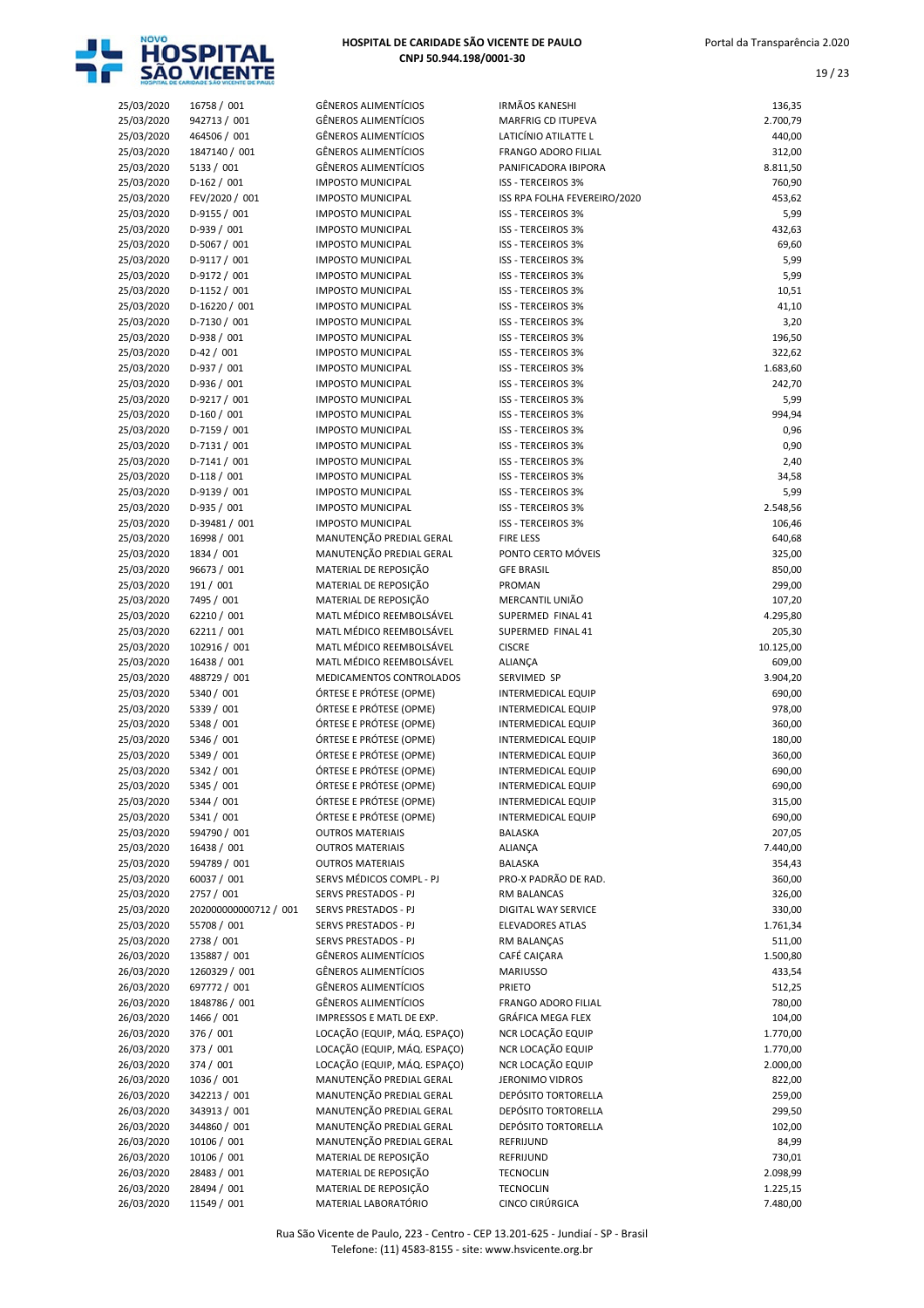

20 / 23

| 26/03/2020 | 60702018 / 001  | MATL MÉDICO REEMBOLSÁVEL          | DR. JAYME RODRIGUES         | 130.000,00 |
|------------|-----------------|-----------------------------------|-----------------------------|------------|
| 26/03/2020 | 179192 / 002    | MATL MÉDICO REEMBOLSÁVEL          | CIRUR SÃO JOSÉ 04           | 1.743,16   |
| 26/03/2020 | 178078 / 001    | MATL MÉDICO REEMBOLSÁVEL          | <b>MEDI HOUSE</b>           | 1.900,00   |
| 26/03/2020 | 126787 / 001    | ÓRTESE E PRÓTESE (OPME)           | SCITECH MEDICAL             | 620,00     |
|            |                 |                                   |                             |            |
| 26/03/2020 | 81574 / 001     | ÓRTESE E PRÓTESE (OPME)           | MM MEDICAL                  | 595,00     |
| 26/03/2020 | 525665 / 001    | ÓRTESE E PRÓTESE (OPME)           | SUPRIMED                    | 1.900,00   |
| 26/03/2020 | 81576 / 001     | ÓRTESE E PRÓTESE (OPME)           | MM MEDICAL                  | 595,00     |
| 26/03/2020 | 5347 / 001      | ÓRTESE E PRÓTESE (OPME)           | <b>INTERMEDICAL EQUIP</b>   | 180,00     |
| 26/03/2020 | 3054 / 001      | <b>OUTROS MATERIAIS</b>           | FOX INDÚSTRIA               | 332,00     |
| 26/03/2020 | <b>RESCISÃO</b> | <b>RESCISÕES</b>                  | <b>RESCISÃO</b>             | 625,33     |
|            |                 |                                   |                             |            |
| 26/03/2020 | <b>RESCISÃO</b> | <b>RESCISÕES</b>                  | <b>RESCISÃO</b>             | 1.135,83   |
| 26/03/2020 | <b>RESCISÃO</b> | <b>RESCISÕES</b>                  | <b>RESCISÃO</b>             | 2.745,62   |
| 26/03/2020 | 169 / 001       | SEGURO FUNCIONÁRIOS               | CAIXA SEGURADORA SA         | 3.867,44   |
| 26/03/2020 | 7141 / 001      | <b>SERVS PRESTADOS - PJ</b>       | LAVANDERIA S. JORGE         | 117,60     |
| 26/03/2020 | 7130 / 001      | SERVS PRESTADOS - PJ              | LAVANDERIA S. JORGE         | 156,80     |
|            | 7131 / 001      | SERVS PRESTADOS - PJ              | LAVANDERIA S. JORGE         |            |
| 26/03/2020 |                 |                                   |                             | 44,10      |
| 26/03/2020 | 236475 / 001    | SERVS PRESTADOS - PJ              | <b>SIMPRO</b>               | 620,37     |
| 26/03/2020 | 7159 / 001      | SERVS PRESTADOS - PJ              | LAVANDERIA S. JORGE         | 47,04      |
| 26/03/2020 | 11676 / 001     | SERVS PRESTADOS - PJ              | <b>TECNOCLIN</b>            | 820,00     |
| 26/03/2020 | 310 / 001       | SERVS PRESTADOS - PJ              | <b>ACF INSTRUMENTAL</b>     | 400,00     |
| 26/03/2020 | 1144114 / 001   | SOFTWARE                          | <b>INGRAM MICRO SP</b>      | 4.949,00   |
|            | 8367 / 001      | CONT MANUTENÇÃO (EQUIP E INF)     | <b>SPHERE IT</b>            |            |
| 27/03/2020 |                 |                                   |                             | 3.197,37   |
| 27/03/2020 | 2020/257 / 001  | CONT MANUTENÇÃO (EQUIP E INF)     | <b>MV NORDESTE</b>          | 4.460,69   |
| 27/03/2020 | <b>PROCESSO</b> | CONTINGÊNCIAS TRABALHISTAS        | <b>PROCESSO</b>             | 2.571,48   |
| 27/03/2020 | <b>PROCESSO</b> | CONTINGÊNCIAS TRABALHISTAS        | <b>PROCESSO</b>             | 5.034,68   |
| 27/03/2020 | <b>PROCESSO</b> | CONTINGÊNCIAS TRABALHISTAS        | <b>PROCESSO</b>             | 364,20     |
| 27/03/2020 | <b>PROCESSO</b> | CONTINGÊNCIAS TRABALHISTAS        | <b>PROCESSO</b>             | 2.000,00   |
|            |                 | <b>CONTINGÊNCIAS TRABALHISTAS</b> |                             |            |
| 27/03/2020 | <b>PROCESSO</b> |                                   | <b>PROCESSO</b>             | 1.400,00   |
| 27/03/2020 | <b>PROCESSO</b> | CONTINGÊNCIAS TRABALHISTAS        | <b>PROCESSO</b>             | 800,00     |
| 27/03/2020 | <b>PROCESSO</b> | CONTINGÊNCIAS TRABALHISTAS        | <b>PROCESSO</b>             | 5.000,00   |
| 27/03/2020 | <b>PROCESSO</b> | CONTINGÊNCIAS TRABALHISTAS        | <b>PROCESSO</b>             | 1.250,00   |
| 27/03/2020 | <b>PROCESSO</b> | CONTINGÊNCIAS TRABALHISTAS        | <b>PROCESSO</b>             | 8.000,00   |
| 27/03/2020 | <b>PROCESSO</b> | CONTINGÊNCIAS TRABALHISTAS        | <b>PROCESSO</b>             | 50.000,00  |
|            |                 |                                   |                             |            |
| 27/03/2020 | <b>PROCESSO</b> | CONTINGÊNCIAS TRABALHISTAS        | <b>PROCESSO</b>             | 3.750,00   |
| 27/03/2020 | <b>PROCESSO</b> | CONTINGÊNCIAS TRABALHISTAS        | <b>PROCESSO</b>             | 2.000,00   |
| 27/03/2020 | 37334 / 001     | DESPESAS FINANC MUNICIPAL         | <b>KLINT FIOS STO ANDRE</b> | 0,24       |
| 27/03/2020 | 2020/257 / 001  | DESPESAS FINANC MUNICIPAL         | <b>MV NORDESTE</b>          | 99,64      |
| 27/03/2020 | 2498493 / 001   | DROGAS E MEDICAMENTOS             | CRISTÁLIA                   | 3.300,00   |
|            |                 | <b>DROGAS E MEDICAMENTOS</b>      | CRISTÁLIA                   |            |
| 27/03/2020 | 2499933 / 001   |                                   |                             | 2.570,00   |
| 27/03/2020 | 2498347 / 001   | DROGAS E MEDICAMENTOS             | CRISTÁLIA                   | 3.260,00   |
| 27/03/2020 | 178819 / 001    | DROGAS E MEDICAMENTOS             | CIRUR SÃO JOSÉ 04           | 1.716,00   |
| 27/03/2020 | MAR/2020 / 001  | FÉRIAS                            | FÉRIAS MARÇO/2020           | 12.125,27  |
| 27/03/2020 | 52942 / 001     | <b>GASES MEDICINAIS</b>           | <b>IBG CRYO FILIAL</b>      | 4.143,78   |
| 27/03/2020 | 16793 / 001     | <b>GÊNEROS ALIMENTÍCIOS</b>       | <b>IRMÃOS KANESHI</b>       | 74,10      |
|            |                 |                                   |                             |            |
| 27/03/2020 | 946574 / 001    | GÊNEROS ALIMENTÍCIOS              | MARFRIG CD ITUPEVA          | 279,50     |
| 27/03/2020 | 99797 / 001     | <b>GÊNEROS ALIMENTÍCIOS</b>       | JOATE COM E REP             | 127,60     |
| 27/03/2020 | 464960 / 001    | <b>GÊNEROS ALIMENTÍCIOS</b>       | LATICÍNIO ATILATTE L        | 440,00     |
| 27/03/2020 | 2020 / 002      | <b>IMPOSTO MUNICIPAL</b>          | <b>IPTU 2020</b>            | 266,23     |
| 27/03/2020 | 2020 / 002      | <b>IMPOSTO MUNICIPAL</b>          | <b>IPTU 2020</b>            | 232,52     |
| 27/03/2020 | 2020 / 002      | <b>IMPOSTO MUNICIPAL</b>          | <b>IPTU 2020</b>            | 224,59     |
|            |                 |                                   |                             |            |
| 27/03/2020 | 2020 / 002      | <b>IMPOSTO MUNICIPAL</b>          | <b>IPTU 2020</b>            | 180,60     |
| 27/03/2020 | 2020 / 002      | <b>IMPOSTO MUNICIPAL</b>          | <b>IPTU 2020</b>            | 334,88     |
| 27/03/2020 | 2020 / 002      | <b>IMPOSTO MUNICIPAL</b>          | <b>IPTU 2020</b>            | 114,81     |
| 27/03/2020 | 17097 / 001     | LOCAÇÃO (EQUIP, MÁQ. ESPAÇO)      | OXYMED                      | 900,00     |
| 27/03/2020 | 243719 / 003    | MÁQUINAS E EQUIPAMENTOS           | <b>CLIMARIO</b>             | 4.624,78   |
| 27/03/2020 | 252645 / 001    | MÁQUINAS E EQUIPAMENTOS           |                             |            |
|            |                 |                                   | CLIMARIO FINAL 70           | 2.881,05   |
| 27/03/2020 | 7037 / 001      | MATERIAL DE LIMPEZA               | PRISMA COMERCIAL            | 1.195,00   |
| 27/03/2020 | 20042 / 001     | MATERIAL DE REPOSIÇÃO             | <b>INTERFRIO</b>            | 980,00     |
| 27/03/2020 | 29840 / 001     | MATERIAL PERMANENTE               | ANHANGUERA FERRAMENTA       | 411,74     |
| 27/03/2020 | 983639 / 001    | MATL MÉDICO REEMBOLSÁVEL          | CBS                         | 1.288,57   |
| 27/03/2020 | 7037 / 001      | MATL MÉDICO REEMBOLSÁVEL          | PRISMA COMERCIAL            | 1.680,00   |
|            |                 |                                   |                             |            |
| 27/03/2020 | 11685 / 001     | MATL MÉDICO REEMBOLSÁVEL          | UNIT IND COM                | 1.620,00   |
| 27/03/2020 | 141059 / 001    | MATL MÉDICO REEMBOLSÁVEL          | SOMA SP                     | 1.740,00   |
| 27/03/2020 | 316661 / 001    | MATL MÉDICO REEMBOLSÁVEL          | POLAR FIX                   | 967,68     |
| 27/03/2020 | 177402 / 001    | MATL MÉDICO REEMBOLSÁVEL          | <b>MEDI HOUSE</b>           | 1.900,00   |
| 27/03/2020 | 4965 / 001      | MATL MÉDICO REEMBOLSÁVEL          | NEWCARE COM MAT             | 27,07      |
| 27/03/2020 | 1270 / 001      | MATL MÉDICO REEMBOLSÁVEL          | POLAR FIX IND E COM         |            |
|            |                 |                                   |                             | 430,90     |
| 27/03/2020 | 316485 / 001    | MATL MÉDICO REEMBOLSÁVEL          | POLAR FIX                   | 2.352,00   |
| 27/03/2020 | 179192 / 001    | MATL MÉDICO REEMBOLSÁVEL          | CIRUR SÃO JOSÉ 04           | 1.743,16   |
| 27/03/2020 | 4991 / 001      | MATL MÉDICO REEMBOLSÁVEL          | NEWCARE COM MAT             | 2.457,12   |
| 27/03/2020 | 4864 / 001      | MOBILIÁRIO                        | SUPPORTE IND E COM          | 2.594,95   |
| 27/03/2020 | 513988 / 001    | ÓRTESE E PRÓTESE (OPME)           | EMPÓRIO HOSPITALAR          | 2.066,00   |
|            |                 |                                   |                             |            |

| IATL MÉDICO REEMBOLSÁVEL                             |
|------------------------------------------------------|
| IATL MÉDICO REEMBOLSÁVEL                             |
| IATL MÉDICO REEMBOLSÁVEL                             |
| RTESE E PRÓTESE (OPME)                               |
| RTESE E PRÓTESE (OPME)                               |
| RTESE E PRÓTESE (OPME)                               |
| RTESE E PRÓTESE (OPME)                               |
| RTESE E PRÓTESE (OPME)                               |
| UTROS MATERIAIS                                      |
| ESCISÕES                                             |
| ESCISÕES                                             |
| ESCISÕES                                             |
| EGURO FUNCIONÁRIOS                                   |
| <b>ERVS PRESTADOS - PJ</b>                           |
| ERVS PRESTADOS - PJ                                  |
| <b>ERVS PRESTADOS - PJ</b>                           |
| ERVS PRESTADOS - PJ                                  |
|                                                      |
| ERVS PRESTADOS - PJ<br><b>ERVS PRESTADOS - PJ</b>    |
|                                                      |
| <b>ERVS PRESTADOS - PJ</b>                           |
| <b>OFTWARE</b>                                       |
| ONT MANUTENÇÃO (EQUIP E INF)                         |
| ONT MANUTENÇÃO (EQUIP E INF)                         |
| ONTINGÊNCIAS TRABALHISTAS                            |
| ONTINGÊNCIAS TRABALHISTAS                            |
| ONTINGÊNCIAS TRABALHISTAS                            |
| ONTINGÊNCIAS TRABALHISTAS                            |
| ONTINGÊNCIAS TRABALHISTAS                            |
| ONTINGÊNCIAS TRABALHISTAS                            |
| ONTINGÊNCIAS TRABALHISTAS                            |
| ONTINGÊNCIAS TRABALHISTAS                            |
| ONTINGÊNCIAS TRABALHISTAS                            |
| ONTINGÊNCIAS TRABALHISTAS                            |
| ONTINGÊNCIAS TRABALHISTAS                            |
| ONTINGÊNCIAS TRABALHISTAS                            |
| ESPESAS FINANC MUNICIPAL                             |
| ESPESAS FINANC MUNICIPAL                             |
| ROGAS E MEDICAMENTOS                                 |
| ROGAS E MEDICAMENTOS                                 |
| ROGAS E MEDICAMENTOS                                 |
| ROGAS E MEDICAMENTOS                                 |
| ÉRIAS                                                |
| <b>ASES MEDICINAIS</b>                               |
| ÊNEROS ALIMENTÍCIOS                                  |
| ÊNEROS ALIMENTÍCIOS                                  |
|                                                      |
| ENEROS ALIMENTICIOS<br>ÊNEROS ALIMENTÍCIOS           |
|                                                      |
| <b>APOSTO MUNICIPAL</b>                              |
| <b>APOSTO MUNICIPAL</b>                              |
| <b>APOSTO MUNICIPAL</b>                              |
| <b>APOSTO MUNICIPAL</b>                              |
| <b>APOSTO MUNICIPAL</b>                              |
| <b>APOSTO MUNICIPAL</b>                              |
| <b>DCAÇÃO (EQUIP, MÁQ. ESPAÇO)</b>                   |
| IÁQUINAS E EQUIPAMENTOS                              |
| IÁQUINAS E EQUIPAMENTOS                              |
| <b>ATERIAL DE LIMPEZA</b>                            |
| IATERIAL DE REPOSIÇÃO                                |
| <b>IATERIAL PERMANENTE</b>                           |
| IATL MÉDICO REEMBOLSÁVEL                             |
| IATL MÉDICO REEMBOLSÁVEL                             |
| IATL MÉDICO REEMBOLSÁVEL                             |
| IATL MÉDICO REEMBOLSÁVEL                             |
|                                                      |
| IATL MÉDICO REEMBOLSÁVEL                             |
|                                                      |
| IATL MÉDICO REEMBOLSÁVEL                             |
| IATL MÉDICO REEMBOLSÁVEL                             |
| IATL MÉDICO REEMBOLSÁVEL                             |
| IATL MÉDICO REEMBOLSÁVEL<br>IATL MÉDICO REEMBOLSÁVEL |

|                          | HOSPITAL DE CARIDADE SÃO VICENTE DE PAUL |                                                             |                                                 |                      |
|--------------------------|------------------------------------------|-------------------------------------------------------------|-------------------------------------------------|----------------------|
| 26/03/2020               | 60702018 / 001                           | MATL MÉDICO REEMBOLSÁVEL                                    | DR. JAYME RODRIGUES                             | 130.000,00           |
| 26/03/2020               | 179192 / 002                             | MATL MÉDICO REEMBOLSÁVEL                                    | CIRUR SÃO JOSÉ 04                               | 1.743,16             |
| 26/03/2020<br>26/03/2020 | 178078 / 001<br>126787 / 001             | MATL MÉDICO REEMBOLSÁVEL<br>ÓRTESE E PRÓTESE (OPME)         | <b>MEDI HOUSE</b><br><b>SCITECH MEDICAL</b>     | 1.900,00<br>620,00   |
| 26/03/2020               | 81574 / 001                              | ÓRTESE E PRÓTESE (OPME)                                     | MM MEDICAL                                      | 595,00               |
| 26/03/2020               | 525665 / 001                             | ÓRTESE E PRÓTESE (OPME)                                     | SUPRIMED                                        | 1.900,00             |
| 26/03/2020               | 81576 / 001                              | ÓRTESE E PRÓTESE (OPME)                                     | MM MEDICAL                                      | 595,00               |
| 26/03/2020               | 5347 / 001                               | ÓRTESE E PRÓTESE (OPME)                                     | <b>INTERMEDICAL EQUIP</b>                       | 180,00               |
| 26/03/2020<br>26/03/2020 | 3054 / 001                               | <b>OUTROS MATERIAIS</b>                                     | FOX INDÚSTRIA<br><b>RESCISÃO</b>                | 332,00               |
| 26/03/2020               | <b>RESCISÃO</b><br><b>RESCISÃO</b>       | <b>RESCISÕES</b><br><b>RESCISÕES</b>                        | <b>RESCISÃO</b>                                 | 625,33<br>1.135,83   |
| 26/03/2020               | RESCISÃO                                 | <b>RESCISÕES</b>                                            | <b>RESCISÃO</b>                                 | 2.745,62             |
| 26/03/2020               | 169 / 001                                | SEGURO FUNCIONÁRIOS                                         | CAIXA SEGURADORA SA                             | 3.867,44             |
| 26/03/2020               | 7141 / 001                               | SERVS PRESTADOS - PJ                                        | LAVANDERIA S. JORGE                             | 117,60               |
| 26/03/2020               | 7130 / 001                               | SERVS PRESTADOS - PJ                                        | LAVANDERIA S. JORGE                             | 156,80               |
| 26/03/2020               | 7131 / 001<br>236475 / 001               | SERVS PRESTADOS - PJ                                        | LAVANDERIA S. JORGE<br><b>SIMPRO</b>            | 44,10                |
| 26/03/2020<br>26/03/2020 | 7159 / 001                               | SERVS PRESTADOS - PJ<br>SERVS PRESTADOS - PJ                | LAVANDERIA S. JORGE                             | 620,37<br>47,04      |
| 26/03/2020               | 11676 / 001                              | SERVS PRESTADOS - PJ                                        | <b>TECNOCLIN</b>                                | 820,00               |
| 26/03/2020               | 310 / 001                                | <b>SERVS PRESTADOS - PJ</b>                                 | ACF INSTRUMENTAL                                | 400,00               |
| 26/03/2020               | 1144114 / 001                            | SOFTWARE                                                    | <b>INGRAM MICRO SP</b>                          | 4.949,00             |
| 27/03/2020               | 8367 / 001                               | CONT MANUTENÇÃO (EQUIP E INF)                               | SPHERE IT                                       | 3.197,37             |
| 27/03/2020<br>27/03/2020 | 2020/257 / 001<br><b>PROCESSO</b>        | CONT MANUTENÇÃO (EQUIP E INF)<br>CONTINGÊNCIAS TRABALHISTAS | <b>MV NORDESTE</b><br><b>PROCESSO</b>           | 4.460,69<br>2.571,48 |
| 27/03/2020               | <b>PROCESSO</b>                          | <b>CONTINGÊNCIAS TRABALHISTAS</b>                           | <b>PROCESSO</b>                                 | 5.034,68             |
| 27/03/2020               | <b>PROCESSO</b>                          | CONTINGÊNCIAS TRABALHISTAS                                  | <b>PROCESSO</b>                                 | 364,20               |
| 27/03/2020               | <b>PROCESSO</b>                          | CONTINGÊNCIAS TRABALHISTAS                                  | <b>PROCESSO</b>                                 | 2.000,00             |
| 27/03/2020               | <b>PROCESSO</b>                          | CONTINGÊNCIAS TRABALHISTAS                                  | <b>PROCESSO</b>                                 | 1.400,00             |
| 27/03/2020               | <b>PROCESSO</b>                          | CONTINGÊNCIAS TRABALHISTAS                                  | <b>PROCESSO</b>                                 | 800,00               |
| 27/03/2020<br>27/03/2020 | <b>PROCESSO</b><br><b>PROCESSO</b>       | CONTINGÊNCIAS TRABALHISTAS<br>CONTINGÊNCIAS TRABALHISTAS    | <b>PROCESSO</b><br><b>PROCESSO</b>              | 5.000,00<br>1.250,00 |
| 27/03/2020               | <b>PROCESSO</b>                          | CONTINGÊNCIAS TRABALHISTAS                                  | <b>PROCESSO</b>                                 | 8.000,00             |
| 27/03/2020               | <b>PROCESSO</b>                          | CONTINGÊNCIAS TRABALHISTAS                                  | <b>PROCESSO</b>                                 | 50.000,00            |
| 27/03/2020               | <b>PROCESSO</b>                          | CONTINGÊNCIAS TRABALHISTAS                                  | <b>PROCESSO</b>                                 | 3.750,00             |
| 27/03/2020               | <b>PROCESSO</b>                          | CONTINGÊNCIAS TRABALHISTAS                                  | <b>PROCESSO</b>                                 | 2.000,00             |
| 27/03/2020               | 37334 / 001                              | DESPESAS FINANC MUNICIPAL                                   | KLINT FIOS STO ANDRE                            | 0,24                 |
| 27/03/2020<br>27/03/2020 | 2020/257 / 001<br>2498493 / 001          | DESPESAS FINANC MUNICIPAL<br><b>DROGAS E MEDICAMENTOS</b>   | <b>MV NORDESTE</b><br>CRISTÁLIA                 | 99,64<br>3.300,00    |
| 27/03/2020               | 2499933 / 001                            | <b>DROGAS E MEDICAMENTOS</b>                                | CRISTÁLIA                                       | 2.570,00             |
| 27/03/2020               | 2498347 / 001                            | DROGAS E MEDICAMENTOS                                       | CRISTÁLIA                                       | 3.260,00             |
| 27/03/2020               | 178819 / 001                             | <b>DROGAS E MEDICAMENTOS</b>                                | CIRUR SÃO JOSÉ 04                               | 1.716,00             |
| 27/03/2020               | MAR/2020 / 001                           | FÉRIAS                                                      | FÉRIAS MARÇO/2020                               | 12.125,27            |
| 27/03/2020<br>27/03/2020 | 52942 / 001<br>16793 / 001               | <b>GASES MEDICINAIS</b><br><b>GÊNEROS ALIMENTÍCIOS</b>      | <b>IBG CRYO FILIAL</b><br><b>IRMÃOS KANESHI</b> | 4.143,78<br>74,10    |
| 27/03/2020               | 946574 / 001                             | <b>GÊNEROS ALIMENTÍCIOS</b>                                 | MARFRIG CD ITUPEVA                              | 279,50               |
| 27/03/2020               | 99797 / 001                              | <b>GÊNEROS ALIMENTÍCIOS</b>                                 | JOATE COM E REP                                 | 127,60               |
| 27/03/2020               | 464960 / 001                             | <b>GÊNEROS ALIMENTÍCIOS</b>                                 | LATICÍNIO ATILATTE L                            | 440,00               |
| 27/03/2020               | 2020 / 002                               | <b>IMPOSTO MUNICIPAL</b>                                    | <b>IPTU 2020</b>                                | 266,23               |
| 27/03/2020<br>27/03/2020 | 2020 / 002                               | <b>IMPOSTO MUNICIPAL</b>                                    | <b>IPTU 2020</b>                                | 232,52               |
| 27/03/2020               | 2020 / 002<br>2020 / 002                 | <b>IMPOSTO MUNICIPAL</b><br><b>IMPOSTO MUNICIPAL</b>        | <b>IPTU 2020</b><br><b>IPTU 2020</b>            | 224,59<br>180,60     |
| 27/03/2020               | 2020 / 002                               | <b>IMPOSTO MUNICIPAL</b>                                    | <b>IPTU 2020</b>                                | 334,88               |
| 27/03/2020               | 2020 / 002                               | <b>IMPOSTO MUNICIPAL</b>                                    | <b>IPTU 2020</b>                                | 114,81               |
| 27/03/2020               | 17097 / 001                              | LOCAÇÃO (EQUIP, MÁQ. ESPAÇO)                                | OXYMED                                          | 900,00               |
| 27/03/2020               | 243719 / 003                             | MÁQUINAS E EQUIPAMENTOS                                     | CLIMARIO                                        | 4.624,78             |
| 27/03/2020<br>27/03/2020 | 252645 / 001<br>7037 / 001               | MÁQUINAS E EQUIPAMENTOS<br>MATERIAL DE LIMPEZA              | CLIMARIO FINAL 70<br>PRISMA COMERCIAL           | 2.881,05             |
| 27/03/2020               | 20042 / 001                              | MATERIAL DE REPOSIÇÃO                                       | <b>INTERFRIO</b>                                | 1.195,00<br>980,00   |
| 27/03/2020               | 29840 / 001                              | MATERIAL PERMANENTE                                         | ANHANGUERA FERRAMENTA                           | 411,74               |
| 27/03/2020               | 983639 / 001                             | MATL MÉDICO REEMBOLSÁVEL                                    | CBS                                             | 1.288,57             |
| 27/03/2020               | 7037 / 001                               | MATL MÉDICO REEMBOLSÁVEL                                    | PRISMA COMERCIAL                                | 1.680,00             |
| 27/03/2020               | 11685 / 001                              | MATL MÉDICO REEMBOLSÁVEL                                    | UNIT IND COM                                    | 1.620,00             |
| 27/03/2020<br>27/03/2020 | 141059 / 001<br>316661 / 001             | MATL MÉDICO REEMBOLSÁVEL<br>MATL MÉDICO REEMBOLSÁVEL        | SOMA SP<br>POLAR FIX                            | 1.740,00<br>967,68   |
| 27/03/2020               | 177402 / 001                             | MATL MÉDICO REEMBOLSÁVEL                                    | <b>MEDI HOUSE</b>                               | 1.900,00             |
| 27/03/2020               | 4965 / 001                               | MATL MÉDICO REEMBOLSÁVEL                                    | NEWCARE COM MAT                                 | 27,07                |
| 27/03/2020               | 1270 / 001                               | MATL MÉDICO REEMBOLSÁVEL                                    | POLAR FIX IND E COM                             | 430,90               |
| 27/03/2020               | 316485 / 001                             | MATL MÉDICO REEMBOLSÁVEL                                    | POLAR FIX                                       | 2.352,00             |
| 27/03/2020               | 179192 / 001                             | MATL MÉDICO REEMBOLSÁVEL                                    | CIRUR SÃO JOSÉ 04                               | 1.743,16             |
| 27/03/2020<br>27/03/2020 | 4991 / 001<br>4864 / 001                 | MATL MÉDICO REEMBOLSÁVEL<br>MOBILIÁRIO                      | NEWCARE COM MAT<br>SUPPORTE IND E COM           | 2.457,12<br>2.594,95 |
|                          |                                          |                                                             |                                                 |                      |

Rua São Vicente de Paulo, 223 - Centro - CEP 13.201-625 - Jundiaí - SP - Brasil Telefone: (11) 4583-8155 - site: www.hsvicente.org.br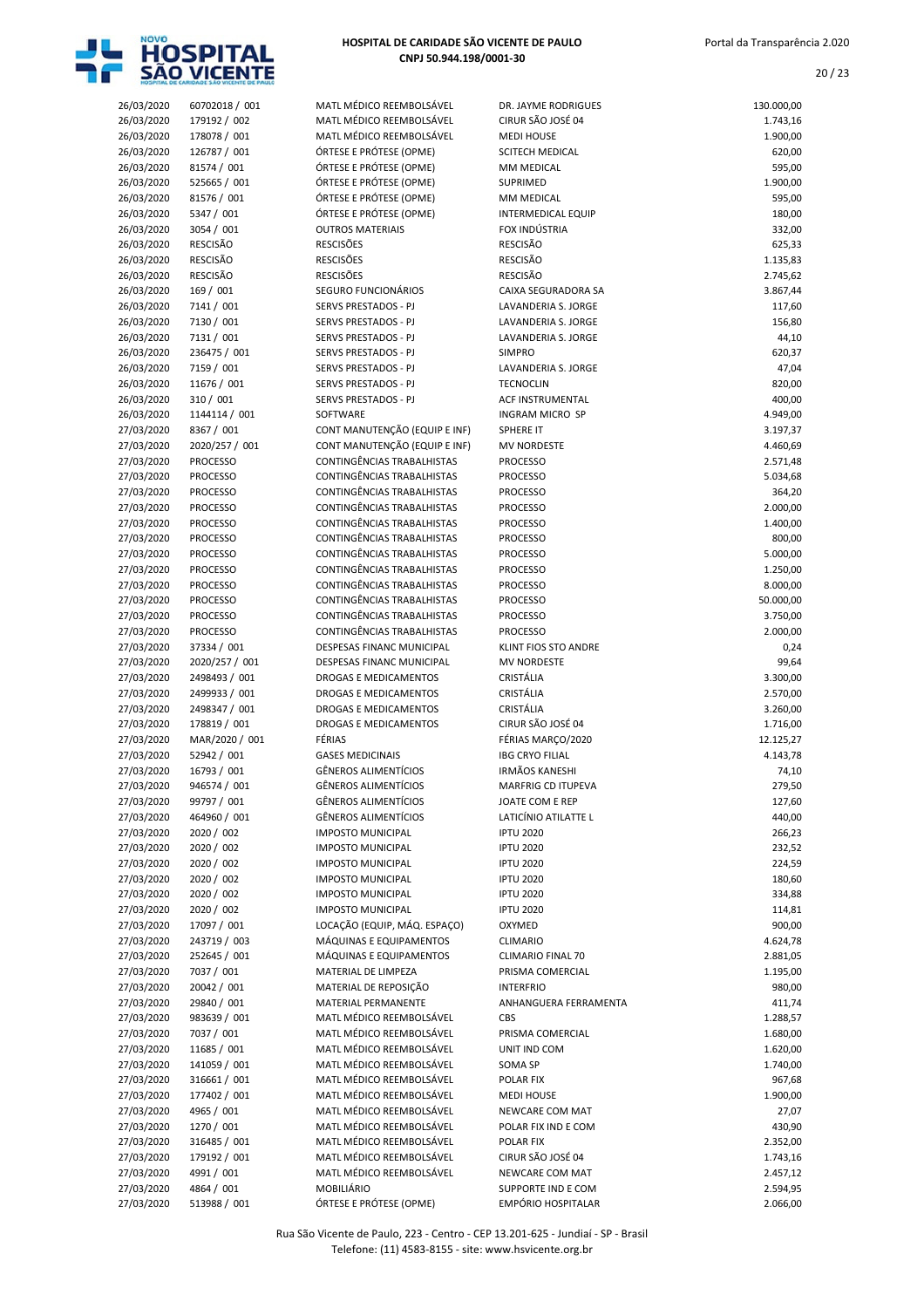

| 27/03/2020 | 27128 / 001        | ÓRTESE E PRÓTESE (OPME)       | LUGANO BIOMEDICA           | 959,40     |
|------------|--------------------|-------------------------------|----------------------------|------------|
| 27/03/2020 | 513973 / 001       | ÓRTESE E PRÓTESE (OPME)       | EMPÓRIO HOSPITALAR         | 1.033,00   |
| 27/03/2020 | 513802 / 001       | ÓRTESE E PRÓTESE (OPME)       | EMPÓRIO HOSPITALAR         | 2.066,00   |
| 27/03/2020 | 513976 / 001       | ÓRTESE E PRÓTESE (OPME)       | EMPÓRIO HOSPITALAR         | 1.033,00   |
| 27/03/2020 | 12756 / 001        | ÓRTESE E PRÓTESE (OPME)       | NUVASIVE                   | 400,00     |
| 27/03/2020 | 55670 / 001        | ÓRTESE E PRÓTESE (OPME)       | ORTHO SYSTEM               | 989,15     |
|            | 55600 / 001        |                               |                            | 291,92     |
| 27/03/2020 |                    | ÓRTESE E PRÓTESE (OPME)       | ORTHO SYSTEM               |            |
| 27/03/2020 | 55829 / 001        | ÓRTESE E PRÓTESE (OPME)       | ORTHO SYSTEM               | 148,40     |
| 27/03/2020 | 214563 / 001       | ÓRTESE E PRÓTESE (OPME)       | VITÓRIA HOSPITALAR         | 97,73      |
| 27/03/2020 | 214567 / 001       | ÓRTESE E PRÓTESE (OPME)       | VITÓRIA HOSPITALAR         | 195,45     |
| 27/03/2020 | 215101 / 001       | ÓRTESE E PRÓTESE (OPME)       | VITÓRIA HOSPITALAR         | 597,73     |
| 27/03/2020 | 215099 / 001       | ÓRTESE E PRÓTESE (OPME)       | VITÓRIA HOSPITALAR         | 97,73      |
| 27/03/2020 | 215098 / 001       | ÓRTESE E PRÓTESE (OPME)       | VITÓRIA HOSPITALAR         | 1.364,98   |
| 27/03/2020 | 215351 / 001       | ÓRTESE E PRÓTESE (OPME)       | VITÓRIA HOSPITALAR         | 1.267,25   |
| 27/03/2020 | 55747 / 001        | ÓRTESE E PRÓTESE (OPME)       | ORTHO SYSTEM               | 275,48     |
| 27/03/2020 | 55712 / 001        | ÓRTESE E PRÓTESE (OPME)       | ORTHO SYSTEM               | 1.120,00   |
| 27/03/2020 | 55635 / 001        | ÓRTESE E PRÓTESE (OPME)       | ORTHO SYSTEM               | 448,30     |
| 27/03/2020 | 55847 / 001        | ÓRTESE E PRÓTESE (OPME)       | ORTHO SYSTEM               | 895,00     |
| 27/03/2020 | 214730 / 001       | ÓRTESE E PRÓTESE (OPME)       | VITÓRIA HOSPITALAR         | 250,00     |
|            |                    | ÓRTESE E PRÓTESE (OPME)       | VITÓRIA HOSPITALAR         |            |
| 27/03/2020 | 215481 / 001       |                               |                            | 97,73      |
| 27/03/2020 | 215479 / 001       | ÓRTESE E PRÓTESE (OPME)       | VITÓRIA HOSPITALAR         | 347,73     |
| 27/03/2020 | 55750 / 001        | ÓRTESE E PRÓTESE (OPME)       | ORTHO SYSTEM               | 764,34     |
| 27/03/2020 | 55823 / 001        | ÓRTESE E PRÓTESE (OPME)       | ORTHO SYSTEM               | 3.680,00   |
| 27/03/2020 | 214566 / 001       | ÓRTESE E PRÓTESE (OPME)       | VITÓRIA HOSPITALAR         | 695,45     |
| 27/03/2020 | 215237 / 001       | ÓRTESE E PRÓTESE (OPME)       | VITÓRIA HOSPITALAR         | 97,73      |
| 27/03/2020 | 55596 / 001        | ÓRTESE E PRÓTESE (OPME)       | ORTHO SYSTEM               | 71,52      |
| 27/03/2020 | 215100 / 001       | ÓRTESE E PRÓTESE (OPME)       | VITÓRIA HOSPITALAR         | 347,73     |
| 27/03/2020 | 215236 / 001       | ÓRTESE E PRÓTESE (OPME)       | VITÓRIA HOSPITALAR         | 347,73     |
| 27/03/2020 | 215477 / 001       | ÓRTESE E PRÓTESE (OPME)       | VITÓRIA HOSPITALAR         | 1.614,98   |
| 27/03/2020 | 55751 / 001        | ÓRTESE E PRÓTESE (OPME)       | ORTHO SYSTEM               | 148,40     |
| 27/03/2020 | 55671 / 001        | ÓRTESE E PRÓTESE (OPME)       | ORTHO SYSTEM               | 203,82     |
| 27/03/2020 | 214562 / 001       | ÓRTESE E PRÓTESE (OPME)       | VITÓRIA HOSPITALAR         | 97,73      |
|            |                    |                               | VITÓRIA HOSPITALAR         |            |
| 27/03/2020 | 214929 / 001       | ÓRTESE E PRÓTESE (OPME)       |                            | 1.017,25   |
| 27/03/2020 | 139911 / 001       | ÓRTESE E PRÓTESE (OPME)       | PLANTÃO MÉDICO             | 195,45     |
| 27/03/2020 | 55748 / 001        | ÓRTESE E PRÓTESE (OPME)       | ORTHO SYSTEM               | 1.120,00   |
| 27/03/2020 | 55648 / 001        | ÓRTESE E PRÓTESE (OPME)       | ORTHO SYSTEM               | 1.096,39   |
| 27/03/2020 | 55626 / 001        | ÓRTESE E PRÓTESE (OPME)       | ORTHO SYSTEM               | 327,61     |
| 27/03/2020 | 55601 / 001        | ÓRTESE E PRÓTESE (OPME)       | ORTHO SYSTEM               | 352,22     |
| 27/03/2020 | 214637 / 001       | ÓRTESE E PRÓTESE (OPME)       | VITÓRIA HOSPITALAR         | 97,73      |
| 27/03/2020 | 214645 / 001       | ÓRTESE E PRÓTESE (OPME)       | VITÓRIA HOSPITALAR         | 97,73      |
| 27/03/2020 | 214930 / 001       | ÓRTESE E PRÓTESE (OPME)       | VITÓRIA HOSPITALAR         | 1.017,25   |
| 27/03/2020 | 55625 / 001        | ÓRTESE E PRÓTESE (OPME)       | ORTHO SYSTEM               | 148,40     |
| 27/03/2020 | 55828 / 001        | ÓRTESE E PRÓTESE (OPME)       | ORTHO SYSTEM               | 55,42      |
| 27/03/2020 | 55827 / 001        | ÓRTESE E PRÓTESE (OPME)       | ORTHO SYSTEM               | 989,15     |
| 27/03/2020 |                    | ÓRTESE E PRÓTESE (OPME)       | VITÓRIA HOSPITALAR         |            |
|            | 214727 / 001       |                               |                            | 1.212,70   |
| 27/03/2020 | 139912 / 001       | ÓRTESE E PRÓTESE (OPME)       | PLANTÃO MÉDICO             | 390,90     |
| 27/03/2020 | 55695 / 001        | ÓRTESE E PRÓTESE (OPME)       | ORTHO SYSTEM               | 55,42      |
| 27/03/2020 | 214564 / 001       | ÓRTESE E PRÓTESE (OPME)       | VITÓRIA HOSPITALAR         | 2.229,95   |
| 27/03/2020 | 214565 / 001       | ÓRTESE E PRÓTESE (OPME)       | VITÓRIA HOSPITALAR         | 1.364,98   |
| 27/03/2020 | 22504 / 001        | <b>OUTROS MATERIAIS</b>       | ZEDAMED                    | 1.800,00   |
| 27/03/2020 | 22499 / 001        | <b>OUTROS MATERIAIS</b>       | ZEDAMED                    | 1.140,00   |
| 27/03/2020 | 63239 / 001        | <b>OUTROS MATERIAIS</b>       | SUPERMED FINAL 41          | 26.545,50  |
| 27/03/2020 | 181 / 001          | SERVS MÉDICOS REPASSE - PJ    | INST DE ONCOLOGIA          | 96.847,69  |
| 27/03/2020 | 52021 / 001        | SERVS PRESTADOS - PJ          | <b>ELEVADORES ATLAS</b>    | 3.257,76   |
| 27/03/2020 | CONF DÍVIDA / 022  | TERMO CONF DÍVIDA             | <b>ISI</b>                 | 10.264,36  |
| 27/03/2020 | 37334 / 001        | UTENSÍLIOS DE INFORMÁTICA     | KLINT FIOS STO ANDRE       | 716,00     |
|            | 6918 / 001         | VRS A REPASSAR-FOLHA          | EMPRÉSTIMO - RESCISÃO      |            |
| 27/03/2020 |                    |                               |                            | 630,92     |
| 30/03/2020 | 3541 / 001         | CONT MANUTENÇÃO (EQUIP E INF) | SISQUAL                    | 12.051,44  |
| 30/03/2020 | <b>PROCESSO</b>    | CONTINGÊNCIAS TRABALHISTAS    | <b>PROCESSO</b>            | 800,00     |
| 30/03/2020 | 1359 / 001         | DESPESAS DE VEÍCULOS          | MECÂNICA DINIZ             | 294,90     |
| 30/03/2020 | 4720 03/2020 / 001 | DÍVIDA - REFIS                | REFIS - 3                  | 232.247,42 |
| 30/03/2020 | 1204 03/2020 / 001 | DÍVIDA - REFIS                | REFIS - 3                  | 31.068,07  |
| 30/03/2020 | 2424 / 001         | EQUIP. PROC. ELETRÔNICO       | AGIS EQUIP SERV INFO       | 700,00     |
| 30/03/2020 | ABR/2020 / 001     | FÉRIAS                        | FÉRIAS FOLHA ABRIL/2020    | 21.716,85  |
| 30/03/2020 | MARÇO/2020 / 001   | FGTS DÍVIDA CAIXA ECONÔMICA   | FGTS DÍVIDA                | 31.078,17  |
| 30/03/2020 | 62148 / 001        | <b>GASES MEDICINAIS</b>       | <b>OXILUZ</b>              | 759,00     |
| 30/03/2020 | 62149 / 001        | <b>GASES MEDICINAIS</b>       | <b>OXILUZ</b>              | 7.141,00   |
| 30/03/2020 | 309811 / 001       | <b>GASES MEDICINAIS</b>       | IBG                        | 445,77     |
|            |                    | <b>GÊNEROS ALIMENTÍCIOS</b>   |                            |            |
| 30/03/2020 | 2659 / 001         |                               | DONA QUITANDA              | 799,89     |
| 30/03/2020 | 1851410 / 001      | GÊNEROS ALIMENTÍCIOS          | <b>FRANGO ADORO FILIAL</b> | 1.232,00   |
| 30/03/2020 | 948754 / 001       | <b>GÊNEROS ALIMENTÍCIOS</b>   | MARFRIG CD ITUPEVA         | 2.602,54   |
| 30/03/2020 | 99903 / 001        | <b>GÊNEROS ALIMENTÍCIOS</b>   | JOATE COM E REP            | 857,67     |

|                          | <b>SAO VICENTE</b>          |                                                    |                                     |                    |
|--------------------------|-----------------------------|----------------------------------------------------|-------------------------------------|--------------------|
| 27/03/2020               | 27128 / 001                 | ÓRTESE E PRÓTESE (OPME)                            | LUGANO BIOMEDICA                    | 959,40             |
| 27/03/2020               | 513973 / 001                | ÓRTESE E PRÓTESE (OPME)                            | EMPÓRIO HOSPITALAR                  | 1.033,00           |
| 27/03/2020               | 513802 / 001                | ÓRTESE E PRÓTESE (OPME)                            | EMPÓRIO HOSPITALAR                  | 2.066,00           |
| 27/03/2020               | 513976 / 001                | ÓRTESE E PRÓTESE (OPME)                            | EMPÓRIO HOSPITALAR                  | 1.033,00           |
| 27/03/2020               | 12756 / 001                 | ÓRTESE E PRÓTESE (OPME)                            | NUVASIVE                            | 400,00             |
| 27/03/2020               | 55670 / 001                 | ÓRTESE E PRÓTESE (OPME)                            | <b>ORTHO SYSTEM</b>                 | 989,15             |
| 27/03/2020               | 55600 / 001                 | ÓRTESE E PRÓTESE (OPME)                            | ORTHO SYSTEM                        | 291,92             |
| 27/03/2020               | 55829 / 001                 | ÓRTESE E PRÓTESE (OPME)                            | <b>ORTHO SYSTEM</b>                 | 148,40             |
| 27/03/2020               | 214563 / 001                | ÓRTESE E PRÓTESE (OPME)                            | VITÓRIA HOSPITALAR                  | 97,73              |
| 27/03/2020               | 214567 / 001                | ÓRTESE E PRÓTESE (OPME)                            | VITÓRIA HOSPITALAR                  | 195,45             |
| 27/03/2020               | 215101 / 001                | ÓRTESE E PRÓTESE (OPME)                            | VITÓRIA HOSPITALAR                  | 597,73             |
| 27/03/2020               | 215099 / 001                | ÓRTESE E PRÓTESE (OPME)                            | VITÓRIA HOSPITALAR                  | 97,73              |
| 27/03/2020               | 215098 / 001                | ÓRTESE E PRÓTESE (OPME)                            | VITÓRIA HOSPITALAR                  | 1.364,98           |
| 27/03/2020               | 215351 / 001                | ÓRTESE E PRÓTESE (OPME)                            | VITÓRIA HOSPITALAR                  | 1.267,25           |
| 27/03/2020               | 55747 / 001                 | ÓRTESE E PRÓTESE (OPME)                            | <b>ORTHO SYSTEM</b>                 | 275,48             |
| 27/03/2020               | 55712 / 001                 | ÓRTESE E PRÓTESE (OPME)                            | ORTHO SYSTEM                        | 1.120,00           |
| 27/03/2020               | 55635 / 001                 | ÓRTESE E PRÓTESE (OPME)                            | ORTHO SYSTEM                        | 448,30             |
| 27/03/2020               | 55847 / 001                 | ÓRTESE E PRÓTESE (OPME)                            | <b>ORTHO SYSTEM</b>                 | 895,00             |
| 27/03/2020               | 214730 / 001                | ÓRTESE E PRÓTESE (OPME)                            | VITÓRIA HOSPITALAR                  | 250,00             |
| 27/03/2020               | 215481 / 001                | ÓRTESE E PRÓTESE (OPME)                            | VITÓRIA HOSPITALAR                  | 97,73              |
| 27/03/2020               | 215479 / 001                | ÓRTESE E PRÓTESE (OPME)                            | VITÓRIA HOSPITALAR                  | 347,73             |
| 27/03/2020               | 55750 / 001                 | ÓRTESE E PRÓTESE (OPME)                            | <b>ORTHO SYSTEM</b>                 | 764,34             |
| 27/03/2020               | 55823 / 001                 | ÓRTESE E PRÓTESE (OPME)                            | <b>ORTHO SYSTEM</b>                 | 3.680,00           |
| 27/03/2020               | 214566 / 001                | ÓRTESE E PRÓTESE (OPME)                            | VITÓRIA HOSPITALAR                  | 695,45             |
| 27/03/2020               | 215237 / 001                | ÓRTESE E PRÓTESE (OPME)                            | VITÓRIA HOSPITALAR                  | 97,73              |
| 27/03/2020               | 55596 / 001                 | ÓRTESE E PRÓTESE (OPME)                            | <b>ORTHO SYSTEM</b>                 | 71,52              |
| 27/03/2020               | 215100 / 001                | ÓRTESE E PRÓTESE (OPME)                            | VITÓRIA HOSPITALAR                  | 347,73             |
| 27/03/2020               | 215236 / 001                | ÓRTESE E PRÓTESE (OPME)                            | VITÓRIA HOSPITALAR                  | 347,73             |
| 27/03/2020               | 215477 / 001                | ÓRTESE E PRÓTESE (OPME)                            | VITÓRIA HOSPITALAR                  | 1.614,98           |
| 27/03/2020               | 55751 / 001                 | ÓRTESE E PRÓTESE (OPME)                            | ORTHO SYSTEM                        | 148,40             |
| 27/03/2020               | 55671 / 001                 | ÓRTESE E PRÓTESE (OPME)                            | ORTHO SYSTEM                        | 203,82             |
| 27/03/2020               | 214562 / 001                | ÓRTESE E PRÓTESE (OPME)                            | VITÓRIA HOSPITALAR                  | 97,73              |
| 27/03/2020               | 214929 / 001                | ÓRTESE E PRÓTESE (OPME)                            | VITÓRIA HOSPITALAR                  | 1.017,25           |
| 27/03/2020               | 139911 / 001                | ÓRTESE E PRÓTESE (OPME)                            | PLANTÃO MÉDICO                      | 195,45             |
| 27/03/2020               | 55748 / 001                 | ÓRTESE E PRÓTESE (OPME)                            | ORTHO SYSTEM                        | 1.120,00           |
| 27/03/2020               | 55648 / 001                 | ÓRTESE E PRÓTESE (OPME)                            | ORTHO SYSTEM                        | 1.096,39           |
| 27/03/2020               | 55626 / 001                 | ÓRTESE E PRÓTESE (OPME)                            | ORTHO SYSTEM                        | 327,61             |
| 27/03/2020               | 55601 / 001                 | ÓRTESE E PRÓTESE (OPME)                            | <b>ORTHO SYSTEM</b>                 | 352,22             |
| 27/03/2020               | 214637 / 001                | ÓRTESE E PRÓTESE (OPME)                            | VITÓRIA HOSPITALAR                  | 97,73              |
| 27/03/2020               | 214645 / 001                | ÓRTESE E PRÓTESE (OPME)                            | VITÓRIA HOSPITALAR                  | 97,73              |
| 27/03/2020               | 214930 / 001                | ÓRTESE E PRÓTESE (OPME)                            | VITÓRIA HOSPITALAR                  | 1.017,25           |
| 27/03/2020<br>27/03/2020 | 55625 / 001<br>55828 / 001  | ÓRTESE E PRÓTESE (OPME)                            | ORTHO SYSTEM<br><b>ORTHO SYSTEM</b> | 148,40<br>55,42    |
|                          |                             | ÓRTESE E PRÓTESE (OPME)                            | ORTHO SYSTEM                        |                    |
| 27/03/2020<br>27/03/2020 | 55827 / 001<br>214727 / 001 | ÓRTESE E PRÓTESE (OPME)<br>ÓRTESE E PRÓTESE (OPME) | VITÓRIA HOSPITALAR                  | 989,15             |
| 27/03/2020               | 139912 / 001                | ÓRTESE E PRÓTESE (OPME)                            | PLANTÃO MÉDICO                      | 1.212,70<br>390,90 |
| 27/03/2020               | 55695 / 001                 | ÓRTESE E PRÓTESE (OPME)                            | ORTHO SYSTEM                        | 55,42              |
| 27/03/2020               | 214564 / 001                | ÓRTESE E PRÓTESE (OPME)                            | VITÓRIA HOSPITALAR                  | 2.229,95           |
| 27/03/2020               | 214565 / 001                | ÓRTESE E PRÓTESE (OPME)                            | VITÓRIA HOSPITALAR                  | 1.364,98           |
| 27/03/2020               | 22504 / 001                 | <b>OUTROS MATERIAIS</b>                            | ZEDAMED                             | 1.800,00           |
| 27/03/2020               | 22499 / 001                 | <b>OUTROS MATERIAIS</b>                            | ZEDAMED                             | 1.140,00           |
| 27/03/2020               | 63239 / 001                 | <b>OUTROS MATERIAIS</b>                            | SUPERMED FINAL 41                   | 26.545,50          |
| 27/03/2020               | 181 / 001                   | SERVS MÉDICOS REPASSE - PJ                         | INST DE ONCOLOGIA                   | 96.847,69          |
| 27/03/2020               | 52021 / 001                 | SERVS PRESTADOS - PJ                               | <b>ELEVADORES ATLAS</b>             | 3.257,76           |
| 27/03/2020               | CONF DÍVIDA / 022           | <b>TERMO CONF DÍVIDA</b>                           | ISI                                 | 10.264,36          |
| 27/03/2020               | 37334 / 001                 | UTENSÍLIOS DE INFORMÁTICA                          | KLINT FIOS STO ANDRE                | 716,00             |
| 27/03/2020               | 6918 / 001                  | VRS A REPASSAR-FOLHA                               | EMPRÉSTIMO - RESCISÃO               | 630,92             |
| 30/03/2020               | 3541 / 001                  | CONT MANUTENÇÃO (EQUIP E INF)                      | SISQUAL                             | 12.051,44          |
| 30/03/2020               | <b>PROCESSO</b>             | CONTINGÊNCIAS TRABALHISTAS                         | <b>PROCESSO</b>                     | 800,00             |
| 30/03/2020               | 1359 / 001                  | DESPESAS DE VEÍCULOS                               | MECÂNICA DINIZ                      | 294,90             |
| 30/03/2020               | 4720 03/2020 / 001          | DÍVIDA - REFIS                                     | REFIS - 3                           | 232.247,42         |
| 30/03/2020               | 1204 03/2020 / 001          | DÍVIDA - REFIS                                     | REFIS - 3                           | 31.068,07          |
| 30/03/2020               | 2424 / 001                  | EQUIP. PROC. ELETRÔNICO                            | AGIS EQUIP SERV INFO                | 700,00             |
| 30/03/2020               | ABR/2020 / 001              | FÉRIAS                                             | FÉRIAS FOLHA ABRIL/2020             | 21.716,85          |
| 30/03/2020               | MARÇO/2020 / 001            | FGTS DÍVIDA CAIXA ECONÔMICA                        | FGTS DÍVIDA                         | 31.078,17          |
| 30/03/2020               | 62148 / 001                 | <b>GASES MEDICINAIS</b>                            | <b>OXILUZ</b>                       | 759,00             |
| 30/03/2020               | 62149 / 001                 | <b>GASES MEDICINAIS</b>                            | <b>OXILUZ</b>                       | 7.141,00           |
| 30/03/2020               | 309811 / 001                | <b>GASES MEDICINAIS</b>                            | IBG                                 | 445,77             |
| 30/03/2020               | 2659 / 001                  | GÊNEROS ALIMENTÍCIOS                               | DONA QUITANDA                       | 799,89             |
| 30/03/2020               | 1851410 / 001               | GÊNEROS ALIMENTÍCIOS                               | <b>FRANGO ADORO FILIAL</b>          | 1.232,00           |
| 30/03/2020               | 948754 / 001                | GÊNEROS ALIMENTÍCIOS                               | MARFRIG CD ITUPEVA                  | 2.602,54           |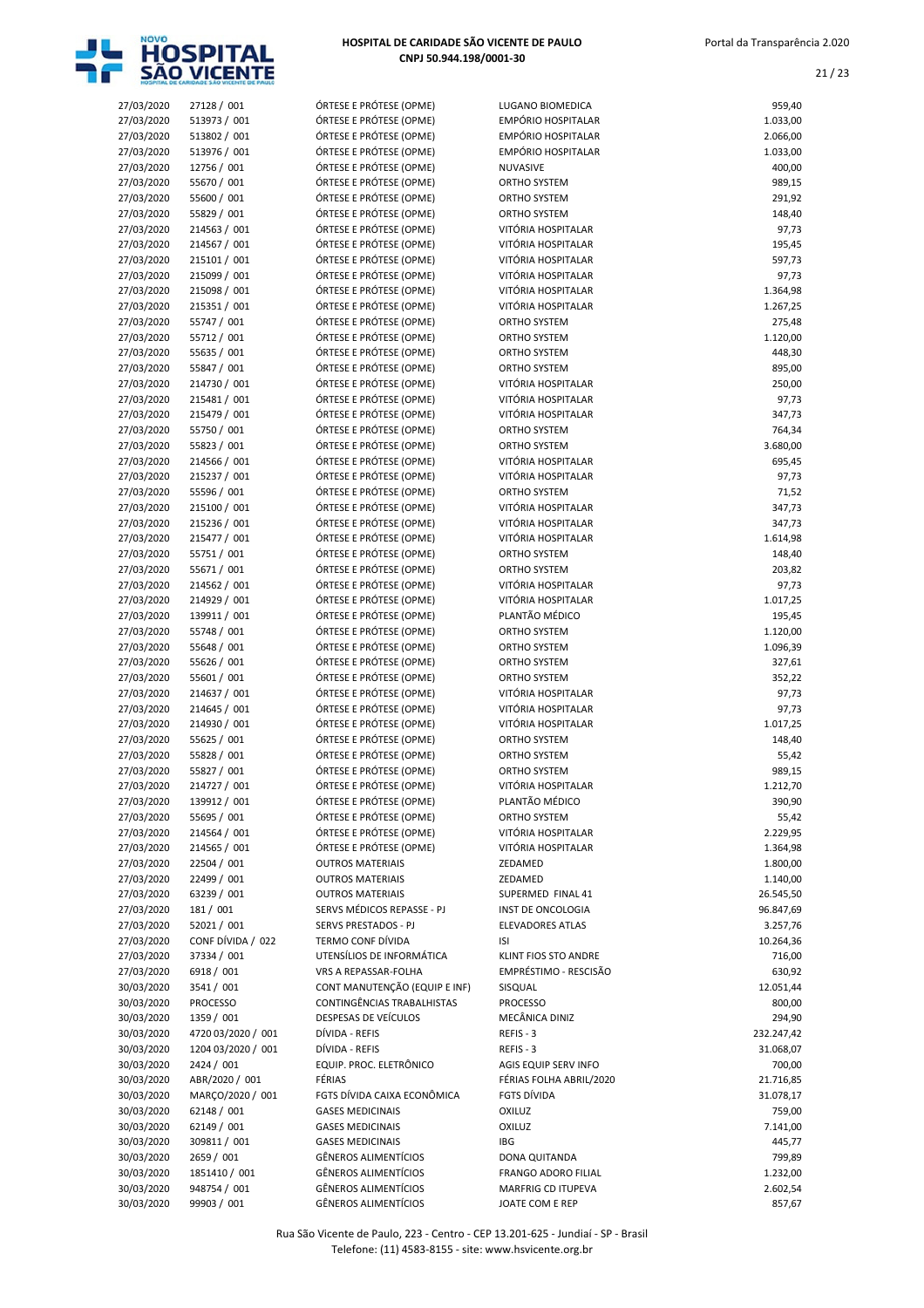

| HOSPITAL DE CARIDADE SÃO VICENTE DE PAULO |
|-------------------------------------------|
| CNPJ 50.944.198/0001-30                   |

| 30/03/2020 | 16816 / 001               | <b>GÊNEROS ALIMENTÍCIOS</b>   | <b>IRMÃOS KANESHI</b>       | 161,70    |
|------------|---------------------------|-------------------------------|-----------------------------|-----------|
| 30/03/2020 | 2682 / 001                | <b>GÊNEROS ALIMENTÍCIOS</b>   | DONA QUITANDA               | 1.370,79  |
| 30/03/2020 | 1386 / 001                | <b>GÊNEROS ALIMENTÍCIOS</b>   | <b>NUTRI MAIS</b>           | 2.240,00  |
| 30/03/2020 | 465148 / 001              | <b>GÊNEROS ALIMENTÍCIOS</b>   | LATICÍNIO ATILATTE L        | 440,00    |
| 30/03/2020 | 203384 / 001              | <b>GÊNEROS ALIMENTÍCIOS</b>   | NUTRI SUCO IND E COM        | 466,40    |
| 30/03/2020 | 1305012 / 001             | <b>GÊNEROS ALIMENTÍCIOS</b>   | <b>FRESENIUS MATRIZ 04</b>  | 4.402,80  |
| 30/03/2020 | 69887 / 001               | <b>GÊNEROS ALIMENTÍCIOS</b>   | <b>GRAN REAL</b>            | 1.534,00  |
| 30/03/2020 | 898323 / 001              | <b>GÊNEROS ALIMENTÍCIOS</b>   | PAPEL ITUPEVA               | 638,00    |
| 30/03/2020 | 898906 / 001              | IMPRESSOS E MATL DE EXP.      | PAPEL ITUPEVA               | 796,50    |
| 30/03/2020 | 23 / 001                  | LOCAÇÃO (EQUIP, MÁQ. ESPAÇO)  | <b>GADALI MED</b>           | 6.500,00  |
| 30/03/2020 | 26476 / 001               | LOCAÇÃO (EQUIP, MÁQ. ESPAÇO)  | DIGITAL JUNDIAÍ             | 3.060,00  |
| 30/03/2020 | 5501874556 / 001          | LOCAÇÃO (EQUIP, MÁQ. ESPAÇO)  | <b>FRESENIUS MATRIZ 04</b>  | 1.050,00  |
| 30/03/2020 | 07/12 / 001               | LOCAÇÃO DE IMÓVEIS            | ALUGUÉL                     | 3.329,80  |
|            |                           | MANUTENÇÃO PREDIAL GERAL      | INOVA JUNDIAÍ               |           |
| 30/03/2020 | 1463 / 001                |                               |                             | 742,15    |
| 30/03/2020 | 7556 / 001                | MANUTENÇÃO PREDIAL GERAL      | MERCANTIL UNIÃO             | 1.256,50  |
| 30/03/2020 | 4725 / 001                | MANUTENÇÃO PREDIAL GERAL      | ALFATEL                     | 1.299,29  |
| 30/03/2020 | 42128 / 001               | MÁQUINAS E EQUIPAMENTOS       | <b>DORMED</b>               | 2.520,00  |
| 30/03/2020 | 19858 / 002               | MÁQUINAS E EQUIPAMENTOS       | <b>INTERFRIO</b>            | 4.350,00  |
| 30/03/2020 | 119374 / 001              | MATERIAL DE LIMPEZA           | <b>ITW FLUIDS E HYGIENE</b> | 9.411,11  |
| 30/03/2020 | 4144 / 001                | MATERIAL DE LIMPEZA           | NOVA JOMA                   | 2.303,40  |
| 30/03/2020 | 118676 / 001              | MATERIAL DE LIMPEZA           | <b>ITW FLUIDS E HYGIENE</b> | 7.299,29  |
| 30/03/2020 | 119463 / 001              | MATERIAL DE LIMPEZA           | <b>ITW FLUIDS E HYGIENE</b> | 1.002,54  |
| 30/03/2020 | 4924 / 001                | MATERIAL DE LIMPEZA           | <b>GREEN BAGS</b>           | 4.637,71  |
| 30/03/2020 | 897592 / 001              | MATERIAL DE LIMPEZA           | PAPEL ITUPEVA               | 3.220,00  |
| 30/03/2020 | 6/001                     | MATERIAL DE REPOSIÇÃO         | <b>TRACT</b>                | 354,25    |
| 30/03/2020 | 62149 / 001               | MATERIAL DE REPOSIÇÃO         | OXILUZ                      | 67,60     |
| 30/03/2020 | 365 / 001                 | MATERIAL DE REPOSIÇÃO         | MPBIOS REPRESENTAÇÃO        | 1.459,20  |
| 30/03/2020 | 2870 / 002                | MATL MÉDICO REEMBOLSÁVEL      | PRINCESA ARTEFATOS T        | 2.089,44  |
| 30/03/2020 | 2014166 / 001             | MATL MÉDICO REEMBOLSÁVEL      | MAFRA FILIAL GO             | 1.960,00  |
| 30/03/2020 | 216255 / 002              | MATL MÉDICO REEMBOLSÁVEL      | <b>BIOHOSP</b>              | 1.542,40  |
| 30/03/2020 | 897592 / 001              | MATL MÉDICO REEMBOLSÁVEL      | PAPEL ITUPEVA               | 1.097,60  |
| 30/03/2020 | 120392 / 002              | MATL MÉDICO REEMBOLSÁVEL      | LAB B BRAUN 51              | 474,93    |
| 30/03/2020 | 70 / 002                  | MOBILIÁRIO                    | MARCENARIA PADROEIRA        | 600,00    |
| 30/03/2020 | 50953 / 001               | ÓRTESE E PRÓTESE (OPME)       | <b>GADALI MED</b>           | 2.815,20  |
| 30/03/2020 | 60796 / 001               | ÓRTESE E PRÓTESE (OPME)       | LUMINAL PRODUTOS MED        | 695,45    |
| 30/03/2020 | 60852 / 001               | ÓRTESE E PRÓTESE (OPME)       | LUMINAL PRODUTOS MED        | 500,00    |
| 30/03/2020 | 19643 / 001               | ÓRTESE E PRÓTESE (OPME)       | <b>FOR ORTICS</b>           | 2.309,50  |
|            |                           |                               |                             |           |
| 30/03/2020 | 494 / 001                 | ÓRTESE E PRÓTESE (OPME)       | OSTEO21                     | 1.043,62  |
| 30/03/2020 | 177188 / 001              | ÓRTESE E PRÓTESE (OPME)       | <b>ALLENT MEDICAL SUPLI</b> | 2.650,00  |
| 30/03/2020 | 79647 / 001               | ÓRTESE E PRÓTESE (OPME)       | MM MEDICAL                  | 595,00    |
| 30/03/2020 | 81837 / 001               | ÓRTESE E PRÓTESE (OPME)       | <b>MM MEDICAL</b>           | 595,00    |
| 30/03/2020 | 2057 / 001                | ÓRTESE E PRÓTESE (OPME)       | SOMMA PROD HOSPITALAR       | 3.691,50  |
| 30/03/2020 | 79648 / 001               | ÓRTESE E PRÓTESE (OPME)       | MM MEDICAL                  | 595,00    |
| 30/03/2020 | 514668 / 001              | ÓRTESE E PRÓTESE (OPME)       | <b>EMPÓRIO HOSPITALAR</b>   | 1.287,00  |
| 30/03/2020 | 4385 / 001                | ÓRTESE E PRÓTESE (OPME)       | POLYBODY                    | 2.000,00  |
| 30/03/2020 | 27140 / 001               | ÓRTESE E PRÓTESE (OPME)       | LUGANO BIOMÉDICA            | 1.667,00  |
| 30/03/2020 | 2587 / 001                | <b>OUTROS CUSTOS GERAIS</b>   | MECÂNICA DINIZ              | 220,00    |
| 30/03/2020 | 434 / 001                 | <b>OUTROS CUSTOS GERAIS</b>   | TAPEÇARIA PRUDENTE          | 120,00    |
| 30/03/2020 | 3791 / 001                | <b>OUTROS MATERIAIS</b>       | CAPAS DE CHUVA RIBEI        | 1.800,00  |
| 30/03/2020 | 219183 / 001              | <b>OUTROS MATERIAIS</b>       | HDL HOSPITALAR              | 2.850,96  |
| 30/03/2020 | 420024 / 001              | <b>OUTROS MATERIAIS</b>       | SUPERMED FINAL 07           | 2.112,28  |
| 30/03/2020 | 2254 / 001                | <b>OUTROS MATERIAIS</b>       | <b>MASS CLEAN</b>           | 62.000,00 |
| 30/03/2020 | 34726 / 001               | <b>OUTROS MATERIAIS</b>       | MEGARUBBER COMÉRCIO         | 261,00    |
| 30/03/2020 | 3070 / 001                | <b>OUTROS MATERIAIS</b>       | FOX INDÚSTRIA               | 4.560,00  |
| 30/03/2020 | 337 / 001                 | SERVS PRESTADOS - PJ          | CKS AUD E CONSUL            | 2.993,43  |
| 30/03/2020 | 25855 / 001               | SERVS PRESTADOS - PJ          | <b>IRON</b>                 | 9,98      |
| 30/03/2020 | 69624 / 001               | SERVS PRESTADOS - PJ          | MICROAMBIENTAL              | 3.492,78  |
| 30/03/2020 | 25743 / 001               | SERVS PRESTADOS - PJ          | <b>IRON</b>                 | 36.603,12 |
| 30/03/2020 | 186 / 006                 | SERVS PRESTADOS - PJ          | ATMOSFERA                   | 5.000,00  |
| 30/03/2020 | 1613 / 002                | SERVS PRESTADOS - PJ          | MPBIOS REPRESENTAÇÃO        | 1.129,43  |
|            |                           |                               | VPV SAÚDE AMBIENTAL         |           |
| 30/03/2020 | 16417 / 001<br>1598 / 001 | SERVS PRESTADOS - PJ          |                             | 708,55    |
| 30/03/2020 |                           | SERVS PRESTADOS - PJ          | <b>CERRI</b>                | 1.975,00  |
| 30/03/2020 | 21501 / 001               | SERVS PRESTADOS - PJ          | ALFATEL                     | 1.150,00  |
| 30/03/2020 | CONF DIVIDA / 001         | TERMO CONF DÍVIDA             | CLÍNICA ZIMMERMANN          | 24.947,19 |
| 30/03/2020 | <b>CONF DIV / 025</b>     | TERMO CONF DÍVIDA             | <b>BIOTRONIK</b>            | 5.498,00  |
| 30/03/2020 | <b>CONF DIV / 017</b>     | TERMO CONF DÍVIDA             | HOSPITAL DIA OFTALM.        | 6.530,12  |
| 30/03/2020 | 521/001                   | UTENSÍLIOS DE INFORMÁTICA     | <b>NKSEC</b>                | 1.620,00  |
| 30/03/2020 | 943498 / 001              | <b>VALE TRANSPORTE</b>        | TRANSURB                    | 417,74    |
| 30/03/2020 | 11450828 / 001            | <b>VALE TRANSPORTE</b>        | <b>VB SERVIÇOS</b>          | 183,28    |
| 30/03/2020 | 943805 / 001              | <b>VALE TRANSPORTE</b>        | TRANSURB                    | 116,70    |
| 30/03/2020 | 539131 / 001              | <b>VALE TRANSPORTE</b>        | RÁPIDO LUXO                 | 98,40     |
| 31/03/2020 | 5780 / 001                | CONT MANUTENÇÃO (EQUIP E INF) | <b>MV SISTEMAS</b>          | 30.997,90 |

|                          | HOSPITAL DE CARIDADE SÃO VICENTE DE PAULO |                                                              |                                                 |                      |
|--------------------------|-------------------------------------------|--------------------------------------------------------------|-------------------------------------------------|----------------------|
| 30/03/2020               | 16816 / 001                               | <b>GÊNEROS ALIMENTÍCIOS</b>                                  | <b>IRMÃOS KANESHI</b>                           | 161,70               |
| 30/03/2020               | 2682 / 001                                | <b>GÊNEROS ALIMENTÍCIOS</b>                                  | <b>DONA QUITANDA</b>                            | 1.370,79             |
| 30/03/2020<br>30/03/2020 | 1386 / 001<br>465148 / 001                | <b>GÊNEROS ALIMENTÍCIOS</b><br><b>GÊNEROS ALIMENTÍCIOS</b>   | <b>NUTRI MAIS</b><br>LATICÍNIO ATILATTE L       | 2.240,00             |
| 30/03/2020               | 203384 / 001                              | <b>GÊNEROS ALIMENTÍCIOS</b>                                  | NUTRI SUCO IND E COM                            | 440,00<br>466,40     |
| 30/03/2020               | 1305012 / 001                             | <b>GÊNEROS ALIMENTÍCIOS</b>                                  | FRESENIUS MATRIZ 04                             | 4.402,80             |
| 30/03/2020               | 69887 / 001                               | <b>GÊNEROS ALIMENTÍCIOS</b>                                  | <b>GRAN REAL</b>                                | 1.534,00             |
| 30/03/2020               | 898323 / 001                              | <b>GÊNEROS ALIMENTÍCIOS</b>                                  | PAPEL ITUPEVA                                   | 638,00               |
| 30/03/2020               | 898906 / 001                              | IMPRESSOS E MATL DE EXP.                                     | PAPEL ITUPEVA                                   | 796,50               |
| 30/03/2020               | 23 / 001                                  | LOCAÇÃO (EQUIP, MÁQ. ESPAÇO)                                 | <b>GADALI MED</b>                               | 6.500,00             |
| 30/03/2020<br>30/03/2020 | 26476 / 001<br>5501874556 / 001           | LOCAÇÃO (EQUIP, MÁQ. ESPAÇO)<br>LOCAÇÃO (EQUIP, MÁQ. ESPAÇO) | DIGITAL JUNDIAÍ<br>FRESENIUS MATRIZ 04          | 3.060,00<br>1.050,00 |
| 30/03/2020               | 07/12 / 001                               | LOCAÇÃO DE IMÓVEIS                                           | ALUGUÉL                                         | 3.329,80             |
| 30/03/2020               | 1463 / 001                                | MANUTENÇÃO PREDIAL GERAL                                     | INOVA JUNDIAÍ                                   | 742,15               |
| 30/03/2020               | 7556 / 001                                | MANUTENÇÃO PREDIAL GERAL                                     | MERCANTIL UNIÃO                                 | 1.256,50             |
| 30/03/2020               | 4725 / 001                                | MANUTENÇÃO PREDIAL GERAL                                     | ALFATEL                                         | 1.299,29             |
| 30/03/2020               | 42128 / 001                               | MÁQUINAS E EQUIPAMENTOS                                      | <b>DORMED</b>                                   | 2.520,00             |
| 30/03/2020<br>30/03/2020 | 19858 / 002<br>119374 / 001               | MÁQUINAS E EQUIPAMENTOS<br>MATERIAL DE LIMPEZA               | <b>INTERFRIO</b><br><b>ITW FLUIDS E HYGIENE</b> | 4.350,00<br>9.411,11 |
| 30/03/2020               | 4144 / 001                                | MATERIAL DE LIMPEZA                                          | NOVA JOMA                                       | 2.303,40             |
| 30/03/2020               | 118676 / 001                              | MATERIAL DE LIMPEZA                                          | <b>ITW FLUIDS E HYGIENE</b>                     | 7.299,29             |
| 30/03/2020               | 119463 / 001                              | MATERIAL DE LIMPEZA                                          | <b>ITW FLUIDS E HYGIENE</b>                     | 1.002,54             |
| 30/03/2020               | 4924 / 001                                | MATERIAL DE LIMPEZA                                          | <b>GREEN BAGS</b>                               | 4.637,71             |
| 30/03/2020<br>30/03/2020 | 897592 / 001<br>6/001                     | MATERIAL DE LIMPEZA                                          | PAPEL ITUPEVA                                   | 3.220,00             |
| 30/03/2020               | 62149 / 001                               | MATERIAL DE REPOSIÇÃO<br>MATERIAL DE REPOSIÇÃO               | <b>TRACT</b><br>OXILUZ                          | 354,25<br>67,60      |
| 30/03/2020               | 365 / 001                                 | MATERIAL DE REPOSIÇÃO                                        | MPBIOS REPRESENTAÇÃO                            | 1.459,20             |
| 30/03/2020               | 2870 / 002                                | MATL MÉDICO REEMBOLSÁVEL                                     | PRINCESA ARTEFATOS T                            | 2.089,44             |
| 30/03/2020               | 2014166 / 001                             | MATL MÉDICO REEMBOLSÁVEL                                     | <b>MAFRA FILIAL GO</b>                          | 1.960,00             |
| 30/03/2020               | 216255 / 002                              | MATL MÉDICO REEMBOLSÁVEL                                     | <b>BIOHOSP</b>                                  | 1.542,40             |
| 30/03/2020               | 897592 / 001                              | MATL MÉDICO REEMBOLSÁVEL<br>MATL MÉDICO REEMBOLSÁVEL         | PAPEL ITUPEVA                                   | 1.097,60             |
| 30/03/2020<br>30/03/2020 | 120392 / 002<br>70 / 002                  | MOBILIÁRIO                                                   | LAB B BRAUN 51<br>MARCENARIA PADROEIRA          | 474,93<br>600,00     |
| 30/03/2020               | 50953 / 001                               | ÓRTESE E PRÓTESE (OPME)                                      | <b>GADALI MED</b>                               | 2.815,20             |
| 30/03/2020               | 60796 / 001                               | ÓRTESE E PRÓTESE (OPME)                                      | LUMINAL PRODUTOS MED                            | 695,45               |
| 30/03/2020               | 60852 / 001                               | ÓRTESE E PRÓTESE (OPME)                                      | LUMINAL PRODUTOS MED                            | 500,00               |
| 30/03/2020               | 19643 / 001                               | ÓRTESE E PRÓTESE (OPME)                                      | <b>FOR ORTICS</b>                               | 2.309,50             |
| 30/03/2020               | 494 / 001<br>177188 / 001                 | ÓRTESE E PRÓTESE (OPME)<br>ÓRTESE E PRÓTESE (OPME)           | OSTEO21                                         | 1.043,62             |
| 30/03/2020<br>30/03/2020 | 79647 / 001                               | ÓRTESE E PRÓTESE (OPME)                                      | ALLENT MEDICAL SUPLI<br>MM MEDICAL              | 2.650,00<br>595,00   |
| 30/03/2020               | 81837 / 001                               | ÓRTESE E PRÓTESE (OPME)                                      | MM MEDICAL                                      | 595,00               |
| 30/03/2020               | 2057 / 001                                | ÓRTESE E PRÓTESE (OPME)                                      | SOMMA PROD HOSPITALAR                           | 3.691,50             |
| 30/03/2020               | 79648 / 001                               | ÓRTESE E PRÓTESE (OPME)                                      | MM MEDICAL                                      | 595,00               |
| 30/03/2020               | 514668 / 001                              | ÓRTESE E PRÓTESE (OPME)                                      | EMPÓRIO HOSPITALAR                              | 1.287,00             |
| 30/03/2020<br>30/03/2020 | 4385 / 001<br>27140 / 001                 | ÓRTESE E PRÓTESE (OPME)<br>ÓRTESE E PRÓTESE (OPME)           | POLYBODY<br>LUGANO BIOMÉDICA                    | 2.000,00<br>1.667,00 |
| 30/03/2020               | 2587 / 001                                | <b>OUTROS CUSTOS GERAIS</b>                                  | MECÂNICA DINIZ                                  | 220,00               |
| 30/03/2020               | 434 / 001                                 | <b>OUTROS CUSTOS GERAIS</b>                                  | <b>TAPECARIA PRUDENTE</b>                       | 120,00               |
| 30/03/2020               | 3791 / 001                                | <b>OUTROS MATERIAIS</b>                                      | CAPAS DE CHUVA RIBEI                            | 1.800,00             |
| 30/03/2020               | 219183 / 001                              | <b>OUTROS MATERIAIS</b>                                      | HDL HOSPITALAR                                  | 2.850,96             |
| 30/03/2020               | 420024 / 001                              | <b>OUTROS MATERIAIS</b>                                      | SUPERMED FINAL 07                               | 2.112,28             |
| 30/03/2020<br>30/03/2020 | 2254 / 001<br>34726 / 001                 | <b>OUTROS MATERIAIS</b><br><b>OUTROS MATERIAIS</b>           | <b>MASS CLEAN</b><br>MEGARUBBER COMÉRCIO        | 62.000,00<br>261,00  |
| 30/03/2020               | 3070 / 001                                | <b>OUTROS MATERIAIS</b>                                      | FOX INDÚSTRIA                                   | 4.560,00             |
| 30/03/2020               | 337 / 001                                 | SERVS PRESTADOS - PJ                                         | CKS AUD E CONSUL                                | 2.993,43             |
| 30/03/2020               | 25855 / 001                               | SERVS PRESTADOS - PJ                                         | <b>IRON</b>                                     | 9,98                 |
| 30/03/2020               | 69624 / 001                               | SERVS PRESTADOS - PJ                                         | MICROAMBIENTAL                                  | 3.492,78             |
| 30/03/2020               | 25743 / 001                               | SERVS PRESTADOS - PJ                                         | <b>IRON</b>                                     | 36.603,12            |
| 30/03/2020<br>30/03/2020 | 186 / 006<br>1613 / 002                   | SERVS PRESTADOS - PJ<br>SERVS PRESTADOS - PJ                 | ATMOSFERA<br>MPBIOS REPRESENTAÇÃO               | 5.000,00<br>1.129,43 |
| 30/03/2020               | 16417 / 001                               | SERVS PRESTADOS - PJ                                         | VPV SAÚDE AMBIENTAL                             | 708,55               |
| 30/03/2020               | 1598 / 001                                | SERVS PRESTADOS - PJ                                         | <b>CERRI</b>                                    | 1.975,00             |
| 30/03/2020               | 21501 / 001                               | SERVS PRESTADOS - PJ                                         | ALFATEL                                         | 1.150,00             |
| 30/03/2020               | CONF DIVIDA / 001                         | TERMO CONF DÍVIDA                                            | CLÍNICA ZIMMERMANN                              | 24.947,19            |
| 30/03/2020               | <b>CONF DIV / 025</b>                     | TERMO CONF DÍVIDA                                            | <b>BIOTRONIK</b>                                | 5.498,00             |
| 30/03/2020<br>30/03/2020 | <b>CONF DIV / 017</b><br>521/001          | TERMO CONF DÍVIDA<br>UTENSÍLIOS DE INFORMÁTICA               | HOSPITAL DIA OFTALM.<br><b>NKSEC</b>            | 6.530,12<br>1.620,00 |
| 30/03/2020               | 943498 / 001                              | <b>VALE TRANSPORTE</b>                                       | TRANSURB                                        | 417,74               |
| 30/03/2020               | 11450828 / 001                            | <b>VALE TRANSPORTE</b>                                       | <b>VB SERVIÇOS</b>                              | 183,28               |
| 30/03/2020               | 943805 / 001                              | <b>VALE TRANSPORTE</b>                                       | TRANSURB                                        | 116,70               |
| 30/03/2020               | 539131 / 001                              | <b>VALE TRANSPORTE</b>                                       | RÁPIDO LUXO                                     | 98,40                |